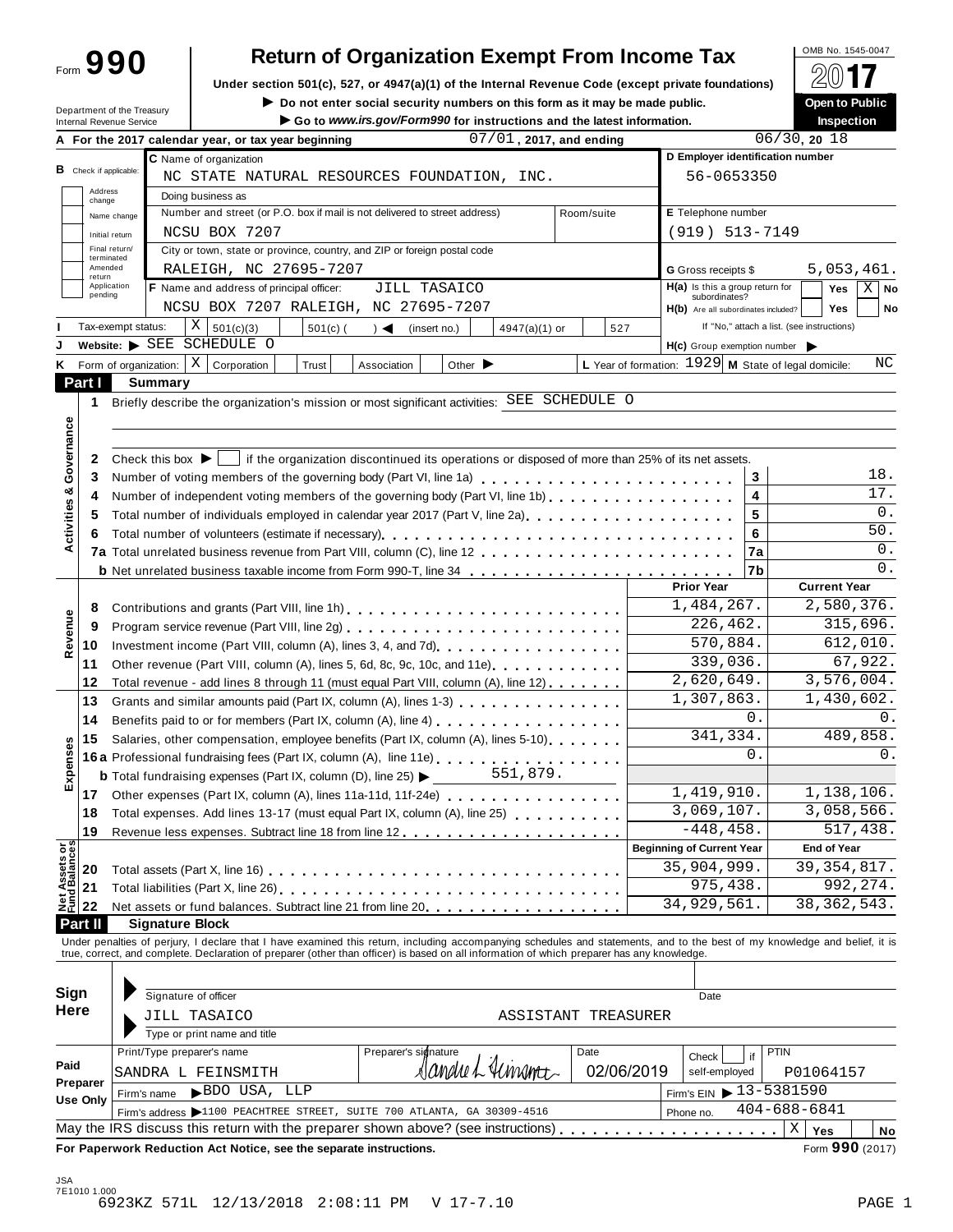#### Form **8868**

## **Application for Automatic Extension of Time To File an Exempt Organization Return** (Rev. January 2017) OMB No. 1545-1709

Department of the Treasury<br>Department of the Treasury<br>Internal Revenue Service **CONFICE 1999 File a separate application for each return.**<br>Internal Revenue Service **CONFICE 1999 File a separate application for each return.** 

**Electronic filing** *(e-file)***.** You can electronically file Form 8868 to request a 6-month automatic extension of time to file any of the forms listed below with the exception of Form 8870, Information Return for Transfers Associated With Certain Personal Benefit Contracts, for which an extension request must be sent to the IRS in paper format (see instructions). For more details on the electronic filing of this form, visit *www.irs.gov/efile*, click on Charities & Non-Profits, and click on *e-file* for *Charities and Non-Profits.*

#### **Automatic 6-Month Extension of Time.** Only submit original (no copies needed).

All corporations required to file an income tax return other than Form 990-T (including 1120-C filers), partnerships, REMICs, and trusts must use Form 7004 to request an extension of time to file income tax returns.

|                                            |                                                                                                                    | Enter filer's identifying number, see instructions |
|--------------------------------------------|--------------------------------------------------------------------------------------------------------------------|----------------------------------------------------|
| Type or                                    | Name of exempt organization or other filer, see instructions.                                                      | Employer identification number (EIN) or            |
| print                                      | NC STATE NATURAL RESOURCES FOUNDATION, INC.                                                                        | 56-0653350                                         |
| File by the<br>due date for<br>filing your | Number, street, and room or suite no. If a P.O. box, see instructions.<br>NCSU BOX 7207                            | Social security number (SSN)                       |
| return. See<br>instructions.               | City, town or post office, state, and ZIP code. For a foreign address, see instructions.<br>RALEIGH, NC 27695-7207 |                                                    |

Enter the Return Code for the return that this application is for (file a separate application for each return)  $\dots \dots \dots$  $\vert 0 \vert 1 \vert$ 

| Application                              | Return | <b>Application</b>                | Return |
|------------------------------------------|--------|-----------------------------------|--------|
| <b>Is For</b>                            | Code   | <b>Is For</b>                     | Code   |
| Form 990 or Form 990-EZ                  | 01     | Form 990-T (corporation)          | 07     |
| Form 990-BL                              | 02     | l Form 1041-A                     | 08     |
| Form 4720 (individual)                   | 03     | Form 4720 (other than individual) | 09     |
| Form 990-PF                              | 04     | Form 5227                         | 10     |
| Form 990-T (sec. 401(a) or 408(a) trust) | 05     | Form 6069                         | 11     |
| Form 990-T (trust other than above)      | 06     | Form 8870                         | 12     |

 $\bullet$  The books are in the care of  $\triangleright$  JILL TASAICO

|  | Telephone No. ▶ 919 513-7149 | Fax No. $\blacktriangleright$                                                                               |              |
|--|------------------------------|-------------------------------------------------------------------------------------------------------------|--------------|
|  |                              | • If the organization does not have an office or place of business in the United States, check this box     |              |
|  |                              | • If this is for a Group Return, enter the organization's four digit Group Exemption Number (GEN)           | . If this is |
|  |                              | for the whole group, check this box $\Box$ If it is for part of the group, check this box $\Box$ and attach |              |
|  |                              | a list with the names and FINs of all members the extension is for                                          |              |

| I request an automatic 6-month extension of time until                                |  | $05/15$ , 20 19, to file the exempt organization return |
|---------------------------------------------------------------------------------------|--|---------------------------------------------------------|
| for the organization named above. The extension is for the organization's return for: |  |                                                         |

|                | _  calendar year 20 _____ or<br>∑  tax year beginning<br>07/01, 2017, and ending<br>$06/30$ , 20 18.                                               |          |  |               |  |  |  |
|----------------|----------------------------------------------------------------------------------------------------------------------------------------------------|----------|--|---------------|--|--|--|
| $\overline{2}$ | If the tax year entered in line 1 is for less than 12 months, check reason:<br>Initial return<br>Final return<br>Change in accounting period       |          |  |               |  |  |  |
|                | 3a If this application is for Forms 990-BL, 990-PF, 990-T, 4720, or 6069, enter the tentative tax, less any                                        |          |  |               |  |  |  |
|                | nonrefundable credits. See instructions.                                                                                                           | 3a S     |  | 0.            |  |  |  |
| b              | If this application is for Forms 990-PF, 990-T, 4720, or 6069, enter any refundable credits and                                                    |          |  |               |  |  |  |
|                | estimated tax payments made. Include any prior year overpayment allowed as a credit.                                                               | $3b$ s   |  | 0.            |  |  |  |
| C.             | Balance due. Subtract line 3b from line 3a. Include your payment with this form, if required, by using EFTPS                                       |          |  |               |  |  |  |
|                | (Electronic Federal Tax Payment System). See instructions.                                                                                         | $3c$ $s$ |  | $\mathbf 0$ . |  |  |  |
|                | Caution. If you are going to make an electronic funds withdrawal (direct debit) with this Form 8868, see Form 8453-EO and Form 8879-EO for payment |          |  |               |  |  |  |

instructions.

**For Privacy Act and Paperwork Reduction Act Notice, see instructions.** Form **8868** (Rev. 1-2017)

COPPAGE 1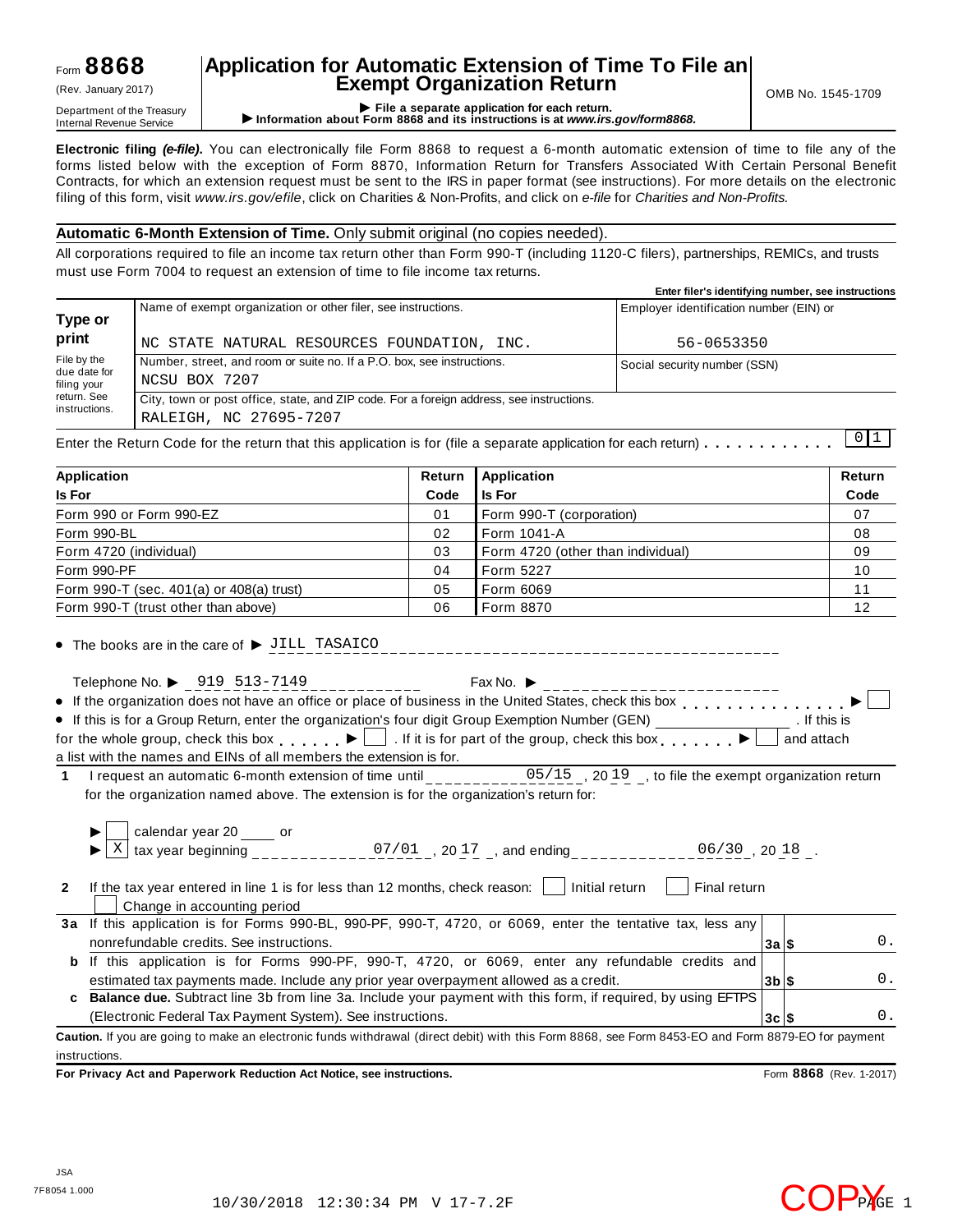NC STATE NATURAL RESOURCES FOUNDATION, INC. 56-0653350

|            | Form 990 (2017)                                                                                                                                                                                                                                                                                                                                                                                    | Page 2                    |
|------------|----------------------------------------------------------------------------------------------------------------------------------------------------------------------------------------------------------------------------------------------------------------------------------------------------------------------------------------------------------------------------------------------------|---------------------------|
|            | Part III<br><b>Statement of Program Service Accomplishments</b>                                                                                                                                                                                                                                                                                                                                    |                           |
|            | 1 Briefly describe the organization's mission:                                                                                                                                                                                                                                                                                                                                                     |                           |
|            | PROMOTE EDUCATION AND RESEARCH IN THE COLLEGE OF NATURAL RESOURCES OF                                                                                                                                                                                                                                                                                                                              |                           |
|            | NORTH CAROLINA STATE UNIVERSITY AS WELL AS AID AND PROMOTE, BY                                                                                                                                                                                                                                                                                                                                     |                           |
|            | FINANCIAL ASSISTANCE AND OTHERWISE, ALL TYPES OF EDUCATION, RESEARCH                                                                                                                                                                                                                                                                                                                               |                           |
|            | AND EXTENSION IN THE COLLEGE OF NATURAL RESOURCES.                                                                                                                                                                                                                                                                                                                                                 |                           |
|            | 2 Did the organization undertake any significant program services during the year which were not listed on the<br>If "Yes," describe these new services on Schedule O.<br>Did the organization cease conducting, or make significant changes in how it conducts, any program                                                                                                                       | $ X $ No<br>Yes           |
|            | If "Yes," describe these changes on Schedule O.<br>Describe the organization's program service accomplishments for each of its three largest program services, as measured by<br>expenses. Section $501(c)(3)$ and $501(c)(4)$ organizations are required to report the amount of grants and allocations to others,<br>the total expenses, and revenue, if any, for each program service reported. | $ X $ No<br>Yes           |
|            | 4a (Code:<br>$2,279,611$ . including grants of \$<br>1,430,602. ) (Revenue \$<br>) (Expenses \$                                                                                                                                                                                                                                                                                                    |                           |
|            | TO PROMOTE EDUCATION AND RESEARCH IN THE COLLEGE OF NATURAL<br>RESOURCES OF NORTH CAROLINA STATE UNIVERSITY AS WELL AS AID AND                                                                                                                                                                                                                                                                     |                           |
|            | PROMOTE, BY FINANCIAL ASSISTANCE AND OTHERWISE, ALL TYPES OF                                                                                                                                                                                                                                                                                                                                       |                           |
|            | EDUCATION, RESEARCH AND EXTENSION IN THE COLLEGE OF NATURAL                                                                                                                                                                                                                                                                                                                                        |                           |
|            | RESOURCES.                                                                                                                                                                                                                                                                                                                                                                                         |                           |
|            |                                                                                                                                                                                                                                                                                                                                                                                                    |                           |
|            | including grants of \$ ) (Revenue \$<br>) (Expenses \$<br>4b (Code:                                                                                                                                                                                                                                                                                                                                |                           |
|            |                                                                                                                                                                                                                                                                                                                                                                                                    |                           |
|            | 4c (Code: ) (Expenses \$ including grants of \$ ) (Revenue \$                                                                                                                                                                                                                                                                                                                                      |                           |
|            |                                                                                                                                                                                                                                                                                                                                                                                                    |                           |
|            | 4d Other program services (Describe in Schedule O.)<br>(Expenses \$<br>including grants of \$<br>) (Revenue \$                                                                                                                                                                                                                                                                                     |                           |
|            | 4e Total program service expenses ><br>2, 279, 611.                                                                                                                                                                                                                                                                                                                                                |                           |
| <b>JSA</b> | 7E1020 1.000<br>6923KZ 571L 12/13/2018 2:08:11 PM V 17-7.10                                                                                                                                                                                                                                                                                                                                        | Form 990 (2017)<br>PAGE 2 |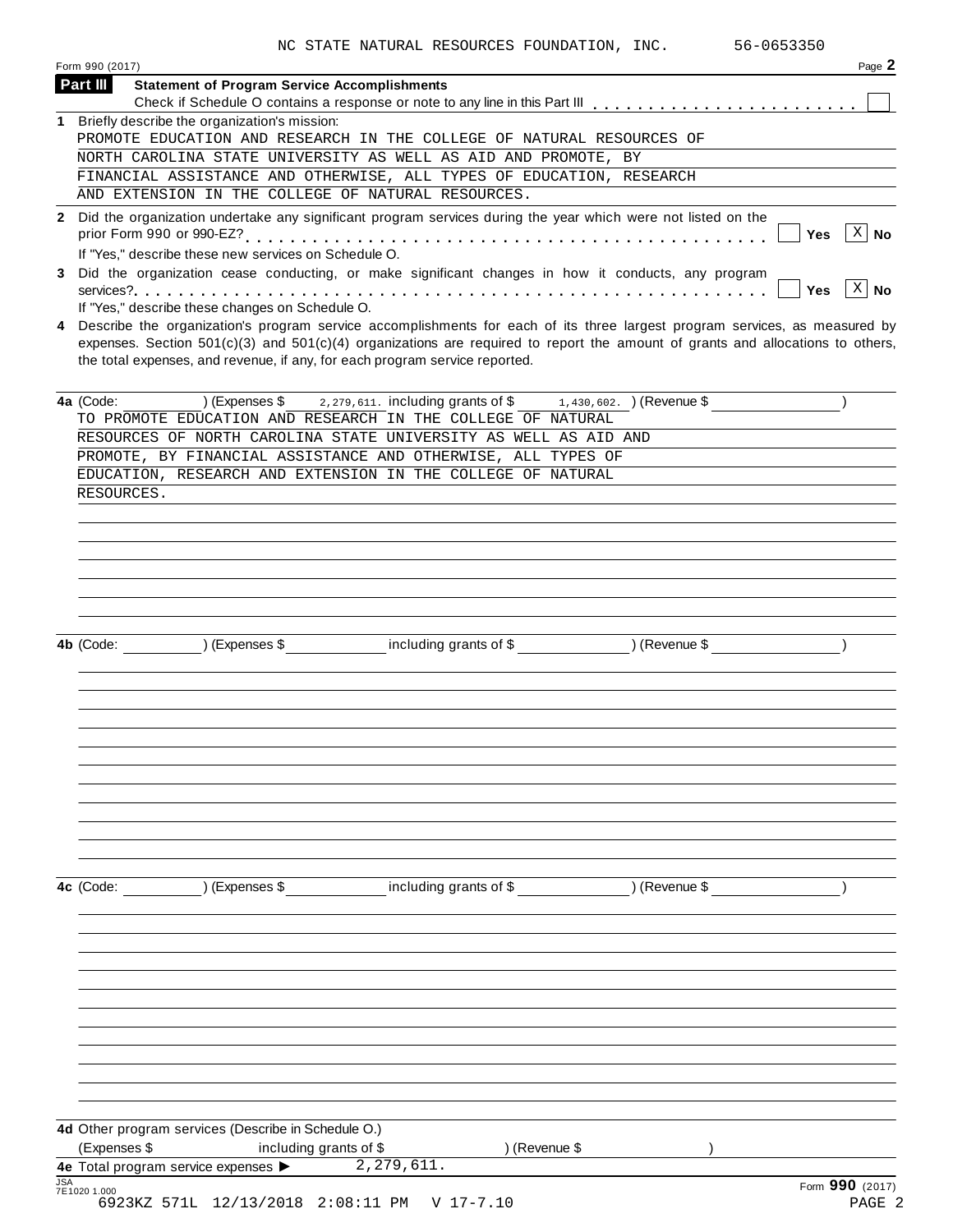NC STATE NATURAL RESOURCES FOUNDATION, INC. 56-0653350

|         | Form 990 (2017)                                                                                                                                                                                                                                                                                                                                                                               |                 |                  | Page 3 |
|---------|-----------------------------------------------------------------------------------------------------------------------------------------------------------------------------------------------------------------------------------------------------------------------------------------------------------------------------------------------------------------------------------------------|-----------------|------------------|--------|
| Part IV | <b>Checklist of Required Schedules</b>                                                                                                                                                                                                                                                                                                                                                        |                 |                  |        |
|         |                                                                                                                                                                                                                                                                                                                                                                                               |                 | Yes              | No     |
| 1       | Is the organization described in section $501(c)(3)$ or $4947(a)(1)$ (other than a private foundation)? If "Yes,"                                                                                                                                                                                                                                                                             |                 |                  |        |
|         |                                                                                                                                                                                                                                                                                                                                                                                               | 1               | Χ<br>$\mathbf X$ |        |
| 2       | Is the organization required to complete Schedule B, Schedule of Contributors (see instructions)?.                                                                                                                                                                                                                                                                                            | $\mathbf{2}$    |                  |        |
| 3       | Did the organization engage in direct or indirect political campaign activities on behalf of or in opposition to                                                                                                                                                                                                                                                                              |                 |                  |        |
|         | candidates for public office? If "Yes," complete Schedule C, Part I.                                                                                                                                                                                                                                                                                                                          | 3               |                  | Χ      |
| 4       | Section 501(c)(3) organizations. Did the organization engage in lobbying activities, or have a section 501(h)                                                                                                                                                                                                                                                                                 |                 |                  |        |
|         |                                                                                                                                                                                                                                                                                                                                                                                               | $\overline{4}$  |                  | Χ      |
| 5       | Is the organization a section $501(c)(4)$ , $501(c)(5)$ , or $501(c)(6)$ organization that receives membership dues,                                                                                                                                                                                                                                                                          |                 |                  |        |
|         | assessments, or similar amounts as defined in Revenue Procedure 98-19? If "Yes," complete Schedule C,                                                                                                                                                                                                                                                                                         |                 |                  |        |
|         |                                                                                                                                                                                                                                                                                                                                                                                               | 5               |                  | Χ      |
| 6       | Did the organization maintain any donor advised funds or any similar funds or accounts for which donors                                                                                                                                                                                                                                                                                       |                 |                  |        |
|         | have the right to provide advice on the distribution or investment of amounts in such funds or accounts? If                                                                                                                                                                                                                                                                                   |                 |                  |        |
|         | "Yes," complete Schedule D, Part $l_1, \ldots, l_k, \ldots, l_k, \ldots, l_k, \ldots, l_k, \ldots, l_k, \ldots, l_k, \ldots, l_k, \ldots, l_k, \ldots, l_k, \ldots, l_k, \ldots, l_k, \ldots, l_k, \ldots, l_k, \ldots, l_k, \ldots, l_k, \ldots, l_k, \ldots, l_k, \ldots, l_k, \ldots, l_k, \ldots, l_k, \ldots, l_k, \ldots, l_k, \ldots, l_k, \ldots, l_k, \ldots, l_k, \ldots, l_k, \ld$ | 6               |                  | Χ      |
| 7       | Did the organization receive or hold a conservation easement, including easements to preserve open space,                                                                                                                                                                                                                                                                                     |                 |                  |        |
|         | the environment, historic land areas, or historic structures? If "Yes," complete Schedule D, Part II.                                                                                                                                                                                                                                                                                         | $\overline{7}$  | Χ                |        |
| 8       | Did the organization maintain collections of works of art, historical treasures, or other similar assets? If "Yes,"                                                                                                                                                                                                                                                                           |                 |                  |        |
|         |                                                                                                                                                                                                                                                                                                                                                                                               | 8               |                  | Χ      |
| 9       | Did the organization report an amount in Part X, line 21, for escrow or custodial account liability, serve as a                                                                                                                                                                                                                                                                               |                 |                  |        |
|         | custodian for amounts not listed in Part X; or provide credit counseling, debt management, credit repair, or                                                                                                                                                                                                                                                                                  |                 |                  |        |
|         |                                                                                                                                                                                                                                                                                                                                                                                               | 9               |                  | Χ      |
| 10      | Did the organization, directly or through a related organization, hold assets in temporarily restricted                                                                                                                                                                                                                                                                                       |                 |                  |        |
|         | endowments, permanent endowments, or quasi-endowments? If "Yes," complete Schedule D, Part V.                                                                                                                                                                                                                                                                                                 | 10              | Χ                |        |
| 11      | If the organization's answer to any of the following questions is "Yes," then complete Schedule D, Parts VI,                                                                                                                                                                                                                                                                                  |                 |                  |        |
|         | VII, VIII, IX, or X as applicable.                                                                                                                                                                                                                                                                                                                                                            |                 |                  |        |
|         | a Did the organization report an amount for land, buildings, and equipment in Part X, line 10? If "Yes,"                                                                                                                                                                                                                                                                                      |                 |                  |        |
|         |                                                                                                                                                                                                                                                                                                                                                                                               | 11a             | Χ                |        |
|         | <b>b</b> Did the organization report an amount for investments-other securities in Part X, line 12 that is 5% or more                                                                                                                                                                                                                                                                         |                 |                  |        |
|         |                                                                                                                                                                                                                                                                                                                                                                                               | 11 <sub>b</sub> | Χ                |        |
|         | c Did the organization report an amount for investments-program related in Part X, line 13 that is 5% or more                                                                                                                                                                                                                                                                                 |                 |                  |        |
|         |                                                                                                                                                                                                                                                                                                                                                                                               | 11c             |                  | Χ      |
|         | d Did the organization report an amount for other assets in Part X, line 15 that is 5% or more of its total assets                                                                                                                                                                                                                                                                            |                 |                  |        |
|         | reported in Part X, line 16? If "Yes," complete Schedule D, Part IX.                                                                                                                                                                                                                                                                                                                          | 11d             |                  | Χ      |
|         | e Did the organization report an amount for other liabilities in Part X, line 25? If "Yes," complete Schedule D, Part X                                                                                                                                                                                                                                                                       | 11e             | Χ                |        |
|         | f Did the organization's separate or consolidated financial statements for the tax year include a footnote that addresses                                                                                                                                                                                                                                                                     |                 |                  |        |
|         | the organization's liability for uncertain tax positions under FIN 48 (ASC 740)? If "Yes," complete Schedule D, Part X                                                                                                                                                                                                                                                                        | 11f             | Χ                |        |
|         | 12a Did the organization obtain separate, independent audited financial statements for the tax year? If "Yes," complete                                                                                                                                                                                                                                                                       |                 |                  |        |
|         |                                                                                                                                                                                                                                                                                                                                                                                               | 12a             | Χ                |        |
|         | <b>b</b> Was the organization included in consolidated, independent audited financial statements for the tax year? If                                                                                                                                                                                                                                                                         |                 |                  |        |
|         | "Yes," and if the organization answered "No" to line 12a, then completing Schedule D, Parts XI and XII is optional 1                                                                                                                                                                                                                                                                          | 12b             |                  | Χ      |
| 13      | Is the organization a school described in section $170(b)(1)(A)(ii)?$ If "Yes," complete Schedule E.                                                                                                                                                                                                                                                                                          | 13              |                  | Χ      |
|         | 14a Did the organization maintain an office, employees, or agents outside of the United States?.                                                                                                                                                                                                                                                                                              | 14a             |                  | X      |
|         | <b>b</b> Did the organization have aggregate revenues or expenses of more than \$10,000 from grantmaking,                                                                                                                                                                                                                                                                                     |                 |                  |        |
|         | fundraising, business, investment, and program service activities outside the United States, or aggregate                                                                                                                                                                                                                                                                                     |                 |                  |        |
|         | foreign investments valued at \$100,000 or more? If "Yes," complete Schedule F, Parts I and IV                                                                                                                                                                                                                                                                                                | 14 <sub>b</sub> |                  | Χ      |
| 15      | Did the organization report on Part IX, column (A), line 3, more than \$5,000 of grants or other assistance to or                                                                                                                                                                                                                                                                             |                 |                  |        |
|         |                                                                                                                                                                                                                                                                                                                                                                                               | 15              |                  | Χ      |
| 16      | Did the organization report on Part IX, column (A), line 3, more than \$5,000 of aggregate grants or other                                                                                                                                                                                                                                                                                    |                 |                  |        |
|         | assistance to or for foreign individuals? If "Yes," complete Schedule F, Parts III and IV                                                                                                                                                                                                                                                                                                     | 16              |                  | Χ      |
| 17      | Did the organization report a total of more than \$15,000 of expenses for professional fundraising services on                                                                                                                                                                                                                                                                                |                 |                  |        |
|         | Part IX, column (A), lines 6 and 11e? If "Yes," complete Schedule G, Part I (see instructions)                                                                                                                                                                                                                                                                                                | 17              |                  | Χ      |
| 18      | Did the organization report more than \$15,000 total of fundraising event gross income and contributions on                                                                                                                                                                                                                                                                                   |                 |                  |        |
|         |                                                                                                                                                                                                                                                                                                                                                                                               | 18              |                  | Χ      |
| 19      | Did the organization report more than \$15,000 of gross income from gaming activities on Part VIII, line 9a?                                                                                                                                                                                                                                                                                  |                 |                  |        |
|         |                                                                                                                                                                                                                                                                                                                                                                                               | 19              |                  | Χ      |
|         |                                                                                                                                                                                                                                                                                                                                                                                               |                 |                  |        |

Form **990** (2017)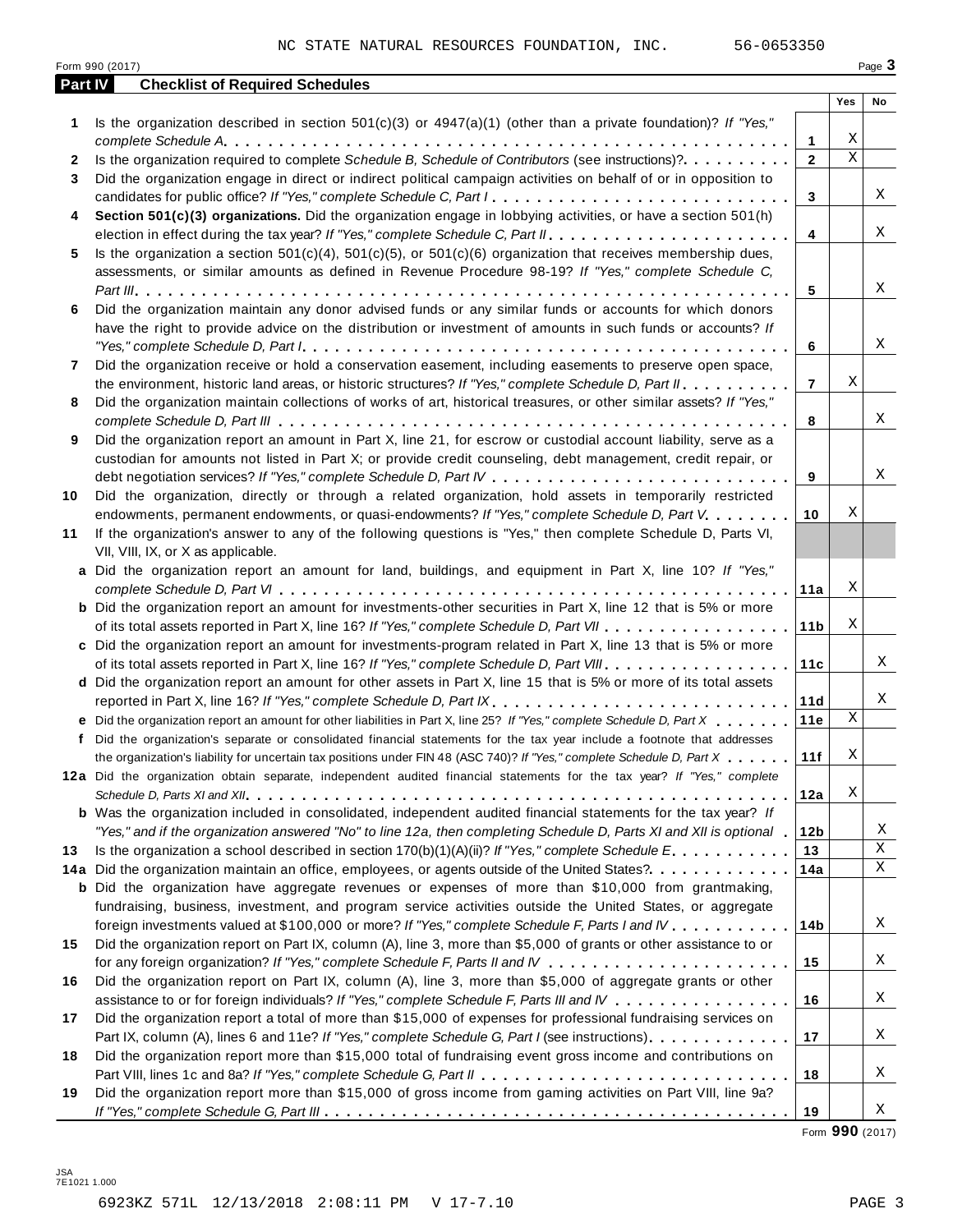Form <sup>990</sup> (2017) Page **4**

| <b>Part IV</b> | <b>Checklist of Required Schedules (continued)</b>                                                                                                                                                             |                 |     |    |
|----------------|----------------------------------------------------------------------------------------------------------------------------------------------------------------------------------------------------------------|-----------------|-----|----|
|                |                                                                                                                                                                                                                |                 | Yes | No |
| 20 a           | Did the organization operate one or more hospital facilities? If "Yes," complete Schedule H.                                                                                                                   | 20a             |     | X  |
| b              | If "Yes" to line 20a, did the organization attach a copy of its audited financial statements to this return?                                                                                                   | 20b             |     |    |
| 21             | Did the organization report more than \$5,000 of grants or other assistance to any domestic organization or                                                                                                    |                 | Χ   |    |
|                | domestic government on Part IX, column (A), line 1? If "Yes," complete Schedule I, Parts I and II.                                                                                                             | 21              |     |    |
| 22             | Did the organization report more than \$5,000 of grants or other assistance to or for domestic individuals on                                                                                                  | 22              |     | Χ  |
|                |                                                                                                                                                                                                                |                 |     |    |
| 23             | Did the organization answer "Yes" to Part VII, Section A, line 3, 4, or 5 about compensation of the<br>organization's current and former officers, directors, trustees, key employees, and highest compensated |                 |     |    |
|                |                                                                                                                                                                                                                | 23              | Χ   |    |
| 24 a           | Did the organization have a tax-exempt bond issue with an outstanding principal amount of more than                                                                                                            |                 |     |    |
|                | \$100,000 as of the last day of the year, that was issued after December 31, 2002? If "Yes," answer lines 24b                                                                                                  |                 |     |    |
|                | through 24d and complete Schedule K. If "No," go to line 25a                                                                                                                                                   | 24a             |     | Χ  |
| b              | Did the organization invest any proceeds of tax-exempt bonds beyond a temporary period exception?                                                                                                              | 24b             |     |    |
| c              | Did the organization maintain an escrow account other than a refunding escrow at any time during the year                                                                                                      |                 |     |    |
|                |                                                                                                                                                                                                                | 24c             |     |    |
| d              | Did the organization act as an "on behalf of" issuer for bonds outstanding at any time during the year?                                                                                                        | 24d             |     |    |
| 25 a           | Section 501(c)(3), 501(c)(4), and 501(c)(29) organizations. Did the organization engage in an excess benefit                                                                                                   |                 |     |    |
|                | transaction with a disqualified person during the year? If "Yes," complete Schedule L, Part $1, \ldots, \ldots, \ldots$                                                                                        | 25a             |     | Χ  |
| b              | Is the organization aware that it engaged in an excess benefit transaction with a disqualified person in a prior                                                                                               |                 |     |    |
|                | year, and that the transaction has not been reported on any of the organization's prior Forms 990 or 990-EZ?                                                                                                   |                 |     |    |
|                |                                                                                                                                                                                                                | 25 <sub>b</sub> |     | Χ  |
| 26             | Did the organization report any amount on Part X, line 5, 6, or 22 for receivables from or payables to any                                                                                                     |                 |     |    |
|                | current or former officers, directors, trustees, key employees, highest compensated employees, or                                                                                                              |                 |     |    |
|                |                                                                                                                                                                                                                | 26              |     | Χ  |
| 27             | Did the organization provide a grant or other assistance to an officer, director, trustee, key employee,                                                                                                       |                 |     |    |
|                | substantial contributor or employee thereof, a grant selection committee member, or to a 35% controlled                                                                                                        | 27              |     | X  |
| 28             | entity or family member of any of these persons? If "Yes," complete Schedule L, Part III.<br>Was the organization a party to a business transaction with one of the following parties (see Schedule L,         |                 |     |    |
|                | Part IV instructions for applicable filing thresholds, conditions, and exceptions):                                                                                                                            |                 |     |    |
| a              | A current or former officer, director, trustee, or key employee? If "Yes," complete Schedule L, Part IV                                                                                                        | 28a             |     | Χ  |
| b              | A family member of a current or former officer, director, trustee, or key employee? If "Yes," complete                                                                                                         |                 |     |    |
|                |                                                                                                                                                                                                                | 28b             |     | Χ  |
| c              | An entity of which a current or former officer, director, trustee, or key employee (or a family member thereof)                                                                                                |                 |     |    |
|                | was an officer, director, trustee, or direct or indirect owner? If "Yes," complete Schedule L, Part IV.                                                                                                        | 28c             |     | Χ  |
| 29             | Did the organization receive more than \$25,000 in non-cash contributions? If "Yes," complete Schedule M.                                                                                                      | 29              | Χ   |    |
| 30             | Did the organization receive contributions of art, historical treasures, or other similar assets, or qualified                                                                                                 |                 |     |    |
|                |                                                                                                                                                                                                                | 30              |     | Χ  |
| 31             | Did the organization liquidate, terminate, or dissolve and cease operations? If "Yes," complete Schedule N,                                                                                                    |                 |     |    |
|                |                                                                                                                                                                                                                | 31              |     | X  |
| 32             | Did the organization sell, exchange, dispose of, or transfer more than 25% of its net assets? If "Yes,"                                                                                                        |                 |     |    |
|                |                                                                                                                                                                                                                | 32              |     | X  |
| 33             | Did the organization own 100% of an entity disregarded as separate from the organization under Regulations                                                                                                     |                 |     | X  |
|                | sections 301.7701-2 and 301.7701-3? If "Yes," complete Schedule R, Part $1, \ldots, \ldots, \ldots, \ldots, \ldots, \ldots$                                                                                    | 33              |     |    |
| 34             | Was the organization related to any tax-exempt or taxable entity? If "Yes," complete Schedule R, Part II, III,                                                                                                 | 34              | Χ   |    |
| 35a            | Did the organization have a controlled entity within the meaning of section $512(b)(13)? \ldots \ldots \ldots \ldots$                                                                                          | 35a             |     | X  |
| b              | If "Yes" to line 35a, did the organization receive any payment from or engage in any transaction with a                                                                                                        |                 |     |    |
|                | controlled entity within the meaning of section 512(b)(13)? If "Yes," complete Schedule R, Part V, line 2                                                                                                      | 35 <sub>b</sub> |     |    |
| 36             | Section 501(c)(3) organizations. Did the organization make any transfers to an exempt non-charitable                                                                                                           |                 |     |    |
|                |                                                                                                                                                                                                                | 36              |     | Χ  |
| 37             | Did the organization conduct more than 5% of its activities through an entity that is not a related organization                                                                                               |                 |     |    |
|                | and that is treated as a partnership for federal income tax purposes? If "Yes," complete Schedule R,                                                                                                           |                 |     |    |
|                |                                                                                                                                                                                                                | 37              |     | Χ  |
| 38             | Did the organization complete Schedule O and provide explanations in Schedule O for Part VI, lines 11b and                                                                                                     |                 |     |    |
|                | 19? Note. All Form 990 filers are required to complete Schedule O.                                                                                                                                             | 38              | Χ   |    |

Form **990** (2017)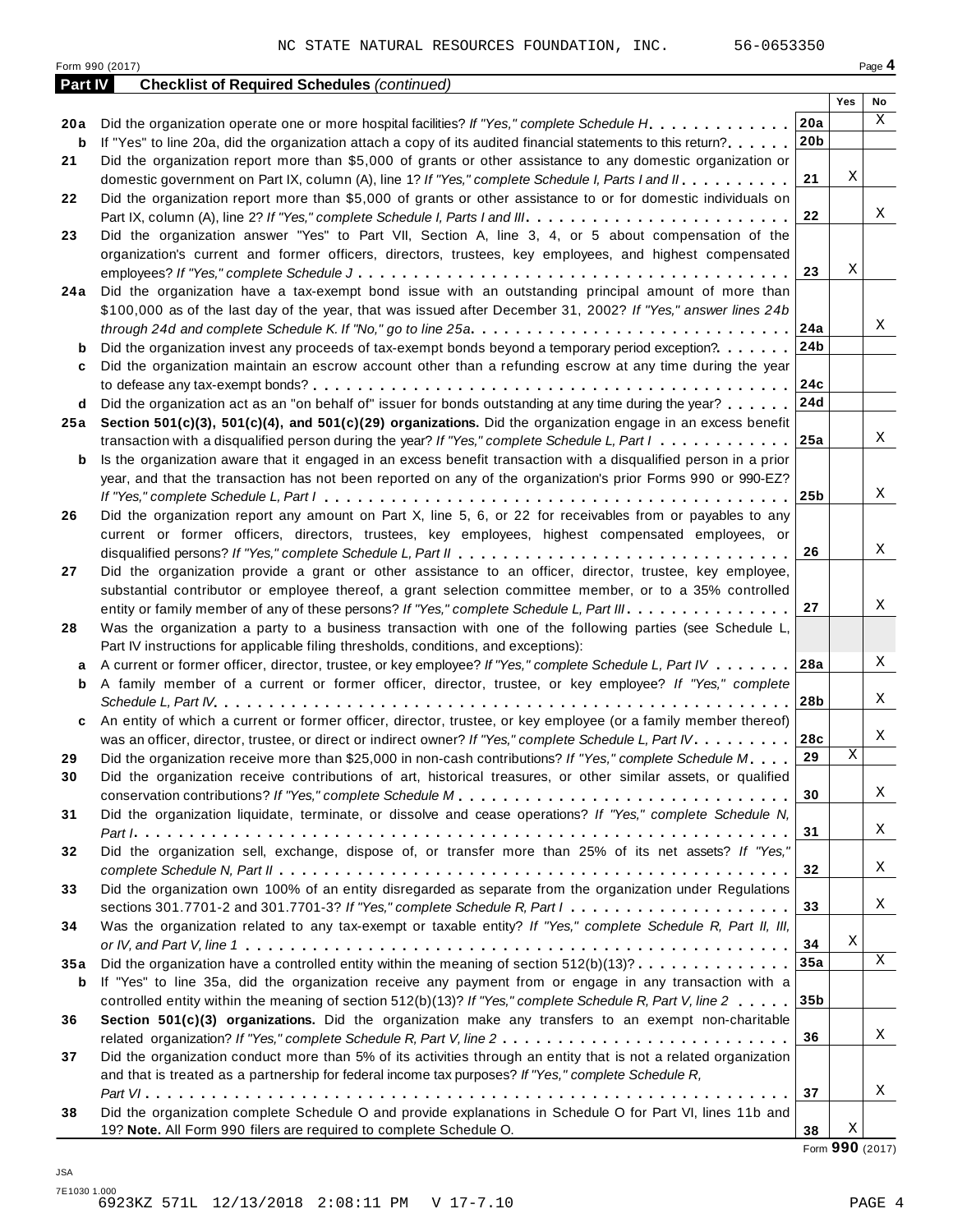Form <sup>990</sup> (2017) Page **5** NC STATE NATURAL RESOURCES FOUNDATION, INC. 56-0653350

|     | Check if Schedule O contains a response or note to any line in this Part $V_1, \ldots, V_k, \ldots, V_k, \ldots$<br>1a Enter the number reported in Box 3 of Form 1096. Enter -0- if not applicable 1a<br>0.<br>1b<br><b>b</b> Enter the number of Forms W-2G included in line 1a. Enter -0- if not applicable. $\dots \dots \dots$<br>c Did the organization comply with backup withholding rules for reportable payments to vendors and<br>2a Enter the number of employees reported on Form W-3, Transmittal of Wage and Tax<br>0.<br>2a<br>Statements, filed for the calendar year ending with or within the year covered by this return.<br><b>b</b> If at least one is reported on line 2a, did the organization file all required federal employment tax returns?<br>Note. If the sum of lines 1a and 2a is greater than 250, you may be required to e-file (see instructions)<br>3a Did the organization have unrelated business gross income of \$1,000 or more during the year?<br><b>b</b> If "Yes," has it filed a Form 990-T for this year? If "No" to line 3b, provide an explanation in Schedule O<br>4a At any time during the calendar year, did the organization have an interest in, or a signature or other authority<br>over, a financial account in a foreign country (such as a bank account, securities account, or other financial<br>See instructions for filing requirements for FinCEN Form 114, Report of Foreign Bank and Financial Accounts<br>(FBAR).<br>5a Was the organization a party to a prohibited tax shelter transaction at any time during the tax year? | 1c<br>2b<br>3a<br>3b<br>4a | Yes<br>No<br>Χ<br>X |
|-----|---------------------------------------------------------------------------------------------------------------------------------------------------------------------------------------------------------------------------------------------------------------------------------------------------------------------------------------------------------------------------------------------------------------------------------------------------------------------------------------------------------------------------------------------------------------------------------------------------------------------------------------------------------------------------------------------------------------------------------------------------------------------------------------------------------------------------------------------------------------------------------------------------------------------------------------------------------------------------------------------------------------------------------------------------------------------------------------------------------------------------------------------------------------------------------------------------------------------------------------------------------------------------------------------------------------------------------------------------------------------------------------------------------------------------------------------------------------------------------------------------------------------------------------------------------------------------------------------------|----------------------------|---------------------|
|     |                                                                                                                                                                                                                                                                                                                                                                                                                                                                                                                                                                                                                                                                                                                                                                                                                                                                                                                                                                                                                                                                                                                                                                                                                                                                                                                                                                                                                                                                                                                                                                                                   |                            |                     |
|     |                                                                                                                                                                                                                                                                                                                                                                                                                                                                                                                                                                                                                                                                                                                                                                                                                                                                                                                                                                                                                                                                                                                                                                                                                                                                                                                                                                                                                                                                                                                                                                                                   |                            |                     |
|     |                                                                                                                                                                                                                                                                                                                                                                                                                                                                                                                                                                                                                                                                                                                                                                                                                                                                                                                                                                                                                                                                                                                                                                                                                                                                                                                                                                                                                                                                                                                                                                                                   |                            |                     |
|     |                                                                                                                                                                                                                                                                                                                                                                                                                                                                                                                                                                                                                                                                                                                                                                                                                                                                                                                                                                                                                                                                                                                                                                                                                                                                                                                                                                                                                                                                                                                                                                                                   |                            |                     |
|     |                                                                                                                                                                                                                                                                                                                                                                                                                                                                                                                                                                                                                                                                                                                                                                                                                                                                                                                                                                                                                                                                                                                                                                                                                                                                                                                                                                                                                                                                                                                                                                                                   |                            |                     |
|     |                                                                                                                                                                                                                                                                                                                                                                                                                                                                                                                                                                                                                                                                                                                                                                                                                                                                                                                                                                                                                                                                                                                                                                                                                                                                                                                                                                                                                                                                                                                                                                                                   |                            |                     |
|     |                                                                                                                                                                                                                                                                                                                                                                                                                                                                                                                                                                                                                                                                                                                                                                                                                                                                                                                                                                                                                                                                                                                                                                                                                                                                                                                                                                                                                                                                                                                                                                                                   |                            |                     |
|     |                                                                                                                                                                                                                                                                                                                                                                                                                                                                                                                                                                                                                                                                                                                                                                                                                                                                                                                                                                                                                                                                                                                                                                                                                                                                                                                                                                                                                                                                                                                                                                                                   |                            |                     |
|     |                                                                                                                                                                                                                                                                                                                                                                                                                                                                                                                                                                                                                                                                                                                                                                                                                                                                                                                                                                                                                                                                                                                                                                                                                                                                                                                                                                                                                                                                                                                                                                                                   |                            |                     |
|     |                                                                                                                                                                                                                                                                                                                                                                                                                                                                                                                                                                                                                                                                                                                                                                                                                                                                                                                                                                                                                                                                                                                                                                                                                                                                                                                                                                                                                                                                                                                                                                                                   |                            |                     |
|     |                                                                                                                                                                                                                                                                                                                                                                                                                                                                                                                                                                                                                                                                                                                                                                                                                                                                                                                                                                                                                                                                                                                                                                                                                                                                                                                                                                                                                                                                                                                                                                                                   |                            |                     |
|     |                                                                                                                                                                                                                                                                                                                                                                                                                                                                                                                                                                                                                                                                                                                                                                                                                                                                                                                                                                                                                                                                                                                                                                                                                                                                                                                                                                                                                                                                                                                                                                                                   |                            |                     |
|     |                                                                                                                                                                                                                                                                                                                                                                                                                                                                                                                                                                                                                                                                                                                                                                                                                                                                                                                                                                                                                                                                                                                                                                                                                                                                                                                                                                                                                                                                                                                                                                                                   |                            |                     |
|     |                                                                                                                                                                                                                                                                                                                                                                                                                                                                                                                                                                                                                                                                                                                                                                                                                                                                                                                                                                                                                                                                                                                                                                                                                                                                                                                                                                                                                                                                                                                                                                                                   |                            |                     |
|     |                                                                                                                                                                                                                                                                                                                                                                                                                                                                                                                                                                                                                                                                                                                                                                                                                                                                                                                                                                                                                                                                                                                                                                                                                                                                                                                                                                                                                                                                                                                                                                                                   |                            |                     |
|     |                                                                                                                                                                                                                                                                                                                                                                                                                                                                                                                                                                                                                                                                                                                                                                                                                                                                                                                                                                                                                                                                                                                                                                                                                                                                                                                                                                                                                                                                                                                                                                                                   |                            |                     |
|     |                                                                                                                                                                                                                                                                                                                                                                                                                                                                                                                                                                                                                                                                                                                                                                                                                                                                                                                                                                                                                                                                                                                                                                                                                                                                                                                                                                                                                                                                                                                                                                                                   |                            |                     |
|     |                                                                                                                                                                                                                                                                                                                                                                                                                                                                                                                                                                                                                                                                                                                                                                                                                                                                                                                                                                                                                                                                                                                                                                                                                                                                                                                                                                                                                                                                                                                                                                                                   |                            |                     |
|     |                                                                                                                                                                                                                                                                                                                                                                                                                                                                                                                                                                                                                                                                                                                                                                                                                                                                                                                                                                                                                                                                                                                                                                                                                                                                                                                                                                                                                                                                                                                                                                                                   | 5a                         |                     |
|     | <b>b</b> Did any taxable party notify the organization that it was or is a party to a prohibited tax shelter transaction?                                                                                                                                                                                                                                                                                                                                                                                                                                                                                                                                                                                                                                                                                                                                                                                                                                                                                                                                                                                                                                                                                                                                                                                                                                                                                                                                                                                                                                                                         | 5b                         |                     |
|     |                                                                                                                                                                                                                                                                                                                                                                                                                                                                                                                                                                                                                                                                                                                                                                                                                                                                                                                                                                                                                                                                                                                                                                                                                                                                                                                                                                                                                                                                                                                                                                                                   | 5c                         |                     |
|     | 6a Does the organization have annual gross receipts that are normally greater than \$100,000, and did the                                                                                                                                                                                                                                                                                                                                                                                                                                                                                                                                                                                                                                                                                                                                                                                                                                                                                                                                                                                                                                                                                                                                                                                                                                                                                                                                                                                                                                                                                         |                            |                     |
|     | organization solicit any contributions that were not tax deductible as charitable contributions?                                                                                                                                                                                                                                                                                                                                                                                                                                                                                                                                                                                                                                                                                                                                                                                                                                                                                                                                                                                                                                                                                                                                                                                                                                                                                                                                                                                                                                                                                                  | 6a                         |                     |
|     | <b>b</b> If "Yes," did the organization include with every solicitation an express statement that such contributions or                                                                                                                                                                                                                                                                                                                                                                                                                                                                                                                                                                                                                                                                                                                                                                                                                                                                                                                                                                                                                                                                                                                                                                                                                                                                                                                                                                                                                                                                           |                            |                     |
|     |                                                                                                                                                                                                                                                                                                                                                                                                                                                                                                                                                                                                                                                                                                                                                                                                                                                                                                                                                                                                                                                                                                                                                                                                                                                                                                                                                                                                                                                                                                                                                                                                   | 6b                         |                     |
| 7   | Organizations that may receive deductible contributions under section 170(c).                                                                                                                                                                                                                                                                                                                                                                                                                                                                                                                                                                                                                                                                                                                                                                                                                                                                                                                                                                                                                                                                                                                                                                                                                                                                                                                                                                                                                                                                                                                     |                            |                     |
|     | a Did the organization receive a payment in excess of \$75 made partly as a contribution and partly for goods                                                                                                                                                                                                                                                                                                                                                                                                                                                                                                                                                                                                                                                                                                                                                                                                                                                                                                                                                                                                                                                                                                                                                                                                                                                                                                                                                                                                                                                                                     |                            |                     |
|     |                                                                                                                                                                                                                                                                                                                                                                                                                                                                                                                                                                                                                                                                                                                                                                                                                                                                                                                                                                                                                                                                                                                                                                                                                                                                                                                                                                                                                                                                                                                                                                                                   | 7a                         |                     |
|     | <b>b</b> If "Yes," did the organization notify the donor of the value of the goods or services provided?                                                                                                                                                                                                                                                                                                                                                                                                                                                                                                                                                                                                                                                                                                                                                                                                                                                                                                                                                                                                                                                                                                                                                                                                                                                                                                                                                                                                                                                                                          | 7b                         |                     |
|     | c Did the organization sell, exchange, or otherwise dispose of tangible personal property for which it was                                                                                                                                                                                                                                                                                                                                                                                                                                                                                                                                                                                                                                                                                                                                                                                                                                                                                                                                                                                                                                                                                                                                                                                                                                                                                                                                                                                                                                                                                        |                            |                     |
|     |                                                                                                                                                                                                                                                                                                                                                                                                                                                                                                                                                                                                                                                                                                                                                                                                                                                                                                                                                                                                                                                                                                                                                                                                                                                                                                                                                                                                                                                                                                                                                                                                   | 7c                         |                     |
|     | 7d<br>d If "Yes," indicate the number of Forms 8282 filed during the year                                                                                                                                                                                                                                                                                                                                                                                                                                                                                                                                                                                                                                                                                                                                                                                                                                                                                                                                                                                                                                                                                                                                                                                                                                                                                                                                                                                                                                                                                                                         |                            |                     |
|     | e Did the organization receive any funds, directly or indirectly, to pay premiums on a personal benefit contract?                                                                                                                                                                                                                                                                                                                                                                                                                                                                                                                                                                                                                                                                                                                                                                                                                                                                                                                                                                                                                                                                                                                                                                                                                                                                                                                                                                                                                                                                                 | 7е                         |                     |
|     | f Did the organization, during the year, pay premiums, directly or indirectly, on a personal benefit contract?                                                                                                                                                                                                                                                                                                                                                                                                                                                                                                                                                                                                                                                                                                                                                                                                                                                                                                                                                                                                                                                                                                                                                                                                                                                                                                                                                                                                                                                                                    | 7f                         |                     |
|     | g If the organization received a contribution of qualified intellectual property, did the organization file Form 8899 as required?                                                                                                                                                                                                                                                                                                                                                                                                                                                                                                                                                                                                                                                                                                                                                                                                                                                                                                                                                                                                                                                                                                                                                                                                                                                                                                                                                                                                                                                                | 7g                         |                     |
|     | h If the organization received a contribution of cars, boats, airplanes, or other vehicles, did the organization file a Form 1098-C?. .                                                                                                                                                                                                                                                                                                                                                                                                                                                                                                                                                                                                                                                                                                                                                                                                                                                                                                                                                                                                                                                                                                                                                                                                                                                                                                                                                                                                                                                           | 7h                         |                     |
|     | Sponsoring organizations maintaining donor advised funds. Did a donor advised fund maintained by the                                                                                                                                                                                                                                                                                                                                                                                                                                                                                                                                                                                                                                                                                                                                                                                                                                                                                                                                                                                                                                                                                                                                                                                                                                                                                                                                                                                                                                                                                              |                            |                     |
|     | sponsoring organization have excess business holdings at any time during the year?                                                                                                                                                                                                                                                                                                                                                                                                                                                                                                                                                                                                                                                                                                                                                                                                                                                                                                                                                                                                                                                                                                                                                                                                                                                                                                                                                                                                                                                                                                                | 8                          |                     |
| 9   | Sponsoring organizations maintaining donor advised funds.                                                                                                                                                                                                                                                                                                                                                                                                                                                                                                                                                                                                                                                                                                                                                                                                                                                                                                                                                                                                                                                                                                                                                                                                                                                                                                                                                                                                                                                                                                                                         |                            |                     |
|     | a Did the sponsoring organization make any taxable distributions under section 4966?                                                                                                                                                                                                                                                                                                                                                                                                                                                                                                                                                                                                                                                                                                                                                                                                                                                                                                                                                                                                                                                                                                                                                                                                                                                                                                                                                                                                                                                                                                              | 9a                         |                     |
|     | <b>b</b> Did the sponsoring organization make a distribution to a donor, donor advisor, or related person?                                                                                                                                                                                                                                                                                                                                                                                                                                                                                                                                                                                                                                                                                                                                                                                                                                                                                                                                                                                                                                                                                                                                                                                                                                                                                                                                                                                                                                                                                        | 9b                         |                     |
| 10  | Section 501(c)(7) organizations. Enter:                                                                                                                                                                                                                                                                                                                                                                                                                                                                                                                                                                                                                                                                                                                                                                                                                                                                                                                                                                                                                                                                                                                                                                                                                                                                                                                                                                                                                                                                                                                                                           |                            |                     |
|     | 10a<br>a Initiation fees and capital contributions included on Part VIII, line 12                                                                                                                                                                                                                                                                                                                                                                                                                                                                                                                                                                                                                                                                                                                                                                                                                                                                                                                                                                                                                                                                                                                                                                                                                                                                                                                                                                                                                                                                                                                 |                            |                     |
|     | 10 <sub>b</sub><br><b>b</b> Gross receipts, included on Form 990, Part VIII, line 12, for public use of club facilities                                                                                                                                                                                                                                                                                                                                                                                                                                                                                                                                                                                                                                                                                                                                                                                                                                                                                                                                                                                                                                                                                                                                                                                                                                                                                                                                                                                                                                                                           |                            |                     |
| 11  | Section 501(c)(12) organizations. Enter:                                                                                                                                                                                                                                                                                                                                                                                                                                                                                                                                                                                                                                                                                                                                                                                                                                                                                                                                                                                                                                                                                                                                                                                                                                                                                                                                                                                                                                                                                                                                                          |                            |                     |
|     | 11a                                                                                                                                                                                                                                                                                                                                                                                                                                                                                                                                                                                                                                                                                                                                                                                                                                                                                                                                                                                                                                                                                                                                                                                                                                                                                                                                                                                                                                                                                                                                                                                               |                            |                     |
|     | <b>b</b> Gross income from other sources (Do not net amounts due or paid to other sources                                                                                                                                                                                                                                                                                                                                                                                                                                                                                                                                                                                                                                                                                                                                                                                                                                                                                                                                                                                                                                                                                                                                                                                                                                                                                                                                                                                                                                                                                                         |                            |                     |
|     | 11b                                                                                                                                                                                                                                                                                                                                                                                                                                                                                                                                                                                                                                                                                                                                                                                                                                                                                                                                                                                                                                                                                                                                                                                                                                                                                                                                                                                                                                                                                                                                                                                               |                            |                     |
|     | 12a Section 4947(a)(1) non-exempt charitable trusts. Is the organization filing Form 990 in lieu of Form 1041?                                                                                                                                                                                                                                                                                                                                                                                                                                                                                                                                                                                                                                                                                                                                                                                                                                                                                                                                                                                                                                                                                                                                                                                                                                                                                                                                                                                                                                                                                    | 12a                        |                     |
|     | 12b<br><b>b</b> If "Yes," enter the amount of tax-exempt interest received or accrued during the year                                                                                                                                                                                                                                                                                                                                                                                                                                                                                                                                                                                                                                                                                                                                                                                                                                                                                                                                                                                                                                                                                                                                                                                                                                                                                                                                                                                                                                                                                             |                            |                     |
| 13. | Section 501(c)(29) qualified nonprofit health insurance issuers.                                                                                                                                                                                                                                                                                                                                                                                                                                                                                                                                                                                                                                                                                                                                                                                                                                                                                                                                                                                                                                                                                                                                                                                                                                                                                                                                                                                                                                                                                                                                  |                            |                     |
|     | a Is the organization licensed to issue qualified health plans in more than one state?                                                                                                                                                                                                                                                                                                                                                                                                                                                                                                                                                                                                                                                                                                                                                                                                                                                                                                                                                                                                                                                                                                                                                                                                                                                                                                                                                                                                                                                                                                            | 13a                        |                     |
|     | Note. See the instructions for additional information the organization must report on Schedule O.                                                                                                                                                                                                                                                                                                                                                                                                                                                                                                                                                                                                                                                                                                                                                                                                                                                                                                                                                                                                                                                                                                                                                                                                                                                                                                                                                                                                                                                                                                 |                            |                     |
|     | <b>b</b> Enter the amount of reserves the organization is required to maintain by the states in which                                                                                                                                                                                                                                                                                                                                                                                                                                                                                                                                                                                                                                                                                                                                                                                                                                                                                                                                                                                                                                                                                                                                                                                                                                                                                                                                                                                                                                                                                             |                            |                     |
|     | 13 <sub>b</sub><br>the organization is licensed to issue qualified health plans                                                                                                                                                                                                                                                                                                                                                                                                                                                                                                                                                                                                                                                                                                                                                                                                                                                                                                                                                                                                                                                                                                                                                                                                                                                                                                                                                                                                                                                                                                                   |                            |                     |
|     | 13c                                                                                                                                                                                                                                                                                                                                                                                                                                                                                                                                                                                                                                                                                                                                                                                                                                                                                                                                                                                                                                                                                                                                                                                                                                                                                                                                                                                                                                                                                                                                                                                               |                            |                     |
|     | 14a Did the organization receive any payments for indoor tanning services during the tax year?                                                                                                                                                                                                                                                                                                                                                                                                                                                                                                                                                                                                                                                                                                                                                                                                                                                                                                                                                                                                                                                                                                                                                                                                                                                                                                                                                                                                                                                                                                    | 14a                        |                     |
| JSA | <b>b</b> If "Yes," has it filed a Form 720 to report these payments? If "No," provide an explanation in Schedule $0$                                                                                                                                                                                                                                                                                                                                                                                                                                                                                                                                                                                                                                                                                                                                                                                                                                                                                                                                                                                                                                                                                                                                                                                                                                                                                                                                                                                                                                                                              | 14 <sub>b</sub>            | Form 990 (2017)     |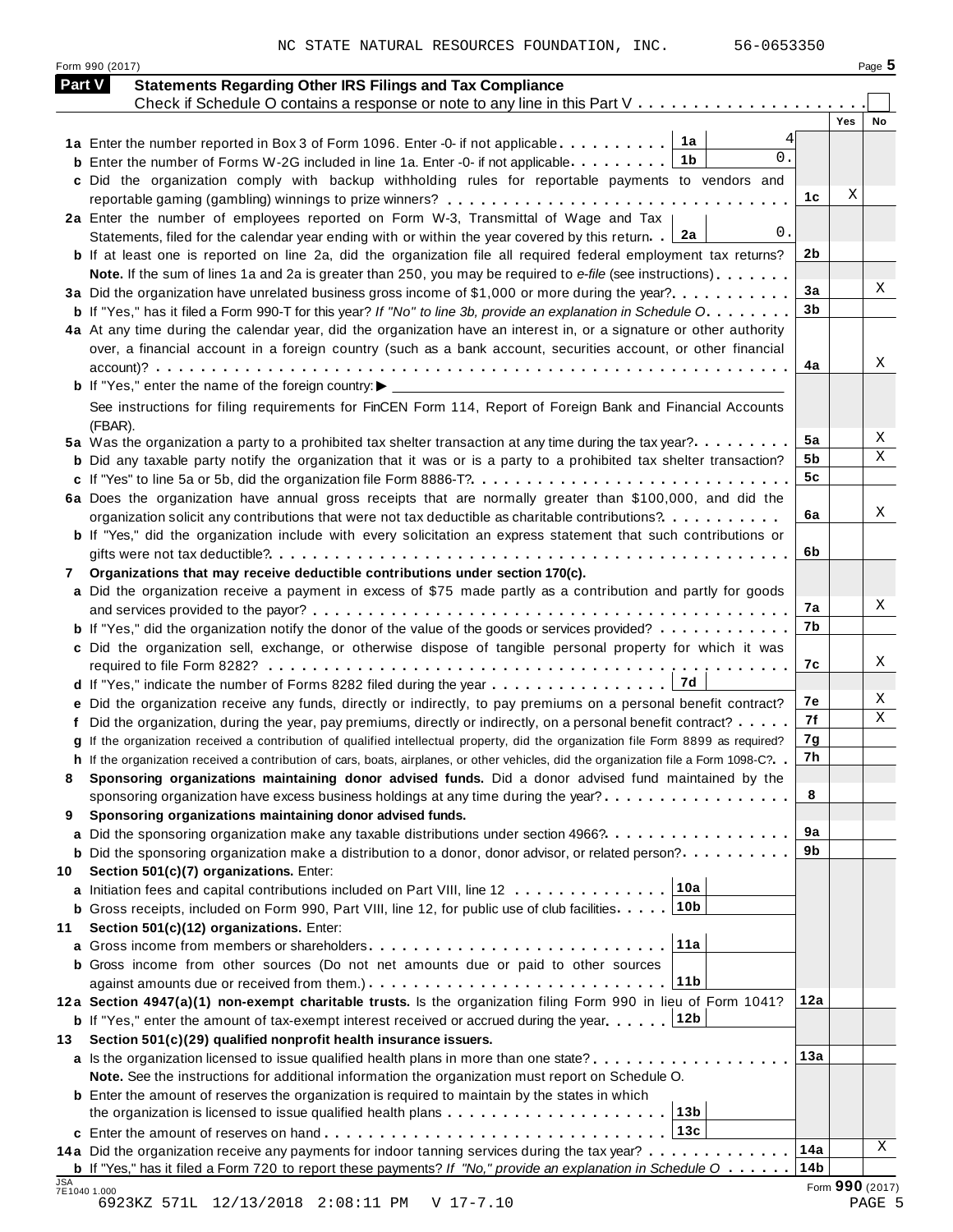|          | 56-0653350<br>NC STATE NATURAL RESOURCES FOUNDATION, INC.<br>Form 990 (2017)                                                                                                                                    |                 |            | Page $6$ |
|----------|-----------------------------------------------------------------------------------------------------------------------------------------------------------------------------------------------------------------|-----------------|------------|----------|
| Part VI  | Governance, Management, and Disclosure For each "Yes" response to lines 2 through 7b below, and for a "No"                                                                                                      |                 |            |          |
|          | response to line 8a, 8b, or 10b below, describe the circumstances, processes, or changes in Schedule O. See instructions.                                                                                       |                 |            |          |
|          |                                                                                                                                                                                                                 |                 |            | Χ        |
|          | <b>Section A. Governing Body and Management</b>                                                                                                                                                                 |                 | <b>Yes</b> | No.      |
|          | 18                                                                                                                                                                                                              |                 |            |          |
|          | 1a<br>1a Enter the number of voting members of the governing body at the end of the tax year<br>If there are material differences in voting rights among members of the governing body, or                      |                 |            |          |
|          | if the governing body delegated broad authority to an executive committee or similar                                                                                                                            |                 |            |          |
|          | committee, explain in Schedule O.<br>17                                                                                                                                                                         |                 |            |          |
| b        | 1b<br>Enter the number of voting members included in line 1a, above, who are independent                                                                                                                        |                 |            |          |
| 2        | Did any officer, director, trustee, or key employee have a family relationship or a business relationship with                                                                                                  |                 | Χ          |          |
|          |                                                                                                                                                                                                                 | 2               |            |          |
| 3        | Did the organization delegate control over management duties customarily performed by or under the direct                                                                                                       |                 |            | Χ        |
|          | supervision of officers, directors, or trustees, or key employees to a management company or other person?                                                                                                      | 3               | Χ          |          |
| 4        | Did the organization make any significant changes to its governing documents since the prior Form 990 was filed?                                                                                                | 4<br>5          |            | Χ        |
| 5        | Did the organization become aware during the year of a significant diversion of the organization's assets?                                                                                                      |                 |            | X        |
| 6        |                                                                                                                                                                                                                 | 6               |            |          |
| 7a       | Did the organization have members, stockholders, or other persons who had the power to elect or appoint                                                                                                         |                 |            | Χ        |
|          |                                                                                                                                                                                                                 | 7а              |            |          |
|          | <b>b</b> Are any governance decisions of the organization reserved to (or subject to approval by) members,                                                                                                      |                 |            | Χ        |
|          |                                                                                                                                                                                                                 | 7b              |            |          |
| 8        | Did the organization contemporaneously document the meetings held or written actions undertaken during                                                                                                          |                 |            |          |
|          | the year by the following:                                                                                                                                                                                      |                 | Χ          |          |
| а        |                                                                                                                                                                                                                 | 8a              | Χ          |          |
|          | Each committee with authority to act on behalf of the governing body?                                                                                                                                           | 8b              |            |          |
| 9        | Is there any officer, director, trustee, or key employee listed in Part VII, Section A, who cannot be reached at<br>the organization's mailing address? If "Yes," provide the names and addresses in Schedule O | 9               |            | Χ        |
|          | Section B. Policies (This Section B requests information about policies not required by the Internal Revenue Code.)                                                                                             |                 |            |          |
|          |                                                                                                                                                                                                                 |                 | Yes        | No       |
|          | 10a Did the organization have local chapters, branches, or affiliates?                                                                                                                                          | 10a             |            | Χ        |
|          | <b>b</b> If "Yes," did the organization have written policies and procedures governing the activities of such chapters,                                                                                         |                 |            |          |
|          | affiliates, and branches to ensure their operations are consistent with the organization's exempt purposes?                                                                                                     | 10 <sub>b</sub> |            |          |
| 11a      | Has the organization provided a complete copy of this Form 990 to all members of its governing body before filing the form?                                                                                     | 11a             | Χ          |          |
| b        | Describe in Schedule O the process, if any, used by the organization to review this Form 990.                                                                                                                   |                 |            |          |
| 12a      | Did the organization have a written conflict of interest policy? If "No," go to line 13                                                                                                                         | 12a             | X          |          |
|          | <b>b</b> Were officers, directors, or trustees, and key employees required to disclose annually interests that could give                                                                                       |                 |            |          |
|          |                                                                                                                                                                                                                 | 12 <sub>b</sub> | X          |          |
|          | Did the organization regularly and consistently monitor and enforce compliance with the policy? If "Yes,"                                                                                                       |                 |            |          |
|          |                                                                                                                                                                                                                 | 12c             | X          |          |
| 13       | Did the organization have a written whistleblower policy?                                                                                                                                                       | 13              | Χ          |          |
| 14       | Did the organization have a written document retention and destruction policy?                                                                                                                                  | 14              | Χ          |          |
| 15       | Did the process for determining compensation of the following persons include a review and approval by                                                                                                          |                 |            |          |
|          | independent persons, comparability data, and contemporaneous substantiation of the deliberation and decision?                                                                                                   |                 |            |          |
| а        |                                                                                                                                                                                                                 | 15a             | Χ          |          |
| b        |                                                                                                                                                                                                                 | 15 <sub>b</sub> | Χ          |          |
|          | If "Yes" to line 15a or 15b, describe the process in Schedule O (see instructions).                                                                                                                             |                 |            |          |
|          | 16a Did the organization invest in, contribute assets to, or participate in a joint venture or similar arrangement                                                                                              |                 |            |          |
|          |                                                                                                                                                                                                                 | 16a             |            | Χ        |
|          | <b>b</b> If "Yes," did the organization follow a written policy or procedure requiring the organization to evaluate its                                                                                         |                 |            |          |
|          | participation in joint venture arrangements under applicable federal tax law, and take steps to safeguard the                                                                                                   |                 |            |          |
|          |                                                                                                                                                                                                                 | 16 <sub>b</sub> |            |          |
|          | <b>Section C. Disclosure</b>                                                                                                                                                                                    |                 |            |          |
|          | List the states with which a copy of this Form 990 is required to be filed $\blacktriangleright$ .                                                                                                              |                 |            |          |
| 17<br>18 | Section 6104 requires an organization to make its Forms 1023 (or 1024 if applicable), 990, and 990-T (Section 501(c)(3)s only)                                                                                  |                 |            |          |
|          | available for public inspection. Indicate how you made these available. Check all that apply.                                                                                                                   |                 |            |          |
|          | $\mathbf{X}$<br>Own website<br>Another's website<br>Upon request<br>Χ<br>Other (explain in Schedule O)                                                                                                          |                 |            |          |
| 19       | Describe in Schedule O whether (and if so, how) the organization made its governing documents, conflict of interest policy, and                                                                                 |                 |            |          |
|          | financial statements available to the public during the tax year.                                                                                                                                               |                 |            |          |
|          |                                                                                                                                                                                                                 |                 |            |          |

| illiancial statements available to the public during the tax year.                                                                                                 |                    |
|--------------------------------------------------------------------------------------------------------------------------------------------------------------------|--------------------|
| 20 State the name, address, and telephone number of the person who possesses the organization's books and records:<br>JILL TASAÍCO NCSU BOX 7207 RALEIGH, NC 27695 | $519 - 513 - 7149$ |

JSA Form **<sup>990</sup>** (2017) 7E1042 1.000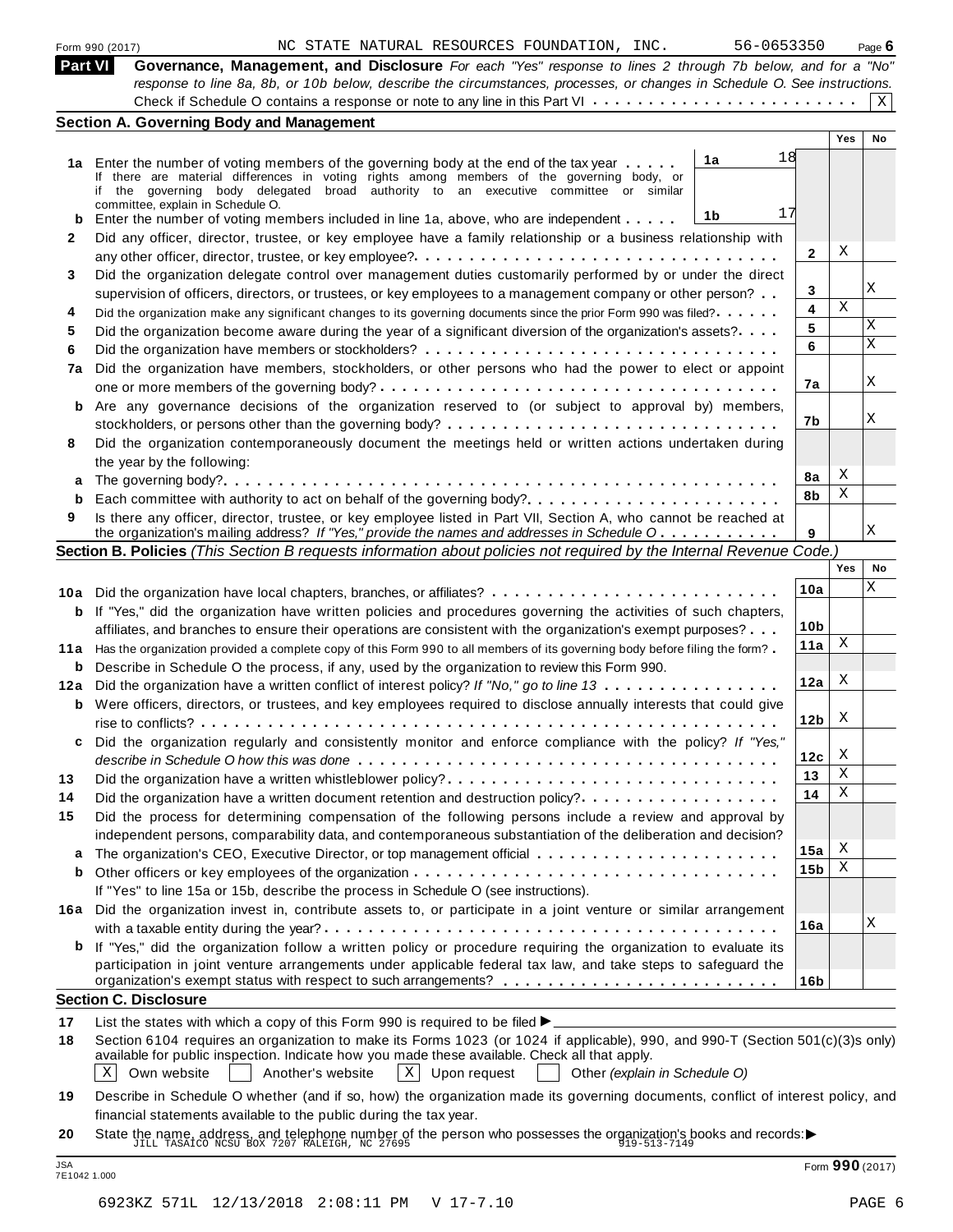| Part VII Compensation of Officers, Directors, Trustees, Key Employees, Highest Compensated Employees, and |  |
|-----------------------------------------------------------------------------------------------------------|--|
| <b>Independent Contractors</b>                                                                            |  |
|                                                                                                           |  |
|                                                                                                           |  |
| Section A. Officers, Directors, Trustees, Key Employees, and Highest Compensated Employees                |  |

anization's lax year.<br>● List all of the organization's **current** officers, directors, trustees (whether individuals or organizations), regardless of amount of<br>nnensation Enter -0- in columns (D) (E) and (E) if no compensa compensation. Enter -0- in columns (D), (E), and (F) if no compensation was paid.

• List all of the organization's **current** key employees, if any. See instructions for definition of "key employee."<br>● List the experientials five expect highest expressed explores (other than an efficer director of

**Example in the organization's current** key employees, if any. See instructions for definition of key employee.<br>• List the organization's five **current** highest compensated employees (other than an officer, director, trust who received reportable compensation (Box 5 of Form W-2 and/or Box 7 of Form 1099-MISC) of more than \$100,000 from the

organization and any related organizations.<br>• List all of the organization's **former** officers, key employees, and highest compensated employees who received more than<br>\$1.00.000 of reportable componention from the erganiza \$100,000 of reportable compensation from the organization and any related organizations.

% List all of the organization's **former directors or trustees** that received, in the capacity as a former director or trustee of the organization, more than \$10,000 of reportable compensation from the organization and any related organizations.

List persons in the following order: individual trustees or directors; institutional trustees; officers; key employees; highest compensated employees; and former such persons.

Check this box if neither the organization nor any related organization compensated any current officer, director, or trustee.

| (A)<br>Name and Title                  | (B)<br>Average<br>hours per<br>week (list an <sub>'</sub><br>hours for<br>related<br>organizations<br>below dotted<br>line) | or director<br>Individual trustee | Institutional trustee | (C)<br>Officer | Position<br>Key employee | (do not check more than one<br>box, unless person is both an<br>officer and a director/trustee)<br>Highest compensated<br>employee | Former | (D)<br>Reportable<br>compensation<br>from<br>the<br>organization<br>(W-2/1099-MISC) | (E)<br>Reportable<br>compensation from<br>related<br>organizations<br>(W-2/1099-MISC) | (F)<br>Estimated<br>amount of<br>other<br>compensation<br>from the<br>organization<br>and related<br>organizations |
|----------------------------------------|-----------------------------------------------------------------------------------------------------------------------------|-----------------------------------|-----------------------|----------------|--------------------------|------------------------------------------------------------------------------------------------------------------------------------|--------|-------------------------------------------------------------------------------------|---------------------------------------------------------------------------------------|--------------------------------------------------------------------------------------------------------------------|
|                                        |                                                                                                                             |                                   |                       |                |                          |                                                                                                                                    |        |                                                                                     |                                                                                       |                                                                                                                    |
|                                        |                                                                                                                             |                                   |                       |                |                          |                                                                                                                                    |        |                                                                                     |                                                                                       |                                                                                                                    |
| (1) BLAS ARROYO<br><b>DIRECTOR</b>     | 1.00<br>$0$ .                                                                                                               |                                   |                       |                |                          |                                                                                                                                    |        |                                                                                     |                                                                                       |                                                                                                                    |
|                                        | 1.00                                                                                                                        | Χ                                 |                       |                |                          |                                                                                                                                    |        | 0.                                                                                  | 0.                                                                                    | 0.                                                                                                                 |
| (2) ELIZABETH BISER<br><b>DIRECTOR</b> | $0$ .                                                                                                                       |                                   |                       |                |                          |                                                                                                                                    |        | $0\,$ .                                                                             | $0$ .                                                                                 | $\mathsf 0$ .                                                                                                      |
| $(3)$ LOU BOOS                         | 1.00                                                                                                                        | Χ                                 |                       |                |                          |                                                                                                                                    |        |                                                                                     |                                                                                       |                                                                                                                    |
| DIRECTOR                               | 0.                                                                                                                          | Χ                                 |                       |                |                          |                                                                                                                                    |        | $\mathsf{O}$ .                                                                      | 0.                                                                                    | $\mathsf 0$ .                                                                                                      |
| (4) JIM BOWEN                          | 1.00                                                                                                                        |                                   |                       |                |                          |                                                                                                                                    |        |                                                                                     |                                                                                       |                                                                                                                    |
| <b>DIRECTOR</b>                        | 0.                                                                                                                          | $\mathbf X$                       |                       |                |                          |                                                                                                                                    |        | 0.                                                                                  | $0$ .                                                                                 | $\mathsf{0}$ .                                                                                                     |
| (5) JAMES BUZZARD                      | 1.00                                                                                                                        |                                   |                       |                |                          |                                                                                                                                    |        |                                                                                     |                                                                                       |                                                                                                                    |
| PAST CHAIR                             | $0$ .                                                                                                                       | Χ                                 |                       | Χ              |                          |                                                                                                                                    |        | 0.                                                                                  | $0$ .                                                                                 | $\mathsf 0$ .                                                                                                      |
| (6) CHRIS DAVIDSON                     | 1.00                                                                                                                        |                                   |                       |                |                          |                                                                                                                                    |        |                                                                                     |                                                                                       |                                                                                                                    |
| <b>DIRECTOR</b>                        | $0$ .                                                                                                                       | Χ                                 |                       |                |                          |                                                                                                                                    |        | 0.                                                                                  | 0.                                                                                    | 0.                                                                                                                 |
| (7) HUNTER JENKINS                     | 1.00                                                                                                                        |                                   |                       |                |                          |                                                                                                                                    |        |                                                                                     |                                                                                       |                                                                                                                    |
| VICE CHAIR                             | 0.                                                                                                                          | Χ                                 |                       | Χ              |                          |                                                                                                                                    |        | 0.                                                                                  | 0.                                                                                    | 0.                                                                                                                 |
| (8) LEWIS LEDFORD                      | 1.00                                                                                                                        |                                   |                       |                |                          |                                                                                                                                    |        |                                                                                     |                                                                                       |                                                                                                                    |
| CHAIR                                  | 0.                                                                                                                          | X                                 |                       | Χ              |                          |                                                                                                                                    |        | 0.                                                                                  | 0.                                                                                    | 0.                                                                                                                 |
| (9) DICK LUDINGTON                     | 1.00                                                                                                                        |                                   |                       |                |                          |                                                                                                                                    |        |                                                                                     |                                                                                       |                                                                                                                    |
| <b>DIRECTOR</b>                        | $0$ .                                                                                                                       | $\mathbf X$                       |                       |                |                          |                                                                                                                                    |        | $\mathsf{O}$ .                                                                      | $0$ .                                                                                 | $0$ .                                                                                                              |
| (10) BARBARA MCCUTCHAN                 | 1.00                                                                                                                        |                                   |                       |                |                          |                                                                                                                                    |        |                                                                                     |                                                                                       |                                                                                                                    |
| <b>DIRECTOR</b>                        | $0$ .                                                                                                                       | Χ                                 |                       |                |                          |                                                                                                                                    |        | 0.                                                                                  | $0$ .                                                                                 | $0$ .                                                                                                              |
| (11) CHARLES MEEKER                    | 1.00                                                                                                                        |                                   |                       |                |                          |                                                                                                                                    |        |                                                                                     |                                                                                       |                                                                                                                    |
| <b>DIRECTOR</b>                        | $0$ .                                                                                                                       | Χ                                 |                       |                |                          |                                                                                                                                    |        | $0$ .                                                                               | $0$ .                                                                                 | 0.                                                                                                                 |
| (12) DICK PORTERFIELD                  | 1.00                                                                                                                        |                                   |                       |                |                          |                                                                                                                                    |        |                                                                                     |                                                                                       |                                                                                                                    |
| <b>DIRECTOR</b>                        | $0$ .                                                                                                                       | Χ                                 |                       |                |                          |                                                                                                                                    |        | 0.                                                                                  | 0.                                                                                    | 0.                                                                                                                 |
| $(13)$ PHIL REA                        | 1.00                                                                                                                        |                                   |                       |                |                          |                                                                                                                                    |        |                                                                                     |                                                                                       |                                                                                                                    |
| <b>DIRECTOR</b>                        | 0.                                                                                                                          | Χ                                 |                       |                |                          |                                                                                                                                    |        | $0\,$ .                                                                             | $0$ .                                                                                 | 0.                                                                                                                 |
| (14) HARRY SIDERIS                     | 1.00                                                                                                                        |                                   |                       |                |                          |                                                                                                                                    |        |                                                                                     |                                                                                       |                                                                                                                    |
| <b>DIRECTOR</b>                        | 0.                                                                                                                          | Χ                                 |                       |                |                          |                                                                                                                                    |        | 0.                                                                                  | $0$ .                                                                                 | $0$ .                                                                                                              |

Form **990** (2017) JSA 7E1041 1.000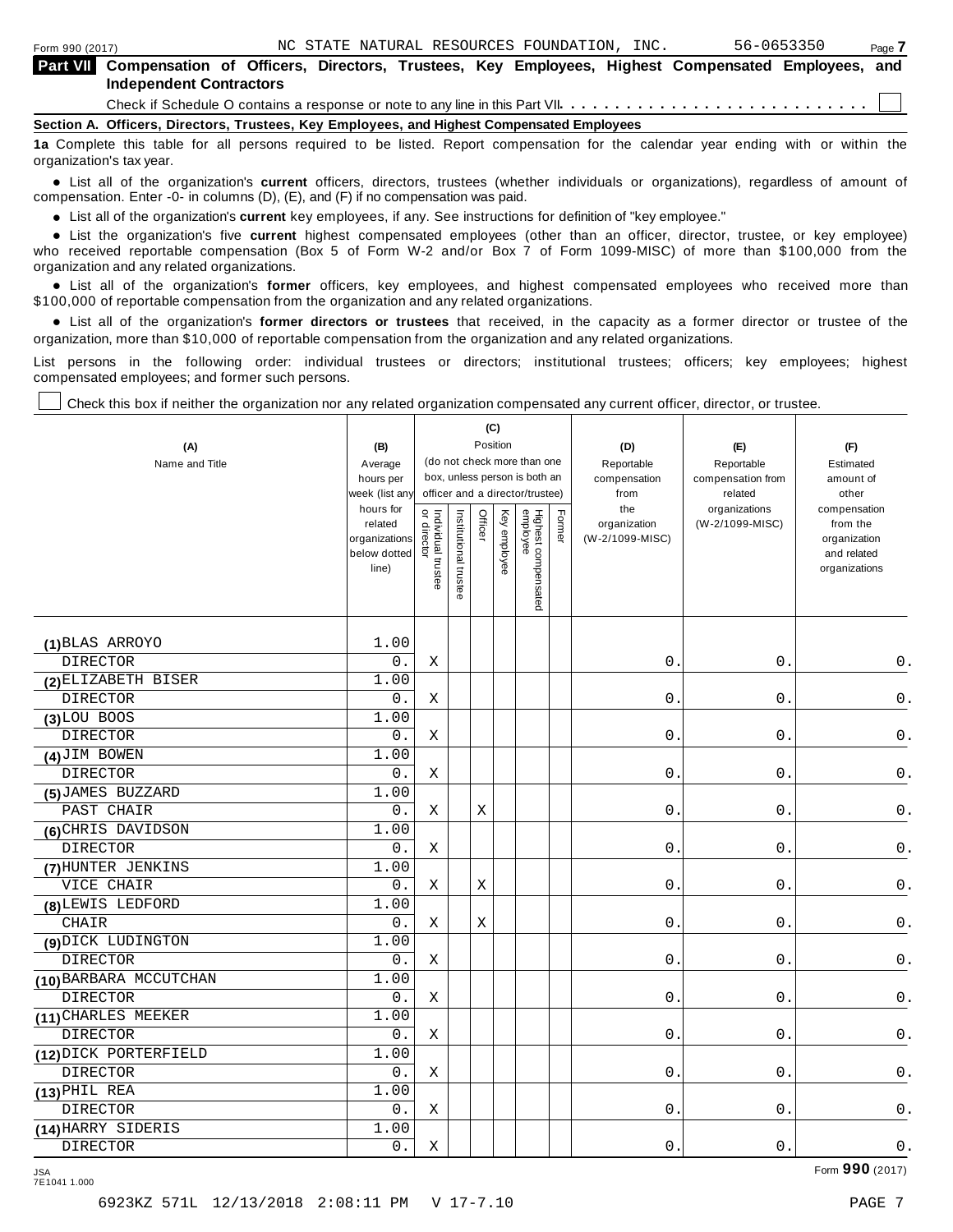|  | Form 990 (2017) |  |
|--|-----------------|--|

| (A)<br>Name and title                                                                                                                                                                                                                                                                                                                                             | (B)<br>Average<br>hours per<br>week (list any<br>hours for |                                     |                       | (C)<br>Position | (do not check more than one<br>box, unless person is both an<br>officer and a director/trustee) |        | (D)<br>Reportable<br>compensation<br>from<br>the | (E)<br>Reportable<br>compensation from<br>related<br>organizations | (F)<br>Estimated<br>amount of<br>other<br>compensation   |
|-------------------------------------------------------------------------------------------------------------------------------------------------------------------------------------------------------------------------------------------------------------------------------------------------------------------------------------------------------------------|------------------------------------------------------------|-------------------------------------|-----------------------|-----------------|-------------------------------------------------------------------------------------------------|--------|--------------------------------------------------|--------------------------------------------------------------------|----------------------------------------------------------|
|                                                                                                                                                                                                                                                                                                                                                                   | related<br>organizations<br>below dotted<br>line)          | Individual trustee<br>  or director | Institutional trustee | Officer         | Highest compensated<br>employee<br>Key employee                                                 | Former | organization<br>(W-2/1099-MISC)                  | (W-2/1099-MISC)                                                    | from the<br>organization<br>and related<br>organizations |
| 15) RON TERRY<br><b>DIRECTOR</b>                                                                                                                                                                                                                                                                                                                                  | 1.00<br>0.                                                 | Χ                                   |                       |                 |                                                                                                 |        | 0.                                               | 0.                                                                 | 0.                                                       |
| (16) GENIE USSERY                                                                                                                                                                                                                                                                                                                                                 | 1.00                                                       |                                     |                       |                 |                                                                                                 |        |                                                  |                                                                    |                                                          |
| <b>DIRECTOR</b>                                                                                                                                                                                                                                                                                                                                                   | 0.                                                         | Χ                                   |                       |                 |                                                                                                 |        | 0.                                               | 0                                                                  | 0.                                                       |
| (17) BETH WILSON                                                                                                                                                                                                                                                                                                                                                  | 1.00                                                       |                                     |                       |                 |                                                                                                 |        |                                                  |                                                                    |                                                          |
| <b>DIRECTOR</b>                                                                                                                                                                                                                                                                                                                                                   | 0.                                                         | Χ                                   |                       |                 |                                                                                                 |        | 0.                                               | 0                                                                  | 0.                                                       |
| (18) MARY PELOQUIN-DODD                                                                                                                                                                                                                                                                                                                                           | $\overline{1}$ .00                                         |                                     |                       |                 |                                                                                                 |        |                                                  |                                                                    |                                                          |
| <b>TREASURER</b>                                                                                                                                                                                                                                                                                                                                                  | 40.00                                                      | Χ                                   |                       | Χ               |                                                                                                 |        | 0.                                               | 268,225.                                                           | 41,004.                                                  |
| (19) LARA BROWN DE FUENMAYOR                                                                                                                                                                                                                                                                                                                                      | 1.00                                                       |                                     |                       |                 |                                                                                                 |        |                                                  |                                                                    |                                                          |
| PRESIDENT                                                                                                                                                                                                                                                                                                                                                         | 40.00                                                      |                                     |                       | Χ               |                                                                                                 |        | 0.                                               | 157,208.                                                           | 25,771.                                                  |
| 20) SAM COOK                                                                                                                                                                                                                                                                                                                                                      | 1.00                                                       |                                     |                       |                 |                                                                                                 |        |                                                  |                                                                    |                                                          |
| VICE PRESIDENT<br>21) VICKI HARDEE                                                                                                                                                                                                                                                                                                                                | 40.00<br>1.00                                              |                                     |                       | Χ               |                                                                                                 |        | 0.                                               | 137,700.                                                           | 23,857.                                                  |
| SECRETARY                                                                                                                                                                                                                                                                                                                                                         | 40.00                                                      |                                     |                       | Χ               |                                                                                                 |        | 0.                                               | 46,703.                                                            | 0.                                                       |
| 22) JILL TASAICO                                                                                                                                                                                                                                                                                                                                                  | 1.00                                                       |                                     |                       |                 |                                                                                                 |        |                                                  |                                                                    |                                                          |
| ASSISTANT TREASURER                                                                                                                                                                                                                                                                                                                                               | 40.00                                                      |                                     |                       | Χ               |                                                                                                 |        | 0.                                               | 158,340.                                                           | 32,430.                                                  |
|                                                                                                                                                                                                                                                                                                                                                                   |                                                            |                                     |                       |                 |                                                                                                 |        |                                                  |                                                                    |                                                          |
| 1b Sub-total                                                                                                                                                                                                                                                                                                                                                      |                                                            |                                     |                       |                 |                                                                                                 |        | 0.                                               | 0                                                                  | 0.                                                       |
| c Total from continuation sheets to Part VII, Section A                                                                                                                                                                                                                                                                                                           |                                                            |                                     |                       |                 |                                                                                                 |        | 0.                                               | 768,176.                                                           | 123,062.                                                 |
|                                                                                                                                                                                                                                                                                                                                                                   |                                                            |                                     |                       |                 |                                                                                                 |        | 0.                                               | 768,176.                                                           | 123,062.                                                 |
| 2 Total number of individuals (including but not limited to those listed above) who received more than \$100,000 of<br>reportable compensation from the organization ▶<br>Did the organization list any former officer, director, or trustee, key employee, or highest compensated<br>3<br>employee on line 1a? If "Yes," complete Schedule J for such individual |                                                            | 0.                                  |                       |                 |                                                                                                 |        |                                                  |                                                                    | <b>Yes</b><br>No.<br>X<br>3                              |
| For any individual listed on line 1a, is the sum of reportable compensation and other compensation from the<br>4<br>organization and related organizations greater than \$150,000? If "Yes," complete Schedule J for such                                                                                                                                         |                                                            |                                     |                       |                 |                                                                                                 |        |                                                  |                                                                    | Χ<br>4                                                   |
| Did any person listed on line 1a receive or accrue compensation from any unrelated organization or individual<br>5.<br>for services rendered to the organization? If "Yes," complete Schedule J for such person                                                                                                                                                   |                                                            |                                     |                       |                 |                                                                                                 |        |                                                  |                                                                    | X<br>5                                                   |
| <b>Section B. Independent Contractors</b>                                                                                                                                                                                                                                                                                                                         |                                                            |                                     |                       |                 |                                                                                                 |        |                                                  |                                                                    |                                                          |
| Complete this table for your five highest compensated independent contractors that received more than \$100,000 of<br>1<br>compensation from the organization. Report compensation for the calendar year ending with or within the organization's tax                                                                                                             |                                                            |                                     |                       |                 |                                                                                                 |        |                                                  |                                                                    |                                                          |
| year.                                                                                                                                                                                                                                                                                                                                                             |                                                            |                                     |                       |                 |                                                                                                 |        | (B)                                              |                                                                    | (C)                                                      |
| (A)<br>Name and business address                                                                                                                                                                                                                                                                                                                                  |                                                            |                                     |                       |                 |                                                                                                 |        | Description of services                          |                                                                    | Compensation                                             |
|                                                                                                                                                                                                                                                                                                                                                                   |                                                            |                                     |                       |                 |                                                                                                 |        |                                                  |                                                                    |                                                          |

**2** Total number of independent contractors (including but not limited to those listed above) who received more than \$100,000 in compensation from the organization  $\triangleright$  0.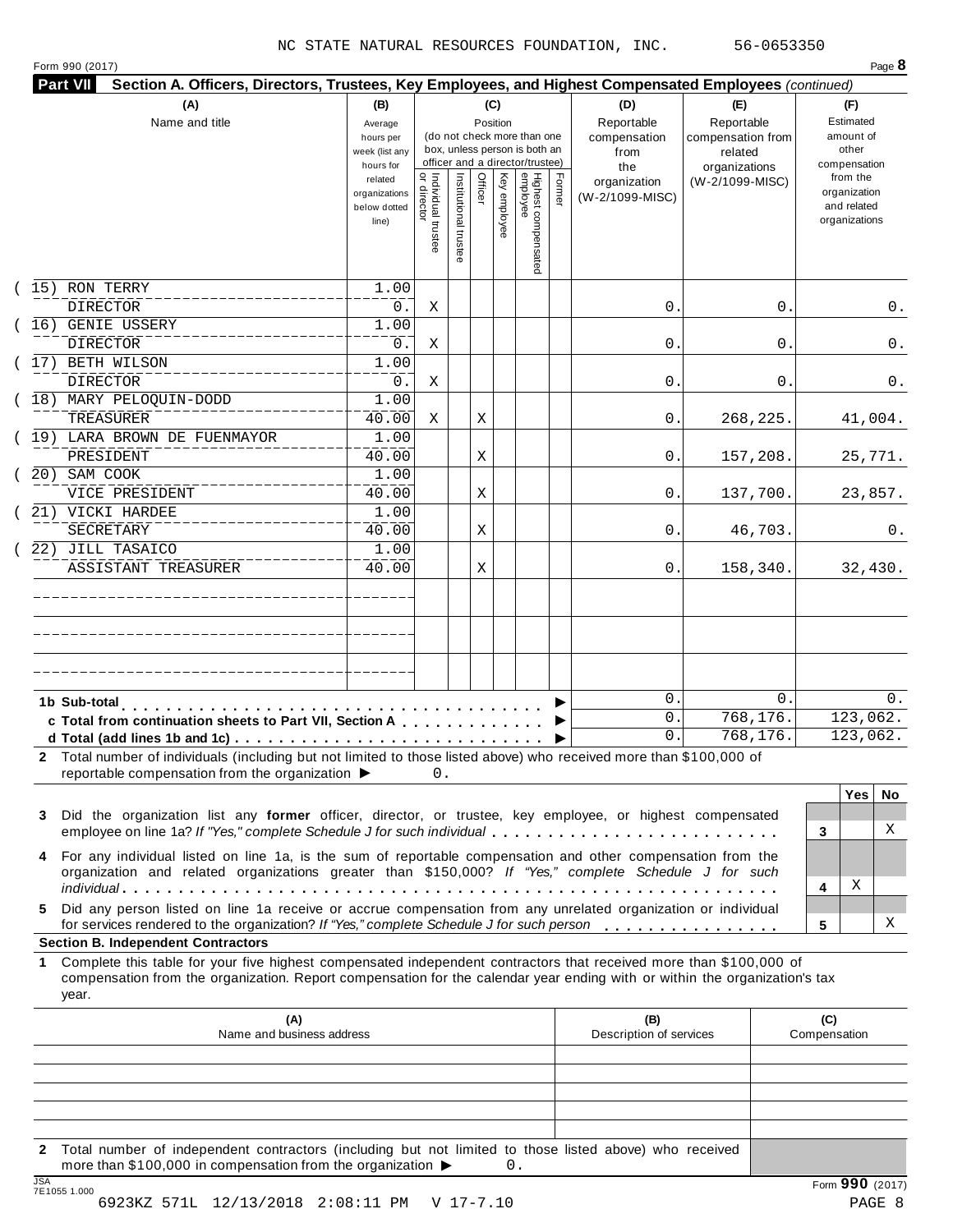| Part VIII                                                             | <b>Statement of Revenue</b>                                                                                                                                                                                                                                            |                          |                      |                      |                                                    |                                         |                                                                  |  |  |
|-----------------------------------------------------------------------|------------------------------------------------------------------------------------------------------------------------------------------------------------------------------------------------------------------------------------------------------------------------|--------------------------|----------------------|----------------------|----------------------------------------------------|-----------------------------------------|------------------------------------------------------------------|--|--|
|                                                                       |                                                                                                                                                                                                                                                                        |                          |                      | (A)<br>Total revenue | (B)<br>Related or<br>exempt<br>function<br>revenue | (C)<br>Unrelated<br>business<br>revenue | (D)<br>Revenue<br>excluded from tax<br>under sections<br>512-514 |  |  |
| 1a                                                                    | Federated campaigns                                                                                                                                                                                                                                                    | 1a                       |                      |                      |                                                    |                                         |                                                                  |  |  |
| b                                                                     | Membership dues                                                                                                                                                                                                                                                        | 1b                       |                      |                      |                                                    |                                         |                                                                  |  |  |
| c                                                                     | Fundraising events <b>Fundraising</b>                                                                                                                                                                                                                                  | 1c                       |                      |                      |                                                    |                                         |                                                                  |  |  |
| d                                                                     | Related organizations <b>and the set of the set of the set of the set of the set of the set of the set of the set of the set of the set of the set of the set of the set of the set of the set of the set of the set of the set </b>                                   | 1 <sub>d</sub>           |                      |                      |                                                    |                                         |                                                                  |  |  |
| е                                                                     | Government grants (contributions)                                                                                                                                                                                                                                      | 1e                       |                      |                      |                                                    |                                         |                                                                  |  |  |
| f                                                                     | All other contributions, gifts, grants,                                                                                                                                                                                                                                |                          |                      |                      |                                                    |                                         |                                                                  |  |  |
|                                                                       | and similar amounts not included above                                                                                                                                                                                                                                 | 1f                       | 2,580,376.           |                      |                                                    |                                         |                                                                  |  |  |
| <b>Contributions, Gifts, Grants</b><br>and Other Similar Amounts<br>g | Noncash contributions included in lines 1a-1f: \$                                                                                                                                                                                                                      |                          | 101,794.             | 2,580,376.           |                                                    |                                         |                                                                  |  |  |
| h                                                                     | Total. Add lines 1a-1f ▶                                                                                                                                                                                                                                               |                          | <b>Business Code</b> |                      |                                                    |                                         |                                                                  |  |  |
| 2a                                                                    | HOFMANN FOREST                                                                                                                                                                                                                                                         |                          | 110000               | 315,696.             | 315,696.                                           |                                         |                                                                  |  |  |
| b                                                                     |                                                                                                                                                                                                                                                                        |                          |                      |                      |                                                    |                                         |                                                                  |  |  |
| c                                                                     |                                                                                                                                                                                                                                                                        |                          |                      |                      |                                                    |                                         |                                                                  |  |  |
| d                                                                     |                                                                                                                                                                                                                                                                        |                          |                      |                      |                                                    |                                         |                                                                  |  |  |
| Program Service Revenue<br>е                                          |                                                                                                                                                                                                                                                                        |                          |                      |                      |                                                    |                                         |                                                                  |  |  |
| f                                                                     | All other program service revenue                                                                                                                                                                                                                                      |                          |                      |                      |                                                    |                                         |                                                                  |  |  |
| g                                                                     |                                                                                                                                                                                                                                                                        |                          |                      | 315,696.             |                                                    |                                         |                                                                  |  |  |
| 3                                                                     | Investment<br>income                                                                                                                                                                                                                                                   | (including<br>dividends, | interest,            |                      |                                                    |                                         |                                                                  |  |  |
|                                                                       | and other similar amounts). ATTACHMENT 1                                                                                                                                                                                                                               |                          |                      | 96,387.              |                                                    |                                         | 96,387.                                                          |  |  |
| 4<br>5                                                                | Income from investment of tax-exempt bond proceeds $\blacksquare$                                                                                                                                                                                                      |                          |                      | 0.                   |                                                    |                                         |                                                                  |  |  |
|                                                                       |                                                                                                                                                                                                                                                                        | (i) Real                 | (ii) Personal        | $\mathsf{0}$ .       |                                                    |                                         |                                                                  |  |  |
|                                                                       |                                                                                                                                                                                                                                                                        |                          |                      |                      |                                                    |                                         |                                                                  |  |  |
| 6a                                                                    | Gross rents                                                                                                                                                                                                                                                            |                          |                      |                      |                                                    |                                         |                                                                  |  |  |
| $\mathbf b$                                                           | Less: rental expenses<br>Rental income or (loss)                                                                                                                                                                                                                       |                          |                      |                      |                                                    |                                         |                                                                  |  |  |
| c<br>d                                                                | Net rental income or (loss).                                                                                                                                                                                                                                           | <u>.</u> D               |                      | 0.                   |                                                    |                                         |                                                                  |  |  |
| 7a                                                                    | Gross amount from sales of                                                                                                                                                                                                                                             | (i) Securities           | (ii) Other           |                      |                                                    |                                         |                                                                  |  |  |
|                                                                       | assets other than inventory                                                                                                                                                                                                                                            | 1,900,871.               | 92,209.              |                      |                                                    |                                         |                                                                  |  |  |
| b                                                                     | Less: cost or other basis                                                                                                                                                                                                                                              |                          |                      |                      |                                                    |                                         |                                                                  |  |  |
|                                                                       | and sales expenses                                                                                                                                                                                                                                                     | 1,477,457.               |                      |                      |                                                    |                                         |                                                                  |  |  |
|                                                                       | Gain or (loss)<br>с                                                                                                                                                                                                                                                    | 423, 414.                | 92,209.              |                      |                                                    |                                         |                                                                  |  |  |
| d                                                                     | Net gain or (loss) $\cdots$ $\cdots$ $\cdots$ $\cdots$ $\cdots$ $\cdots$ $\cdots$                                                                                                                                                                                      |                          |                      | 515,623.             |                                                    |                                         | 515,623.                                                         |  |  |
| 8а                                                                    | Gross income from fundraising                                                                                                                                                                                                                                          |                          |                      |                      |                                                    |                                         |                                                                  |  |  |
|                                                                       | events (not including \$                                                                                                                                                                                                                                               |                          |                      |                      |                                                    |                                         |                                                                  |  |  |
|                                                                       | of contributions reported on line 1c).                                                                                                                                                                                                                                 |                          |                      |                      |                                                    |                                         |                                                                  |  |  |
| Other Revenue                                                         | See Part IV, line 18 a                                                                                                                                                                                                                                                 |                          |                      |                      |                                                    |                                         |                                                                  |  |  |
| b                                                                     | Less: direct expenses<br>Net income or (loss) from fundraising events _________                                                                                                                                                                                        | b                        |                      | $\mathbf{0}$ .       |                                                    |                                         |                                                                  |  |  |
|                                                                       | с                                                                                                                                                                                                                                                                      |                          |                      |                      |                                                    |                                         |                                                                  |  |  |
| 9а                                                                    | Gross income from gaming activities.<br>See Part IV, line 19 and the set of the set of the set of the set of the set of the set of the set of the set of the set of the set of the set of the set of the set of the set of the set of the set of the set of the set of |                          |                      |                      |                                                    |                                         |                                                                  |  |  |
| b                                                                     | Less: direct expenses                                                                                                                                                                                                                                                  | b                        |                      |                      |                                                    |                                         |                                                                  |  |  |
|                                                                       | Net income or (loss) from gaming activities ________<br>c                                                                                                                                                                                                              |                          |                      | 0.                   |                                                    |                                         |                                                                  |  |  |
| 10a                                                                   | Gross sales of inventory, less                                                                                                                                                                                                                                         |                          |                      |                      |                                                    |                                         |                                                                  |  |  |
|                                                                       | returns and allowances entertainment and                                                                                                                                                                                                                               |                          |                      |                      |                                                    |                                         |                                                                  |  |  |
| b                                                                     | Less: cost of goods sold                                                                                                                                                                                                                                               | b                        |                      |                      |                                                    |                                         |                                                                  |  |  |
|                                                                       | Net income or (loss) from sales of inventory<br>Miscellaneous Revenue                                                                                                                                                                                                  |                          | <b>Business Code</b> | 0.                   |                                                    |                                         |                                                                  |  |  |
|                                                                       | OTHER INCOME                                                                                                                                                                                                                                                           |                          | 611600               | 67,922.              | 67,922.                                            |                                         |                                                                  |  |  |
| 11a                                                                   |                                                                                                                                                                                                                                                                        |                          |                      |                      |                                                    |                                         |                                                                  |  |  |
| b                                                                     |                                                                                                                                                                                                                                                                        |                          |                      |                      |                                                    |                                         |                                                                  |  |  |
| с<br>d                                                                | All other revenue entitled and the state of the state of the state of the state of the state of the state of the state of the state of the state of the state of the state of the state of the state of the state of the state                                         |                          |                      |                      |                                                    |                                         |                                                                  |  |  |
| е                                                                     |                                                                                                                                                                                                                                                                        |                          |                      | 67,922.              |                                                    |                                         |                                                                  |  |  |
| 12                                                                    |                                                                                                                                                                                                                                                                        |                          |                      | 3,576,004.           | 383,618.                                           |                                         | 612,010.                                                         |  |  |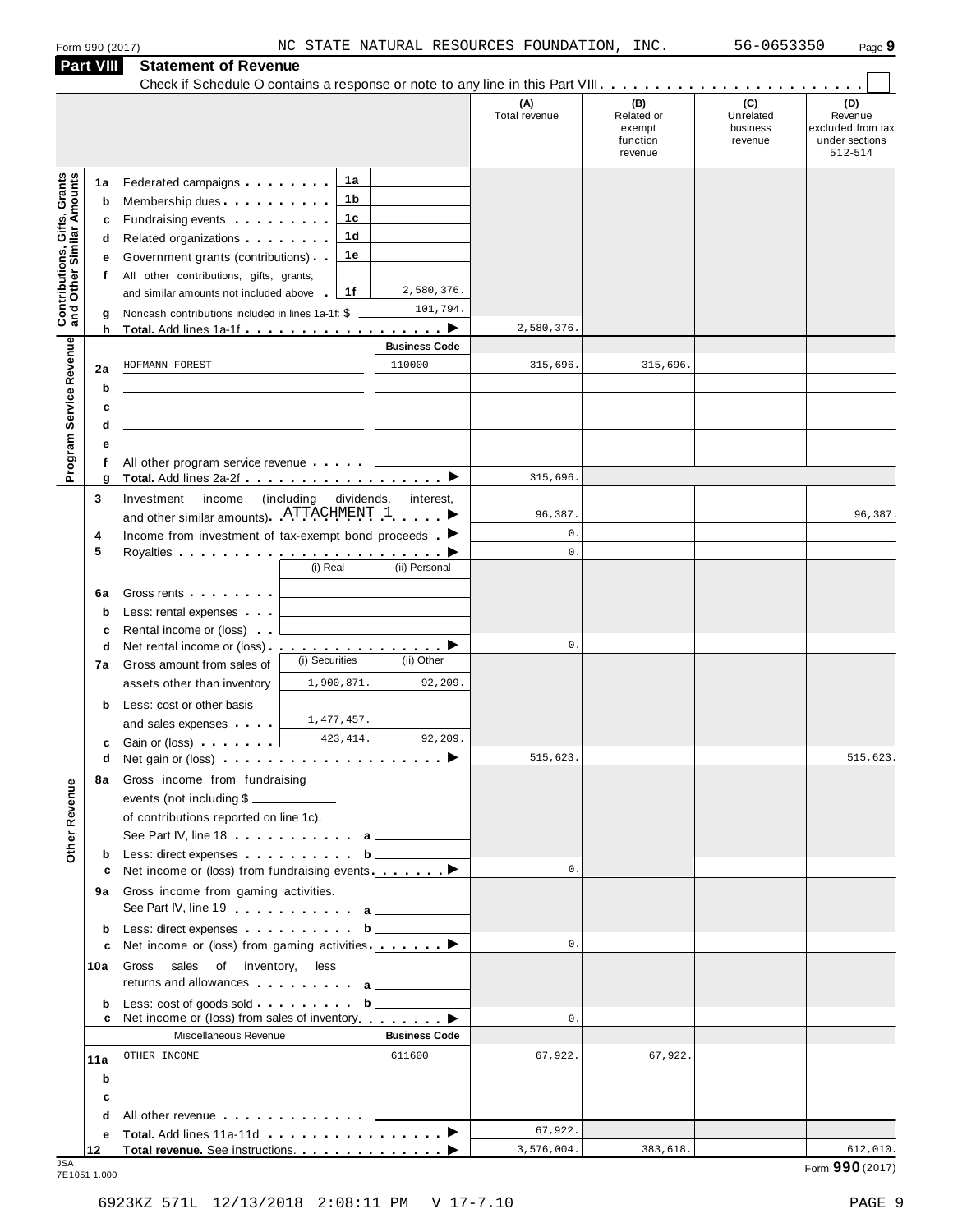|            | <b>Part IX</b> Statement of Functional Expenses                                                                                                                                                                                                                                                                                                             |                       |                                    |                                    |                                |
|------------|-------------------------------------------------------------------------------------------------------------------------------------------------------------------------------------------------------------------------------------------------------------------------------------------------------------------------------------------------------------|-----------------------|------------------------------------|------------------------------------|--------------------------------|
|            | Section 501(c)(3) and 501(c)(4) organizations must complete all columns. All other organizations must complete column (A).                                                                                                                                                                                                                                  |                       |                                    |                                    |                                |
|            |                                                                                                                                                                                                                                                                                                                                                             |                       |                                    |                                    |                                |
|            | Do not include amounts reported on lines 6b, 7b,<br>8b, 9b, and 10b of Part VIII.                                                                                                                                                                                                                                                                           | (A)<br>Total expenses | (B)<br>Program service<br>expenses | Management and<br>general expenses | (D)<br>Fundraising<br>expenses |
|            | 1 Grants and other assistance to domestic organizations                                                                                                                                                                                                                                                                                                     |                       |                                    |                                    |                                |
|            | and domestic governments. See Part IV, line 21                                                                                                                                                                                                                                                                                                              | 1,430,602.            | 1,430,602.                         |                                    |                                |
|            | 2 Grants and other assistance to domestic<br>individuals. See Part IV, line 22                                                                                                                                                                                                                                                                              | 0                     |                                    |                                    |                                |
|            | 3 Grants and other assistance to foreign                                                                                                                                                                                                                                                                                                                    |                       |                                    |                                    |                                |
|            | organizations, foreign governments, and foreign                                                                                                                                                                                                                                                                                                             | 0                     |                                    |                                    |                                |
|            | individuals. See Part IV, lines 15 and 16                                                                                                                                                                                                                                                                                                                   | $\Omega$              |                                    |                                    |                                |
|            | Benefits paid to or for members                                                                                                                                                                                                                                                                                                                             |                       |                                    |                                    |                                |
|            | 5 Compensation of current officers, directors,<br>trustees, and key employees                                                                                                                                                                                                                                                                               | 0                     |                                    |                                    |                                |
|            | 6 Compensation not included above, to disqualified                                                                                                                                                                                                                                                                                                          |                       |                                    |                                    |                                |
|            | persons (as defined under section 4958(f)(1)) and                                                                                                                                                                                                                                                                                                           | 0                     |                                    |                                    |                                |
|            | persons described in section 4958(c)(3)(B)                                                                                                                                                                                                                                                                                                                  | 489,858.              |                                    |                                    | 489,858.                       |
|            | 7 Other salaries and wages <b>container and all the salaries</b>                                                                                                                                                                                                                                                                                            |                       |                                    |                                    |                                |
|            | 8 Pension plan accruals and contributions (include                                                                                                                                                                                                                                                                                                          | 0                     |                                    |                                    |                                |
|            | section 401(k) and 403(b) employer contributions)<br>Other employee benefits experience of the control of the control of the control of the control of the control of the control of the control of the control of the control of the control of the control of the control of the                                                                          | $\Omega$              |                                    |                                    |                                |
| 9<br>10    |                                                                                                                                                                                                                                                                                                                                                             | $0$ .                 |                                    |                                    |                                |
|            | 11 Fees for services (non-employees):                                                                                                                                                                                                                                                                                                                       |                       |                                    |                                    |                                |
|            | a Management                                                                                                                                                                                                                                                                                                                                                | 0                     |                                    |                                    |                                |
|            | b Legal entering the service of the service of the service of the service of the service of the service of the                                                                                                                                                                                                                                              | 6,053.                | $\overline{5}$ , 973.              |                                    | 80.                            |
|            | c Accounting                                                                                                                                                                                                                                                                                                                                                | 88,000.               |                                    | 88,000.                            |                                |
|            |                                                                                                                                                                                                                                                                                                                                                             | 0                     |                                    |                                    |                                |
|            | e Professional fundraising services. See Part IV, line 17                                                                                                                                                                                                                                                                                                   | $\Omega$              |                                    |                                    |                                |
|            | f Investment management fees                                                                                                                                                                                                                                                                                                                                | 139,076.              |                                    | 139,076.                           |                                |
|            | 9 Other. (If line 11g amount exceeds 10% of line 25, column                                                                                                                                                                                                                                                                                                 |                       |                                    |                                    |                                |
|            | (A) amount, list line 11g expenses on Schedule O.)                                                                                                                                                                                                                                                                                                          | 0                     |                                    |                                    |                                |
|            | 12 Advertising and promotion                                                                                                                                                                                                                                                                                                                                | 4,700.                | 4,700.                             |                                    |                                |
| 13         | Office expenses                                                                                                                                                                                                                                                                                                                                             | 14,908.               | 10,996.                            |                                    | 3,912.                         |
| 14         | Information technology.                                                                                                                                                                                                                                                                                                                                     | 0.<br>$\Omega$ .      |                                    |                                    |                                |
| 15         |                                                                                                                                                                                                                                                                                                                                                             | 9,254.                | 8,084.                             |                                    | 1,170.                         |
|            | 16 Occupancy                                                                                                                                                                                                                                                                                                                                                | 123, 270.             | 111,699.                           |                                    | 11,571.                        |
| 17         |                                                                                                                                                                                                                                                                                                                                                             |                       |                                    |                                    |                                |
|            | 18 Payments of travel or entertainment expenses<br>for any federal, state, or local public officials                                                                                                                                                                                                                                                        | 0                     |                                    |                                    |                                |
|            | 19 Conferences, conventions, and meetings                                                                                                                                                                                                                                                                                                                   | 56,993.               | 52,508.                            |                                    | 4,485.                         |
| 20         | Interest $\qquad \qquad \qquad \qquad$ $\qquad \qquad$ $\qquad \qquad$ $\qquad \qquad$ $\qquad \qquad$ $\qquad$ $\qquad \qquad$ $\qquad$ $\qquad$ $\qquad$ $\qquad$ $\qquad$ $\qquad$ $\qquad$ $\qquad$ $\qquad$ $\qquad$ $\qquad$ $\qquad$ $\qquad$ $\qquad$ $\qquad$ $\qquad$ $\qquad$ $\qquad$ $\qquad$ $\qquad$ $\qquad$ $\qquad$ $\qquad$ $\qquad$ $\$ | 0                     |                                    |                                    |                                |
| 21         | Payments to affiliates.                                                                                                                                                                                                                                                                                                                                     | $\Omega$              |                                    |                                    |                                |
| 22         | Depreciation, depletion, and amortization                                                                                                                                                                                                                                                                                                                   | 27,736.               | 27,736.                            |                                    |                                |
| 23         | Insurance                                                                                                                                                                                                                                                                                                                                                   | 55,512.               | 42,595.                            |                                    | 12,917.                        |
| 24         | Other expenses. Itemize expenses not covered                                                                                                                                                                                                                                                                                                                |                       |                                    |                                    |                                |
|            | above (List miscellaneous expenses in line 24e. If                                                                                                                                                                                                                                                                                                          |                       |                                    |                                    |                                |
|            | line 24e amount exceeds 10% of line 25, column                                                                                                                                                                                                                                                                                                              |                       |                                    |                                    |                                |
|            | (A) amount, list line 24e expenses on Schedule O.)                                                                                                                                                                                                                                                                                                          |                       |                                    |                                    |                                |
|            | aMISC SERVICES & FEES                                                                                                                                                                                                                                                                                                                                       | 385,405.              | 368,201.                           |                                    | 17,204.                        |
|            | <b>b</b> SUPPLIES                                                                                                                                                                                                                                                                                                                                           | 79,442.               | 74,910.                            |                                    | 4,532.                         |
|            | CDEPARTMENTAL EQUIPMENT                                                                                                                                                                                                                                                                                                                                     | 63,486.               | 62,013.                            |                                    | 1,473.                         |
|            | dEQUIPMENT RENTAL & REPAIRS                                                                                                                                                                                                                                                                                                                                 | 61,755.               | 59,999.                            |                                    | 1,756.                         |
|            |                                                                                                                                                                                                                                                                                                                                                             | 22,516.               | 19,595.                            |                                    | 2,921.                         |
|            | 25 Total functional expenses. Add lines 1 through 24e                                                                                                                                                                                                                                                                                                       | 3,058,566.            | 2, 279, 611.                       | 227,076.                           | 551,879.                       |
|            | 26 Joint costs. Complete this line only if the<br>organization reported in column (B) joint costs<br>from a combined educational campaign and                                                                                                                                                                                                               |                       |                                    |                                    |                                |
|            | fundraising solicitation. Check here $\blacktriangleright$<br>if.<br>following SOP 98-2 (ASC 958-720)                                                                                                                                                                                                                                                       | 0                     |                                    |                                    |                                |
| <b>JSA</b> | 7E1052 1.000                                                                                                                                                                                                                                                                                                                                                |                       |                                    |                                    | Form 990 (2017)                |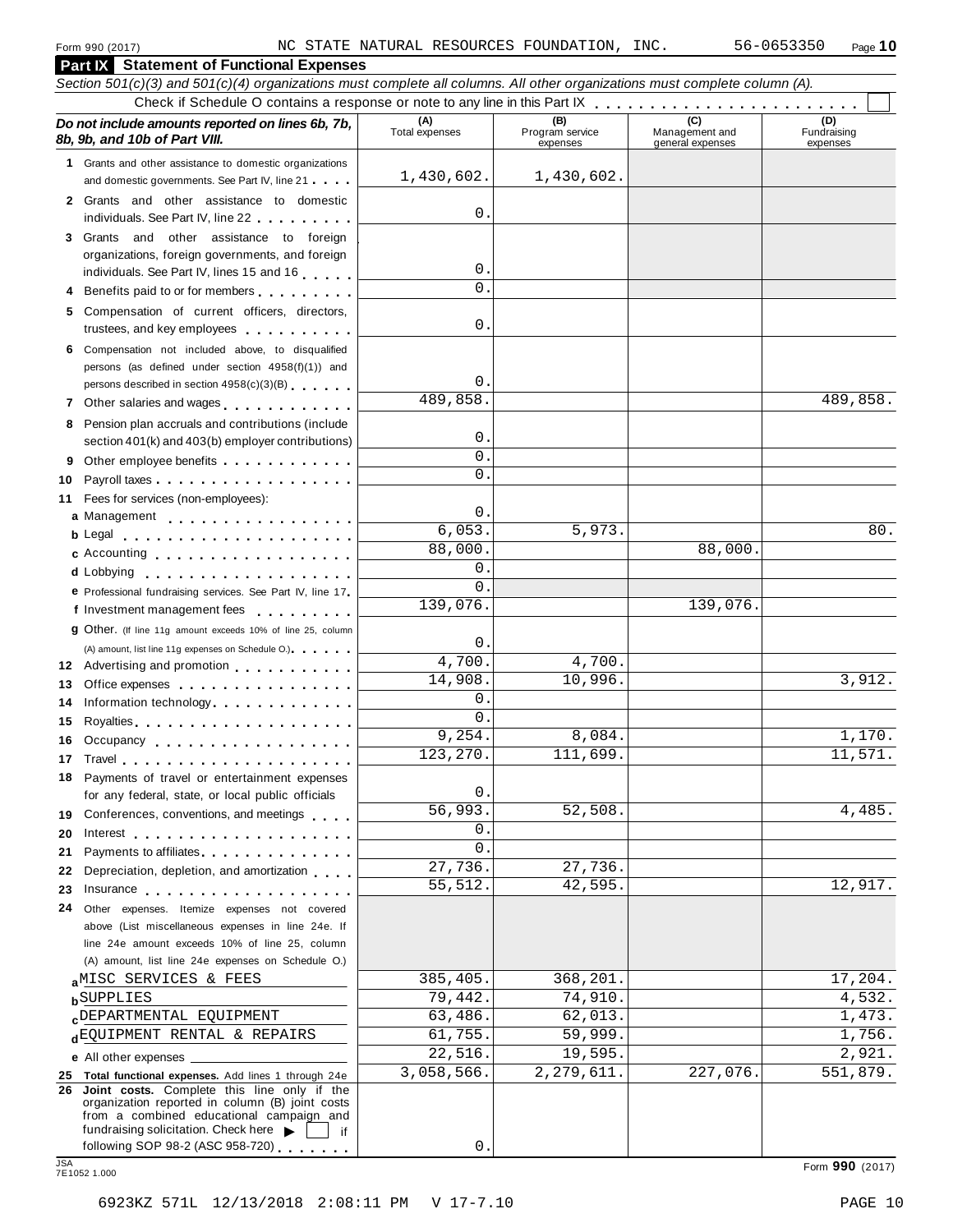| -ane |  |
|------|--|
|      |  |

|                           | Form 990 (2017) |                                                                                                                                                                                                                                |                         |                        |                            |                | Page $11$          |
|---------------------------|-----------------|--------------------------------------------------------------------------------------------------------------------------------------------------------------------------------------------------------------------------------|-------------------------|------------------------|----------------------------|----------------|--------------------|
|                           | Part X          | <b>Balance Sheet</b>                                                                                                                                                                                                           |                         |                        |                            |                |                    |
|                           |                 | Check if Schedule O contains a response or note to any line in this Part X.                                                                                                                                                    |                         |                        | (A)<br>Beginning of year   |                | (B)<br>End of year |
|                           |                 |                                                                                                                                                                                                                                |                         |                        | $\Omega$ .                 | $\mathbf{1}$   | $0$ .              |
|                           | $\mathbf{2}$    |                                                                                                                                                                                                                                |                         | 4,601,322.             | $\overline{2}$             | 4,707,127.     |                    |
|                           | 3               |                                                                                                                                                                                                                                |                         |                        | 328,364.                   | $\overline{3}$ | 325, 455.          |
|                           | 4               |                                                                                                                                                                                                                                | $\overline{\mathbf{4}}$ | 92,209.                |                            |                |                    |
|                           | 5               | Loans and other receivables from current and former officers, directors,                                                                                                                                                       |                         |                        |                            |                |                    |
|                           |                 | trustees, key employees, and highest compensated employees.                                                                                                                                                                    |                         |                        |                            |                |                    |
|                           |                 |                                                                                                                                                                                                                                |                         |                        | 0.                         | 5              | 0.                 |
|                           | 6               | Complete Part II of Schedule L<br>Loans and other receivables from other disqualified persons (as defined under section                                                                                                        |                         |                        |                            |                |                    |
|                           |                 | $4958(f)(1)$ , persons described in section $4958(c)(3)(B)$ , and contributing employers                                                                                                                                       |                         |                        |                            |                |                    |
|                           |                 | and sponsoring organizations of section 501(c)(9) voluntary employees' beneficiary<br>organizations (see instructions). Complete Part II of Schedule L                                                                         |                         |                        | 0.                         | 6              | 0.                 |
|                           | 7               |                                                                                                                                                                                                                                |                         |                        | $\overline{0}$ .           | $\overline{7}$ | $0$ .              |
| Assets                    | 8               | Inventories for sale or use enterpreteral resources in the sale or use of the series of the series of the series of the series of the series of the series of the series of the series of the series of the series of the seri |                         |                        | $\overline{0}$ .           | 8              | $0$ .              |
|                           | 9               |                                                                                                                                                                                                                                |                         |                        | $\Omega$ .                 | 9              | $0$ .              |
|                           |                 | 10a Land, buildings, and equipment: cost or                                                                                                                                                                                    |                         |                        |                            |                |                    |
|                           |                 | other basis. Complete Part VI of Schedule D $\boxed{10a}$ 1, 465, 950.                                                                                                                                                         |                         |                        |                            |                |                    |
|                           |                 | <b>b</b> Less: accumulated depreciation $ 10b $                                                                                                                                                                                |                         | $\overline{564,918}$ . | 928,768. 10c               |                | 901,032.           |
|                           | 11              |                                                                                                                                                                                                                                |                         |                        | 0.                         | 11             | $0$ .              |
|                           | 12              | Investments - other securities. See Part IV, line 11                                                                                                                                                                           |                         |                        | 29,896,277.                | 12             | 33, 175, 806.      |
|                           | 13              | Investments - program-related. See Part IV, line 11                                                                                                                                                                            |                         |                        | 0.                         | 13             | 0.                 |
|                           | 14              |                                                                                                                                                                                                                                |                         | $\overline{0}$ .       | 14                         | $0$ .          |                    |
|                           | 15              |                                                                                                                                                                                                                                |                         |                        | 147, 271.                  | 15             | 153, 188.          |
|                           | 16              | Total assets. Add lines 1 through 15 (must equal line 34)                                                                                                                                                                      |                         |                        | 35,904,999.                | 16             | 39, 354, 817.      |
|                           | 17              | Accounts payable and accrued expenses entitled and accrued expenses                                                                                                                                                            |                         |                        | $\overline{27,869}$ .      | 17             | 32,101.            |
|                           | 18              |                                                                                                                                                                                                                                |                         |                        | 0.                         | 18             | $0$ .              |
|                           | 19              |                                                                                                                                                                                                                                |                         |                        | $\overline{0}$ .           | 19             | $0$ .              |
|                           | 20              |                                                                                                                                                                                                                                |                         |                        | 0.                         | 20             | 0.                 |
|                           | 21              | Escrow or custodial account liability. Complete Part IV of Schedule D                                                                                                                                                          |                         |                        | 0.                         | 21             | $0$ .              |
|                           | 22              | Loans and other payables to current and former officers, directors,                                                                                                                                                            |                         |                        |                            |                |                    |
| Liabilities               |                 | trustees, key employees, highest compensated employees, and                                                                                                                                                                    |                         |                        |                            |                |                    |
|                           |                 | disqualified persons. Complete Part II of Schedule L.                                                                                                                                                                          |                         |                        | 0.                         | 22             | 0.                 |
|                           | 23              | Secured mortgages and notes payable to unrelated third parties                                                                                                                                                                 |                         |                        | $\overline{0}$ .           | 23             | 0.                 |
|                           | 24              |                                                                                                                                                                                                                                |                         |                        | $0$ .                      | 24             | 0.                 |
|                           | 25              | Other liabilities (including federal income tax, payables to related third                                                                                                                                                     |                         |                        |                            |                |                    |
|                           |                 | parties, and other liabilities not included on lines 17-24). Complete Part X                                                                                                                                                   |                         |                        |                            |                |                    |
|                           |                 |                                                                                                                                                                                                                                |                         |                        | 947,569.                   | 25             | 960,173.           |
|                           | 26              |                                                                                                                                                                                                                                |                         |                        | 975,438.                   | 26             | 992, 274.          |
|                           |                 | Organizations that follow SFAS 117 (ASC 958), check here ▶<br>complete lines 27 through 29, and lines 33 and 34.                                                                                                               |                         | $ X $ and              |                            |                |                    |
|                           | 27              |                                                                                                                                                                                                                                |                         |                        | 6, 280, 980.               | 27             | 6,397,698.         |
|                           | 28              |                                                                                                                                                                                                                                |                         | 11,585,550.            | 28                         | 13, 278, 854.  |                    |
|                           | 29              | Permanently restricted net assets entertainment resumes and research and research and response to the results                                                                                                                  |                         | 17,063,031.            | 29                         | 18,685,991.    |                    |
| <b>Fund Balances</b><br>ŏ |                 | Organizations that do not follow SFAS 117 (ASC 958), check here ▶<br>complete lines 30 through 34.                                                                                                                             | and                     |                        |                            |                |                    |
|                           | 30              |                                                                                                                                                                                                                                |                         |                        | 30                         |                |                    |
|                           | 31              | Paid-in or capital surplus, or land, building, or equipment fund<br>                                                                                                                                                           |                         |                        |                            | 31             |                    |
|                           | 32              | Retained earnings, endowment, accumulated income, or other funds                                                                                                                                                               |                         |                        |                            | 32             |                    |
| <b>Net Assets</b>         | 33              |                                                                                                                                                                                                                                |                         |                        | $\overline{34,929}$ , 561. | 33             | 38, 362, 543.      |
|                           | 34              | Total liabilities and net assets/fund balances                                                                                                                                                                                 |                         |                        | 35,904,999.                | 34             | 39, 354, 817.      |

Form **990** (2017)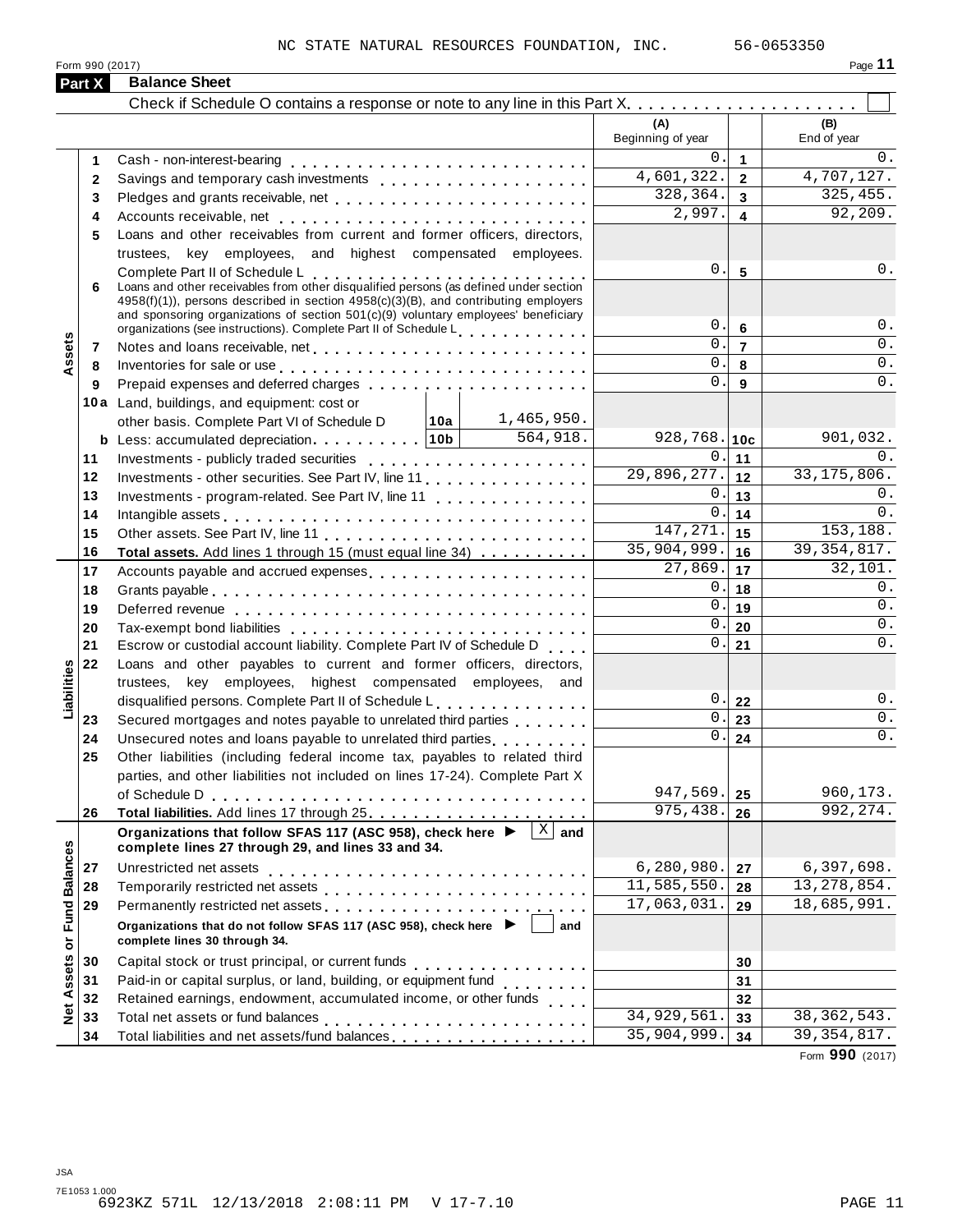NC STATE NATURAL RESOURCES FOUNDATION, INC. 56-0653350

|          | Form 990 (2017)                                                                                                       |                         |                |    |                 | Page 12    |
|----------|-----------------------------------------------------------------------------------------------------------------------|-------------------------|----------------|----|-----------------|------------|
| Part XI  | <b>Reconciliation of Net Assets</b>                                                                                   |                         |                |    |                 |            |
|          |                                                                                                                       |                         |                |    |                 | X          |
| 1        |                                                                                                                       | $\mathbf{1}$            |                |    | 3,576,004.      |            |
| 2        | Total expenses (must equal Part IX, column (A), line 25)                                                              | $\overline{2}$          |                |    | 3,058,566.      |            |
| 3        |                                                                                                                       | $\mathbf{3}$            |                |    | 517,438.        |            |
| 4        | Net assets or fund balances at beginning of year (must equal Part X, line 33, column (A))                             | $\overline{\mathbf{4}}$ |                |    | 34,929,561.     |            |
| 5        |                                                                                                                       | 5                       |                |    | 3,022,991.      |            |
| 6        |                                                                                                                       | 6                       |                |    |                 | $0$ .      |
| 7        |                                                                                                                       | $\overline{7}$          |                |    |                 | 0.         |
| 8        |                                                                                                                       | 8                       |                |    |                 | $\Omega$ . |
| 9        | Other changes in net assets or fund balances (explain in Schedule O)                                                  | 9                       |                |    | $-107,447.$     |            |
| 10       | Net assets or fund balances at end of year. Combine lines 3 through 9 (must equal Part X, line                        |                         |                |    |                 |            |
|          |                                                                                                                       | 10                      |                |    | 38, 362, 543.   |            |
| Part XII | <b>Financial Statements and Reporting</b>                                                                             |                         |                |    |                 |            |
|          |                                                                                                                       |                         |                |    |                 |            |
|          |                                                                                                                       |                         |                |    | Yes             | No         |
| 1        | $x$ Accrual<br>Accounting method used to prepare the Form 990:     Cash<br>Other                                      |                         |                |    |                 |            |
|          | If the organization changed its method of accounting from a prior year or checked "Other," explain in                 |                         |                |    |                 |            |
|          | Schedule O.                                                                                                           |                         |                |    |                 |            |
|          | 2a Were the organization's financial statements compiled or reviewed by an independent accountant?                    |                         | 2a             |    |                 | Χ          |
|          | If "Yes," check a box below to indicate whether the financial statements for the year were compiled or                |                         |                |    |                 |            |
|          | reviewed on a separate basis, consolidated basis, or both:                                                            |                         |                |    |                 |            |
|          | Separate basis<br><b>Consolidated basis</b><br>Both consolidated and separate basis                                   |                         |                |    |                 |            |
|          | <b>b</b> Were the organization's financial statements audited by an independent accountant?                           |                         | 2 <sub>b</sub> |    | X               |            |
|          | If "Yes," check a box below to indicate whether the financial statements for the year were audited on a               |                         |                |    |                 |            |
|          | separate basis, consolidated basis, or both:                                                                          |                         |                |    |                 |            |
|          | $\mathbb{X}$ Separate basis<br>Consolidated basis<br>Both consolidated and separate basis                             |                         |                |    |                 |            |
|          | c If "Yes" to line 2a or 2b, does the organization have a committee that assumes responsibility for oversight         |                         |                |    |                 |            |
|          | of the audit, review, or compilation of its financial statements and selection of an independent accountant?          |                         | 2c             |    | X               |            |
|          | If the organization changed either its oversight process or selection process during the tax year, explain in         |                         |                |    |                 |            |
|          | Schedule O.                                                                                                           |                         |                |    |                 |            |
|          | 3a As a result of a federal award, was the organization required to undergo an audit or audits as set forth in        |                         |                |    |                 |            |
|          |                                                                                                                       |                         | 3a             |    |                 | X          |
|          | <b>b</b> If "Yes," did the organization undergo the required audit or audits? If the organization did not undergo the |                         |                |    |                 |            |
|          | required audit or audits, explain why in Schedule O and describe any steps taken to undergo such audits.              |                         |                | 3b |                 |            |
|          |                                                                                                                       |                         |                |    | $0.00$ $(0.01)$ |            |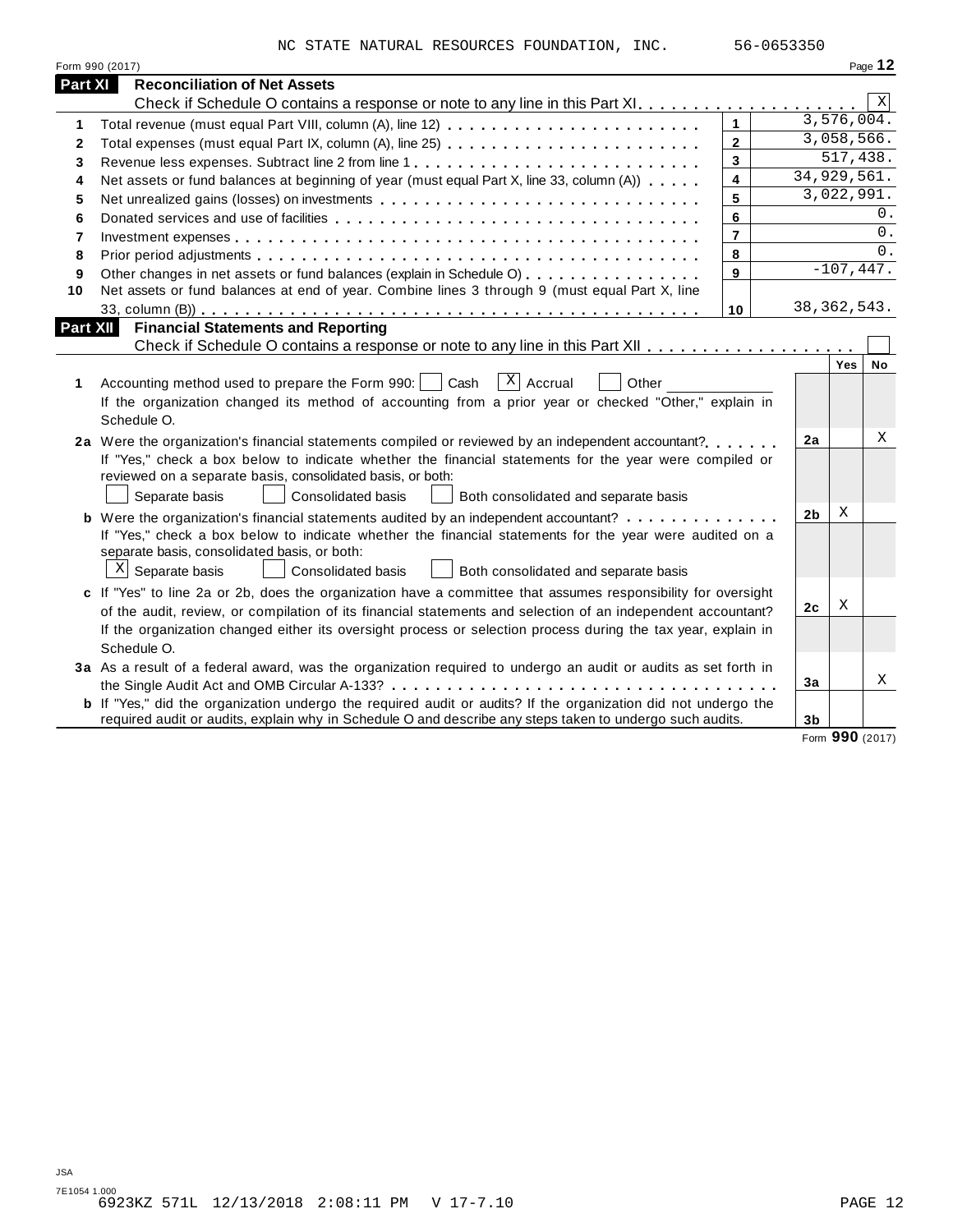| <b>SCHEDULE A</b>                                                                                                                                                                                                                                                                                                  |  |  |
|--------------------------------------------------------------------------------------------------------------------------------------------------------------------------------------------------------------------------------------------------------------------------------------------------------------------|--|--|
| $\sqrt{2}$ $\sqrt{2}$ $\sqrt{2}$ $\sqrt{2}$ $\sqrt{2}$ $\sqrt{2}$ $\sqrt{2}$ $\sqrt{2}$ $\sqrt{2}$ $\sqrt{2}$ $\sqrt{2}$ $\sqrt{2}$ $\sqrt{2}$ $\sqrt{2}$ $\sqrt{2}$ $\sqrt{2}$ $\sqrt{2}$ $\sqrt{2}$ $\sqrt{2}$ $\sqrt{2}$ $\sqrt{2}$ $\sqrt{2}$ $\sqrt{2}$ $\sqrt{2}$ $\sqrt{2}$ $\sqrt{2}$ $\sqrt{2}$ $\sqrt{2$ |  |  |

## **CHEDULE A Public Charity Status and Public Support**  $\frac{100\text{dB No. }1545-0047}{000\text{dB}}$

(Form 990 or 990-EZ) complete if the organization is a section 501(c)(3) organization or a section 4947(a)(1) nonexempt charitable trust.  $2017$ 

|        |                                                               |                                                            |                                                                                                              |     |                                             | Complete if the organization is a section 501(c)(3) organization or a section 4947(a)(1) nonexempt charitable trust.                                                                                                                                                                                                                                                            | ZV I I                                                                                                                       |
|--------|---------------------------------------------------------------|------------------------------------------------------------|--------------------------------------------------------------------------------------------------------------|-----|---------------------------------------------|---------------------------------------------------------------------------------------------------------------------------------------------------------------------------------------------------------------------------------------------------------------------------------------------------------------------------------------------------------------------------------|------------------------------------------------------------------------------------------------------------------------------|
|        | Department of the Treasury<br><b>Internal Revenue Service</b> |                                                            | Attach to Form 990 or Form 990-EZ.<br>Go to www.irs.gov/Form990 for instructions and the latest information. |     |                                             |                                                                                                                                                                                                                                                                                                                                                                                 | <b>Open to Public</b><br>Inspection                                                                                          |
|        | Name of the organization                                      |                                                            |                                                                                                              |     |                                             | <b>Employer identification number</b>                                                                                                                                                                                                                                                                                                                                           |                                                                                                                              |
|        |                                                               | NC STATE NATURAL RESOURCES FOUNDATION, INC.                |                                                                                                              |     |                                             | 56-0653350                                                                                                                                                                                                                                                                                                                                                                      |                                                                                                                              |
| Part I |                                                               |                                                            |                                                                                                              |     |                                             | Reason for Public Charity Status (All organizations must complete this part.) See instructions.                                                                                                                                                                                                                                                                                 |                                                                                                                              |
|        |                                                               |                                                            | The organization is not a private foundation because it is: (For lines 1 through 12, check only one box.)    |     |                                             |                                                                                                                                                                                                                                                                                                                                                                                 |                                                                                                                              |
| 1      |                                                               |                                                            | A church, convention of churches, or association of churches described in section 170(b)(1)(A)(i).           |     |                                             |                                                                                                                                                                                                                                                                                                                                                                                 |                                                                                                                              |
| 2      |                                                               |                                                            | A school described in section 170(b)(1)(A)(ii). (Attach Schedule E (Form 990 or 990-EZ).)                    |     |                                             |                                                                                                                                                                                                                                                                                                                                                                                 |                                                                                                                              |
| 3      |                                                               |                                                            | A hospital or a cooperative hospital service organization described in section 170(b)(1)(A)(iii).            |     |                                             |                                                                                                                                                                                                                                                                                                                                                                                 |                                                                                                                              |
| 4      | hospital's name, city, and state:                             |                                                            |                                                                                                              |     |                                             | A medical research organization operated in conjunction with a hospital described in section 170(b)(1)(A)(iii). Enter the                                                                                                                                                                                                                                                       |                                                                                                                              |
| 5      | X                                                             | section 170(b)(1)(A)(iv). (Complete Part II.)              |                                                                                                              |     |                                             | An organization operated for the benefit of a college or university owned or operated by a governmental unit described in                                                                                                                                                                                                                                                       |                                                                                                                              |
| 6      |                                                               |                                                            | A federal, state, or local government or governmental unit described in section 170(b)(1)(A)(v).             |     |                                             |                                                                                                                                                                                                                                                                                                                                                                                 |                                                                                                                              |
| 7      |                                                               |                                                            |                                                                                                              |     |                                             |                                                                                                                                                                                                                                                                                                                                                                                 | An organization that normally receives a substantial part of its support from a governmental unit or from the general public |
|        |                                                               | described in section 170(b)(1)(A)(vi). (Complete Part II.) |                                                                                                              |     |                                             |                                                                                                                                                                                                                                                                                                                                                                                 |                                                                                                                              |
| 8      |                                                               |                                                            | A community trust described in section 170(b)(1)(A)(vi). (Complete Part II.)                                 |     |                                             |                                                                                                                                                                                                                                                                                                                                                                                 |                                                                                                                              |
| 9      |                                                               |                                                            |                                                                                                              |     |                                             | An agricultural research organization described in section 170(b)(1)(A)(ix) operated in conjunction with a land-grant college                                                                                                                                                                                                                                                   |                                                                                                                              |
|        | university:                                                   |                                                            |                                                                                                              |     |                                             | or university or a non-land-grant college of agriculture (see instructions). Enter the name, city, and state of the college or                                                                                                                                                                                                                                                  |                                                                                                                              |
| 10     |                                                               |                                                            |                                                                                                              |     |                                             | An organization that normally receives: (1) more than 331/3% of its support from contributions, membership fees, and gross<br>receipts from activities related to its exempt functions - subject to certain exceptions, and (2) no more than 331/3% of its<br>support from gross investment income and unrelated business taxable income (less section 511 tax) from businesses |                                                                                                                              |
|        |                                                               |                                                            | acquired by the organization after June 30, 1975. See section 509(a)(2). (Complete Part III.)                |     |                                             |                                                                                                                                                                                                                                                                                                                                                                                 |                                                                                                                              |
| 11     |                                                               |                                                            | An organization organized and operated exclusively to test for public safety. See section 509(a)(4).         |     |                                             |                                                                                                                                                                                                                                                                                                                                                                                 |                                                                                                                              |
| 12     |                                                               |                                                            |                                                                                                              |     |                                             | An organization organized and operated exclusively for the benefit of, to perform the functions of, or to carry out the purposes                                                                                                                                                                                                                                                |                                                                                                                              |
|        |                                                               |                                                            |                                                                                                              |     |                                             | of one or more publicly supported organizations described in section 509(a)(1) or section 509(a)(2). See section 509(a)(3).                                                                                                                                                                                                                                                     |                                                                                                                              |
|        |                                                               |                                                            |                                                                                                              |     |                                             | Check the box in lines 12a through 12d that describes the type of supporting organization and complete lines 12e, 12f, and 12g.                                                                                                                                                                                                                                                 |                                                                                                                              |
| а      |                                                               |                                                            |                                                                                                              |     |                                             | Type I. A supporting organization operated, supervised, or controlled by its supported organization(s), typically by giving                                                                                                                                                                                                                                                     |                                                                                                                              |
|        |                                                               |                                                            |                                                                                                              |     |                                             | the supported organization(s) the power to regularly appoint or elect a majority of the directors or trustees of the                                                                                                                                                                                                                                                            |                                                                                                                              |
|        |                                                               |                                                            | supporting organization. You must complete Part IV, Sections A and B.                                        |     |                                             |                                                                                                                                                                                                                                                                                                                                                                                 |                                                                                                                              |
| b      |                                                               |                                                            |                                                                                                              |     |                                             | Type II. A supporting organization supervised or controlled in connection with its supported organization(s), by having                                                                                                                                                                                                                                                         |                                                                                                                              |
|        |                                                               |                                                            |                                                                                                              |     |                                             | control or management of the supporting organization vested in the same persons that control or manage the supported                                                                                                                                                                                                                                                            |                                                                                                                              |
|        |                                                               |                                                            | organization(s). You must complete Part IV, Sections A and C.                                                |     |                                             |                                                                                                                                                                                                                                                                                                                                                                                 |                                                                                                                              |
| c      |                                                               |                                                            |                                                                                                              |     |                                             | Type III functionally integrated. A supporting organization operated in connection with, and functionally integrated with,                                                                                                                                                                                                                                                      |                                                                                                                              |
|        |                                                               |                                                            | its supported organization(s) (see instructions). You must complete Part IV, Sections A, D, and E.           |     |                                             |                                                                                                                                                                                                                                                                                                                                                                                 |                                                                                                                              |
| d      |                                                               |                                                            |                                                                                                              |     |                                             | Type III non-functionally integrated. A supporting organization operated in connection with its supported organization(s)                                                                                                                                                                                                                                                       |                                                                                                                              |
|        |                                                               |                                                            |                                                                                                              |     |                                             | that is not functionally integrated. The organization generally must satisfy a distribution requirement and an attentiveness                                                                                                                                                                                                                                                    |                                                                                                                              |
|        |                                                               |                                                            | requirement (see instructions). You must complete Part IV, Sections A and D, and Part V.                     |     |                                             |                                                                                                                                                                                                                                                                                                                                                                                 |                                                                                                                              |
|        |                                                               |                                                            |                                                                                                              |     |                                             | Check this box if the organization received a written determination from the IRS that it is a Type I, Type II, Type III                                                                                                                                                                                                                                                         |                                                                                                                              |
| е      |                                                               |                                                            |                                                                                                              |     |                                             |                                                                                                                                                                                                                                                                                                                                                                                 |                                                                                                                              |
| f      |                                                               |                                                            | functionally integrated, or Type III non-functionally integrated supporting organization.                    |     |                                             |                                                                                                                                                                                                                                                                                                                                                                                 |                                                                                                                              |
| g      |                                                               |                                                            | Provide the following information about the supported organization(s).                                       |     |                                             |                                                                                                                                                                                                                                                                                                                                                                                 |                                                                                                                              |
|        | (i) Name of supported organization                            | $(ii)$ EIN                                                 | (iii) Type of organization                                                                                   |     | (iv) Is the organization                    | (v) Amount of monetary                                                                                                                                                                                                                                                                                                                                                          | (vi) Amount of                                                                                                               |
|        |                                                               |                                                            | (described on lines 1-10<br>above (see instructions))                                                        | Yes | listed in your governing<br>document?<br>No | support (see<br>instructions)                                                                                                                                                                                                                                                                                                                                                   | other support (see<br>instructions)                                                                                          |
| (A)    |                                                               |                                                            |                                                                                                              |     |                                             |                                                                                                                                                                                                                                                                                                                                                                                 |                                                                                                                              |
| (B)    |                                                               |                                                            |                                                                                                              |     |                                             |                                                                                                                                                                                                                                                                                                                                                                                 |                                                                                                                              |
| (C)    |                                                               |                                                            |                                                                                                              |     |                                             |                                                                                                                                                                                                                                                                                                                                                                                 |                                                                                                                              |
| (D)    |                                                               |                                                            |                                                                                                              |     |                                             |                                                                                                                                                                                                                                                                                                                                                                                 |                                                                                                                              |
| (E)    |                                                               |                                                            |                                                                                                              |     |                                             |                                                                                                                                                                                                                                                                                                                                                                                 |                                                                                                                              |
| Total  |                                                               |                                                            |                                                                                                              |     |                                             |                                                                                                                                                                                                                                                                                                                                                                                 |                                                                                                                              |
|        |                                                               |                                                            |                                                                                                              |     |                                             |                                                                                                                                                                                                                                                                                                                                                                                 |                                                                                                                              |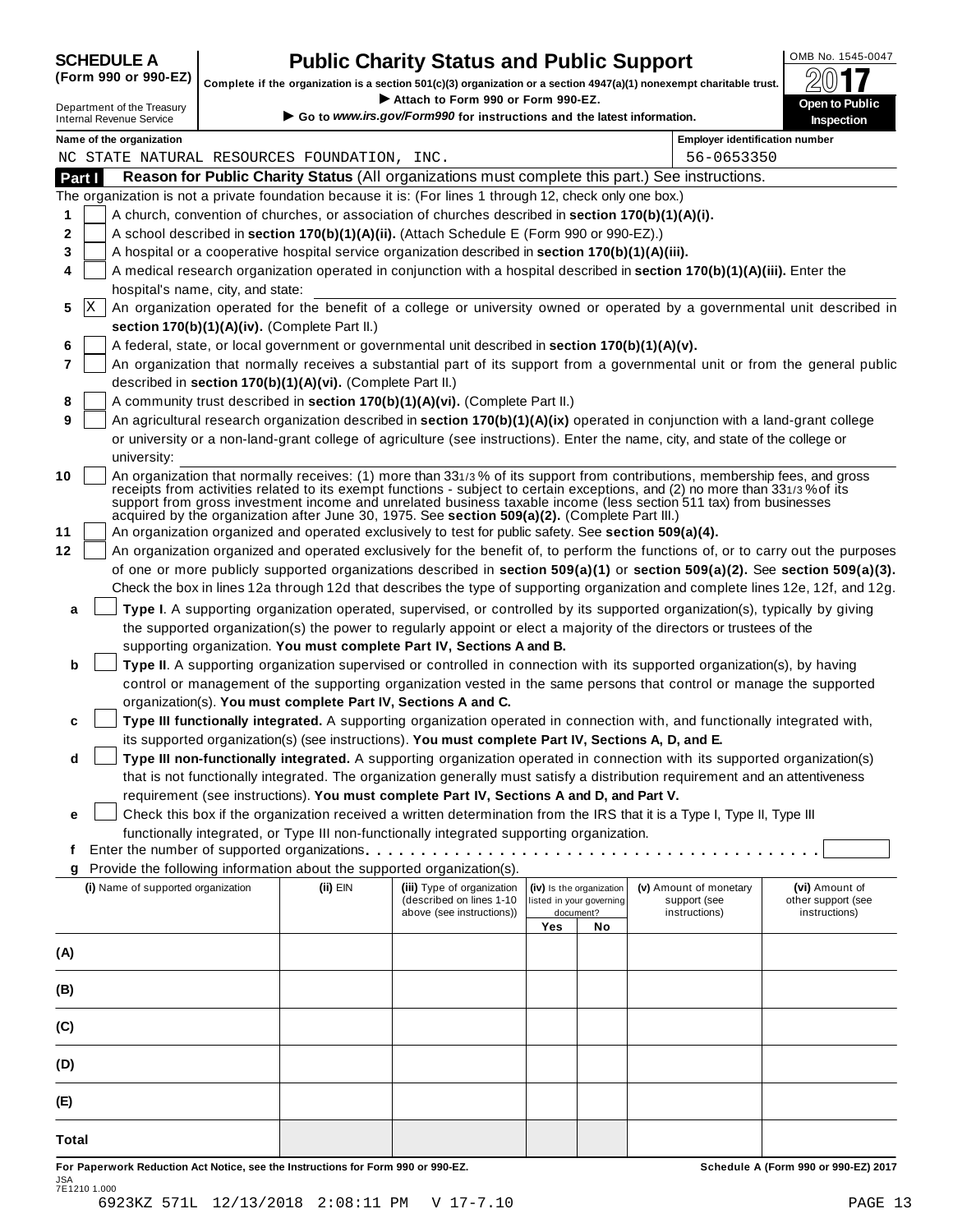Schedule <sup>A</sup> (Form <sup>990</sup> or 990-EZ) <sup>2017</sup> Page **2**

**Support Schedule for Organizations Described in Sections 170(b)(1)(A)(iv) and 170(b)(1)(A)(vi)** (Complete only if you checked the box on line 5, 7, or 8 of Part I or if the organization failed to qualify under Part III. If the organization fails to qualify under the tests listed below, please complete Part III.) **Part II**

|              | <b>Section A. Public Support</b>                                                                                                                                                                                                                                                                                                                                     |            |            |            |            |            |                  |
|--------------|----------------------------------------------------------------------------------------------------------------------------------------------------------------------------------------------------------------------------------------------------------------------------------------------------------------------------------------------------------------------|------------|------------|------------|------------|------------|------------------|
|              | Calendar year (or fiscal year beginning in) ▶                                                                                                                                                                                                                                                                                                                        | (a) $2013$ | (b) $2014$ | (c) 2015   | $(d)$ 2016 | (e) 2017   | (f) Total        |
| 1            | contributions,<br>Gifts,<br>grants,<br>and<br>membership fees received. (Do not<br>include any "unusual grants.")                                                                                                                                                                                                                                                    | 2,121,764. | 2,104,842. | 1,853,878. | 1,484,267. | 2,580,376. | 10, 145, 127.    |
| $\mathbf{2}$ | Tax<br>revenues<br>levied<br>for<br>the<br>organization's benefit and either paid<br>to or expended on its behalf                                                                                                                                                                                                                                                    |            |            |            |            |            | 0.               |
| 3            | The value of services or facilities<br>furnished by a governmental unit to the<br>organization without charge                                                                                                                                                                                                                                                        |            |            |            |            |            | 0.               |
| 4            | Total. Add lines 1 through 3                                                                                                                                                                                                                                                                                                                                         | 2,121,764. | 2,104,842. | 1,853,878. | 1,484,267. | 2,580,376. | 10, 145, 127.    |
| 5            | The portion of total contributions by<br>each<br>(other<br>person<br>than<br>a<br>qovernmental<br>unit<br>publicly<br>or<br>supported organization) included on<br>line 1 that exceeds 2% of the amount<br>shown on line 11, column (f) $\text{ATCH}$ 1                                                                                                              |            |            |            |            |            | 1,752,113.       |
| 6            | Public support. Subtract line 5 from line 4                                                                                                                                                                                                                                                                                                                          |            |            |            |            |            | 8,393,014.       |
|              | <b>Section B. Total Support</b>                                                                                                                                                                                                                                                                                                                                      |            |            |            |            |            |                  |
|              | Calendar year (or fiscal year beginning in) ▶                                                                                                                                                                                                                                                                                                                        | (a) $2013$ | (b) $2014$ | (c) 2015   | $(d)$ 2016 | (e) 2017   | (f) Total        |
| 7            | Amounts from line 4 <b>Amounts</b> from line 4                                                                                                                                                                                                                                                                                                                       | 2,121,764. | 2,104,842. | 1,853,878  | 1,484,267  | 2,580,376. | 10, 145, 127.    |
| 8            | Gross income from interest. dividends.<br>payments received on securities loans,<br>rents, royalties, and income from<br>similar sources and the same state of the state of the state of the state of the state of the state of the state of the state of the state of the state of the state of the state of the state of the state of the state of th              | 60,008.    | 67,430.    | 72,179.    | 81,965.    | 96,387.    | 377,969.         |
| 9            | Net income from unrelated business<br>activities, whether or not the business<br>is regularly carried on the control of the set of the control of the control of the control of the control of the control of the control of the control of the control of the control of the control of the control of the con                                                      |            |            |            |            |            | 0.               |
| 10           | Other income. Do not include gain or<br>loss from the sale of capital assets<br>(Explain in Part VI.) ATCH 2                                                                                                                                                                                                                                                         | 354,581.   | 118,481.   | 94,902.    | 339,036.   | 67,922.    | 974,922.         |
| 11           | Total support. Add lines 7 through 10                                                                                                                                                                                                                                                                                                                                |            |            |            |            |            | 11,498,018.      |
| 12           |                                                                                                                                                                                                                                                                                                                                                                      |            |            |            |            | 12         | 13,460,764.      |
| 13           | First five years. If the Form 990 is for the organization's first, second, third, fourth, or fifth tax year as a section 501(c)(3)<br>organization, check this box and stop here entitled and state in the set of the set of the set of the set of the set of the set of the set of the set of the set of the set of the set of the set of the set of the set of the |            |            |            |            |            |                  |
|              | <b>Section C. Computation of Public Support Percentage</b>                                                                                                                                                                                                                                                                                                           |            |            |            |            |            | $\sqrt{73.00}$ % |
| 14           | Public support percentage for 2017 (line 6, column (f) divided by line 11, column (f))                                                                                                                                                                                                                                                                               |            |            |            |            | 14         | 65.84%           |
| 15           |                                                                                                                                                                                                                                                                                                                                                                      |            |            |            |            | 15         |                  |
|              | 16a 331/3% support test - 2017. If the organization did not check the box on line 13, and line 14 is 331/3% or more, check this                                                                                                                                                                                                                                      |            |            |            |            |            | Χ                |
|              |                                                                                                                                                                                                                                                                                                                                                                      |            |            |            |            |            |                  |
|              | b 331/3% support test - 2016. If the organization did not check a box on line 13 or 16a, and line 15 is 331/3% or more, check                                                                                                                                                                                                                                        |            |            |            |            |            |                  |
|              |                                                                                                                                                                                                                                                                                                                                                                      |            |            |            |            |            |                  |
|              | 17a 10%-facts-and-circumstances test - 2017. If the organization did not check a box on line 13, 16a, or 16b, and line 14 is                                                                                                                                                                                                                                         |            |            |            |            |            |                  |
|              | 10% or more, and if the organization meets the "facts-and-circumstances" test, check this box and stop here. Explain in                                                                                                                                                                                                                                              |            |            |            |            |            |                  |
|              | Part VI how the organization meets the "facts-and-circumstances" test. The organization qualifies as a publicly supported                                                                                                                                                                                                                                            |            |            |            |            |            |                  |
|              |                                                                                                                                                                                                                                                                                                                                                                      |            |            |            |            |            |                  |
|              | b 10%-facts-and-circumstances test - 2016. If the organization did not check a box on line 13, 16a, 16b, or 17a, and line                                                                                                                                                                                                                                            |            |            |            |            |            |                  |
|              | 15 is 10% or more, and if the organization meets the "facts-and-circumstances" test, check this box and stop here.                                                                                                                                                                                                                                                   |            |            |            |            |            |                  |
|              | Explain in Part VI how the organization meets the "facts-and-circumstances" test. The organization qualifies as a publicly                                                                                                                                                                                                                                           |            |            |            |            |            |                  |
|              |                                                                                                                                                                                                                                                                                                                                                                      |            |            |            |            |            |                  |
| 18           | Private foundation. If the organization did not check a box on line 13, 16a, 16b, 17a, or 17b, check this box and see                                                                                                                                                                                                                                                |            |            |            |            |            |                  |
|              |                                                                                                                                                                                                                                                                                                                                                                      |            |            |            |            |            |                  |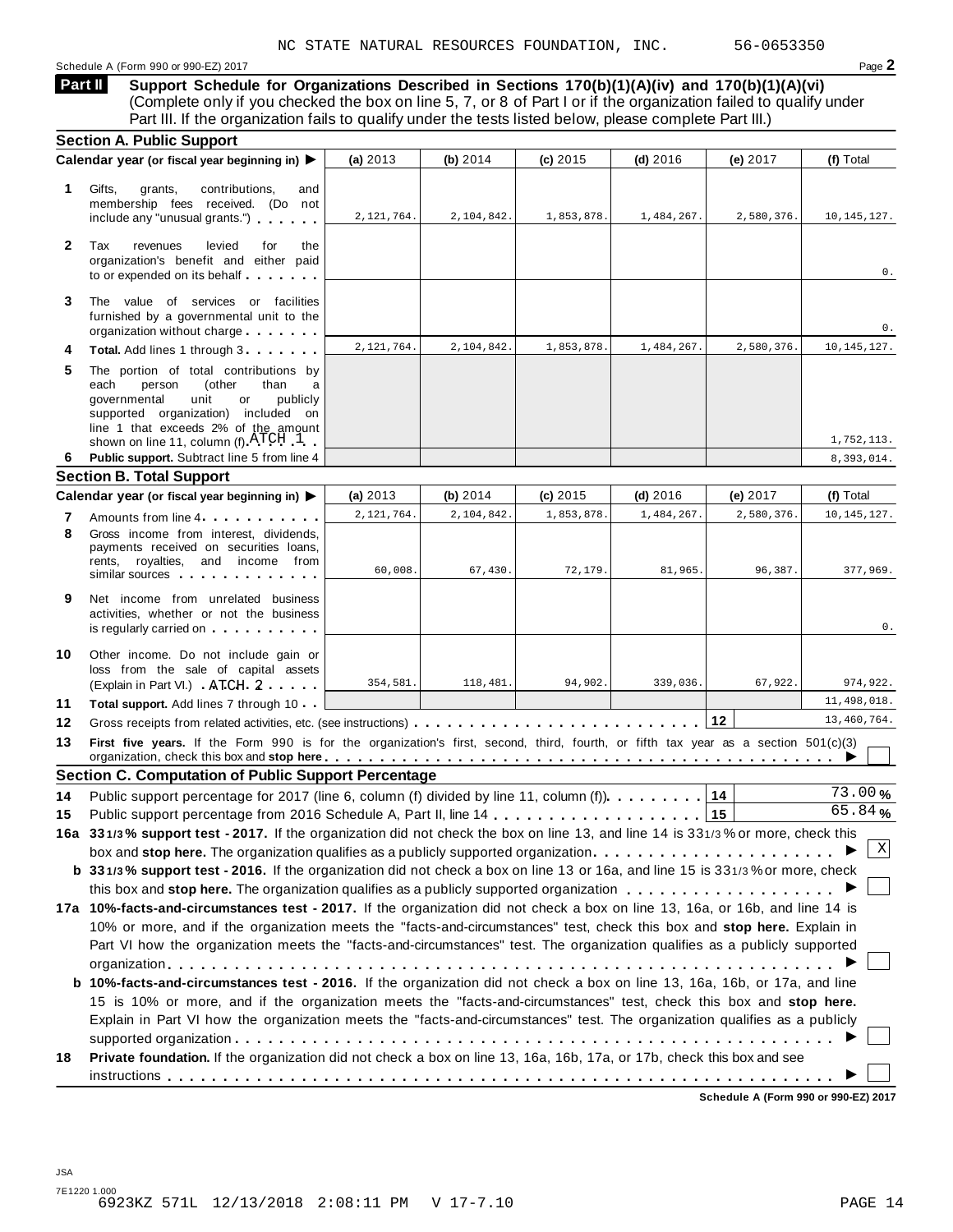#### Schedule <sup>A</sup> (Form <sup>990</sup> or 990-EZ) <sup>2017</sup> Page **3**

**Support Schedule for Organizations Described in Section 509(a)(2) Part III** (Complete only if you checked the box on line 10 of Part I or if the organization failed to qualify under Part II. If the organization fails to qualify under the tests listed below, please complete Part II.)

|            | <b>Section A. Public Support</b>                                                                                                                                                                                                     |            |            |            |            |          |                                      |
|------------|--------------------------------------------------------------------------------------------------------------------------------------------------------------------------------------------------------------------------------------|------------|------------|------------|------------|----------|--------------------------------------|
|            | Calendar year (or fiscal year beginning in) $\blacktriangleright$                                                                                                                                                                    | (a) $2013$ | (b) $2014$ | $(c)$ 2015 | $(d)$ 2016 | (e) 2017 | (f) Total                            |
| 1          | Gifts, grants, contributions, and membership fees                                                                                                                                                                                    |            |            |            |            |          |                                      |
|            | received. (Do not include any "unusual grants.")                                                                                                                                                                                     |            |            |            |            |          |                                      |
| 2          | Gross receipts from admissions, merchandise                                                                                                                                                                                          |            |            |            |            |          |                                      |
|            | sold or services performed, or facilities                                                                                                                                                                                            |            |            |            |            |          |                                      |
|            | furnished in any activity that is related to the                                                                                                                                                                                     |            |            |            |            |          |                                      |
|            | organization's tax-exempt purpose                                                                                                                                                                                                    |            |            |            |            |          |                                      |
| 3          | Gross receipts from activities that are not an                                                                                                                                                                                       |            |            |            |            |          |                                      |
|            | unrelated trade or business under section 513 .                                                                                                                                                                                      |            |            |            |            |          |                                      |
| 4          | Tax<br>revenues<br>levied<br>for<br>the                                                                                                                                                                                              |            |            |            |            |          |                                      |
|            | organization's benefit and either paid to                                                                                                                                                                                            |            |            |            |            |          |                                      |
|            | or expended on its behalf <b>contains the set of the set of the set of the set of the set of the set of the set of the set of the set of the set of the set of the set of the set of the set of the set of the set of the set of</b> |            |            |            |            |          |                                      |
| 5          | The value of services or facilities                                                                                                                                                                                                  |            |            |            |            |          |                                      |
|            |                                                                                                                                                                                                                                      |            |            |            |            |          |                                      |
|            | furnished by a governmental unit to the                                                                                                                                                                                              |            |            |            |            |          |                                      |
|            | organization without charge                                                                                                                                                                                                          |            |            |            |            |          |                                      |
| 6          | <b>Total.</b> Add lines 1 through 5                                                                                                                                                                                                  |            |            |            |            |          |                                      |
|            | 7a Amounts included on lines 1, 2, and 3                                                                                                                                                                                             |            |            |            |            |          |                                      |
|            | received from disqualified persons<br>Amounts included on lines 2 and 3                                                                                                                                                              |            |            |            |            |          |                                      |
|            | from other than disqualified<br>received                                                                                                                                                                                             |            |            |            |            |          |                                      |
|            | persons that exceed the greater of \$5,000                                                                                                                                                                                           |            |            |            |            |          |                                      |
|            | or 1% of the amount on line 13 for the year                                                                                                                                                                                          |            |            |            |            |          |                                      |
|            | c Add lines 7a and 7b                                                                                                                                                                                                                |            |            |            |            |          |                                      |
| 8          | <b>Public support.</b> (Subtract line 7c from                                                                                                                                                                                        |            |            |            |            |          |                                      |
|            | $line 6.)$                                                                                                                                                                                                                           |            |            |            |            |          |                                      |
|            | <b>Section B. Total Support</b>                                                                                                                                                                                                      |            |            |            |            |          |                                      |
|            | Calendar year (or fiscal year beginning in) ▶                                                                                                                                                                                        | (a) $2013$ | (b) $2014$ | $(c)$ 2015 | $(d)$ 2016 | (e) 2017 | (f) Total                            |
| 9          | Amounts from line 6. The state of the state of the state of the state of the state of the state of the state of the state of the state of the state of the state of the state of the state of the state of the state of the st       |            |            |            |            |          |                                      |
|            | 10 a Gross income from interest, dividends,<br>payments received on securities loans,<br>rents, royalties, and income from similar                                                                                                   |            |            |            |            |          |                                      |
|            | $sources$                                                                                                                                                                                                                            |            |            |            |            |          |                                      |
|            | <b>b</b> Unrelated business taxable income (less                                                                                                                                                                                     |            |            |            |            |          |                                      |
|            | section 511 taxes) from businesses                                                                                                                                                                                                   |            |            |            |            |          |                                      |
|            | acquired after June 30, 1975                                                                                                                                                                                                         |            |            |            |            |          |                                      |
|            | c Add lines 10a and 10b                                                                                                                                                                                                              |            |            |            |            |          |                                      |
| 11         | Net income from unrelated business                                                                                                                                                                                                   |            |            |            |            |          |                                      |
|            | activities not included in line 10b,<br>whether or not the business is regularly                                                                                                                                                     |            |            |            |            |          |                                      |
|            | carried on the carried on the control of the care of the control of the control of the control of the control of the control of the control of the control of the control of the control of the control of the control of the        |            |            |            |            |          |                                      |
| 12         | Other income. Do not include gain or                                                                                                                                                                                                 |            |            |            |            |          |                                      |
|            | loss from the sale of capital assets                                                                                                                                                                                                 |            |            |            |            |          |                                      |
|            | (Explain in Part VI.) <b>All Accords</b>                                                                                                                                                                                             |            |            |            |            |          |                                      |
| 13         | Total support. (Add lines 9, 10c, 11,                                                                                                                                                                                                |            |            |            |            |          |                                      |
|            | and $12.$ ) $\cdots$ $\cdots$ $\cdots$ $\cdots$                                                                                                                                                                                      |            |            |            |            |          |                                      |
| 14         | First five years. If the Form 990 is for the organization's first, second, third, fourth, or fifth tax year as a section 501(c)(3)                                                                                                   |            |            |            |            |          |                                      |
|            |                                                                                                                                                                                                                                      |            |            |            |            |          |                                      |
|            | Section C. Computation of Public Support Percentage                                                                                                                                                                                  |            |            |            |            |          |                                      |
| 15         |                                                                                                                                                                                                                                      |            |            |            |            | 15       | %                                    |
| 16         |                                                                                                                                                                                                                                      |            |            |            |            | 16       | %                                    |
|            | Section D. Computation of Investment Income Percentage                                                                                                                                                                               |            |            |            |            |          |                                      |
| 17         | Investment income percentage for 2017 (line 10c, column (f) divided by line 13, column (f) $\ldots$ ,,,,,,,,                                                                                                                         |            |            |            |            | 17       | %                                    |
| 18         |                                                                                                                                                                                                                                      |            |            |            |            | 18       | %                                    |
|            | 19a 331/3% support tests - 2017. If the organization did not check the box on line 14, and line 15 is more than 331/3%, and line                                                                                                     |            |            |            |            |          |                                      |
|            | 17 is not more than 331/3%, check this box and stop here. The organization qualifies as a publicly supported organization                                                                                                            |            |            |            |            |          |                                      |
|            | <b>b</b> 331/3% support tests - 2016. If the organization did not check a box on line 14 or line 19a, and line 16 is more than 331/3%, and                                                                                           |            |            |            |            |          |                                      |
|            | line 18 is not more than 331/3%, check this box and stop here. The organization qualifies as a publicly supported organization                                                                                                       |            |            |            |            |          |                                      |
| 20         | Private foundation. If the organization did not check a box on line 14, 19a, or 19b, check this box and see instructions ▶                                                                                                           |            |            |            |            |          |                                      |
| <b>JSA</b> |                                                                                                                                                                                                                                      |            |            |            |            |          | Schedule A (Form 990 or 990-EZ) 2017 |
|            | 7E1221 1.000<br>6923KZ 571L 12/13/2018 2:08:11 PM                                                                                                                                                                                    |            | $V17-7.10$ |            |            |          | PAGE 15                              |
|            |                                                                                                                                                                                                                                      |            |            |            |            |          |                                      |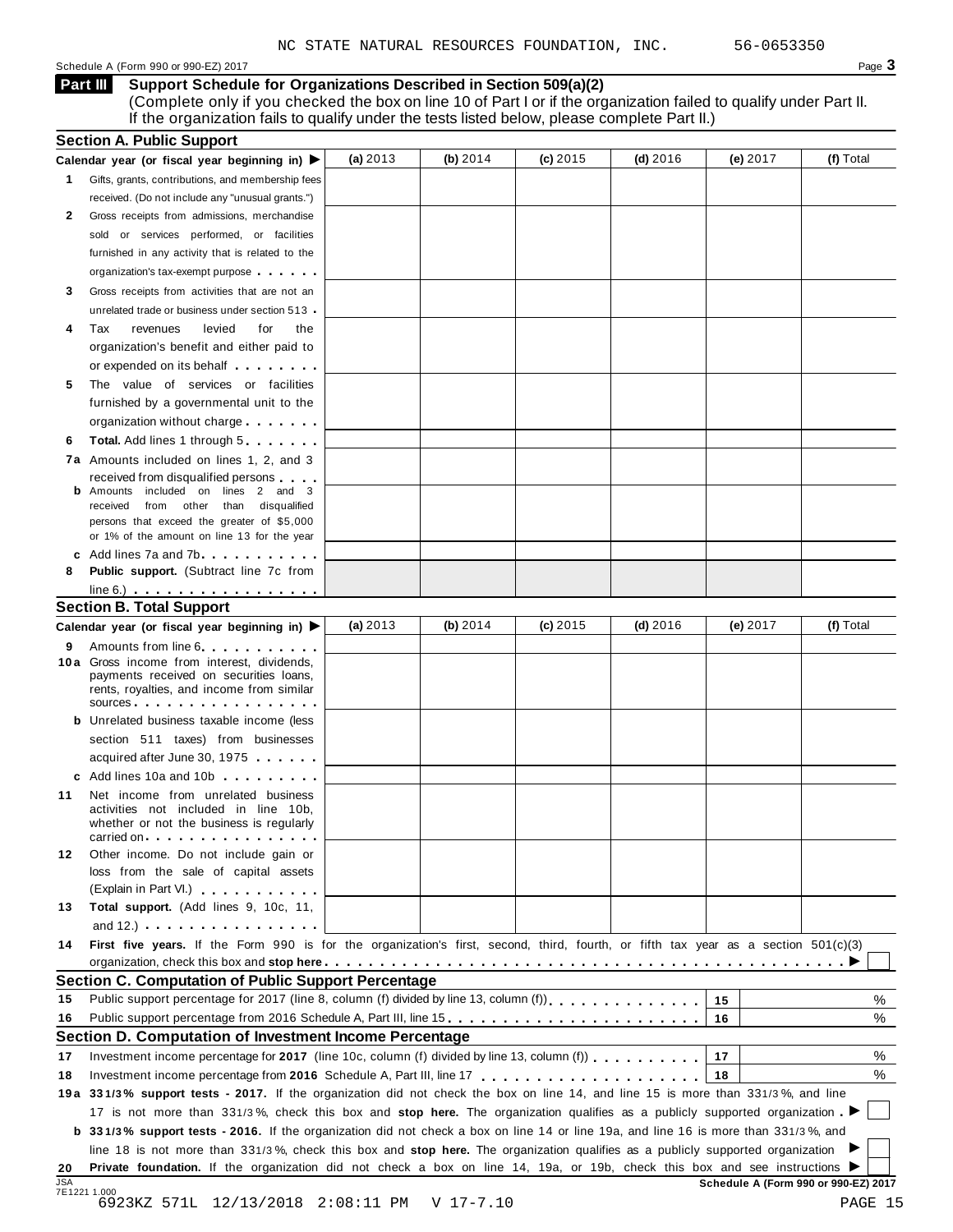#### **Part IV Supporting Organizations**

(Complete only if you checked a box in line 12 on Part I. If you checked 12a of Part I, complete Sections A and B. If you checked 12b of Part I, complete Sections A and C. If you checked 12c of Part I, complete Sections A, D, and E. If you checked 12d of Part I, complete Sections A and D, and complete Part V.)

#### **Section A. All Supporting Organizations**

- **1** Are all of the organization's supported organizations listed by name in the organization's governing documents? *If "No," describe in Part VI how the supported organizations are designated. If designated by class or purpose, describe the designation. If historic and continuing relationship, explain.* **1**
- **2** Did the organization have any supported organization that does not have an IRS determination of status under section 509(a)(1) or (2)? *If"Yes," explain in Part VI how the organization determined that the supported organization was described in section 509(a)(1) or (2).*
- **3 a** Did the organization have a supported organization described in section 501(c)(4), (5), or (6)? *If "Yes," answer (b) and (c) below.*
- **b** Did the organization confirm that each supported organization qualified under section 501(c)(4), (5), or (6) and | satisfied the public support tests under section 509(a)(2)? *If "Yes," describe in Part VI when and how the organization made the determination.*
- **c** Did the organization ensure that all support to such organizations was used exclusively for section 170(c)(2)(B) purposes? *If"Yes," explain in Part VI what controls the organization put in place to ensure such use.*
- **4 a** Was any supported organization not organized in the United States ("foreign supported organization")? *If "Yes," and if you checked 12a or 12b in Part I, answer (b) and (c) below.*
- **b** Did the organization have ultimate control and discretion in deciding whether to make grants to the foreign | supported organization? *If "Yes," describe in Part VI how the organization had such control and discretion despite being controlled or supervised by or in connection with its supported organizations.*
- **c** Did the organization support any foreign supported organization that does not have an IRS determination | under sections 501(c)(3) and 509(a)(1) or (2)? *If "Yes," explain in Part VI what controls the organization used to ensure that all support to the foreign supported organization was used exclusively for section 170(c)(2)(B) purposes.*
- **5 a** Did the organization add, substitute, or remove any supported organizations during the tax year? *If "Yes,"* answer (b) and (c) below (if applicable). Also, provide detail in **Part VI**, including (i) the names and EIN *numbers of the supported organizations added, substituted, or removed; (ii) the reasons for each such action;* (iii) the authority under the organization's organizing document authorizing such action; and (iv) how the action *was accomplished (such as by amendment to the organizing document).*
- **b** Type I or Type II only. Was any added or substituted supported organization part of a class already | designated in the organization's organizing document?
- **c Substitutions only.** Was the substitution the result of an event beyond the organization's control?
- **6** Did the organization provide support (whether in the form of grants or the provision of services or facilities) to anyone other than (i) its supported organizations, (ii) individuals that are part of the charitable class benefited by one or more of its supported organizations, or (iii) other supporting organizations that also support or benefit one or more of the filing organization's supported organizations? *If"Yes," provide detail in Part VI.*
- **7** Did the organization provide a grant, loan, compensation, or other similar payment to a substantial contributor (defined in section 4958(c)(3)(C)), a family member of a substantial contributor, or a 35% controlled entity with regard to a substantial contributor? *If"Yes," complete Part I of Schedule L (Form 990 or 990-EZ).*
- **8** Did the organization make a loan to a disqualified person (as defined in section 4958) not described in line 7? *If "Yes," complete Part I of Schedule L (Form 990 or 990-EZ).*
- **a** Was the organization controlled directly or indirectly at any time during the tax year by one or more | **9** disqualified persons as defined in section 4946 (other than foundation managers and organizations described in section 509(a)(1) or (2))? *If"Yes," provide detail in Part VI.*
- **b** Did one or more disqualified persons (as defined in line 9a) hold a controlling interest in any entity in which | the supporting organization had an interest? *If"Yes," provide detail in Part VI.*
- **c** Did a disqualified person (as defined in line 9a) have an ownership interest in, or derive any personal benefit from, assets in which the supporting organization also had an interest? *If"Yes," provide detail in Part VI.*
- **10a** Was the organization subject to the excess business holdings rules of section 4943 because of section | 4943(f) (regarding certain Type II supporting organizations, and all Type III non-functionally integrated supporting organizations)? *If"Yes," answer 10b below.*
	- **b** Did the organization have any excess business holdings in the tax year? *(Use Schedule C, Form 4720, to determine whether the organization had excess business holdings.)*

**Yes No**

**2**

|      | (b) and (c) below.                                                                                                                                                                                                                                                                                                                                                                                                                                                                                                                    | 3a                      |  |
|------|---------------------------------------------------------------------------------------------------------------------------------------------------------------------------------------------------------------------------------------------------------------------------------------------------------------------------------------------------------------------------------------------------------------------------------------------------------------------------------------------------------------------------------------|-------------------------|--|
| b    | Did the organization confirm that each supported organization qualified under section $501(c)(4)$ , (5), or (6) and<br>satisfied the public support tests under section $509(a)(2)$ ? If "Yes," describe in Part VI when and how the<br>organization made the determination.                                                                                                                                                                                                                                                          | 3 <sub>b</sub>          |  |
| c    | Did the organization ensure that all support to such organizations was used exclusively for section $170(c)(2)(B)$<br>purposes? If "Yes," explain in Part VI what controls the organization put in place to ensure such use.                                                                                                                                                                                                                                                                                                          | 3 <sub>c</sub>          |  |
| 4a   | Was any supported organization not organized in the United States ("foreign supported organization")? If<br>"Yes," and if you checked 12a or 12b in Part I, answer (b) and (c) below.                                                                                                                                                                                                                                                                                                                                                 | 4a                      |  |
| b    | Did the organization have ultimate control and discretion in deciding whether to make grants to the foreign<br>supported organization? If "Yes," describe in Part VI how the organization had such control and discretion<br>despite being controlled or supervised by or in connection with its supported organizations.                                                                                                                                                                                                             | 4b                      |  |
| c    | Did the organization support any foreign supported organization that does not have an IRS determination<br>under sections $501(c)(3)$ and $509(a)(1)$ or (2)? If "Yes," explain in Part VI what controls the organization used<br>to ensure that all support to the foreign supported organization was used exclusively for section $170(c)(2)(B)$<br>purposes.                                                                                                                                                                       | 4c                      |  |
| 5a   | Did the organization add, substitute, or remove any supported organizations during the tax year? If "Yes,"<br>answer (b) and (c) below (if applicable). Also, provide detail in Part VI, including (i) the names and EIN<br>numbers of the supported organizations added, substituted, or removed; (ii) the reasons for each such action;<br>(iii) the authority under the organization's organizing document authorizing such action; and (iv) how the action<br>was accomplished (such as by amendment to the organizing document). | 5a                      |  |
| b    | Type I or Type II only. Was any added or substituted supported organization part of a class already<br>designated in the organization's organizing document?                                                                                                                                                                                                                                                                                                                                                                          | 5b                      |  |
| c    | Substitutions only. Was the substitution the result of an event beyond the organization's control?                                                                                                                                                                                                                                                                                                                                                                                                                                    | 5 <sub>c</sub>          |  |
| 6    | Did the organization provide support (whether in the form of grants or the provision of services or facilities) to                                                                                                                                                                                                                                                                                                                                                                                                                    |                         |  |
|      | anyone other than (i) its supported organizations, (ii) individuals that are part of the charitable class benefited<br>by one or more of its supported organizations, or (iii) other supporting organizations that also support or                                                                                                                                                                                                                                                                                                    |                         |  |
|      | benefit one or more of the filing organization's supported organizations? If "Yes," provide detail in Part VI.                                                                                                                                                                                                                                                                                                                                                                                                                        | 6                       |  |
| 7    | Did the organization provide a grant, loan, compensation, or other similar payment to a substantial contributor<br>(defined in section $4958(c)(3)(C)$ ), a family member of a substantial contributor, or a 35% controlled entity with<br>regard to a substantial contributor? If "Yes," complete Part I of Schedule L (Form 990 or 990-EZ).                                                                                                                                                                                         | $\overline{\mathbf{r}}$ |  |
| 8    | Did the organization make a loan to a disqualified person (as defined in section 4958) not described in line 7?<br>If "Yes," complete Part I of Schedule L (Form 990 or 990-EZ).                                                                                                                                                                                                                                                                                                                                                      | 8                       |  |
| 9а   | Was the organization controlled directly or indirectly at any time during the tax year by one or more<br>disqualified persons as defined in section 4946 (other than foundation managers and organizations described<br>in section $509(a)(1)$ or (2))? If "Yes," provide detail in Part VI.                                                                                                                                                                                                                                          | 9a                      |  |
|      | Did one or more disqualified persons (as defined in line 9a) hold a controlling interest in any entity in which<br>the supporting organization had an interest? If "Yes," provide detail in Part VI.                                                                                                                                                                                                                                                                                                                                  | 9 <sub>b</sub>          |  |
| c    | Did a disqualified person (as defined in line 9a) have an ownership interest in, or derive any personal benefit<br>from, assets in which the supporting organization also had an interest? If "Yes," provide detail in Part VI.                                                                                                                                                                                                                                                                                                       | 9c                      |  |
| 10 a | Was the organization subject to the excess business holdings rules of section 4943 because of section<br>4943(f) (regarding certain Type II supporting organizations, and all Type III non-functionally integrated<br>supporting organizations)? If "Yes," answer 10b below.                                                                                                                                                                                                                                                          | 10a                     |  |
| b    | Did the organization have any excess business holdings in the tax year? (Use Schedule C, Form 4720, to<br>determine whether the organization had excess business holdings.)                                                                                                                                                                                                                                                                                                                                                           | 10 <sub>b</sub>         |  |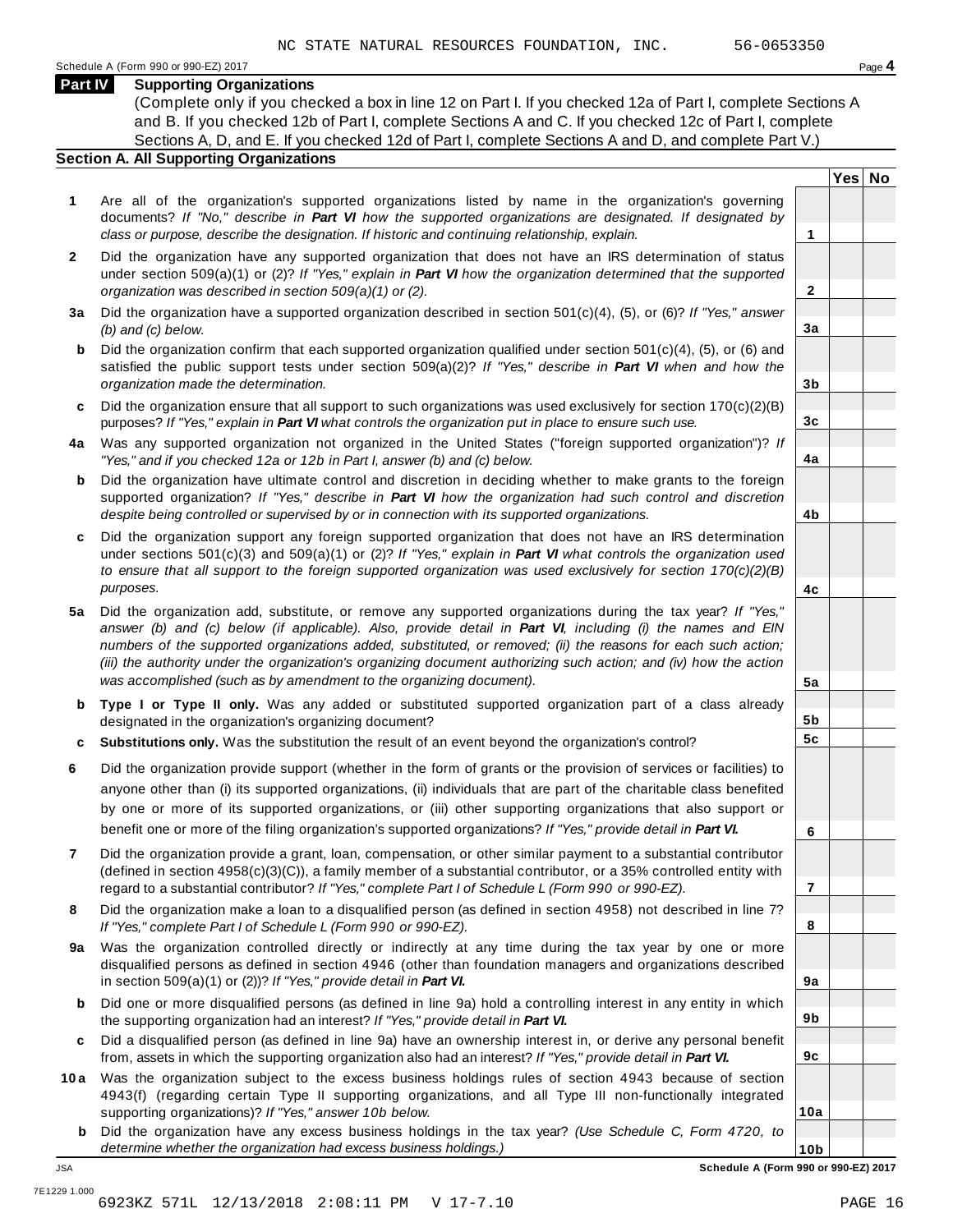|                  | DIAIB NAIURAB REBOURCED FOUNDAIION,<br>Schedule A (Form 990 or 990-EZ) 2017                                                                                                                                                                                                                                                                                                                                                                                                                                                                                                                                                                                                  |                 |        | Page 5 |
|------------------|------------------------------------------------------------------------------------------------------------------------------------------------------------------------------------------------------------------------------------------------------------------------------------------------------------------------------------------------------------------------------------------------------------------------------------------------------------------------------------------------------------------------------------------------------------------------------------------------------------------------------------------------------------------------------|-----------------|--------|--------|
| <b>Part IV</b>   | <b>Supporting Organizations (continued)</b>                                                                                                                                                                                                                                                                                                                                                                                                                                                                                                                                                                                                                                  |                 |        |        |
|                  |                                                                                                                                                                                                                                                                                                                                                                                                                                                                                                                                                                                                                                                                              |                 | Yes No |        |
| 11               | Has the organization accepted a gift or contribution from any of the following persons?                                                                                                                                                                                                                                                                                                                                                                                                                                                                                                                                                                                      |                 |        |        |
| a                | A person who directly or indirectly controls, either alone or together with persons described in (b) and (c)                                                                                                                                                                                                                                                                                                                                                                                                                                                                                                                                                                 |                 |        |        |
|                  | below, the governing body of a supported organization?                                                                                                                                                                                                                                                                                                                                                                                                                                                                                                                                                                                                                       | 11a             |        |        |
|                  | <b>b</b> A family member of a person described in (a) above?                                                                                                                                                                                                                                                                                                                                                                                                                                                                                                                                                                                                                 | 11 <sub>b</sub> |        |        |
|                  | c A 35% controlled entity of a person described in (a) or (b) above? If "Yes" to a, b, or c, provide detail in Part VI.                                                                                                                                                                                                                                                                                                                                                                                                                                                                                                                                                      | 11c             |        |        |
|                  | <b>Section B. Type I Supporting Organizations</b>                                                                                                                                                                                                                                                                                                                                                                                                                                                                                                                                                                                                                            |                 |        |        |
|                  |                                                                                                                                                                                                                                                                                                                                                                                                                                                                                                                                                                                                                                                                              |                 | Yes No |        |
| 1                | Did the directors, trustees, or membership of one or more supported organizations have the power to<br>regularly appoint or elect at least a majority of the organization's directors or trustees at all times during the<br>tax year? If "No," describe in Part VI how the supported organization(s) effectively operated, supervised, or<br>controlled the organization's activities. If the organization had more than one supported organization,<br>describe how the powers to appoint and/or remove directors or trustees were allocated among the supported<br>organizations and what conditions or restrictions, if any, applied to such powers during the tax year. | 1               |        |        |
| 2                | Did the organization operate for the benefit of any supported organization other than the supported<br>organization(s) that operated, supervised, or controlled the supporting organization? If "Yes," explain in Part<br>VI how providing such benefit carried out the purposes of the supported organization(s) that operated,<br>supervised, or controlled the supporting organization.                                                                                                                                                                                                                                                                                   | 2               |        |        |
|                  | <b>Section C. Type II Supporting Organizations</b>                                                                                                                                                                                                                                                                                                                                                                                                                                                                                                                                                                                                                           |                 |        |        |
|                  |                                                                                                                                                                                                                                                                                                                                                                                                                                                                                                                                                                                                                                                                              |                 | Yes No |        |
| 1                | Were a majority of the organization's directors or trustees during the tax year also a majority of the directors<br>or trustees of each of the organization's supported organization(s)? If "No," describe in Part VI how control<br>or management of the supporting organization was vested in the same persons that controlled or managed<br>the supported organization(s).                                                                                                                                                                                                                                                                                                | 1               |        |        |
|                  | <b>Section D. All Type III Supporting Organizations</b>                                                                                                                                                                                                                                                                                                                                                                                                                                                                                                                                                                                                                      |                 |        |        |
|                  |                                                                                                                                                                                                                                                                                                                                                                                                                                                                                                                                                                                                                                                                              |                 | Yes No |        |
| 1                | Did the organization provide to each of its supported organizations, by the last day of the fifth month of the<br>organization's tax year, (i) a written notice describing the type and amount of support provided during the prior<br>tax year, (ii) a copy of the Form 990 that was most recently filed as of the date of notification, and (iii) copies of<br>the organization's governing documents in effect on the date of notification, to the extent not previously<br>provided?                                                                                                                                                                                     | 1               |        |        |
| 2                | Were any of the organization's officers, directors, or trustees either (i) appointed or elected by the supported<br>organization(s) or (ii) serving on the governing body of a supported organization? If "No," explain in Part VI how<br>the organization maintained a close and continuous working relationship with the supported organization(s).                                                                                                                                                                                                                                                                                                                        | $\overline{2}$  |        |        |
| 3                | By reason of the relationship described in (2), did the organization's supported organizations have a<br>significant voice in the organization's investment policies and in directing the use of the organization's<br>income or assets at all times during the tax year? If "Yes," describe in Part VI the role the organization's<br>supported organizations played in this regard.                                                                                                                                                                                                                                                                                        | 3               |        |        |
|                  | Section E. Type III Functionally Integrated Supporting Organizations                                                                                                                                                                                                                                                                                                                                                                                                                                                                                                                                                                                                         |                 |        |        |
| 1<br>a<br>b<br>c | Check the box next to the method that the organization used to satisfy the Integral Part Test during the year (see instructions).<br>The organization satisfied the Activities Test. Complete line 2 below.<br>The organization is the parent of each of its supported organizations. Complete line 3 below.<br>The organization supported a governmental entity. Describe in Part VI how you supported a government entity (see instructions).                                                                                                                                                                                                                              |                 |        |        |
|                  |                                                                                                                                                                                                                                                                                                                                                                                                                                                                                                                                                                                                                                                                              |                 | Yes No |        |
| 2<br>а           | Activities Test. Answer (a) and (b) below.<br>Did substantially all of the organization's activities during the tax year directly further the exempt purposes of<br>the supported organization(s) to which the organization was responsive? If "Yes," then in Part VI identify<br>those supported organizations and explain how these activities directly furthered their exempt purposes,<br>how the organization was responsive to those supported organizations, and how the organization determined<br>that these activities constituted substantially all of its activities.                                                                                            | 2a              |        |        |
| b                | Did the activities described in (a) constitute activities that, but for the organization's involvement, one or more<br>of the organization's supported organization(s) would have been engaged in? If "Yes," explain in Part VI the<br>reasons for the organization's position that its supported organization(s) would have engaged in these                                                                                                                                                                                                                                                                                                                                |                 |        |        |
|                  | activities but for the organization's involvement.                                                                                                                                                                                                                                                                                                                                                                                                                                                                                                                                                                                                                           | 2 <sub>b</sub>  |        |        |
| 3<br>a           | Parent of Supported Organizations. Answer (a) and (b) below.<br>Did the organization have the power to regularly appoint or elect a majority of the officers, directors, or<br>trustees of each of the supported organizations? Provide details in Part VI.                                                                                                                                                                                                                                                                                                                                                                                                                  |                 |        |        |
|                  |                                                                                                                                                                                                                                                                                                                                                                                                                                                                                                                                                                                                                                                                              | 3a              |        |        |
| b                | Did the organization exercise a substantial degree of direction over the policies, programs, and activities of each<br>of its supported organizations? If "Yes," describe in Part VI the role played by the organization in this regard.                                                                                                                                                                                                                                                                                                                                                                                                                                     | 3 <sub>b</sub>  |        |        |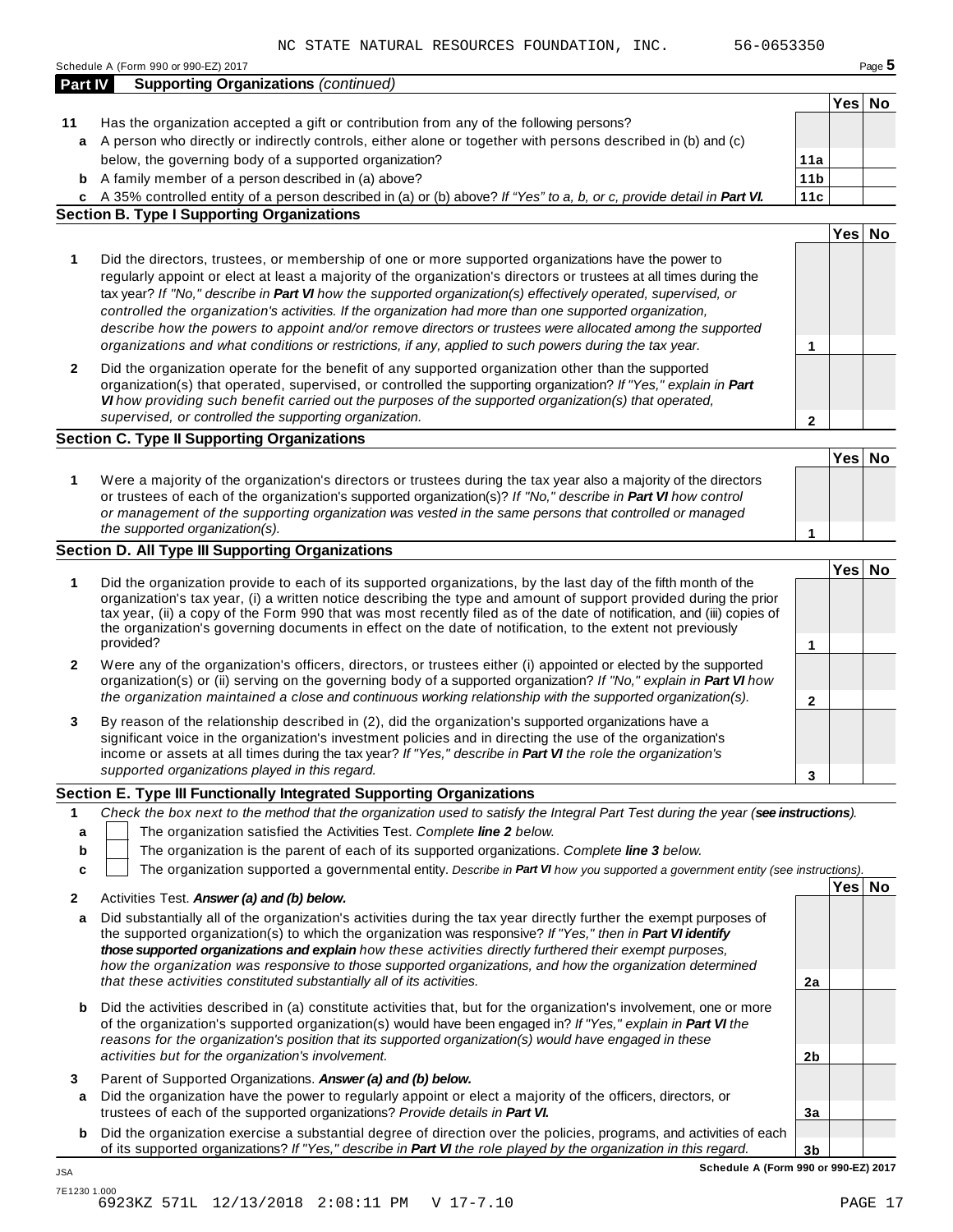| Schedule A (Form 990 or 990-EZ) 2017                                                                                                            |                         |                | Page $6$                       |
|-------------------------------------------------------------------------------------------------------------------------------------------------|-------------------------|----------------|--------------------------------|
| Type III Non-Functionally Integrated 509(a)(3) Supporting Organizations<br><b>Part V</b>                                                        |                         |                |                                |
| $\mathbf 1$<br>Check here if the organization satisfied the Integral Part Test as a qualifying trust on Nov. 20, 1970 (explain in Part VI). See |                         |                |                                |
| instructions. All other Type III non-functionally integrated supporting organizations must complete Sections A through E.                       |                         |                |                                |
| <b>Section A - Adjusted Net Income</b>                                                                                                          |                         | (A) Prior Year | (B) Current Year               |
|                                                                                                                                                 |                         |                | (optional)                     |
| 1 Net short-term capital gain                                                                                                                   | 1                       |                |                                |
| 2 Recoveries of prior-year distributions                                                                                                        | $\mathbf{2}$            |                |                                |
| 3 Other gross income (see instructions)                                                                                                         | 3                       |                |                                |
| 4 Add lines 1 through 3.                                                                                                                        | 4                       |                |                                |
| <b>5</b> Depreciation and depletion                                                                                                             | 5                       |                |                                |
| 6 Portion of operating expenses paid or incurred for production or                                                                              |                         |                |                                |
| collection of gross income or for management, conservation, or                                                                                  |                         |                |                                |
| maintenance of property held for production of income (see instructions)                                                                        | 6                       |                |                                |
| 7 Other expenses (see instructions)                                                                                                             | $\overline{7}$          |                |                                |
| 8 Adjusted Net Income (subtract lines 5, 6, and 7 from line 4).                                                                                 | 8                       |                |                                |
| <b>Section B - Minimum Asset Amount</b>                                                                                                         |                         | (A) Prior Year | (B) Current Year<br>(optional) |
| 1 Aggregate fair market value of all non-exempt-use assets (see                                                                                 |                         |                |                                |
| instructions for short tax year or assets held for part of year):                                                                               |                         |                |                                |
| a Average monthly value of securities                                                                                                           | 1a                      |                |                                |
| <b>b</b> Average monthly cash balances                                                                                                          | 1 <sub>b</sub>          |                |                                |
| c Fair market value of other non-exempt-use assets                                                                                              | 1 <sub>c</sub>          |                |                                |
| d Total (add lines 1a, 1b, and 1c)                                                                                                              | 1 <sub>d</sub>          |                |                                |
| e Discount claimed for blockage or other                                                                                                        |                         |                |                                |
| factors (explain in detail in Part VI):                                                                                                         |                         |                |                                |
| 2 Acquisition indebtedness applicable to non-exempt-use assets                                                                                  | $\mathbf{2}$            |                |                                |
| 3 Subtract line 2 from line 1d.                                                                                                                 | 3                       |                |                                |
| 4 Cash deemed held for exempt use. Enter 1-1/2% of line 3 (for greater amount,<br>see instructions).                                            | 4                       |                |                                |
| 5 Net value of non-exempt-use assets (subtract line 4 from line 3)                                                                              | 5                       |                |                                |
| 6 Multiply line 5 by .035.                                                                                                                      | 6                       |                |                                |
| 7 Recoveries of prior-year distributions                                                                                                        | $\overline{7}$          |                |                                |
| 8 Minimum Asset Amount (add line 7 to line 6)                                                                                                   | 8                       |                |                                |
| <b>Section C - Distributable Amount</b>                                                                                                         |                         |                | <b>Current Year</b>            |
| 1 Adjusted net income for prior year (from Section A, line 8, Column A)                                                                         | 1                       |                |                                |
| 2 Enter 85% of line 1.                                                                                                                          | $\overline{\mathbf{2}}$ |                |                                |
| 3 Minimum asset amount for prior year (from Section B, line 8, Column A)                                                                        | 3                       |                |                                |
| 4 Enter greater of line 2 or line 3.                                                                                                            | $\overline{\mathbf{4}}$ |                |                                |
| 5 Income tax imposed in prior year                                                                                                              | 5                       |                |                                |
| 6 Distributable Amount. Subtract line 5 from line 4, unless subject to                                                                          |                         |                |                                |
| emergency temporary reduction (see instructions).                                                                                               | 6                       |                |                                |

**7 Check here if the current year is the organization's first as a non-functionally integrated Type III supporting organization (see** instructions).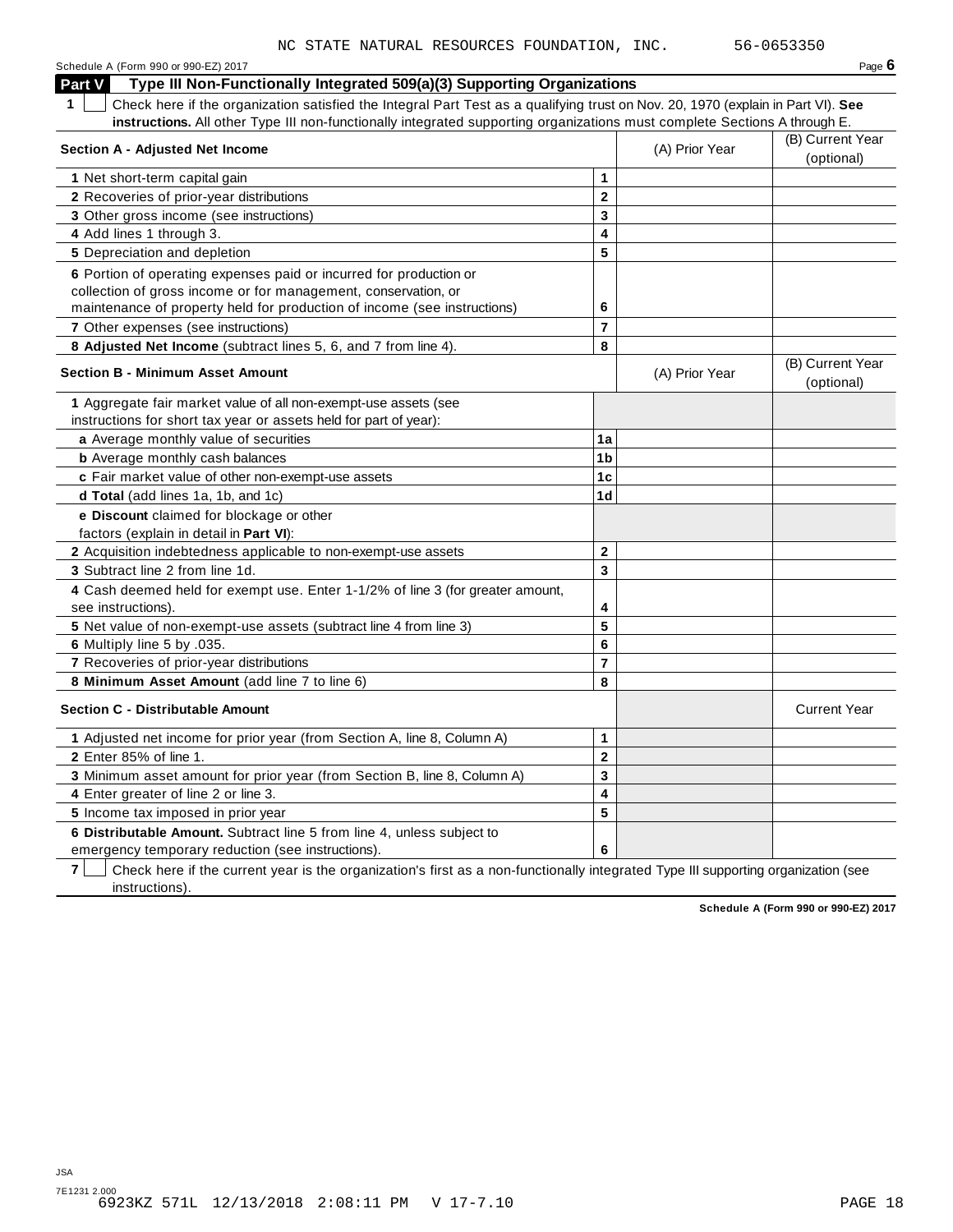|                | Schedule A (Form 990 or 990-EZ) 2017                                                       |                                            |                                               | Page 7                                    |
|----------------|--------------------------------------------------------------------------------------------|--------------------------------------------|-----------------------------------------------|-------------------------------------------|
| <b>Part V</b>  | Type III Non-Functionally Integrated 509(a)(3) Supporting Organizations (continued)        |                                            |                                               |                                           |
|                | <b>Section D - Distributions</b>                                                           | <b>Current Year</b>                        |                                               |                                           |
| 1.             | Amounts paid to supported organizations to accomplish exempt purposes                      |                                            |                                               |                                           |
| $\mathbf{2}$   | Amounts paid to perform activity that directly furthers exempt purposes of supported       |                                            |                                               |                                           |
|                | organizations, in excess of income from activity                                           |                                            |                                               |                                           |
| 3              | Administrative expenses paid to accomplish exempt purposes of supported organizations      |                                            |                                               |                                           |
| 4              | Amounts paid to acquire exempt-use assets                                                  |                                            |                                               |                                           |
| 5              | Qualified set-aside amounts (prior IRS approval required)                                  |                                            |                                               |                                           |
| 6              | Other distributions (describe in Part VI). See instructions.                               |                                            |                                               |                                           |
| 7              | Total annual distributions. Add lines 1 through 6.                                         |                                            |                                               |                                           |
| 8              | Distributions to attentive supported organizations to which the organization is responsive |                                            |                                               |                                           |
|                | (provide details in Part VI). See instructions.                                            |                                            |                                               |                                           |
| 9              | Distributable amount for 2017 from Section C, line 6                                       |                                            |                                               |                                           |
| 10             | Line 8 amount divided by Line 9 amount                                                     |                                            |                                               |                                           |
|                | Section E - Distribution Allocations (see instructions)                                    | $\sf^{(i)}$<br><b>Excess Distributions</b> | (ii)<br><b>Underdistributions</b><br>Pre-2017 | (iii)<br>Distributable<br>Amount for 2017 |
| 1              | Distributable amount for 2017 from Section C, line 6                                       |                                            |                                               |                                           |
| $\overline{2}$ | Underdistributions, if any, for years prior to 2017                                        |                                            |                                               |                                           |
|                | (reasonable cause required-explain in Part VI). See                                        |                                            |                                               |                                           |
|                | instructions.                                                                              |                                            |                                               |                                           |
| 3              | Excess distributions carryover, if any, to 2017                                            |                                            |                                               |                                           |
| а              |                                                                                            |                                            |                                               |                                           |
| b              | From 2013                                                                                  |                                            |                                               |                                           |
| c              | From 2014                                                                                  |                                            |                                               |                                           |
| d              | From 2015 $\qquad \qquad \qquad$                                                           |                                            |                                               |                                           |
| е              | From 2016 <b></b>                                                                          |                                            |                                               |                                           |
| f              | Total of lines 3a through e                                                                |                                            |                                               |                                           |
| g              | Applied to underdistributions of prior years                                               |                                            |                                               |                                           |
| h              | Applied to 2017 distributable amount                                                       |                                            |                                               |                                           |
| j.             | Carryover from 2012 not applied (see instructions)                                         |                                            |                                               |                                           |
|                | Remainder. Subtract lines 3g, 3h, and 3i from 3f.                                          |                                            |                                               |                                           |
| 4              | Distributions for 2017 from                                                                |                                            |                                               |                                           |
|                | Section D, line 7:                                                                         |                                            |                                               |                                           |
| a              | Applied to underdistributions of prior years                                               |                                            |                                               |                                           |
| b              | Applied to 2017 distributable amount                                                       |                                            |                                               |                                           |
| c              | Remainder. Subtract lines 4a and 4b from 4.                                                |                                            |                                               |                                           |
| 5              | Remaining underdistributions for years prior to 2017, if                                   |                                            |                                               |                                           |
|                | any. Subtract lines 3g and 4a from line 2. For result                                      |                                            |                                               |                                           |
|                | greater than zero, explain in Part VI. See instructions.                                   |                                            |                                               |                                           |
| 6              | Remaining underdistributions for 2017. Subtract lines 3h                                   |                                            |                                               |                                           |
|                | and 4b from line 1. For result greater than zero, explain in                               |                                            |                                               |                                           |
|                | <b>Part VI.</b> See instructions.                                                          |                                            |                                               |                                           |
| 7              | Excess distributions carryover to 2018. Add lines 3j                                       |                                            |                                               |                                           |
|                | and 4c.                                                                                    |                                            |                                               |                                           |
| 8              | Breakdown of line 7:                                                                       |                                            |                                               |                                           |
| а              | Excess from 2013                                                                           |                                            |                                               |                                           |
| b              | Excess from 2014                                                                           |                                            |                                               |                                           |
| c              | Excess from 2015                                                                           |                                            |                                               |                                           |
| d              | Excess from 2016                                                                           |                                            |                                               |                                           |
| е              | Excess from 2017                                                                           |                                            |                                               | 0.0057300<br>$\sim$                       |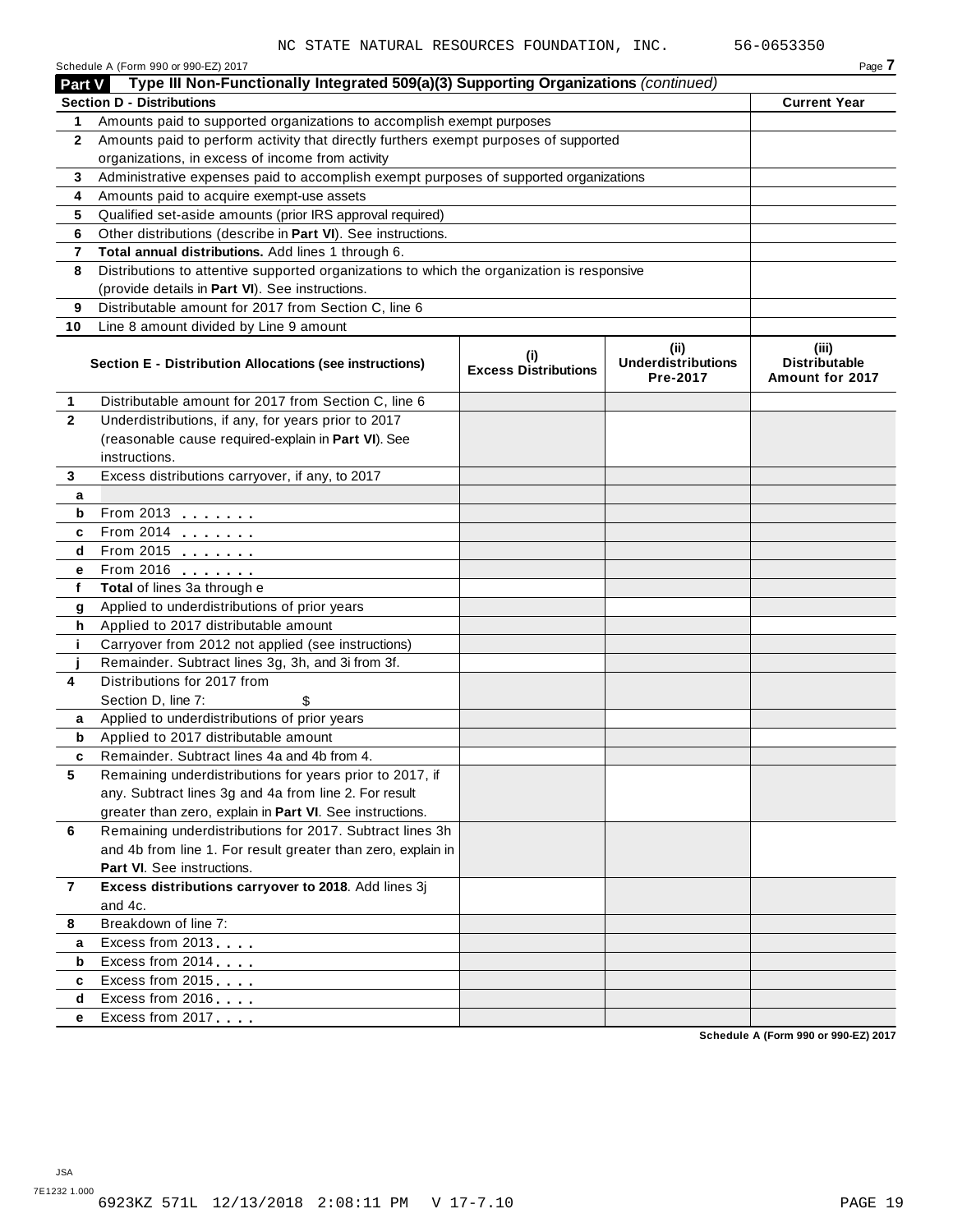| Schedule A (Form 990 or 990-EZ) 2017                                                                                                                                                                                                                                                                                                                                                                                                                                                                                                                                                                         |          |          |         |          |              | Page 8   |
|--------------------------------------------------------------------------------------------------------------------------------------------------------------------------------------------------------------------------------------------------------------------------------------------------------------------------------------------------------------------------------------------------------------------------------------------------------------------------------------------------------------------------------------------------------------------------------------------------------------|----------|----------|---------|----------|--------------|----------|
| <b>Part VI</b><br>Supplemental Information. Provide the explanations required by Part II, line 10; Part II, line 17a or 17b; Part<br>III, line 12; Part IV, Section A, lines 1, 2, 3b, 3c, 4b, 4c, 5a, 6, 9a, 9b, 9c, 11a, 11b, and 11c; Part IV, Section<br>B, lines 1 and 2; Part IV, Section C, line 1; Part IV, Section D, lines 2 and 3; Part IV, Section E, lines 1c, 2a, 2b,<br>3a and 3b; Part V, line 1; Part V, Section B, line 1e; Part V, Section D, lines 5, 6, and 8; and Part V, Section E,<br>lines 2, 5, and 6. Also complete this part for any additional information. (See instructions.) |          |          |         |          |              |          |
| SCHEDULE A, PART II, LINE - OTHER INCOME                                                                                                                                                                                                                                                                                                                                                                                                                                                                                                                                                                     |          |          |         |          |              |          |
| OTHER INCOME IS COMPRISED OF GIFT FEES, BIO RESOURCE ONLINE JOURNAL<br>SUPPORT, SMALL COLLEGE OF NATURAL RESOURCES EVENTS AND MITIGATION CREDIT                                                                                                                                                                                                                                                                                                                                                                                                                                                              |          |          |         |          |              |          |
| SALES.                                                                                                                                                                                                                                                                                                                                                                                                                                                                                                                                                                                                       |          |          |         |          |              |          |
|                                                                                                                                                                                                                                                                                                                                                                                                                                                                                                                                                                                                              |          |          |         |          | ATTACHMENT 1 |          |
| SCHEDULE A, PART II - OTHER INCOME                                                                                                                                                                                                                                                                                                                                                                                                                                                                                                                                                                           |          |          |         |          |              |          |
| DESCRIPTION                                                                                                                                                                                                                                                                                                                                                                                                                                                                                                                                                                                                  | 2013     | 2014     | 2015    | 2016     | 2017         | TOTAL    |
| OTHER INCOME                                                                                                                                                                                                                                                                                                                                                                                                                                                                                                                                                                                                 | 354,581. | 118,481. | 94,902. | 339,036. | 67.922.      | 974,922. |
| TOTALS                                                                                                                                                                                                                                                                                                                                                                                                                                                                                                                                                                                                       | 354,581. | 118,481. | 94,902. | 339,036. | 67,922.      | 974,922. |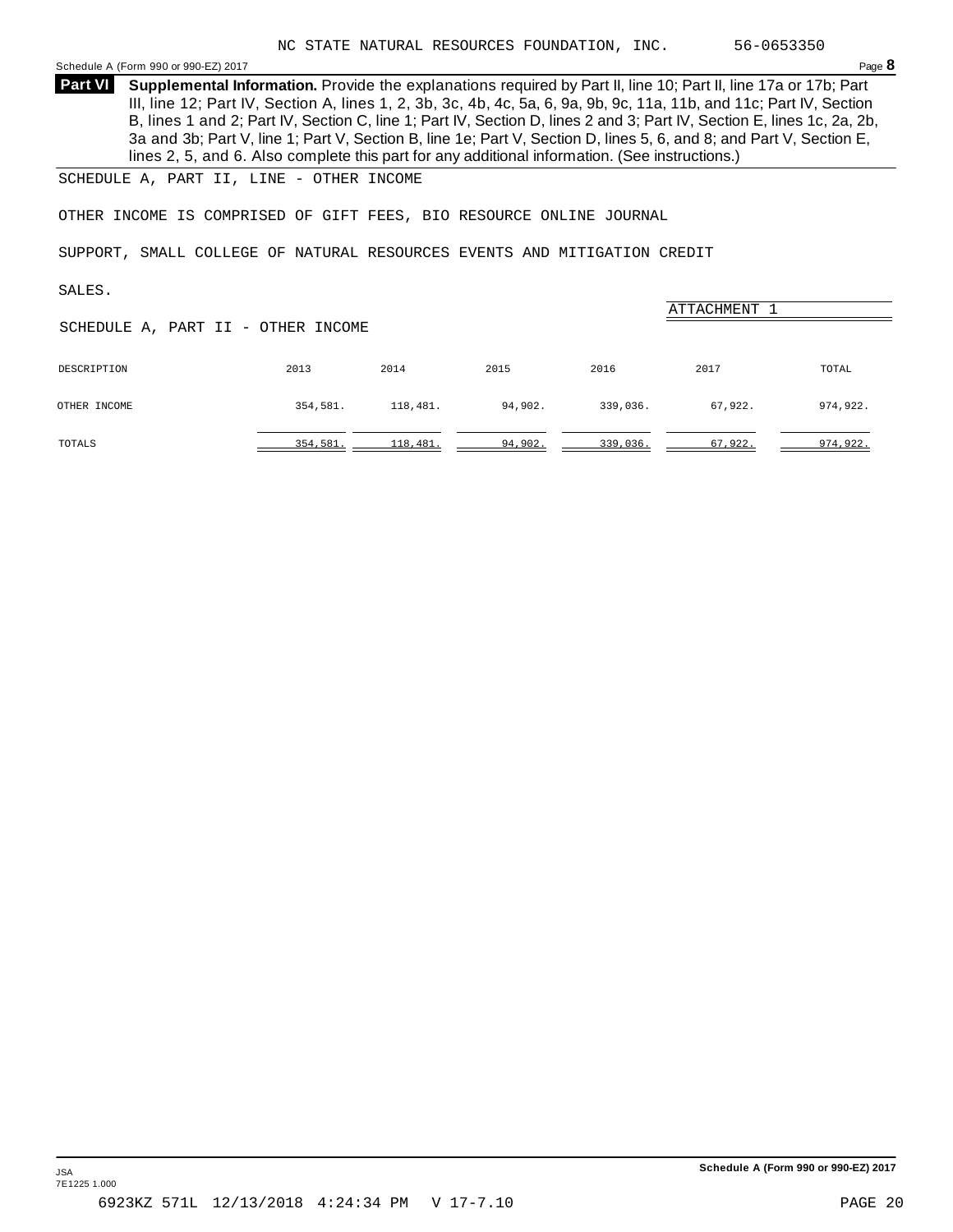**(Form 990, 990-EZ, or 990-PF)** Department of the Treasury<br>Internal Revenue Service

## **Schedule B**  $\leftarrow$  **Contributors**

(Porm 990, Form 990, Form 990-EZ, or Form 990-PF.<br>Department of the Treasury → Attach to Form 990, Form 990-EZ, or Form 990-PF.<br>Internal Revenue Service → → Go to www.irs.gov/Form990 for the latest information.<br>Name of th

 $20$ **17** 

NC STATE NATURAL RESOURCES FOUNDATION, INC.

56-0653350

| Filers of:         | Section:                                                                    |
|--------------------|-----------------------------------------------------------------------------|
| Form 990 or 990-EZ | $X$ 501(c)( $3$ ) (enter number) organization                               |
|                    | $4947(a)(1)$ nonexempt charitable trust not treated as a private foundation |
|                    | 527 political organization                                                  |
| Form 990-PF        | $501(c)(3)$ exempt private foundation                                       |
|                    | $4947(a)(1)$ nonexempt charitable trust treated as a private foundation     |
|                    | $501(c)(3)$ taxable private foundation                                      |

Check if your organization is covered by the **General Rule** or a **Special Rule.**

**Note:** Only a section 501(c)(7), (8), or (10) organization can check boxes for both the General Rule and a Special Rule. See instructions.

#### **General Rule**

For an organization filing Form 990, 990-EZ, or 990-PF that received, during the year, contributions totaling \$5,000 or more (in money or property) from any one contributor. Complete Parts I and II. See instructions for determining a contributor's total contributions.

#### **Special Rules**

 $\text{X}$  For an organization described in section 501(c)(3) filing Form 990 or 990-EZ that met the 33 1/3 % support test of the regulations under sections 509(a)(1) and 170(b)(1)(A)(vi), that checked Schedule A (Form 990 or 990-EZ), Part II, line 13, 16a, or 16b, and that received from any one contributor, during the year, total contributions of the greater of **(1)** \$5,000; or **(2)** 2% of the amount on (i) Form 990, Part VIII, line 1h; or (ii) Form 990-EZ, line 1. Complete Parts I and II.

For an organization described in section 501(c)(7), (8), or (10) filing Form 990 or 990-EZ that received from any one contributor, during the year, total contributions of more than \$1,000 *exclusively* for religious, charitable, scientific, literary, or educational purposes, or for the prevention of cruelty to children or animals. Complete Parts I, II, and III.

For an organization described in section 501(c)(7), (8), or (10) filing Form 990 or 990-EZ that received from any one contributor, during the year, contributions *exclusively* for religious, charitable, etc., purposes, but no such contributions totaled more than \$1,000. If this box is checked, enter here the total contributions that were received during the year for an *exclusively* religious, charitable, etc., purpose. Don't complete any of the parts unless the **General Rule** applies to this organization because it received *nonexclusively* religious, charitable, etc., contributions totaling \$5,000 or more during the year m m m m m m m m m m m m m m m m m m m m m m m m m m m m m m m I \$

**Caution:** An organization that isn't covered by the General Rule and/or the Special Rules doesn't file Schedule B (Form 990, 990-EZ, or 990-PF), but it **must** answer "No" on Part IV, line 2, of its Form 990; or check the box on line H of its Form 990-EZ or on its Form 990-PF, Part I, line 2, to certify that it doesn't meet the filing requirements of Schedule B (Form 990, 990-EZ, or 990-PF).

For Paperwork Reduction Act Notice, see the instructions for Form 990, 990-EZ, or 990-PF. Schedule B (Form 990, 990-EZ, or 990-PF) (2017)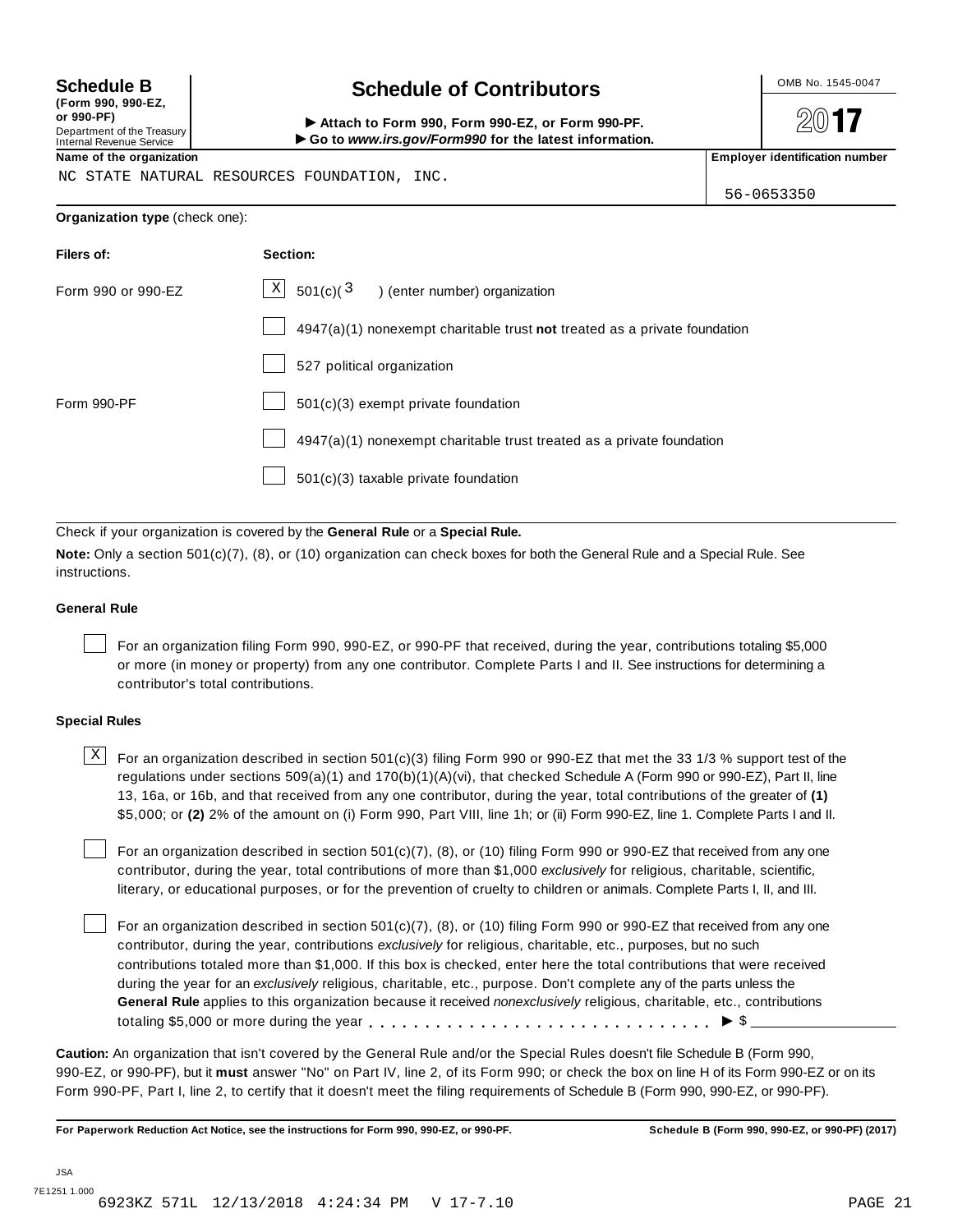**Name of organization NC STATE NATURAL RESOURCES FOUNDATION, INC. Employer identification number** 

**Employer identification number**<br>56-0653350

| Part I     | Contributors (see instructions). Use duplicate copies of Part I if additional space is needed. |                                   |                                                                                                 |
|------------|------------------------------------------------------------------------------------------------|-----------------------------------|-------------------------------------------------------------------------------------------------|
| (a)<br>No. | (b)<br>Name, address, and ZIP + 4                                                              | (c)<br><b>Total contributions</b> | (d)<br>Type of contribution                                                                     |
| 1          |                                                                                                | 200,000.<br>\$                    | Χ<br>Person<br>Payroll<br>Noncash<br>(Complete Part II for<br>noncash contributions.)           |
| (a)<br>No. | (b)<br>Name, address, and ZIP + 4                                                              | (c)<br><b>Total contributions</b> | (d)<br>Type of contribution                                                                     |
| 2          |                                                                                                | 200,000.<br>\$                    | $\mathbf X$<br>Person<br>Payroll<br>Noncash<br>(Complete Part II for<br>noncash contributions.) |
| (a)<br>No. | (b)<br>Name, address, and ZIP + 4                                                              | (c)<br><b>Total contributions</b> | (d)<br>Type of contribution                                                                     |
| 3          |                                                                                                | 175,000.<br>\$                    | $\mathbf X$<br>Person<br>Payroll<br>Noncash<br>(Complete Part II for<br>noncash contributions.) |
| (a)<br>No. | (b)<br>Name, address, and ZIP + 4                                                              | (c)<br><b>Total contributions</b> | (d)<br>Type of contribution                                                                     |
| 4          |                                                                                                | 100,000.<br>\$                    | $\mathbf X$<br>Person<br>Payroll<br>Noncash<br>(Complete Part II for<br>noncash contributions.) |
| (a)<br>No. | (b)<br>Name, address, and ZIP + 4                                                              | (c)<br><b>Total contributions</b> | (d)<br>Type of contribution                                                                     |
| 5          |                                                                                                | 65,000.<br>\$                     | Χ<br>Person<br>Payroll<br>Noncash<br>(Complete Part II for<br>noncash contributions.)           |
| (a)<br>No. | (b)<br>Name, address, and ZIP + 4                                                              | (c)<br><b>Total contributions</b> | (d)<br>Type of contribution                                                                     |
| 6          |                                                                                                | 605,000.<br>\$                    | $\mathbf X$<br>Person<br>Payroll<br>Noncash<br>(Complete Part II for<br>noncash contributions.) |

**Schedule B (Form 990, 990-EZ, or 990-PF) (2017)** JSA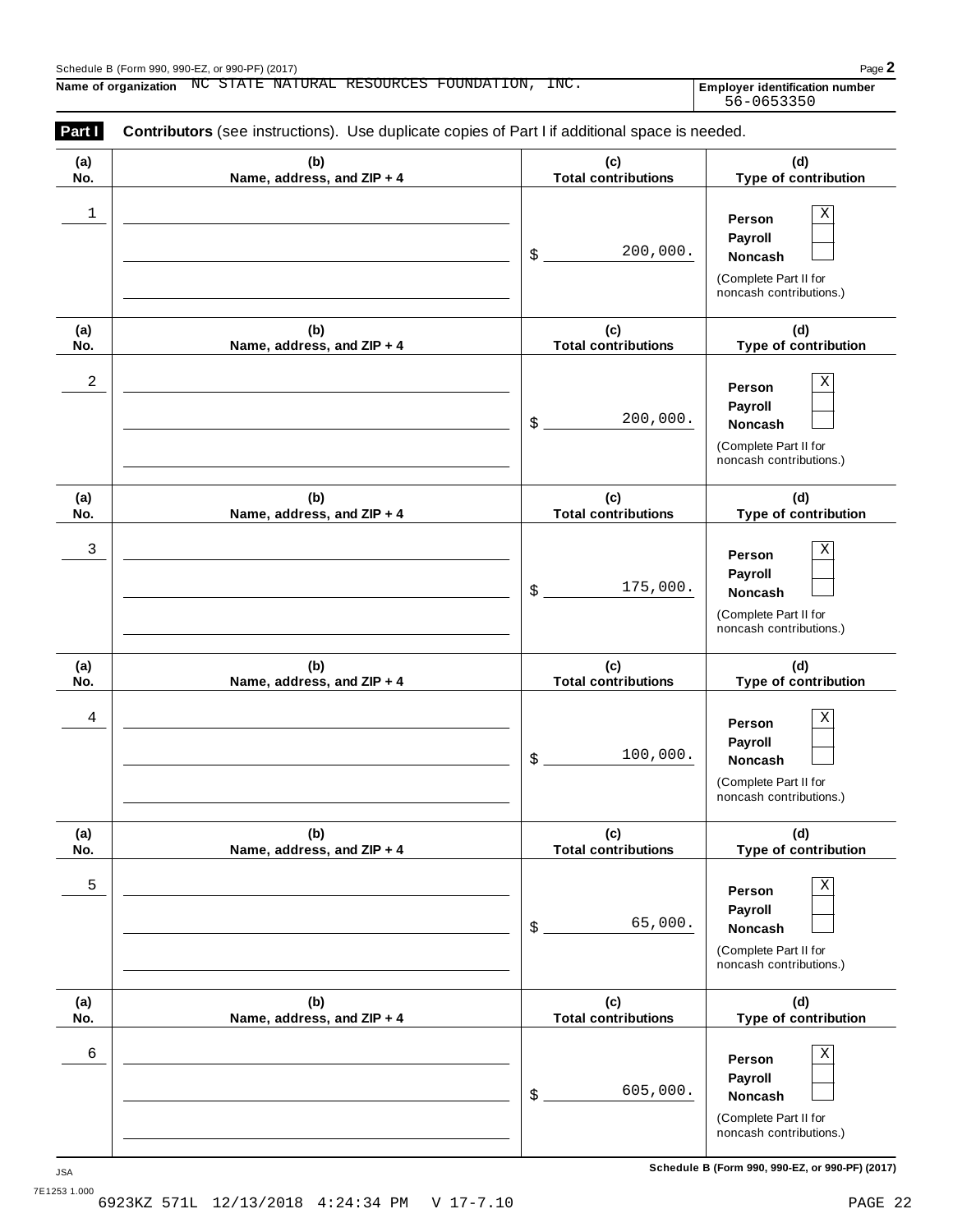**Name of organization NC STATE NATURAL RESOURCES FOUNDATION, INC. Employer identification number** 

| Part I     | Contributors (see instructions). Use duplicate copies of Part I if additional space is needed. |                                   |                                                                                                          |
|------------|------------------------------------------------------------------------------------------------|-----------------------------------|----------------------------------------------------------------------------------------------------------|
| (a)<br>No. | (b)<br>Name, address, and ZIP + 4                                                              | (c)<br><b>Total contributions</b> | (d)<br>Type of contribution                                                                              |
| 7          |                                                                                                | 100,000.<br>\$                    | Χ<br>Person<br>Payroll<br>Noncash<br>(Complete Part II for                                               |
| (a)        | (b)                                                                                            | (c)                               | noncash contributions.)<br>(d)                                                                           |
| No.        | Name, address, and ZIP + 4                                                                     | <b>Total contributions</b><br>\$  | Type of contribution<br>Person<br>Payroll<br>Noncash<br>(Complete Part II for<br>noncash contributions.) |
| (a)<br>No. | (b)<br>Name, address, and ZIP + 4                                                              | (c)<br><b>Total contributions</b> | (d)<br>Type of contribution                                                                              |
|            |                                                                                                | \$                                | Person<br>Payroll<br>Noncash<br>(Complete Part II for<br>noncash contributions.)                         |
| (a)<br>No. | (b)<br>Name, address, and ZIP + 4                                                              | (c)<br><b>Total contributions</b> | (d)<br>Type of contribution                                                                              |
|            |                                                                                                | \$                                | Person<br>Payroll<br>Noncash<br>(Complete Part II for<br>noncash contributions.)                         |
| (a)<br>No. | (b)<br>Name, address, and ZIP + 4                                                              | (c)<br><b>Total contributions</b> | (d)<br>Type of contribution                                                                              |
|            |                                                                                                | \$                                | Person<br>Payroll<br>Noncash<br>(Complete Part II for<br>noncash contributions.)                         |
| (a)<br>No. | (b)<br>Name, address, and ZIP + 4                                                              | (c)<br><b>Total contributions</b> | (d)<br>Type of contribution                                                                              |
|            |                                                                                                | \$                                | Person<br>Payroll<br>Noncash<br>(Complete Part II for<br>noncash contributions.)                         |

**Schedule B (Form 990, 990-EZ, or 990-PF) (2017)** JSA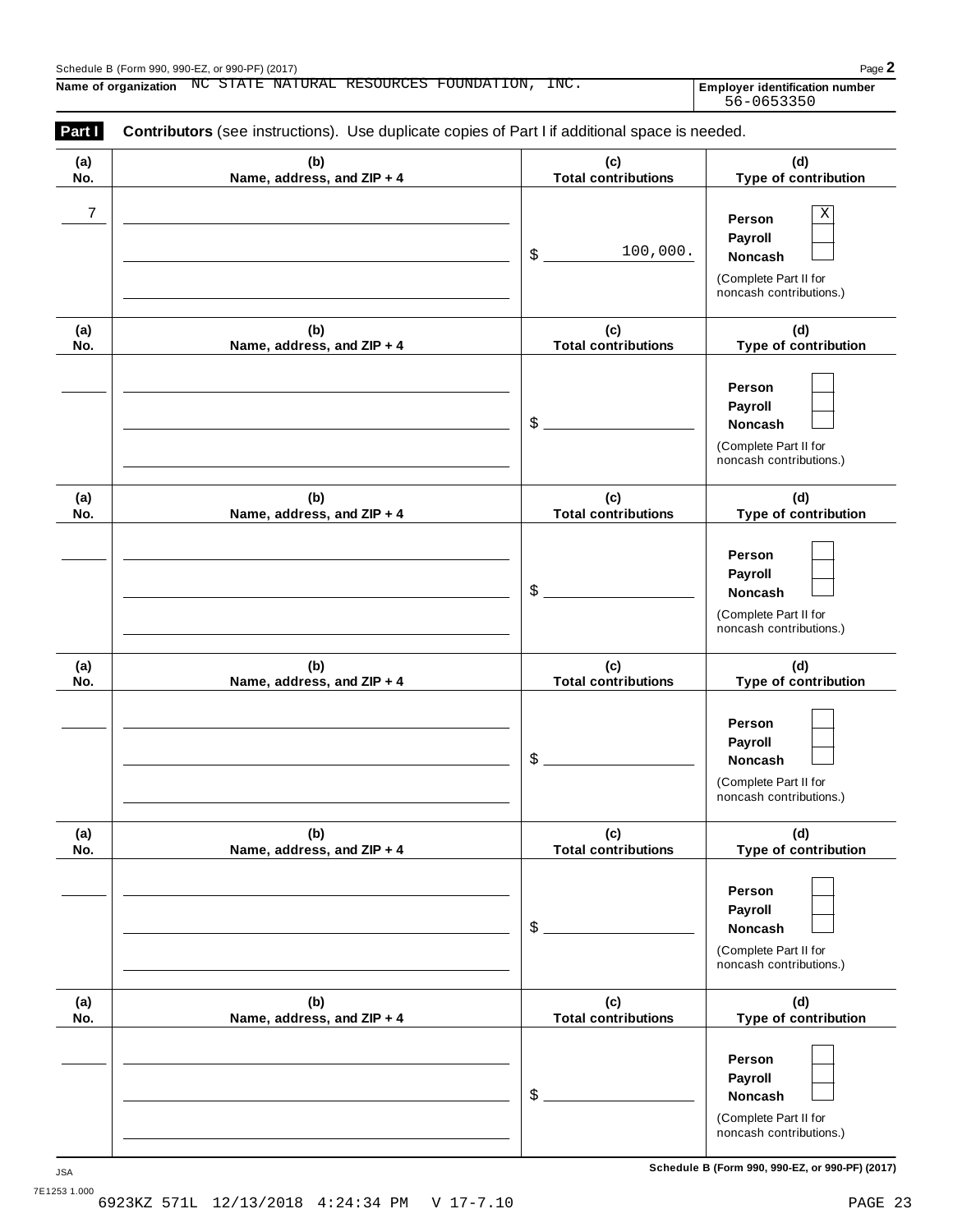Schedule B (Form 990, 990-EZ, or 990-PF) (2017)<br> **Name of organization** NC STATE NATURAL RESOURCES FOUNDATION, INC. **FULL Employer identification number Name of organization** MC STATE NATURAL RESOURCES FOUNDATION, INC. **Employer identification number** 

56-0653350

| Part II<br>Noncash Property (see instructions). Use duplicate copies of Part II if additional space is needed. |                                              |                                                 |                      |  |  |
|----------------------------------------------------------------------------------------------------------------|----------------------------------------------|-------------------------------------------------|----------------------|--|--|
| (a) No.<br>from<br>Part I                                                                                      | (b)<br>Description of noncash property given | (c)<br>FMV (or estimate)<br>(See instructions.) | (d)<br>Date received |  |  |
|                                                                                                                |                                              | $$$ .                                           |                      |  |  |
| (a) No.<br>from<br>Part I                                                                                      | (b)<br>Description of noncash property given | (c)<br>FMV (or estimate)<br>(See instructions.) | (d)<br>Date received |  |  |
|                                                                                                                |                                              | $$$ .                                           |                      |  |  |
| (a) No.<br>from<br>Part I                                                                                      | (b)<br>Description of noncash property given | (c)<br>FMV (or estimate)<br>(See instructions.) | (d)<br>Date received |  |  |
|                                                                                                                |                                              | \$.                                             |                      |  |  |
| (a) No.<br>from<br>Part I                                                                                      | (b)<br>Description of noncash property given | (c)<br>FMV (or estimate)<br>(See instructions.) | (d)<br>Date received |  |  |
|                                                                                                                |                                              | \$                                              |                      |  |  |
| (a) No.<br>from<br>Part I                                                                                      | (b)<br>Description of noncash property given | (c)<br>FMV (or estimate)<br>(See instructions.) | (d)<br>Date received |  |  |
|                                                                                                                |                                              | \$                                              |                      |  |  |
| (a) No.<br>from<br>Part I                                                                                      | (b)<br>Description of noncash property given | (c)<br>FMV (or estimate)<br>(See instructions.) | (d)<br>Date received |  |  |
|                                                                                                                |                                              | \$                                              |                      |  |  |

 $S$ chedule B (Form 990, 990-EZ, or 990-PF) (2017)

7E1254 1.000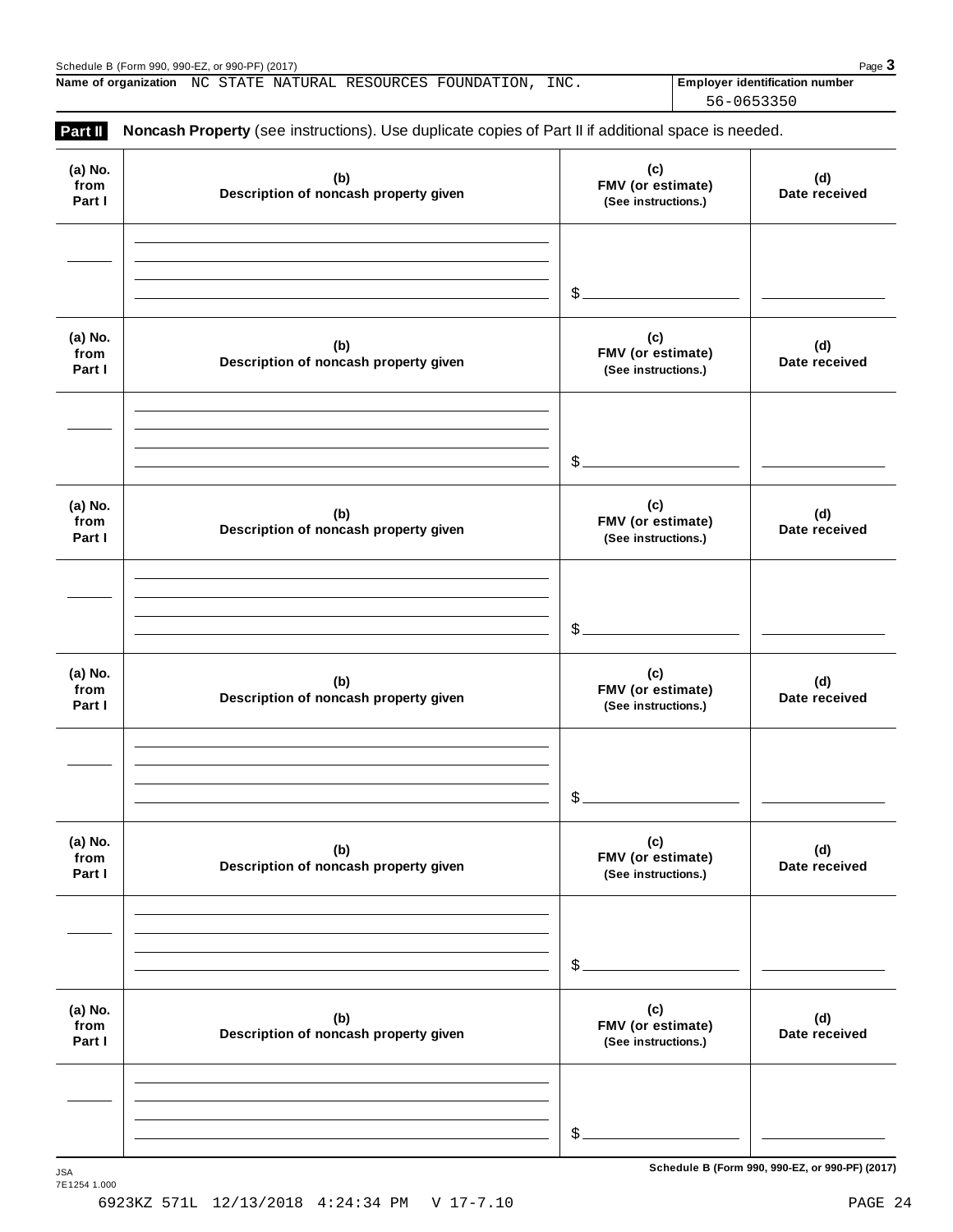| Schedule B (Form 990, 990-EZ, or 990-PF) (2017)                     |                                       |  |  |  |  |
|---------------------------------------------------------------------|---------------------------------------|--|--|--|--|
| Name of organization NC STATE NATURAL RESOURCES FOUNDATION,<br>INC. | <b>Employer identification number</b> |  |  |  |  |
|                                                                     | 56-0653350                            |  |  |  |  |

| Part III                    | contributions of \$1,000 or less for the year. (Enter this information once. See instructions.) $\triangleright$ \$<br>Use duplicate copies of Part III if additional space is needed. |                      | Exclusively religious, charitable, etc., contributions to organizations described in section 501(c)(7), (8), or<br>(10) that total more than \$1,000 for the year from any one contributor. Complete columns (a) through (e) and<br>the following line entry. For organizations completing Part III, enter the total of exclusively religious, charitable, etc., |                                                 |  |  |  |
|-----------------------------|----------------------------------------------------------------------------------------------------------------------------------------------------------------------------------------|----------------------|------------------------------------------------------------------------------------------------------------------------------------------------------------------------------------------------------------------------------------------------------------------------------------------------------------------------------------------------------------------|-------------------------------------------------|--|--|--|
| $(a)$ No.<br>from<br>Part I | (b) Purpose of gift                                                                                                                                                                    | (c) Use of gift      |                                                                                                                                                                                                                                                                                                                                                                  | (d) Description of how gift is held             |  |  |  |
|                             |                                                                                                                                                                                        |                      |                                                                                                                                                                                                                                                                                                                                                                  |                                                 |  |  |  |
|                             |                                                                                                                                                                                        | (e) Transfer of gift |                                                                                                                                                                                                                                                                                                                                                                  |                                                 |  |  |  |
|                             | Transferee's name, address, and ZIP + 4                                                                                                                                                |                      | Relationship of transferor to transferee                                                                                                                                                                                                                                                                                                                         |                                                 |  |  |  |
| (a) No.<br>from<br>Part I   | (b) Purpose of gift                                                                                                                                                                    | (c) Use of gift      |                                                                                                                                                                                                                                                                                                                                                                  | (d) Description of how gift is held             |  |  |  |
|                             |                                                                                                                                                                                        |                      |                                                                                                                                                                                                                                                                                                                                                                  |                                                 |  |  |  |
|                             | Transferee's name, address, and ZIP + 4                                                                                                                                                | (e) Transfer of gift |                                                                                                                                                                                                                                                                                                                                                                  | Relationship of transferor to transferee        |  |  |  |
| (a) No.<br>from<br>Part I   | (b) Purpose of gift                                                                                                                                                                    | (c) Use of gift      |                                                                                                                                                                                                                                                                                                                                                                  | (d) Description of how gift is held             |  |  |  |
|                             |                                                                                                                                                                                        | (e) Transfer of gift |                                                                                                                                                                                                                                                                                                                                                                  |                                                 |  |  |  |
|                             | Transferee's name, address, and ZIP + 4                                                                                                                                                |                      |                                                                                                                                                                                                                                                                                                                                                                  | Relationship of transferor to transferee        |  |  |  |
| $(a)$ No.<br>from<br>Part I | (b) Purpose of gift                                                                                                                                                                    | (c) Use of gift      |                                                                                                                                                                                                                                                                                                                                                                  | (d) Description of how gift is held             |  |  |  |
|                             |                                                                                                                                                                                        | (e) Transfer of gift |                                                                                                                                                                                                                                                                                                                                                                  |                                                 |  |  |  |
|                             | Transferee's name, address, and ZIP + 4                                                                                                                                                |                      |                                                                                                                                                                                                                                                                                                                                                                  | Relationship of transferor to transferee        |  |  |  |
| <b>JSA</b>                  |                                                                                                                                                                                        |                      |                                                                                                                                                                                                                                                                                                                                                                  | Schedule B (Form 990, 990-EZ, or 990-PF) (2017) |  |  |  |

6923KZ 571L 12/13/2018 4:24:34 PM V 17-7.10 PAGE 25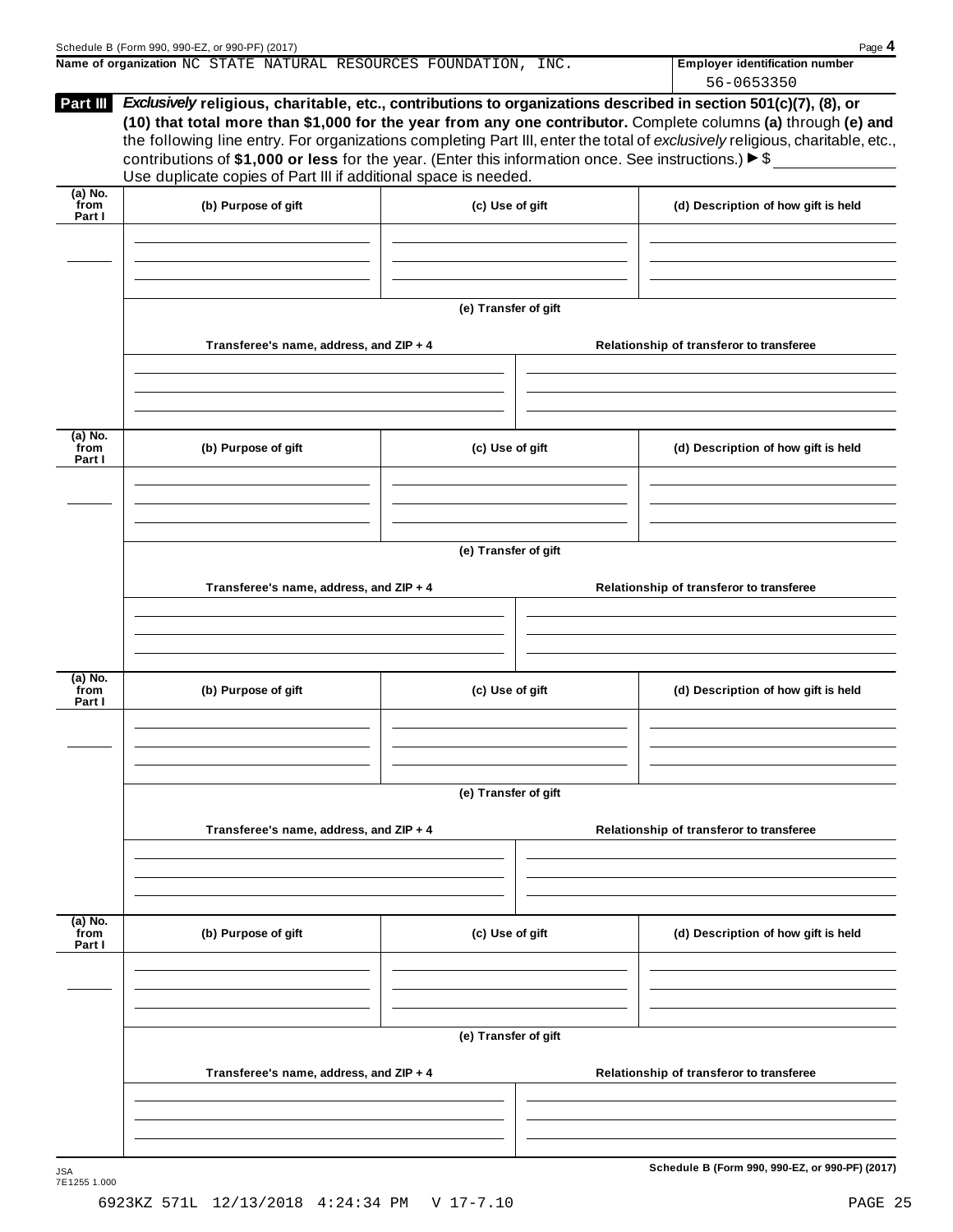| <b>SCHEDULE D</b><br>OMB No. 1545-0047<br><b>Supplemental Financial Statements</b><br>(Form 990)<br>Complete if the organization answered "Yes" on Form 990,<br>$201$ <b>17</b><br>Part IV, line 6, 7, 8, 9, 10, 11a, 11b, 11c, 11d, 11e, 11f, 12a, or 12b. |                                                                                                                             |                                                                                                                                             |                                                                                                                                                                                                                                                              |    |                                                |                                                    |  |  |  |
|-------------------------------------------------------------------------------------------------------------------------------------------------------------------------------------------------------------------------------------------------------------|-----------------------------------------------------------------------------------------------------------------------------|---------------------------------------------------------------------------------------------------------------------------------------------|--------------------------------------------------------------------------------------------------------------------------------------------------------------------------------------------------------------------------------------------------------------|----|------------------------------------------------|----------------------------------------------------|--|--|--|
|                                                                                                                                                                                                                                                             | Attach to Form 990.<br>Department of the Treasury<br>Go to www.irs.gov/Form990 for instructions and the latest information. |                                                                                                                                             |                                                                                                                                                                                                                                                              |    |                                                |                                                    |  |  |  |
|                                                                                                                                                                                                                                                             | <b>Internal Revenue Service</b><br>Name of the organization                                                                 |                                                                                                                                             |                                                                                                                                                                                                                                                              |    | <b>Employer identification number</b>          | <b>Inspection</b>                                  |  |  |  |
|                                                                                                                                                                                                                                                             |                                                                                                                             | NC STATE NATURAL RESOURCES FOUNDATION, INC.                                                                                                 |                                                                                                                                                                                                                                                              |    | 56-0653350                                     |                                                    |  |  |  |
|                                                                                                                                                                                                                                                             | Part I                                                                                                                      |                                                                                                                                             | Organizations Maintaining Donor Advised Funds or Other Similar Funds or Accounts.                                                                                                                                                                            |    |                                                |                                                    |  |  |  |
|                                                                                                                                                                                                                                                             |                                                                                                                             |                                                                                                                                             | Complete if the organization answered "Yes" on Form 990, Part IV, line 6.                                                                                                                                                                                    |    |                                                |                                                    |  |  |  |
|                                                                                                                                                                                                                                                             |                                                                                                                             |                                                                                                                                             | (a) Donor advised funds                                                                                                                                                                                                                                      |    | (b) Funds and other accounts                   |                                                    |  |  |  |
| 1                                                                                                                                                                                                                                                           |                                                                                                                             | Total number at end of year                                                                                                                 |                                                                                                                                                                                                                                                              |    |                                                |                                                    |  |  |  |
| 2                                                                                                                                                                                                                                                           |                                                                                                                             | Aggregate value of contributions to (during year)                                                                                           |                                                                                                                                                                                                                                                              |    |                                                |                                                    |  |  |  |
| 3                                                                                                                                                                                                                                                           |                                                                                                                             | Aggregate value of grants from (during year)                                                                                                |                                                                                                                                                                                                                                                              |    |                                                |                                                    |  |  |  |
| 4                                                                                                                                                                                                                                                           |                                                                                                                             | Aggregate value at end of year                                                                                                              |                                                                                                                                                                                                                                                              |    |                                                |                                                    |  |  |  |
| 5                                                                                                                                                                                                                                                           |                                                                                                                             |                                                                                                                                             | Did the organization inform all donors and donor advisors in writing that the assets held in donor advised                                                                                                                                                   |    |                                                |                                                    |  |  |  |
|                                                                                                                                                                                                                                                             |                                                                                                                             |                                                                                                                                             | funds are the organization's property, subject to the organization's exclusive legal control?                                                                                                                                                                |    |                                                | <b>Yes</b><br>No                                   |  |  |  |
| 6                                                                                                                                                                                                                                                           |                                                                                                                             |                                                                                                                                             | Did the organization inform all grantees, donors, and donor advisors in writing that grant funds can be used                                                                                                                                                 |    |                                                |                                                    |  |  |  |
|                                                                                                                                                                                                                                                             |                                                                                                                             |                                                                                                                                             | only for charitable purposes and not for the benefit of the donor or donor advisor, or for any other purpose                                                                                                                                                 |    |                                                |                                                    |  |  |  |
|                                                                                                                                                                                                                                                             |                                                                                                                             |                                                                                                                                             |                                                                                                                                                                                                                                                              |    |                                                | <b>Yes</b><br>No                                   |  |  |  |
|                                                                                                                                                                                                                                                             | Part II                                                                                                                     | <b>Conservation Easements.</b>                                                                                                              |                                                                                                                                                                                                                                                              |    |                                                |                                                    |  |  |  |
|                                                                                                                                                                                                                                                             |                                                                                                                             |                                                                                                                                             | Complete if the organization answered "Yes" on Form 990, Part IV, line 7.                                                                                                                                                                                    |    |                                                |                                                    |  |  |  |
| 1                                                                                                                                                                                                                                                           |                                                                                                                             |                                                                                                                                             | Purpose(s) of conservation easements held by the organization (check all that apply).                                                                                                                                                                        |    |                                                |                                                    |  |  |  |
|                                                                                                                                                                                                                                                             |                                                                                                                             | Preservation of land for public use (e.g., recreation or education)                                                                         |                                                                                                                                                                                                                                                              |    |                                                | Preservation of a historically important land area |  |  |  |
|                                                                                                                                                                                                                                                             | $\overline{\mathrm{x}}$                                                                                                     | Protection of natural habitat                                                                                                               |                                                                                                                                                                                                                                                              |    | Preservation of a certified historic structure |                                                    |  |  |  |
|                                                                                                                                                                                                                                                             |                                                                                                                             | Preservation of open space                                                                                                                  |                                                                                                                                                                                                                                                              |    |                                                |                                                    |  |  |  |
| 2                                                                                                                                                                                                                                                           |                                                                                                                             |                                                                                                                                             | Complete lines 2a through 2d if the organization held a qualified conservation contribution in the form of a conservation                                                                                                                                    |    |                                                |                                                    |  |  |  |
|                                                                                                                                                                                                                                                             |                                                                                                                             | easement on the last day of the tax year.                                                                                                   |                                                                                                                                                                                                                                                              |    |                                                | Held at the End of the Tax Year                    |  |  |  |
| а                                                                                                                                                                                                                                                           |                                                                                                                             |                                                                                                                                             |                                                                                                                                                                                                                                                              | 2a |                                                | 3.                                                 |  |  |  |
| b                                                                                                                                                                                                                                                           |                                                                                                                             |                                                                                                                                             | Total acreage restricted by conservation easements                                                                                                                                                                                                           | 2b |                                                | 640.00                                             |  |  |  |
| c                                                                                                                                                                                                                                                           |                                                                                                                             |                                                                                                                                             | Number of conservation easements on a certified historic structure included in (a)                                                                                                                                                                           | 2c |                                                |                                                    |  |  |  |
| d                                                                                                                                                                                                                                                           |                                                                                                                             |                                                                                                                                             | Number of conservation easements included in (c) acquired after 7/25/06, and not on a                                                                                                                                                                        |    |                                                |                                                    |  |  |  |
|                                                                                                                                                                                                                                                             |                                                                                                                             |                                                                                                                                             | historic structure listed in the National Register                                                                                                                                                                                                           | 2d |                                                |                                                    |  |  |  |
| 3                                                                                                                                                                                                                                                           |                                                                                                                             |                                                                                                                                             | Number of conservation easements modified, transferred, released, extinguished, or terminated by the organization during the                                                                                                                                 |    |                                                |                                                    |  |  |  |
|                                                                                                                                                                                                                                                             | tax year $\blacktriangleright$                                                                                              |                                                                                                                                             |                                                                                                                                                                                                                                                              |    | ı.                                             |                                                    |  |  |  |
| 4                                                                                                                                                                                                                                                           |                                                                                                                             |                                                                                                                                             | Number of states where property subject to conservation easement is located ▶ ___                                                                                                                                                                            |    |                                                |                                                    |  |  |  |
| 5                                                                                                                                                                                                                                                           |                                                                                                                             |                                                                                                                                             | Does the organization have a written policy regarding the periodic monitoring, inspection, handling of                                                                                                                                                       |    |                                                | Χ                                                  |  |  |  |
|                                                                                                                                                                                                                                                             |                                                                                                                             |                                                                                                                                             |                                                                                                                                                                                                                                                              |    |                                                | <b>No</b><br><b>Yes</b>                            |  |  |  |
| 6                                                                                                                                                                                                                                                           |                                                                                                                             | 2.00                                                                                                                                        | Staff and volunteer hours devoted to monitoring, inspecting, handling of violations, and enforcing conservation easements during the year                                                                                                                    |    |                                                |                                                    |  |  |  |
| 7                                                                                                                                                                                                                                                           |                                                                                                                             |                                                                                                                                             | Amount of expenses incurred in monitoring, inspecting, handling of violations, and enforcing conservation easements during the year                                                                                                                          |    |                                                |                                                    |  |  |  |
|                                                                                                                                                                                                                                                             |                                                                                                                             | 1,000.                                                                                                                                      |                                                                                                                                                                                                                                                              |    |                                                |                                                    |  |  |  |
| 8                                                                                                                                                                                                                                                           |                                                                                                                             |                                                                                                                                             | Does each conservation easement reported on line 2(d) above satisfy the requirements of section 170(h)(4)(B)(i)                                                                                                                                              |    |                                                |                                                    |  |  |  |
|                                                                                                                                                                                                                                                             |                                                                                                                             |                                                                                                                                             |                                                                                                                                                                                                                                                              |    |                                                | <b>No</b><br>Yes                                   |  |  |  |
| 9                                                                                                                                                                                                                                                           |                                                                                                                             |                                                                                                                                             | In Part XIII, describe how the organization reports conservation easements in its revenue and expense statement, and                                                                                                                                         |    |                                                |                                                    |  |  |  |
|                                                                                                                                                                                                                                                             |                                                                                                                             |                                                                                                                                             | balance sheet, and include, if applicable, the text of the footnote to the organization's financial statements that describes the                                                                                                                            |    |                                                |                                                    |  |  |  |
|                                                                                                                                                                                                                                                             | Part III                                                                                                                    | organization's accounting for conservation easements.                                                                                       | Organizations Maintaining Collections of Art, Historical Treasures, or Other Similar Assets.                                                                                                                                                                 |    |                                                |                                                    |  |  |  |
|                                                                                                                                                                                                                                                             |                                                                                                                             |                                                                                                                                             | Complete if the organization answered "Yes" on Form 990, Part IV, line 8.                                                                                                                                                                                    |    |                                                |                                                    |  |  |  |
|                                                                                                                                                                                                                                                             |                                                                                                                             |                                                                                                                                             |                                                                                                                                                                                                                                                              |    |                                                |                                                    |  |  |  |
| 1a                                                                                                                                                                                                                                                          |                                                                                                                             |                                                                                                                                             | If the organization elected, as permitted under SFAS 116 (ASC 958), not to report in its revenue statement and balance sheet works of art, historical treasures, or other similar assets held for public exhibition, education                               |    |                                                |                                                    |  |  |  |
| b                                                                                                                                                                                                                                                           |                                                                                                                             | public service, provide the following amounts relating to these items:                                                                      | If the organization elected, as permitted under SFAS 116 (ASC 958), to report in its revenue statement and balance sheet<br>works of art, historical treasures, or other similar assets held for public exhibition, education, or research in furtherance of |    |                                                |                                                    |  |  |  |
|                                                                                                                                                                                                                                                             |                                                                                                                             |                                                                                                                                             |                                                                                                                                                                                                                                                              |    |                                                |                                                    |  |  |  |
|                                                                                                                                                                                                                                                             |                                                                                                                             |                                                                                                                                             |                                                                                                                                                                                                                                                              |    |                                                |                                                    |  |  |  |
| 2                                                                                                                                                                                                                                                           |                                                                                                                             |                                                                                                                                             | If the organization received or held works of art, historical treasures, or other similar assets for financial gain, provide the                                                                                                                             |    |                                                |                                                    |  |  |  |
|                                                                                                                                                                                                                                                             |                                                                                                                             |                                                                                                                                             | following amounts required to be reported under SFAS 116 (ASC 958) relating to these items:                                                                                                                                                                  |    |                                                |                                                    |  |  |  |
| a                                                                                                                                                                                                                                                           |                                                                                                                             |                                                                                                                                             |                                                                                                                                                                                                                                                              |    |                                                |                                                    |  |  |  |
|                                                                                                                                                                                                                                                             |                                                                                                                             | $\frac{1}{2}$ and $\frac{1}{2}$ and $\frac{1}{2}$ and $\frac{1}{2}$ are $\frac{1}{2}$ and $\frac{1}{2}$ and $\frac{1}{2}$ and $\frac{1}{2}$ |                                                                                                                                                                                                                                                              |    |                                                |                                                    |  |  |  |

| <b>b</b> Assets included in Form 990. Part $X_1, \ldots, Y_n, \ldots, Y_n, \ldots, Y_n, \ldots, \ldots, \ldots, \ldots, \ldots, \blacktriangleright$ \$ |                            |
|---------------------------------------------------------------------------------------------------------------------------------------------------------|----------------------------|
| For Paperwork Reduction Act Notice, see the Instructions for Form 990.                                                                                  | Schedule D (Form 990) 2017 |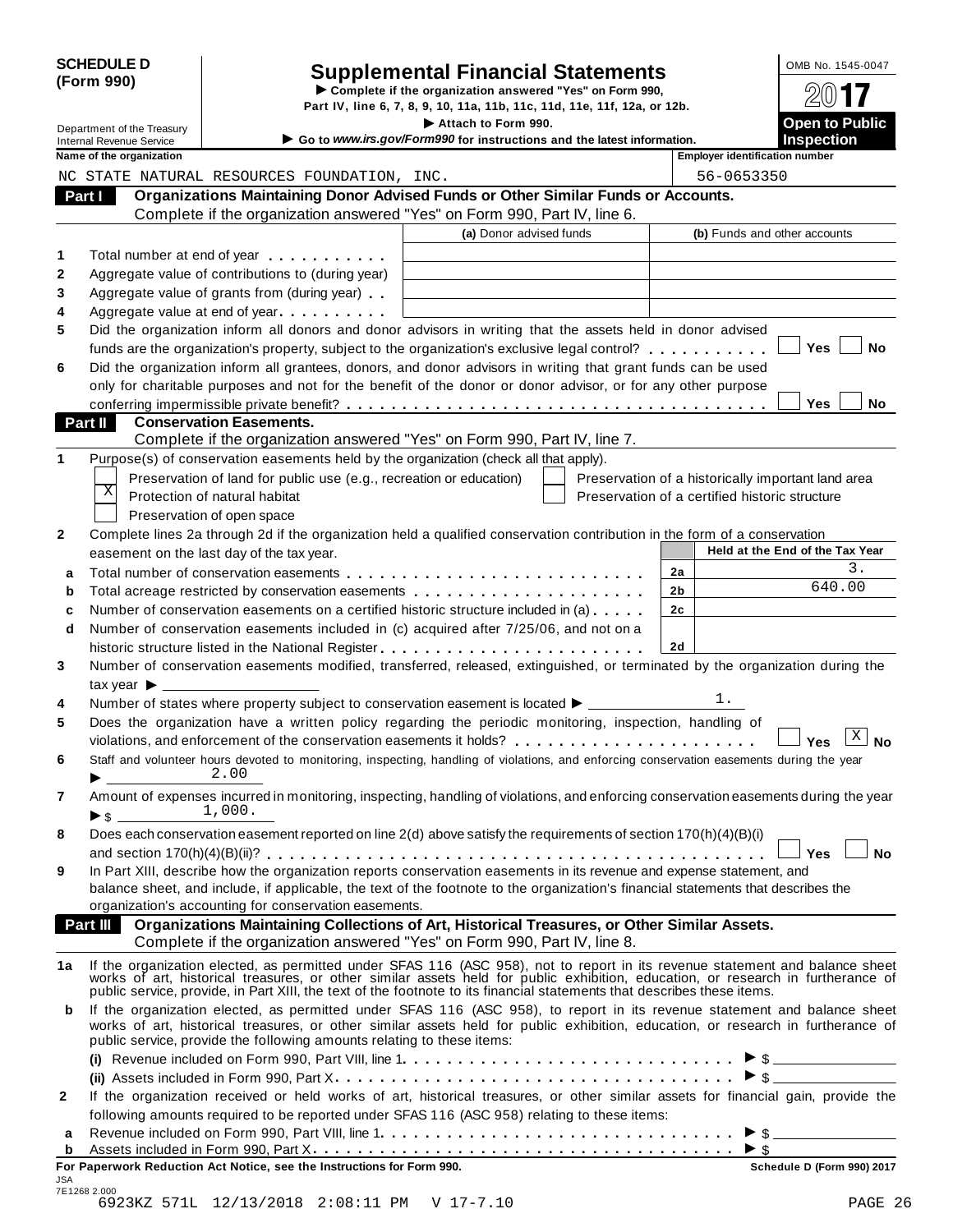NC STATE NATURAL RESOURCES FOUNDATION, INC. 56-0653350

| 56-0653350 |  |  |  |  |  |
|------------|--|--|--|--|--|
|            |  |  |  |  |  |
|            |  |  |  |  |  |

|                | Schedule D (Form 990) 2017                                                                                                                                                                                                        |  |                         |   |                |                         |                    |                |                           |                      |               |                            |            | Page 2     |
|----------------|-----------------------------------------------------------------------------------------------------------------------------------------------------------------------------------------------------------------------------------|--|-------------------------|---|----------------|-------------------------|--------------------|----------------|---------------------------|----------------------|---------------|----------------------------|------------|------------|
|                | Organizations Maintaining Collections of Art, Historical Treasures, or Other Similar Assets (continued)<br>Part III                                                                                                               |  |                         |   |                |                         |                    |                |                           |                      |               |                            |            |            |
| 3              | Using the organization's acquisition, accession, and other records, check any of the following that are a significant use of its                                                                                                  |  |                         |   |                |                         |                    |                |                           |                      |               |                            |            |            |
|                | collection items (check all that apply):                                                                                                                                                                                          |  |                         |   |                |                         |                    |                |                           |                      |               |                            |            |            |
| a              | Public exhibition                                                                                                                                                                                                                 |  |                         | d |                |                         |                    |                | Loan or exchange programs |                      |               |                            |            |            |
| b              | Scholarly research                                                                                                                                                                                                                |  |                         | е |                | Other                   |                    |                |                           |                      |               |                            |            |            |
| c              | Preservation for future generations                                                                                                                                                                                               |  |                         |   |                |                         |                    |                |                           |                      |               |                            |            |            |
| 4              | Provide a description of the organization's collections and explain how they further the organization's exempt purpose in Part                                                                                                    |  |                         |   |                |                         |                    |                |                           |                      |               |                            |            |            |
|                | XIII.                                                                                                                                                                                                                             |  |                         |   |                |                         |                    |                |                           |                      |               |                            |            |            |
| 5              | During the year, did the organization solicit or receive donations of art, historical treasures, or other similar<br>assets to be sold to raise funds rather than to be maintained as part of the organization's collection?      |  |                         |   |                |                         |                    |                |                           |                      |               |                            |            |            |
|                |                                                                                                                                                                                                                                   |  |                         |   |                |                         |                    |                |                           |                      |               | Yes                        |            | No         |
| <b>Part IV</b> | <b>Escrow and Custodial Arrangements.</b>                                                                                                                                                                                         |  |                         |   |                |                         |                    |                |                           |                      |               |                            |            |            |
|                | Complete if the organization answered "Yes" on Form 990, Part IV, line 9, or reported an amount on Form<br>990, Part X, line 21.                                                                                                  |  |                         |   |                |                         |                    |                |                           |                      |               |                            |            |            |
|                |                                                                                                                                                                                                                                   |  |                         |   |                |                         |                    |                |                           |                      |               |                            |            |            |
|                | 1a Is the organization an agent, trustee, custodian or other intermediary for contributions or other assets not                                                                                                                   |  |                         |   |                |                         |                    |                |                           |                      |               |                            |            |            |
|                |                                                                                                                                                                                                                                   |  |                         |   |                |                         |                    |                |                           |                      |               | Yes                        |            | <b>No</b>  |
|                | b If "Yes," explain the arrangement in Part XIII and complete the following table:                                                                                                                                                |  |                         |   |                |                         |                    |                |                           |                      |               |                            |            |            |
|                |                                                                                                                                                                                                                                   |  |                         |   |                |                         |                    |                |                           |                      | Amount        |                            |            |            |
| c              |                                                                                                                                                                                                                                   |  |                         |   |                |                         |                    | 1 <sub>c</sub> |                           |                      |               |                            |            |            |
| d              |                                                                                                                                                                                                                                   |  |                         |   |                |                         |                    | 1 <sub>d</sub> |                           |                      |               |                            |            |            |
| е<br>f         |                                                                                                                                                                                                                                   |  |                         |   |                |                         |                    | 1e             |                           |                      |               |                            |            |            |
| 2a l           | Ending balance enterprise and the set of the set of the set of the set of the set of the set of the set of the<br>Did the organization include an amount on Form 990, Part X, line 21, for escrow or custodial account liability? |  |                         |   |                |                         |                    | 1f             |                           |                      |               | Yes                        |            | No         |
|                | <b>b</b> If "Yes," explain the arrangement in Part XIII. Check here if the explanation has been provided on Part XIII                                                                                                             |  |                         |   |                |                         |                    |                |                           |                      |               |                            |            |            |
| Part V         | <b>Endowment Funds.</b>                                                                                                                                                                                                           |  |                         |   |                |                         |                    |                |                           |                      |               |                            |            |            |
|                | Complete if the organization answered "Yes" on Form 990, Part IV, line 10.                                                                                                                                                        |  |                         |   |                |                         |                    |                |                           |                      |               |                            |            |            |
|                |                                                                                                                                                                                                                                   |  | (a) Current year        |   | (b) Prior year |                         | (c) Two years back |                |                           | (d) Three years back |               | (e) Four years back        |            |            |
|                |                                                                                                                                                                                                                                   |  | 29, 911, 358.           |   |                | 27, 306, 275.           |                    |                | 27, 393, 222.             |                      | 26, 465, 084. | 22,822,055.                |            |            |
| 1a             | Beginning of year balance                                                                                                                                                                                                         |  | 1,707,240.              |   |                | 706,022.                |                    |                |                           |                      | 1,378,468.    |                            |            |            |
|                | 1,097,234.<br>1, 445, 147.<br>Contributions<br>b                                                                                                                                                                                  |  |                         |   |                |                         |                    |                |                           |                      |               |                            |            |            |
| c              | Net investment earnings, gains,                                                                                                                                                                                                   |  | 3,265,869.              |   |                | 2,902,076.              |                    |                | $-273,506.$               |                      | 2,122,916.    |                            |            | 2,952,002. |
| d              | and losses<br>Grants or scholarships                                                                                                                                                                                              |  |                         |   |                |                         |                    |                |                           |                      |               |                            |            |            |
|                | Other expenditures for facilities                                                                                                                                                                                                 |  |                         |   |                |                         |                    |                |                           |                      |               |                            |            |            |
| е              | and programs                                                                                                                                                                                                                      |  | 1,719,492.              |   |                | 1,003,015.              |                    |                | 910,675.                  |                      | 2,573,246.    |                            |            | 754,120.   |
|                | Administrative expenses                                                                                                                                                                                                           |  |                         |   |                |                         |                    |                |                           |                      |               |                            |            |            |
|                | End of year balance                                                                                                                                                                                                               |  | 33, 164, 975.           |   |                | 29, 911, 358.           |                    |                | 27,306,275.               |                      | 27, 393, 222. | 26, 465, 084.              |            |            |
| g<br>2         | Provide the estimated percentage of the current year end balance (line 1g, column (a)) held as:                                                                                                                                   |  |                         |   |                |                         |                    |                |                           |                      |               |                            |            |            |
| a              | Board designated or quasi-endowment > 15.1400 %                                                                                                                                                                                   |  |                         |   |                |                         |                    |                |                           |                      |               |                            |            |            |
| b              | Permanent endowment ▶ 56.3400 %                                                                                                                                                                                                   |  |                         |   |                |                         |                    |                |                           |                      |               |                            |            |            |
| c              | Temporarily restricted endowment > 28.5200 %                                                                                                                                                                                      |  |                         |   |                |                         |                    |                |                           |                      |               |                            |            |            |
|                | The percentages on lines 2a, 2b, and 2c should equal 100%.                                                                                                                                                                        |  |                         |   |                |                         |                    |                |                           |                      |               |                            |            |            |
|                | 3a Are there endowment funds not in the possession of the organization that are held and administered for the                                                                                                                     |  |                         |   |                |                         |                    |                |                           |                      |               |                            |            |            |
|                | organization by:                                                                                                                                                                                                                  |  |                         |   |                |                         |                    |                |                           |                      |               |                            | <b>Yes</b> | No         |
|                |                                                                                                                                                                                                                                   |  |                         |   |                |                         |                    |                |                           |                      |               | 3a(i)                      |            | X          |
|                |                                                                                                                                                                                                                                   |  |                         |   |                |                         |                    |                |                           |                      |               | 3a(ii)                     |            | Χ          |
| b              | If "Yes" on line 3a(ii), are the related organizations listed as required on Schedule R?                                                                                                                                          |  |                         |   |                |                         |                    |                |                           |                      |               | 3b                         |            |            |
| 4              | Describe in Part XIII the intended uses of the organization's endowment funds.                                                                                                                                                    |  |                         |   |                |                         |                    |                |                           |                      |               |                            |            |            |
| <b>Part VI</b> | Land, Buildings, and Equipment.<br>Complete if the organization answered "Yes" on Form 990, Part IV, line 11a. See Form 990, Part X, line 10.                                                                                     |  |                         |   |                |                         |                    |                |                           |                      |               |                            |            |            |
|                | Description of property                                                                                                                                                                                                           |  | (a) Cost or other basis |   |                | (b) Cost or other basis |                    |                |                           | (c) Accumulated      |               | (d) Book value             |            |            |
|                | <u> Alexandria de la contrada de la con</u>                                                                                                                                                                                       |  | (investment)            |   |                |                         | (other)            |                |                           | depreciation         |               |                            |            |            |
| 1a             |                                                                                                                                                                                                                                   |  |                         |   |                |                         | 764, 673.          |                |                           |                      |               |                            | 764,673.   |            |
| b              | <b>Buildings</b><br>.                                                                                                                                                                                                             |  |                         |   |                |                         |                    |                |                           |                      |               |                            |            |            |
| c              | Leasehold improvements [1, 1, 1, 1, 1, 1]                                                                                                                                                                                         |  |                         |   |                |                         |                    |                |                           |                      |               |                            |            |            |
| d              | Equipment                                                                                                                                                                                                                         |  |                         |   |                |                         | 536,042.           |                |                           | 502,955.             |               |                            | 33,087.    |            |
| е              |                                                                                                                                                                                                                                   |  |                         |   |                |                         | 165,235.           |                |                           | 61,963               |               |                            | 103,272.   |            |
|                | Total. Add lines 1a through 1e. (Column (d) must equal Form 990, Part X, column (B), line 10c.)                                                                                                                                   |  |                         |   |                |                         |                    |                |                           |                      |               |                            | 901,032.   |            |
|                |                                                                                                                                                                                                                                   |  |                         |   |                |                         |                    |                |                           |                      |               | Schedule D (Form 990) 2017 |            |            |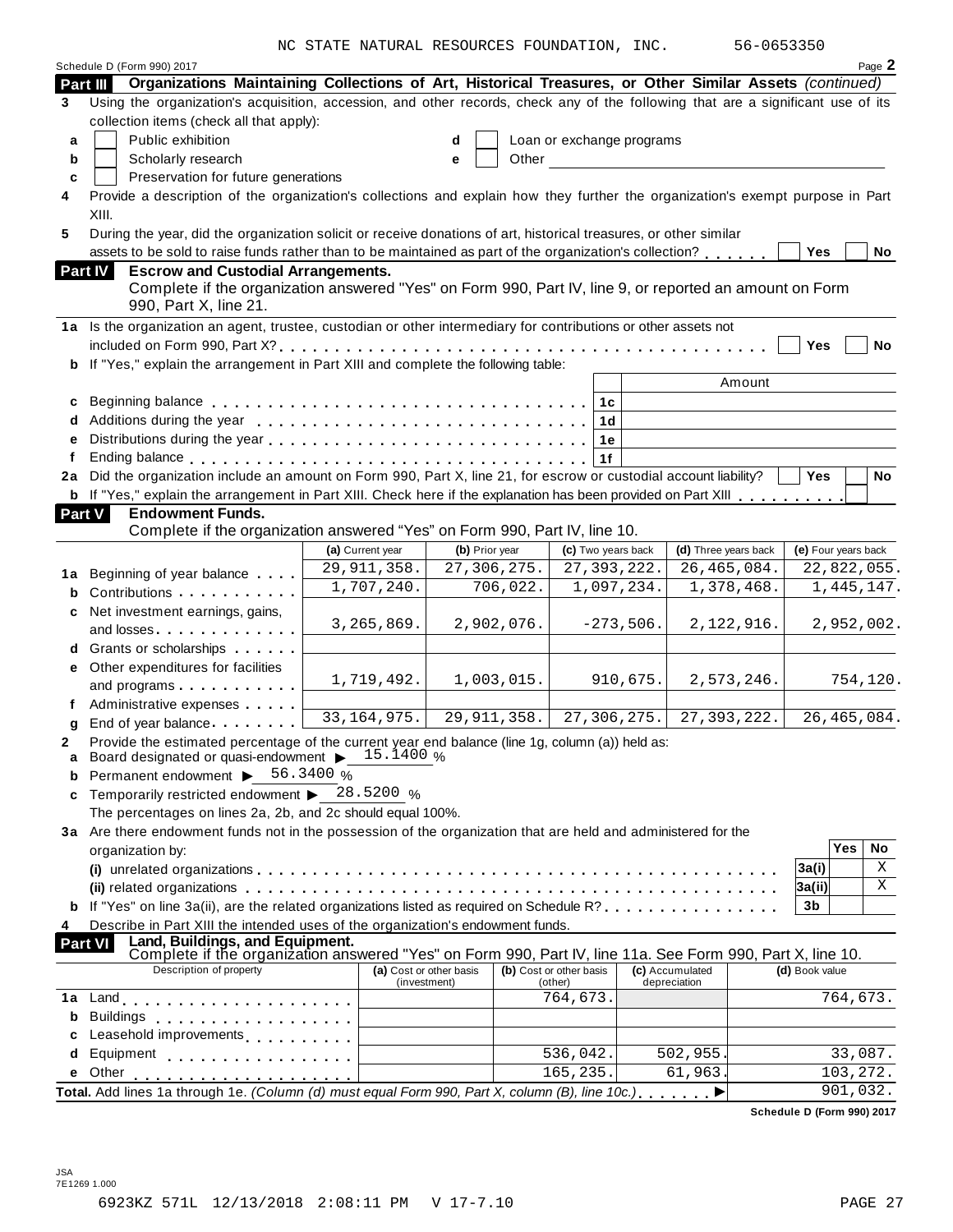| Schedule D (Form 990) 2017                                                                                                                           |                 | Page 3                                                                                                     |
|------------------------------------------------------------------------------------------------------------------------------------------------------|-----------------|------------------------------------------------------------------------------------------------------------|
| <b>Part VII</b><br><b>Investments - Other Securities.</b>                                                                                            |                 |                                                                                                            |
|                                                                                                                                                      |                 | Complete if the organization answered "Yes" on Form 990, Part IV, line 11b. See Form 990, Part X, line 12. |
| (a) Description of security or category<br>(including name of security)                                                                              | (b) Book value  | (c) Method of valuation:<br>Cost or end-of-year market value                                               |
| (1) Financial derivatives                                                                                                                            |                 |                                                                                                            |
| (2) Closely-held equity interests                                                                                                                    |                 |                                                                                                            |
| (3) Other                                                                                                                                            |                 |                                                                                                            |
| (A) NC STATE INVESTMENT FUND                                                                                                                         | 31,667,319.     | FMV                                                                                                        |
| (B) KASPICK-LIFE INCOME FUNDS                                                                                                                        | 1,478,342.      | <b>FMV</b>                                                                                                 |
| $(C)$ STIF                                                                                                                                           | 30,145.         | <b>FMV</b>                                                                                                 |
| (D)                                                                                                                                                  |                 |                                                                                                            |
| (E)                                                                                                                                                  |                 |                                                                                                            |
| (F)                                                                                                                                                  |                 |                                                                                                            |
| (G)                                                                                                                                                  |                 |                                                                                                            |
| (H)                                                                                                                                                  |                 |                                                                                                            |
| Total. (Column (b) must equal Form 990, Part X, col. (B) line 12.) $\blacktriangleright$                                                             | 33, 175, 806.   |                                                                                                            |
| Part VIII<br><b>Investments - Program Related.</b>                                                                                                   |                 | Complete if the organization answered "Yes" on Form 990, Part IV, line 11c. See Form 990, Part X, line 13. |
| (a) Description of investment                                                                                                                        | (b) Book value  |                                                                                                            |
|                                                                                                                                                      |                 | (c) Method of valuation:<br>Cost or end-of-year market value                                               |
| (1)                                                                                                                                                  |                 |                                                                                                            |
| (2)                                                                                                                                                  |                 |                                                                                                            |
| (3)                                                                                                                                                  |                 |                                                                                                            |
| (4)                                                                                                                                                  |                 |                                                                                                            |
| (5)                                                                                                                                                  |                 |                                                                                                            |
| (6)                                                                                                                                                  |                 |                                                                                                            |
| (7)                                                                                                                                                  |                 |                                                                                                            |
| (8)                                                                                                                                                  |                 |                                                                                                            |
| (9)                                                                                                                                                  |                 |                                                                                                            |
| Total. (Column (b) must equal Form 990, Part X, col. (B) line 13.) $\blacktriangleright$                                                             |                 |                                                                                                            |
| Part IX<br>Other Assets.                                                                                                                             |                 |                                                                                                            |
|                                                                                                                                                      |                 | Complete if the organization answered "Yes" on Form 990, Part IV, line 11d. See Form 990, Part X, line 15. |
|                                                                                                                                                      | (a) Description | (b) Book value                                                                                             |
| (1)                                                                                                                                                  |                 |                                                                                                            |
| (2)                                                                                                                                                  |                 |                                                                                                            |
| (3)                                                                                                                                                  |                 |                                                                                                            |
| (4)                                                                                                                                                  |                 |                                                                                                            |
| (5)                                                                                                                                                  |                 |                                                                                                            |
| (6)                                                                                                                                                  |                 |                                                                                                            |
| (7)                                                                                                                                                  |                 |                                                                                                            |
| (8)                                                                                                                                                  |                 |                                                                                                            |
| (9)                                                                                                                                                  |                 |                                                                                                            |
| Total. (Column (b) must equal Form 990, Part X, col. (B) line 15.)                                                                                   |                 |                                                                                                            |
| <b>Other Liabilities.</b><br>Part X                                                                                                                  |                 | Complete if the organization answered "Yes" on Form 990, Part IV, line 11e or 11f. See Form 990, Part X,   |
| line 25.<br>(a) Description of liability<br>1.                                                                                                       | (b) Book value  |                                                                                                            |
| (1) Federal income taxes                                                                                                                             |                 |                                                                                                            |
| (2) LIFE INCOME FUNDS PAYABLE                                                                                                                        | 960,173.        |                                                                                                            |
| (3)                                                                                                                                                  |                 |                                                                                                            |
| (4)                                                                                                                                                  |                 |                                                                                                            |
| (5)                                                                                                                                                  |                 |                                                                                                            |
| (6)                                                                                                                                                  |                 |                                                                                                            |
| (7)                                                                                                                                                  |                 |                                                                                                            |
| (8)                                                                                                                                                  |                 |                                                                                                            |
| (9)                                                                                                                                                  |                 |                                                                                                            |
| Total. (Column (b) must equal Form 990, Part X, col. (B) line 25.) $\blacktriangleright$                                                             | 960,173.        |                                                                                                            |
|                                                                                                                                                      |                 |                                                                                                            |
| 2. Liability for uncertain tax positions. In Part XIII, provide the text of the footnote to the organization's financial statements that reports the |                 |                                                                                                            |

organization's liability for uncertain tax positions under FIN 48 (ASC 740). Check here ifthe text of the footnote has been provided in Part XIII TE 1270 1.000

 $\boxed{\text{X}}$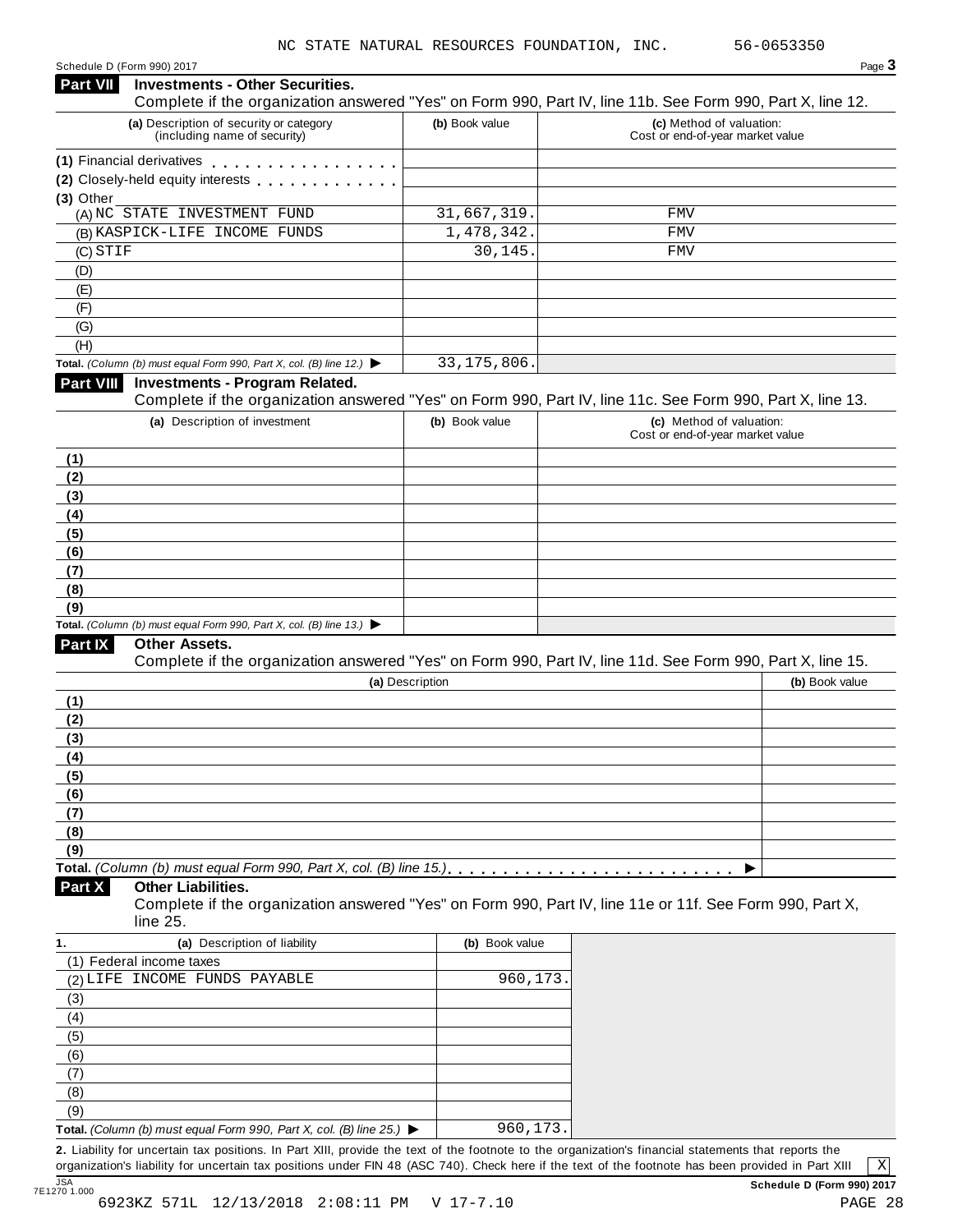|                  | Schedule D (Form 990) 2017                                                                                                                                         |                      | Page 4     |
|------------------|--------------------------------------------------------------------------------------------------------------------------------------------------------------------|----------------------|------------|
| Part XI          | Reconciliation of Revenue per Audited Financial Statements With Revenue per Return.<br>Complete if the organization answered "Yes" on Form 990, Part IV, line 12a. |                      |            |
| 1                | Total revenue, gains, and other support per audited financial statements                                                                                           | $\blacktriangleleft$ | 6,753,427. |
| $\mathbf{2}$     | Amounts included on line 1 but not on Form 990, Part VIII, line 12:                                                                                                |                      |            |
| a                | 3,022,991.<br>2a<br>Net unrealized gains (losses) on investments                                                                                                   |                      |            |
| b                | 388,000.<br>2 <sub>b</sub><br>Donated services and use of facilities                                                                                               |                      |            |
| с                | 2c<br>Recoveries of prior year grants                                                                                                                              |                      |            |
| d                | $-94,492.$<br>2d                                                                                                                                                   |                      |            |
| е                |                                                                                                                                                                    | 2е                   | 3,316,499. |
| 3                |                                                                                                                                                                    | 3                    | 3,436,928. |
| 4                | Amounts included on Form 990, Part VIII, line 12, but not on line 1:                                                                                               |                      |            |
| a                | 139,076.<br>4a<br>Investment expenses not included on Form 990, Part VIII, line 7b                                                                                 |                      |            |
| b                | 4b                                                                                                                                                                 |                      |            |
| c                |                                                                                                                                                                    | 4 <sub>c</sub>       | 139,076.   |
| 5.               | Total revenue. Add lines 3 and 4c. (This must equal Form 990, Part I, line 12.)                                                                                    | 5                    | 3,576,004. |
| <b>Part XII</b>  | Reconciliation of Expenses per Audited Financial Statements With Expenses per Return.                                                                              |                      |            |
|                  | Complete if the organization answered "Yes" on Form 990, Part IV, line 12a.                                                                                        |                      |            |
| 1                |                                                                                                                                                                    | $\mathbf 1$          | 3,307,490. |
| 2                | Amounts included on line 1 but not on Form 990, Part IX, line 25:                                                                                                  |                      |            |
| a                | 388,000.<br>2a                                                                                                                                                     |                      |            |
| b                | 2 <sub>b</sub>                                                                                                                                                     |                      |            |
| c                | 2c                                                                                                                                                                 |                      |            |
| d                | 2d                                                                                                                                                                 |                      |            |
| е                |                                                                                                                                                                    | 2e                   | 388,000.   |
| 3                |                                                                                                                                                                    | 3                    | 2,919,490. |
| 4                | Amounts included on Form 990, Part IX, line 25, but not on line 1:                                                                                                 |                      |            |
| a                | 139,076.<br>4a<br>Investment expenses not included on Form 990, Part VIII, line 7b                                                                                 |                      |            |
| b                | 4 <sub>b</sub>                                                                                                                                                     |                      |            |
| C                |                                                                                                                                                                    | 4c                   | 139,076.   |
| 5.               | Total expenses. Add lines 3 and 4c. (This must equal Form 990, Part I, line 18.)                                                                                   | 5                    | 3,058,566. |
| <b>Part XIII</b> | <b>Supplemental Information.</b>                                                                                                                                   |                      |            |
|                  | Provide the descriptions required for Part II, lines 3, 5, and 9; Part III, lines 1a and 4; Part IV, lines 1b and 2b; Part V, line 4; Part X, line                 |                      |            |
|                  | 2; Part XI, lines 2d and 4b; and Part XII, lines 2d and 4b. Also complete this part to provide any additional information.                                         |                      |            |

SEE PAGE 5

JSA **Schedule D (Form 990) 2017**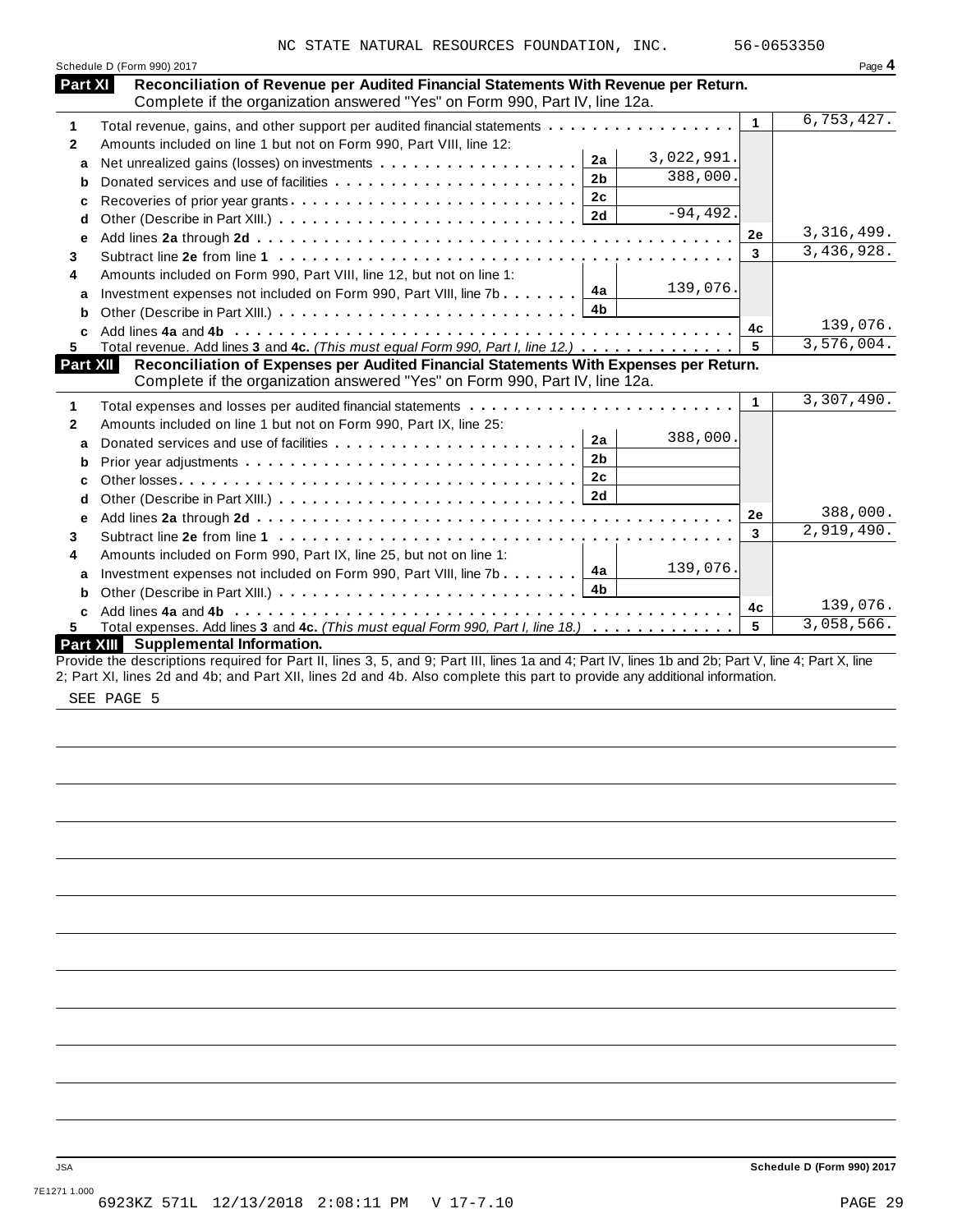#### PART II, LINE 9:

DONATED EASEMENTS ARE STATED AT FAIR VALUE AS OF THE DATE OF DONATION.

PART V, LINE 4:

THE FOUNDATION'S ENDOWMENT CONSISTS OF 240 INDIVIDUAL FUNDS ESTABLISHED FOR A VARIETY OF PURPOSES RELATED TO THE FOUNDATION'S MISSION TO PROMOTE EDUCATION AND RESEARCH IN THE COLLEGE OF NATURAL RESOURCES OF NC STATE UNIVERSITY.

#### PART X, LINE 2:

MANAGEMENT HAS ANALYZED THE TAX POSITIONS TAKEN BY THE FOUNDATION, AND HAS CONCLUDED THAT AS OF JUNE 30, 2018, THERE ARE NO UNCERTAIN POSITIONS TAKEN OR EXPECTED TO BE TAKEN THAT WOULD REQUIRE RECOGNITION OF A LIABILITY (OR ASSET) OR DISCLOSURE IN THE FINANCIAL STATEMENTS. THE FOUNDATION IS SUBJECT TO ROUTINE AUDITS BY TAXING JURISDICTIONS; HOWEVER, THERE ARE CURRENTLY NO AUDITS FOR ANY TAX PERIODS IN PROGRESS. MANAGEMENT BELIEVES IT IS NO LONGER SUBJECT TO INCOME TAX EXAMINATIONS FOR YEARS PRIOR TO 2014.

PART XI, LINE 2D - OTHER ADJUSTMENTS: DECREASE IN VALUE OF SPLIT INTEREST 94,492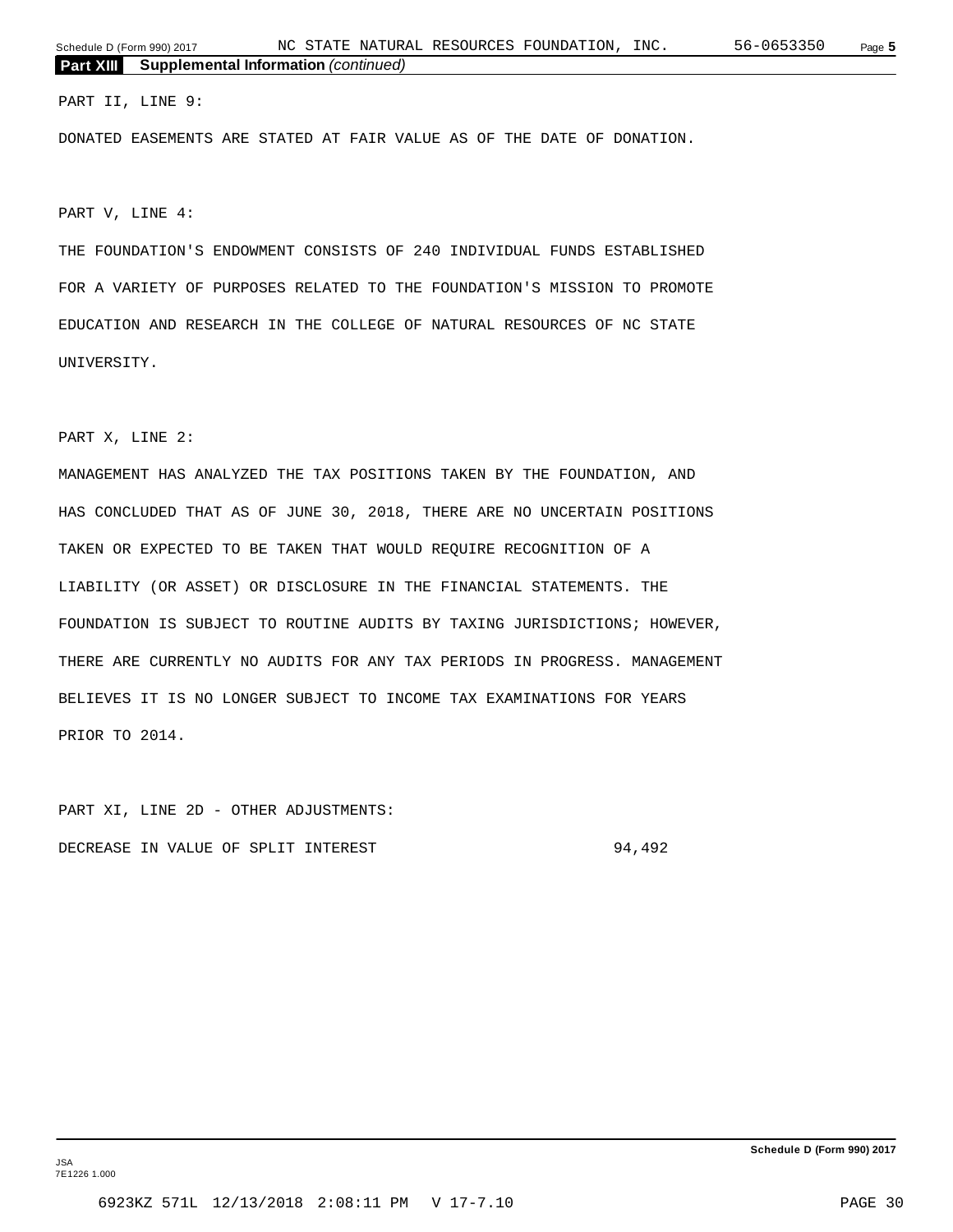| <b>SCHEDULE G</b>                                                                                                      |                                                                                                                                                                     | <b>Supplemental Information Regarding Fundraising or Gaming Activities</b> |                                    |                                                                      |                                       |                                                      | OMB No. 1545-0047                                       |  |  |  |  |
|------------------------------------------------------------------------------------------------------------------------|---------------------------------------------------------------------------------------------------------------------------------------------------------------------|----------------------------------------------------------------------------|------------------------------------|----------------------------------------------------------------------|---------------------------------------|------------------------------------------------------|---------------------------------------------------------|--|--|--|--|
| (Form 990 or 990-EZ)                                                                                                   | Complete if the organization answered "Yes" on Form 990, Part IV, line 17, 18, or 19, or if the<br>organization entered more than \$15,000 on Form 990-EZ, line 6a. |                                                                            |                                    |                                                                      |                                       |                                                      |                                                         |  |  |  |  |
| Department of the Treasury                                                                                             |                                                                                                                                                                     |                                                                            | Attach to Form 990 or Form 990-EZ. |                                                                      |                                       |                                                      | <b>Open to Public</b>                                   |  |  |  |  |
| <b>Internal Revenue Service</b>                                                                                        |                                                                                                                                                                     | Go to www.irs.gov/Form990 for the latest instructions.                     |                                    |                                                                      |                                       |                                                      | Inspection                                              |  |  |  |  |
| Name of the organization                                                                                               |                                                                                                                                                                     |                                                                            |                                    |                                                                      |                                       | <b>Employer identification number</b>                |                                                         |  |  |  |  |
| NC STATE NATURAL RESOURCES FOUNDATION, INC.                                                                            |                                                                                                                                                                     |                                                                            |                                    |                                                                      |                                       | 56-0653350                                           |                                                         |  |  |  |  |
| Part I                                                                                                                 | Fundraising Activities. Complete if the organization answered "Yes" on Form 990, Part IV, line 17.<br>Form 990-EZ filers are not required to complete this part.    |                                                                            |                                    |                                                                      |                                       |                                                      |                                                         |  |  |  |  |
| 1                                                                                                                      | Indicate whether the organization raised funds through any of the following activities. Check all that apply.                                                       |                                                                            |                                    |                                                                      |                                       |                                                      |                                                         |  |  |  |  |
| Mail solicitations<br>a                                                                                                |                                                                                                                                                                     | е                                                                          |                                    |                                                                      | Solicitation of non-government grants |                                                      |                                                         |  |  |  |  |
| b                                                                                                                      | Solicitation of government grants<br>Internet and email solicitations<br>f                                                                                          |                                                                            |                                    |                                                                      |                                       |                                                      |                                                         |  |  |  |  |
| Phone solicitations<br>c                                                                                               |                                                                                                                                                                     | g                                                                          |                                    |                                                                      | Special fundraising events            |                                                      |                                                         |  |  |  |  |
| In-person solicitations<br>d                                                                                           |                                                                                                                                                                     |                                                                            |                                    |                                                                      |                                       |                                                      |                                                         |  |  |  |  |
| 2a Did the organization have a written or oral agreement with any individual (including officers, directors, trustees, | or key employees listed in Form 990, Part VII) or entity in connection with professional fundraising services?                                                      |                                                                            |                                    |                                                                      |                                       |                                                      | Yes<br>No                                               |  |  |  |  |
|                                                                                                                        | <b>b</b> If "Yes," list the 10 highest paid individuals or entities (fundraisers) pursuant to agreements under which the fundraiser is to be                        |                                                                            |                                    |                                                                      |                                       |                                                      |                                                         |  |  |  |  |
|                                                                                                                        | compensated at least \$5,000 by the organization.                                                                                                                   |                                                                            |                                    |                                                                      |                                       |                                                      |                                                         |  |  |  |  |
|                                                                                                                        |                                                                                                                                                                     |                                                                            |                                    |                                                                      |                                       | (v) Amount paid to                                   |                                                         |  |  |  |  |
| (i) Name and address of individual<br>or entity (fundraiser)                                                           |                                                                                                                                                                     | (ii) Activity                                                              |                                    | (iii) Did fundraiser have<br>custody or control of<br>contributions? | (iv) Gross receipts<br>from activity  | (or retained by)<br>fundraiser listed in<br>col. (i) | (vi) Amount paid to<br>(or retained by)<br>organization |  |  |  |  |
|                                                                                                                        |                                                                                                                                                                     |                                                                            | Yes                                | No.                                                                  |                                       |                                                      |                                                         |  |  |  |  |
| 1                                                                                                                      |                                                                                                                                                                     |                                                                            |                                    |                                                                      |                                       |                                                      |                                                         |  |  |  |  |
| $\mathbf{2}$                                                                                                           |                                                                                                                                                                     |                                                                            |                                    |                                                                      |                                       |                                                      |                                                         |  |  |  |  |
| 3                                                                                                                      |                                                                                                                                                                     |                                                                            |                                    |                                                                      |                                       |                                                      |                                                         |  |  |  |  |
| 4                                                                                                                      |                                                                                                                                                                     |                                                                            |                                    |                                                                      |                                       |                                                      |                                                         |  |  |  |  |
| 5                                                                                                                      |                                                                                                                                                                     |                                                                            |                                    |                                                                      |                                       |                                                      |                                                         |  |  |  |  |
| 6                                                                                                                      |                                                                                                                                                                     |                                                                            |                                    |                                                                      |                                       |                                                      |                                                         |  |  |  |  |
| 7                                                                                                                      |                                                                                                                                                                     |                                                                            |                                    |                                                                      |                                       |                                                      |                                                         |  |  |  |  |
|                                                                                                                        |                                                                                                                                                                     |                                                                            |                                    |                                                                      |                                       |                                                      |                                                         |  |  |  |  |
| 8                                                                                                                      |                                                                                                                                                                     |                                                                            |                                    |                                                                      |                                       |                                                      |                                                         |  |  |  |  |
| 9                                                                                                                      |                                                                                                                                                                     |                                                                            |                                    |                                                                      |                                       |                                                      |                                                         |  |  |  |  |
| 10                                                                                                                     |                                                                                                                                                                     |                                                                            |                                    |                                                                      |                                       |                                                      |                                                         |  |  |  |  |
| Total                                                                                                                  |                                                                                                                                                                     |                                                                            |                                    |                                                                      |                                       |                                                      |                                                         |  |  |  |  |
| 3<br>registration or licensing.                                                                                        | List all states in which the organization is registered or licensed to solicit contributions or has been notified it is exempt from                                 |                                                                            |                                    |                                                                      |                                       |                                                      |                                                         |  |  |  |  |
| AL, AK, AR, CA, CO, CT, DC, FL, GA, HI, IL,                                                                            |                                                                                                                                                                     |                                                                            |                                    |                                                                      |                                       |                                                      |                                                         |  |  |  |  |
| KS, KY, ME, MD, MA, MI, MN, MS, MO, NV, NH, NJ, NM, NY, NC, ND, OH,                                                    |                                                                                                                                                                     |                                                                            |                                    |                                                                      |                                       |                                                      |                                                         |  |  |  |  |
| OK, OR, PA, RI, SC, TN, UT, VA, WA, WV, WI,                                                                            |                                                                                                                                                                     |                                                                            |                                    |                                                                      |                                       |                                                      |                                                         |  |  |  |  |
|                                                                                                                        |                                                                                                                                                                     |                                                                            |                                    |                                                                      |                                       |                                                      |                                                         |  |  |  |  |
|                                                                                                                        |                                                                                                                                                                     |                                                                            |                                    |                                                                      |                                       |                                                      |                                                         |  |  |  |  |

For Paperwork Reduction Act Notice, see the Instructions for Form 990 or 990-EZ. Schedule G (Form 990 or 990-EZ) 2017 JSA 7E1281 1.000 6923KZ 571L 12/13/2018 2:08:11 PM V 17-7.10 PAGE 31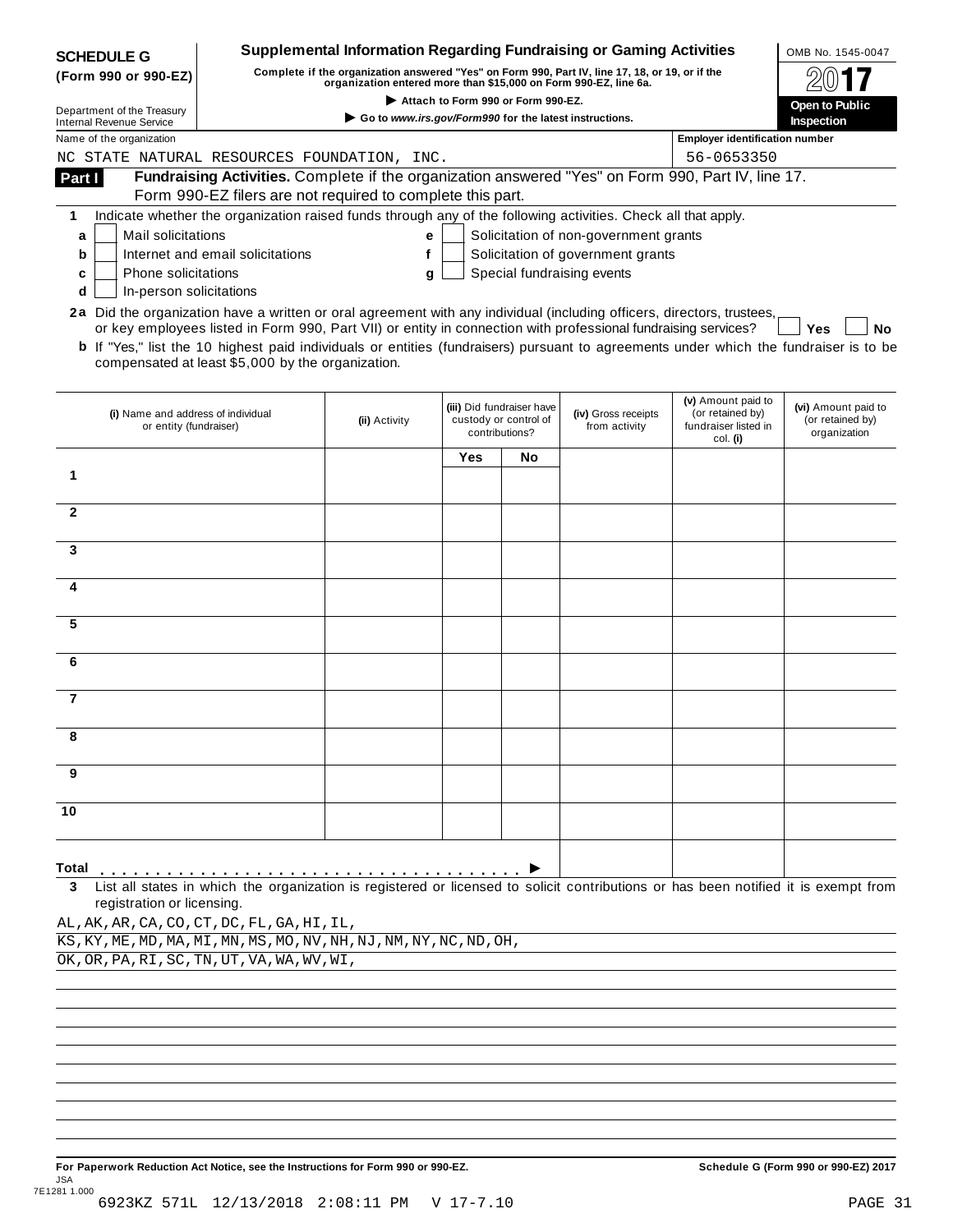#### Schedule <sup>G</sup> (Form <sup>990</sup> or 990-EZ) <sup>2017</sup> Page **2**

Fundraising Events. Complete if the organization answered "Yes" on Form 990, Part IV, line 18, or reported more than \$15,000 of fundraising event contributions and gross income on Form 990-EZ, lines 1 and 6b. List events with gross receipts greater than \$5,000. **Part II**

|                 |          |                                                                                                                                                                                                                                                                                                                                                                                                                                                                                                                  | (a) Event $#1$                               | (b) Event $#2$                                   | (c) Other events         | (d) Total events<br>(add col. (a) through<br>col. (c) |
|-----------------|----------|------------------------------------------------------------------------------------------------------------------------------------------------------------------------------------------------------------------------------------------------------------------------------------------------------------------------------------------------------------------------------------------------------------------------------------------------------------------------------------------------------------------|----------------------------------------------|--------------------------------------------------|--------------------------|-------------------------------------------------------|
|                 |          |                                                                                                                                                                                                                                                                                                                                                                                                                                                                                                                  | (event type)                                 | (event type)                                     | (total number)           |                                                       |
| Revenue         |          |                                                                                                                                                                                                                                                                                                                                                                                                                                                                                                                  |                                              |                                                  |                          |                                                       |
|                 |          | 2 Less: Contributions [1, 1, 1, 1, 1, 1]<br>3 Gross income (line 1 minus                                                                                                                                                                                                                                                                                                                                                                                                                                         |                                              |                                                  |                          |                                                       |
|                 |          | <u>line 2).</u>                                                                                                                                                                                                                                                                                                                                                                                                                                                                                                  |                                              |                                                  |                          |                                                       |
|                 |          | 4 Cash prizes <u>  _ _ _ _ _ _ _ _ _ _ _</u> _ _ _ _ _ _ _                                                                                                                                                                                                                                                                                                                                                                                                                                                       |                                              |                                                  |                          |                                                       |
|                 |          | 5 Noncash prizes <u>  _ _ _ _ _ _ _ _ _ _</u> _ _ _ _ _ _ _ _                                                                                                                                                                                                                                                                                                                                                                                                                                                    |                                              |                                                  |                          |                                                       |
|                 |          |                                                                                                                                                                                                                                                                                                                                                                                                                                                                                                                  |                                              |                                                  |                          |                                                       |
| Direct Expenses |          | 7 Food and beverages entertainment and the set of the set of the set of the set of the set of the set of the set of the set of the set of the set of the set of the set of the set of the set of the set of the set of the set                                                                                                                                                                                                                                                                                   |                                              |                                                  |                          |                                                       |
|                 |          |                                                                                                                                                                                                                                                                                                                                                                                                                                                                                                                  |                                              |                                                  |                          |                                                       |
|                 |          | 9 Other direct expenses [                                                                                                                                                                                                                                                                                                                                                                                                                                                                                        |                                              |                                                  |                          |                                                       |
|                 | 10       |                                                                                                                                                                                                                                                                                                                                                                                                                                                                                                                  |                                              |                                                  |                          |                                                       |
|                 | Part III | Gaming. Complete if the organization answered "Yes" on Form 990, Part IV, line 19, or reported more<br>than \$15,000 on Form 990-EZ, line 6a.                                                                                                                                                                                                                                                                                                                                                                    |                                              |                                                  |                          |                                                       |
| Revenue         |          |                                                                                                                                                                                                                                                                                                                                                                                                                                                                                                                  | (a) Bingo                                    | (b) Pull tabs/instant<br>bingo/progressive bingo | (c) Other gaming         | (d) Total gaming (add<br>col. (a) through col. (c))   |
|                 |          |                                                                                                                                                                                                                                                                                                                                                                                                                                                                                                                  |                                              |                                                  |                          |                                                       |
|                 |          | 2 Cash prizes <b>2.1 Cash prizes 1.1 Cash prizes 1.1 Cash prizes 1.1 Cash prize 1.1 Cash prize 1.1 Cash prize 1.1 Cash prize 1.1 Cash prize 1.1 Cash prize 1.1 Cash prize 1.1 Cash prize 1.1 Cash prize 1.1 Cash prize 1.1</b>                                                                                                                                                                                                                                                                                   |                                              |                                                  |                          |                                                       |
| Direct Expenses |          |                                                                                                                                                                                                                                                                                                                                                                                                                                                                                                                  | the control of the control of the control of |                                                  |                          |                                                       |
|                 |          |                                                                                                                                                                                                                                                                                                                                                                                                                                                                                                                  |                                              |                                                  |                          |                                                       |
|                 |          | 5 Other direct expenses                                                                                                                                                                                                                                                                                                                                                                                                                                                                                          |                                              |                                                  |                          |                                                       |
|                 |          |                                                                                                                                                                                                                                                                                                                                                                                                                                                                                                                  | %<br>Yes<br>No                               | %<br>Yes<br>No                                   | $\%$<br><b>Yes</b><br>No |                                                       |
|                 |          | 7 Direct expense summary. Add lines 2 through 5 in column (d)                                                                                                                                                                                                                                                                                                                                                                                                                                                    |                                              |                                                  |                          |                                                       |
|                 |          |                                                                                                                                                                                                                                                                                                                                                                                                                                                                                                                  |                                              |                                                  |                          |                                                       |
| 9<br>a          |          | Enter the state(s) in which the organization conducts gaming activities:<br>Enter the state(s) in which the organization conducts gaming activities:<br>Is the organization licensed to conduct gaming activities in each of these states?<br><b>b</b> If "No," explain:<br><u>and the state of the state of the state of the state of the state of the state of the state of the state of the state of the state of the state of the state of the state of the state of the state of the state of the state</u> |                                              |                                                  |                          | Yes<br><b>No</b>                                      |
|                 |          | 10a Were any of the organization's gaming licenses revoked, suspended, or terminated during the tax year?<br><b>b</b> If "Yes," explain:                                                                                                                                                                                                                                                                                                                                                                         |                                              |                                                  |                          | Yes<br><b>No</b>                                      |

**Schedule G (Form 990 or 990-EZ) 2017**

JSA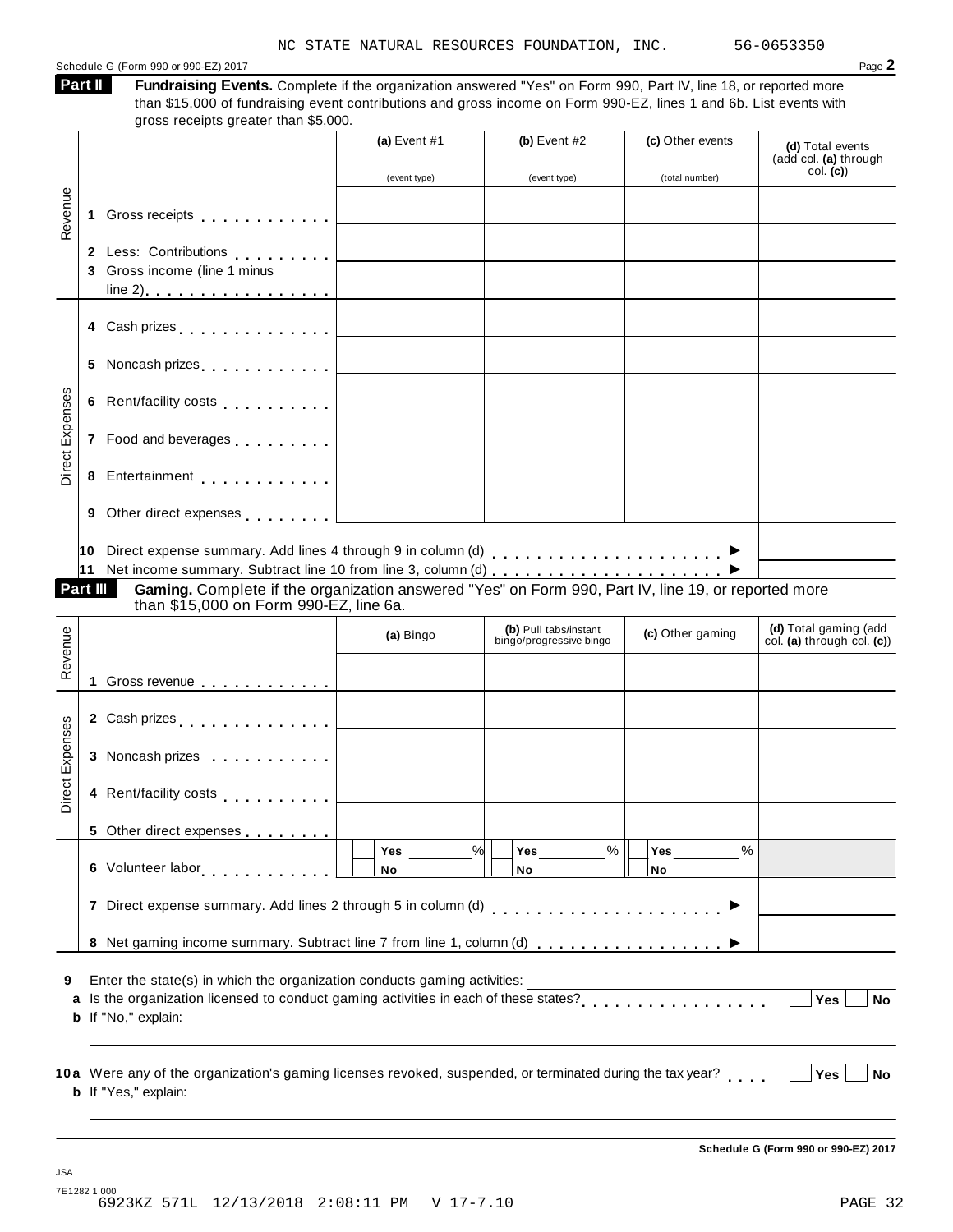|          | NC STATE NATURAL RESOURCES FOUNDATION, INC.                                                                                                                                                                                                   | 56-0653350           |
|----------|-----------------------------------------------------------------------------------------------------------------------------------------------------------------------------------------------------------------------------------------------|----------------------|
|          | Schedule G (Form 990 or 990-EZ) 2017                                                                                                                                                                                                          | Page 3               |
| 11       | Does the organization conduct gaming activities with nonmembers?                                                                                                                                                                              | Yes<br>No            |
| 12<br>13 | Is the organization a grantor, beneficiary or trustee of a trust or a member of a partnership or other entity<br>Indicate the percentage of gaming activity conducted in:                                                                     |                      |
| a        |                                                                                                                                                                                                                                               | %                    |
| b        | An outside facility enterpreteration of the control of the control of the control of the control of the control of the control of the control of the control of the control of the control of the control of the control of th                | $\%$                 |
| 14       | Enter the name and address of the person who prepares the organization's gaming/special events books and                                                                                                                                      |                      |
|          | records:                                                                                                                                                                                                                                      |                      |
|          |                                                                                                                                                                                                                                               |                      |
|          |                                                                                                                                                                                                                                               |                      |
|          |                                                                                                                                                                                                                                               |                      |
|          | 15a Does the organization have a contract with a third party from whom the organization receives gaming                                                                                                                                       |                      |
|          |                                                                                                                                                                                                                                               |                      |
|          | <b>b</b> If "Yes," enter the amount of gaming revenue received by the organization $\triangleright$ \$______________ and the                                                                                                                  |                      |
|          | amount of gaming revenue retained by the third party $\triangleright$ \$ _______________.                                                                                                                                                     |                      |
| c        | If "Yes," enter name and address of the third party:                                                                                                                                                                                          |                      |
|          |                                                                                                                                                                                                                                               |                      |
|          |                                                                                                                                                                                                                                               |                      |
| 16       | Gaming manager information:                                                                                                                                                                                                                   |                      |
|          |                                                                                                                                                                                                                                               |                      |
|          | Gaming manager compensation $\triangleright$ \$ ________________                                                                                                                                                                              |                      |
|          |                                                                                                                                                                                                                                               |                      |
|          | Employee     Independent contractor<br>Director/officer                                                                                                                                                                                       |                      |
| 17       | Mandatory distributions:                                                                                                                                                                                                                      |                      |
|          | a Is the organization required under state law to make charitable distributions from the gaming proceeds to                                                                                                                                   |                      |
|          |                                                                                                                                                                                                                                               | $\Box$ Yes $\Box$ No |
|          | <b>b</b> Enter the amount of distributions required under state law to be distributed to other exempt organizations                                                                                                                           |                      |
|          | or spent in the organization's own exempt activities during the tax year $\triangleright$ \$                                                                                                                                                  |                      |
| Part IV  | Supplemental Information. Provide the explanation required by Part I, line 2b, columns (iii) and (v), and<br>Part III, lines 9, 9b, 10b, 15b, 15c, 16, and 17b, as applicable. Also provide any additional information<br>(see instructions). |                      |
|          |                                                                                                                                                                                                                                               |                      |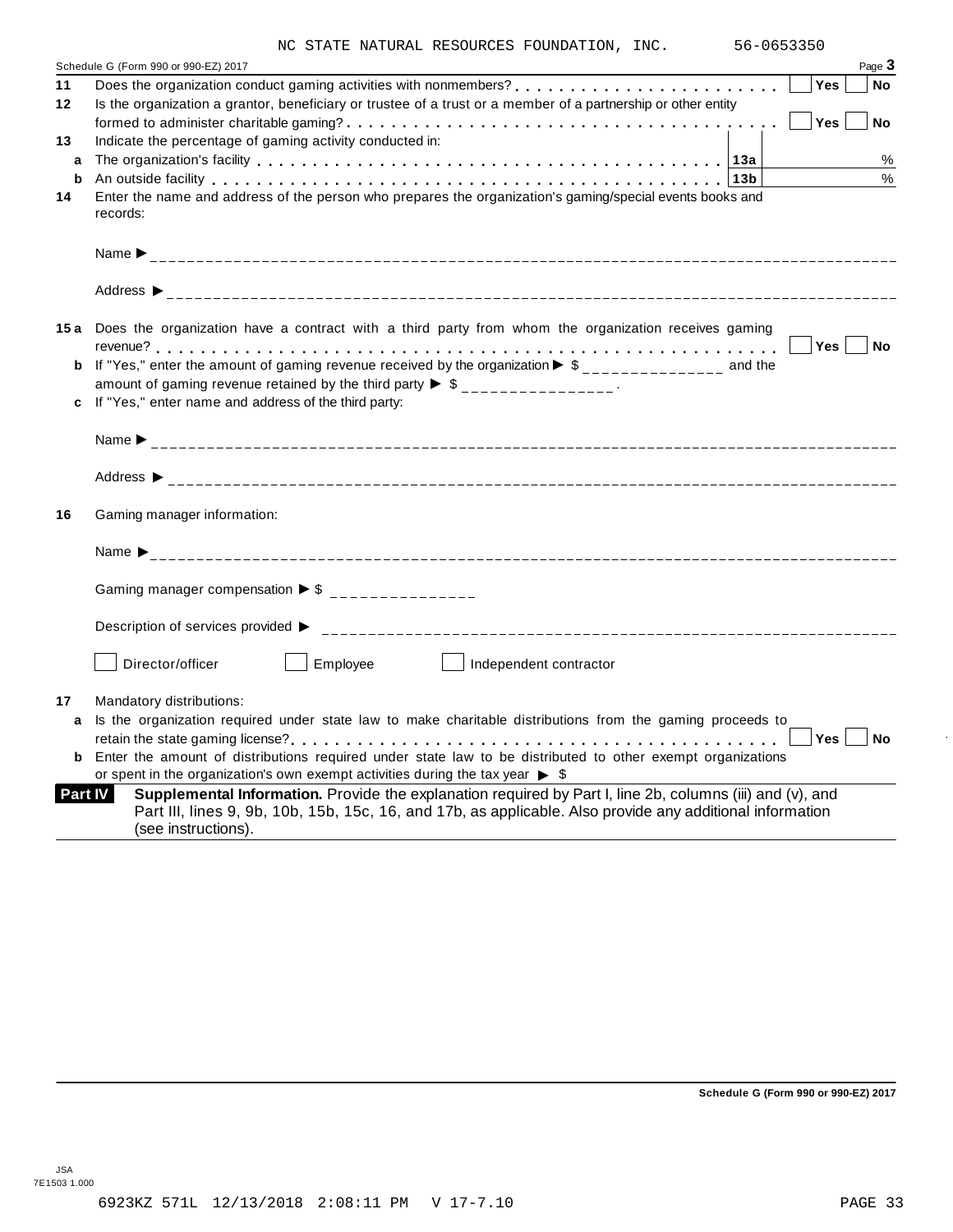| <b>Grants and Other Assistance to Organizations,</b><br><b>SCHEDULE I</b><br>Governments, and Individuals in the United States<br>(Form 990)                                                                                                                                         |                                                                                                                                                            |                       |                                    |                             |                                       |                                                             |                                          |                                       |  |  |  |
|--------------------------------------------------------------------------------------------------------------------------------------------------------------------------------------------------------------------------------------------------------------------------------------|------------------------------------------------------------------------------------------------------------------------------------------------------------|-----------------------|------------------------------------|-----------------------------|---------------------------------------|-------------------------------------------------------------|------------------------------------------|---------------------------------------|--|--|--|
|                                                                                                                                                                                                                                                                                      |                                                                                                                                                            | <b>Open to Public</b> |                                    |                             |                                       |                                                             |                                          |                                       |  |  |  |
| Attach to Form 990.<br>Department of the Treasury<br>Go to www.irs.gov/Form990 for the latest information.                                                                                                                                                                           |                                                                                                                                                            |                       |                                    |                             |                                       |                                                             |                                          |                                       |  |  |  |
| Inspection<br><b>Internal Revenue Service</b><br>Name of the organization<br><b>Employer identification number</b>                                                                                                                                                                   |                                                                                                                                                            |                       |                                    |                             |                                       |                                                             |                                          |                                       |  |  |  |
|                                                                                                                                                                                                                                                                                      | NC STATE NATURAL RESOURCES FOUNDATION, INC.                                                                                                                |                       |                                    |                             |                                       |                                                             | 56-0653350                               |                                       |  |  |  |
| <b>General Information on Grants and Assistance</b><br><b>Part I</b>                                                                                                                                                                                                                 |                                                                                                                                                            |                       |                                    |                             |                                       |                                                             |                                          |                                       |  |  |  |
| 1.                                                                                                                                                                                                                                                                                   | Does the organization maintain records to substantiate the amount of the grants or assistance, the grantees' eligibility for the grants or assistance, and |                       |                                    |                             |                                       |                                                             |                                          |                                       |  |  |  |
|                                                                                                                                                                                                                                                                                      |                                                                                                                                                            |                       |                                    |                             |                                       |                                                             |                                          | $X$ Yes<br>No                         |  |  |  |
| $\mathbf{2}$                                                                                                                                                                                                                                                                         | Describe in Part IV the organization's procedures for monitoring the use of grant funds in the United States.                                              |                       |                                    |                             |                                       |                                                             |                                          |                                       |  |  |  |
| Grants and Other Assistance to Domestic Organizations and Domestic Governments. Complete if the organization answered "Yes" on Form<br>Part II<br>990, Part IV, line 21, for any recipient that received more than \$5,000. Part II can be duplicated if additional space is needed. |                                                                                                                                                            |                       |                                    |                             |                                       |                                                             |                                          |                                       |  |  |  |
|                                                                                                                                                                                                                                                                                      | 1 (a) Name and address of organization<br>or government                                                                                                    | $(b)$ EIN             | (c) IRC section<br>(if applicable) | (d) Amount of cash<br>grant | (e) Amount of non-<br>cash assistance | (f) Method of valuation<br>(book, FMV, appraisal,<br>other) | (g) Description of<br>noncash assistance | (h) Purpose of grant<br>or assistance |  |  |  |
| (1) NC STATE UNIVERSITY                                                                                                                                                                                                                                                              |                                                                                                                                                            |                       |                                    |                             |                                       |                                                             |                                          |                                       |  |  |  |
| NCSU BOX 7205 RALEIGH, NC 27695                                                                                                                                                                                                                                                      |                                                                                                                                                            | 56-6000756            | 170(C)(1)                          | 1,430,602.                  |                                       | <b>BOOK</b>                                                 | N/A                                      | SUPPORT                               |  |  |  |
| (2)                                                                                                                                                                                                                                                                                  |                                                                                                                                                            |                       |                                    |                             |                                       |                                                             |                                          |                                       |  |  |  |
| (3)                                                                                                                                                                                                                                                                                  |                                                                                                                                                            |                       |                                    |                             |                                       |                                                             |                                          |                                       |  |  |  |
| (4)                                                                                                                                                                                                                                                                                  |                                                                                                                                                            |                       |                                    |                             |                                       |                                                             |                                          |                                       |  |  |  |
| (5)                                                                                                                                                                                                                                                                                  |                                                                                                                                                            |                       |                                    |                             |                                       |                                                             |                                          |                                       |  |  |  |
| (6)                                                                                                                                                                                                                                                                                  |                                                                                                                                                            |                       |                                    |                             |                                       |                                                             |                                          |                                       |  |  |  |
| (7)                                                                                                                                                                                                                                                                                  |                                                                                                                                                            |                       |                                    |                             |                                       |                                                             |                                          |                                       |  |  |  |
| (8)                                                                                                                                                                                                                                                                                  |                                                                                                                                                            |                       |                                    |                             |                                       |                                                             |                                          |                                       |  |  |  |
| (9)                                                                                                                                                                                                                                                                                  |                                                                                                                                                            |                       |                                    |                             |                                       |                                                             |                                          |                                       |  |  |  |
| (10)                                                                                                                                                                                                                                                                                 |                                                                                                                                                            |                       |                                    |                             |                                       |                                                             |                                          |                                       |  |  |  |
| (11)                                                                                                                                                                                                                                                                                 |                                                                                                                                                            |                       |                                    |                             |                                       |                                                             |                                          |                                       |  |  |  |
| (12)                                                                                                                                                                                                                                                                                 |                                                                                                                                                            |                       |                                    |                             |                                       |                                                             |                                          |                                       |  |  |  |
| $\mathbf{2}$<br>3                                                                                                                                                                                                                                                                    |                                                                                                                                                            |                       |                                    |                             |                                       |                                                             |                                          | 1.                                    |  |  |  |
|                                                                                                                                                                                                                                                                                      | For Paperwork Reduction Act Notice, see the Instructions for Form 990.                                                                                     |                       |                                    |                             |                                       |                                                             |                                          | Schedule I (Form 990) (2017)          |  |  |  |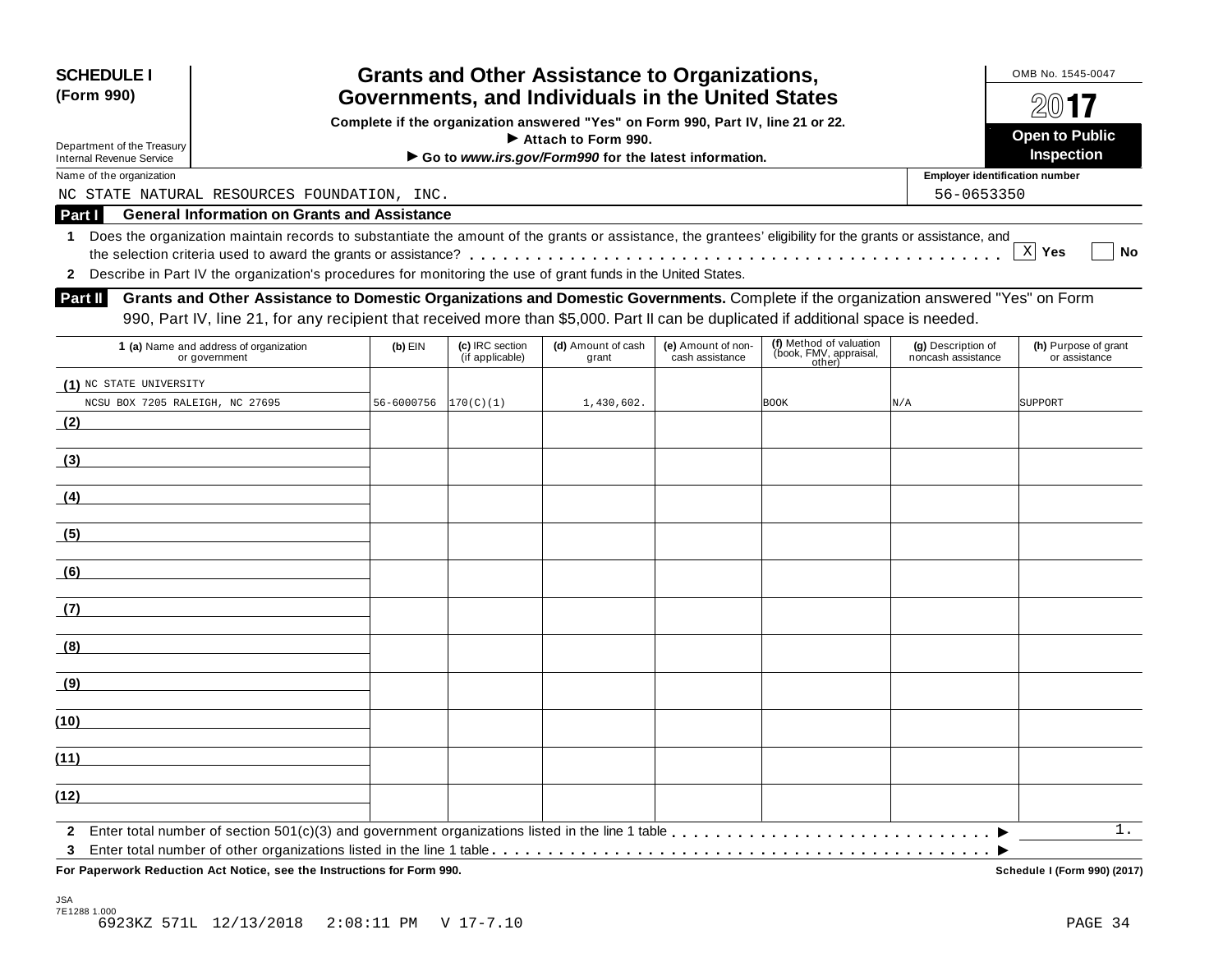#### **Grants and Other Assistance to Domestic Individuals.** Complete ifthe organization answered "Yes" on Form 990, Part IV, line 22. **Part III** Grants and Other Assistance to Domestic Individuals<br>Part III can be duplicated if additional space is needed.

| (a) Type of grant or assistance                                                                                                                         | (b) Number of<br>recipients | (c) Amount of<br>cash grant | (d) Amount of<br>non-cash assistance | (e) Method of valuation (book,<br>FMV, appraisal, other) | (f) Description of non-cash assistance |
|---------------------------------------------------------------------------------------------------------------------------------------------------------|-----------------------------|-----------------------------|--------------------------------------|----------------------------------------------------------|----------------------------------------|
|                                                                                                                                                         |                             |                             |                                      |                                                          |                                        |
| $\overline{2}$                                                                                                                                          |                             |                             |                                      |                                                          |                                        |
| 3                                                                                                                                                       |                             |                             |                                      |                                                          |                                        |
| 4                                                                                                                                                       |                             |                             |                                      |                                                          |                                        |
| 5                                                                                                                                                       |                             |                             |                                      |                                                          |                                        |
| 6                                                                                                                                                       |                             |                             |                                      |                                                          |                                        |
|                                                                                                                                                         |                             |                             |                                      |                                                          |                                        |
| Part IV<br>Supplemental Information. Provide the information required in Part I, line 2, Part III, column (b); and any other additional<br>information. |                             |                             |                                      |                                                          |                                        |

PART I, LINE 2:

GRANTS REPRESENT REIMBURSEMENT OF EXPENSES PROCESSED THROUGH THE

UNIVERSITY'S ACCOUNTING SYSTEM, AND ARE SUBJECT TO UNIVERSITY AND STATE

OF NORTH CAROLINA GUIDELINES, IN ADDITION TO ANY RESTRICTIONS PLACED

DIRECTLY BY DONORS.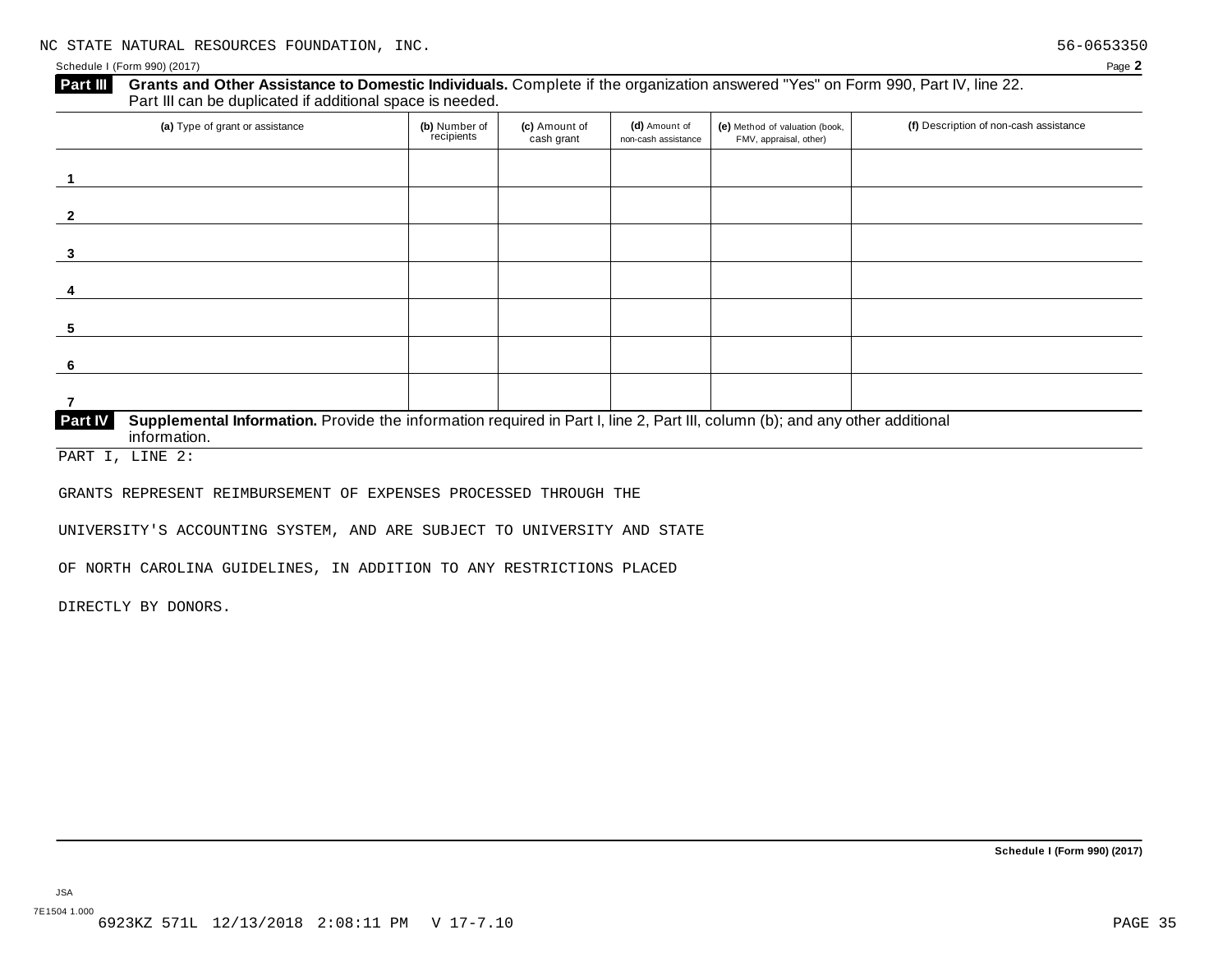| <b>SCHEDULE J</b>               |                            | <b>Compensation Information</b>                                                                                                                                                                                                         | OMB No. 1545-0047     |                   |             |
|---------------------------------|----------------------------|-----------------------------------------------------------------------------------------------------------------------------------------------------------------------------------------------------------------------------------------|-----------------------|-------------------|-------------|
| (Form 990)                      |                            | For certain Officers, Directors, Trustees, Key Employees, and Highest                                                                                                                                                                   |                       |                   |             |
|                                 |                            | <b>Compensated Employees</b><br>> Complete if the organization answered "Yes" on Form 990, Part IV, line 23.                                                                                                                            |                       |                   |             |
|                                 | Department of the Treasury | Attach to Form 990.                                                                                                                                                                                                                     | <b>Open to Public</b> |                   |             |
| <b>Internal Revenue Service</b> |                            | Go to www.irs.gov/Form990 for instructions and the latest information.                                                                                                                                                                  |                       | <b>Inspection</b> |             |
|                                 | Name of the organization   | <b>Employer identification number</b>                                                                                                                                                                                                   |                       |                   |             |
|                                 |                            | 56-0653350<br>NC STATE NATURAL RESOURCES FOUNDATION, INC.                                                                                                                                                                               |                       |                   |             |
| Part I                          |                            | <b>Questions Regarding Compensation</b>                                                                                                                                                                                                 |                       |                   |             |
|                                 |                            |                                                                                                                                                                                                                                         |                       | <b>Yes</b>        | <b>No</b>   |
|                                 |                            | 1a Check the appropriate box(es) if the organization provided any of the following to or for a person listed on Form<br>990, Part VII, Section A, line 1a. Complete Part III to provide any relevant information regarding these items. |                       |                   |             |
|                                 |                            |                                                                                                                                                                                                                                         |                       |                   |             |
|                                 |                            | First-class or charter travel<br>Housing allowance or residence for personal use<br>Payments for business use of personal residence                                                                                                     |                       |                   |             |
|                                 |                            | Travel for companions<br>Tax indemnification and gross-up payments<br>Health or social club dues or initiation fees                                                                                                                     |                       |                   |             |
|                                 |                            | Discretionary spending account<br>Personal services (such as, maid, chauffeur, chef)                                                                                                                                                    |                       |                   |             |
|                                 |                            |                                                                                                                                                                                                                                         |                       |                   |             |
| b                               |                            | If any of the boxes on line 1a are checked, did the organization follow a written policy regarding payment                                                                                                                              |                       |                   |             |
|                                 |                            | or reimbursement or provision of all of the expenses described above? If "No," complete Part III to                                                                                                                                     | 1 <sub>b</sub>        |                   |             |
| $\mathbf{2}$                    |                            | Did the organization require substantiation prior to reimbursing or allowing expenses incurred by all                                                                                                                                   |                       |                   |             |
|                                 |                            | directors, trustees, and officers, including the CEO/Executive Director, regarding the items checked on line                                                                                                                            |                       |                   |             |
|                                 |                            |                                                                                                                                                                                                                                         | $\mathbf{2}$          |                   |             |
| 3                               |                            | Indicate which, if any, of the following the filing organization used to establish the compensation of the                                                                                                                              |                       |                   |             |
|                                 |                            | organization's CEO/Executive Director. Check all that apply. Do not check any boxes for methods used by a                                                                                                                               |                       |                   |             |
|                                 |                            | related organization to establish compensation of the CEO/Executive Director, but explain in Part III.                                                                                                                                  |                       |                   |             |
|                                 |                            | Compensation committee<br>Written employment contract                                                                                                                                                                                   |                       |                   |             |
|                                 |                            | Compensation survey or study<br>Independent compensation consultant                                                                                                                                                                     |                       |                   |             |
|                                 |                            | Form 990 of other organizations<br>Approval by the board or compensation committee                                                                                                                                                      |                       |                   |             |
| 4                               |                            | During the year, did any person listed on Form 990, Part VII, Section A, line 1a, with respect to the filing<br>organization or a related organization:                                                                                 |                       |                   |             |
| а                               |                            | Receive a severance payment or change-of-control payment?                                                                                                                                                                               | 4a                    |                   | Χ           |
| b                               |                            | Participate in, or receive payment from, a supplemental nonqualified retirement plan?.                                                                                                                                                  | 4b                    |                   | $\mathbf X$ |
| c                               |                            | Participate in, or receive payment from, an equity-based compensation arrangement?                                                                                                                                                      | 4c                    |                   | X           |
|                                 |                            | If "Yes" to any of lines 4a-c, list the persons and provide the applicable amounts for each item in Part III.                                                                                                                           |                       |                   |             |
|                                 |                            |                                                                                                                                                                                                                                         |                       |                   |             |
|                                 |                            | Only section $501(c)(3)$ , $501(c)(4)$ , and $501(c)(29)$ organizations must complete lines 5-9.                                                                                                                                        |                       |                   |             |
| 5                               |                            | For persons listed on Form 990, Part VII, Section A, line 1a, did the organization pay or accrue any                                                                                                                                    |                       |                   |             |
|                                 |                            | compensation contingent on the revenues of:                                                                                                                                                                                             |                       |                   |             |
| а                               |                            |                                                                                                                                                                                                                                         | 5a                    |                   | Χ           |
| b                               |                            |                                                                                                                                                                                                                                         | 5b                    |                   | Χ           |
|                                 |                            | If "Yes" on line 5a or 5b, describe in Part III.                                                                                                                                                                                        |                       |                   |             |
| 6                               |                            | For persons listed on Form 990, Part VII, Section A, line 1a, did the organization pay or accrue any                                                                                                                                    |                       |                   |             |
|                                 |                            | compensation contingent on the net earnings of:                                                                                                                                                                                         | 6a                    |                   | Χ           |
| а<br>b                          |                            |                                                                                                                                                                                                                                         | 6b                    |                   | X           |
|                                 |                            | If "Yes" on line 6a or 6b, describe in Part III.                                                                                                                                                                                        |                       |                   |             |
|                                 |                            |                                                                                                                                                                                                                                         |                       |                   |             |
| 7                               |                            | For persons listed on Form 990, Part VII, Section A, line 1a, did the organization provide any nonfixed<br>payments not described on lines 5 and 6? If "Yes," describe in Part III.                                                     | $\overline{7}$        | X                 |             |
| 8                               |                            | Were any amounts reported on Form 990, Part VII, paid or accrued pursuant to a contract that was subject                                                                                                                                |                       |                   |             |
|                                 |                            | to the initial contract exception described in Regulations section 53.4958-4(a)(3)? If "Yes," describe                                                                                                                                  |                       |                   |             |
|                                 |                            |                                                                                                                                                                                                                                         | 8                     |                   | Χ           |
| 9                               |                            | If "Yes" on line 8, did the organization also follow the rebuttable presumption procedure described in                                                                                                                                  |                       |                   |             |
|                                 |                            |                                                                                                                                                                                                                                         | 9                     |                   |             |
|                                 |                            |                                                                                                                                                                                                                                         |                       |                   |             |

**For Paperwork Reduction Act Notice, see the Instructions for Form 990. Schedule J (Form 990) 2017**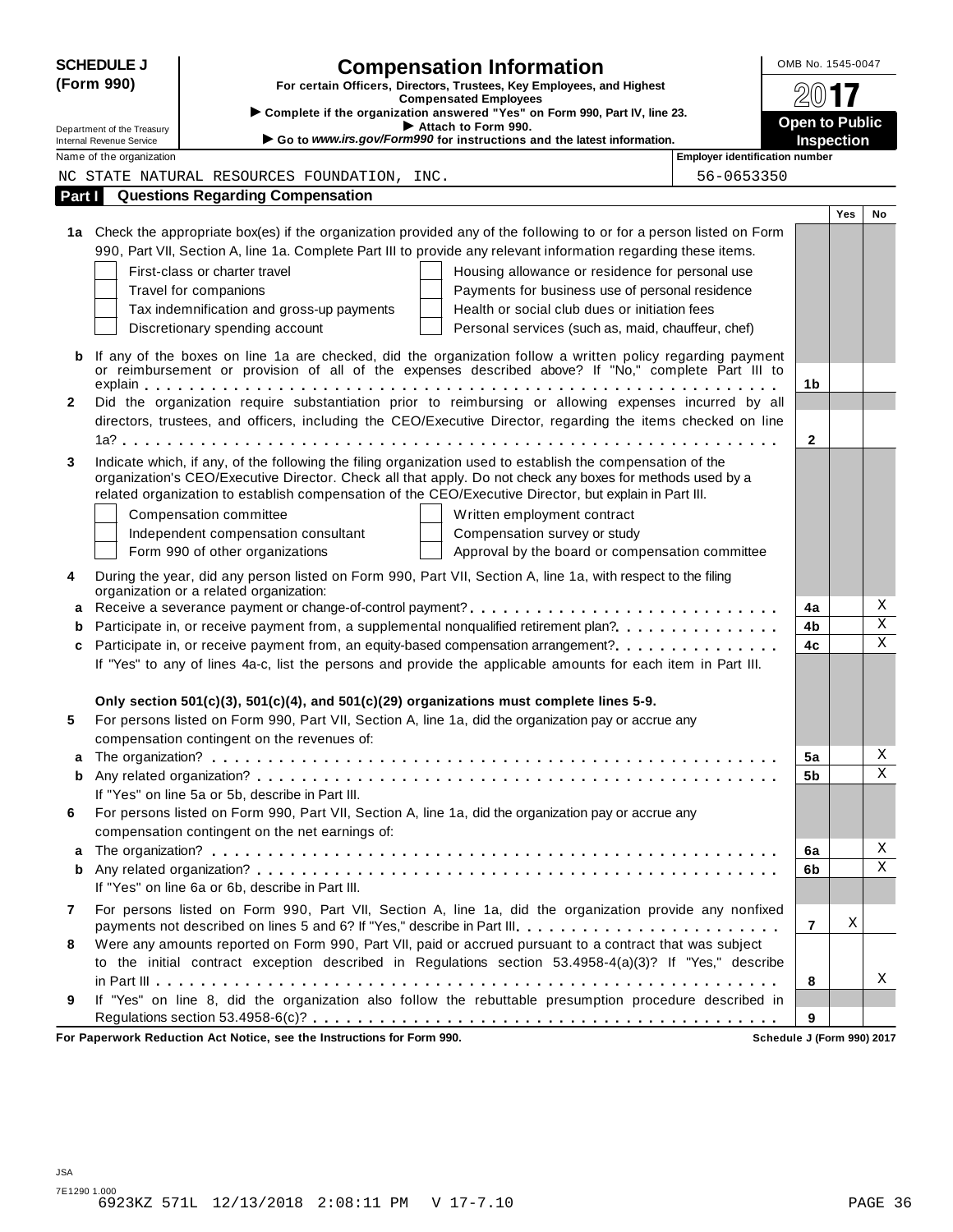Schedule <sup>J</sup> (Form 990) <sup>2017</sup> Page **2**

#### **Part II Officers, Directors, Trustees, Key Employees, and Highest Compensated Employees.** Use duplicate copies ifadditional space is needed.

For each individual whose compensation must be reported on Schedule J, report compensation from the organization on row (i) and from related organizations, described in the instructions, on row (ii). Do not list any individuals that aren't listed on Form 990, Part VII.

Note: The sum of columns (B)(i)-(iii) for each listed individual must equal the total amount of Form 990, Part VII, Section A, line 1a, applicable column (D) and (E) amounts for that individual.

| (A) Name and Title          |      |                          | (B) Breakdown of W-2 and/or 1099-MISC compensation |                                           | (C) Retirement and             | (D) Nontaxable   | (E) Total of columns | (F) Compensation                                           |
|-----------------------------|------|--------------------------|----------------------------------------------------|-------------------------------------------|--------------------------------|------------------|----------------------|------------------------------------------------------------|
|                             |      | (i) Base<br>compensation | (ii) Bonus & incentive<br>compensation             | (iii) Other<br>reportable<br>compensation | other deferred<br>compensation | benefits         | $(B)(i)-(D)$         | in column (B) reported<br>as deferred on prior<br>Form 990 |
| LARA BROWN DE FUENMAYOR (i) |      | $\mathsf{O}$             | $\mathsf{O}$ .                                     | $\overline{0}$ .                          | $\mathbf{0}$ .                 | 0.               | $\mathbf{0}$ .       | $\overline{0}$ .                                           |
| 1PRESIDENT                  | (i)  | 152,250                  | $\mathbf 0$ .                                      | 4,958.                                    | 19,998.                        | 5,773.           | 182,979.             | $\overline{0}$ .                                           |
| SAM COOK                    | (i)  | $\mathbf 0$              | $\mathbf 0$                                        | 0.                                        | $\mathbf{0}$ .                 | $\overline{0}$ . | $\mathbf{0}$ .       | $\overline{0}$ .                                           |
| 2VICE PRESIDENT             | (i)  | 137,700                  | $\mathsf{O}$ .                                     | $\mathsf 0$ .                             | 18,084.                        | 5,773.           | 161,557              | $\overline{0}$ .                                           |
| MARY PELOQUIN-DODD          | (i)  | $\mathsf{O}$             | $\mathsf{O}$ .                                     | $\mathsf 0$ .                             | $\mathbf 0$                    | 0.               | $\mathbf 0$          | $\overline{0}$ .                                           |
| $3$ TREASURER               | (i)  | 268, 225                 | $\mathsf{O}\xspace$                                | $\overline{0}$ .                          | 35,231                         | 5,773.           | 309,229              | $\overline{0}$ .                                           |
| <b>JILL TASAICO</b>         | (i)  | $\mathsf{O}$             | $\mathsf{O}$ .                                     | $\overline{0}$ .                          | $0$ .                          | $\overline{0}$ . | $\mathbf 0$ .        | $\overline{0}$ .                                           |
| 4ASSISTANT TREASURER        | (i)  | 158,340                  | $\mathsf{O}$ .                                     | $\overline{0}$ .                          | 26,657.                        | 5,773.           | 190,770.             | $\overline{\overline{\mathfrak{o}}\hspace{0.5pt}}$ .       |
|                             | (i)  |                          |                                                    |                                           |                                |                  |                      |                                                            |
| 5                           | (i)  |                          |                                                    |                                           |                                |                  |                      |                                                            |
|                             | (i)  |                          |                                                    |                                           |                                |                  |                      |                                                            |
| 6                           | (i)  |                          |                                                    |                                           |                                |                  |                      |                                                            |
|                             | (i)  |                          |                                                    |                                           |                                |                  |                      |                                                            |
| $\overline{7}$              | (i)  |                          |                                                    |                                           |                                |                  |                      |                                                            |
|                             | (i)  |                          |                                                    |                                           |                                |                  |                      |                                                            |
| 8                           | (i)  |                          |                                                    |                                           |                                |                  |                      |                                                            |
|                             | (i)  |                          |                                                    |                                           |                                |                  |                      |                                                            |
| 9                           | (i)  |                          |                                                    |                                           |                                |                  |                      |                                                            |
|                             | (i)  |                          |                                                    |                                           |                                |                  |                      |                                                            |
| 10                          | (i)  |                          |                                                    |                                           |                                |                  |                      |                                                            |
|                             | (i)  |                          |                                                    |                                           |                                |                  |                      |                                                            |
| 11                          | (i)  |                          |                                                    |                                           |                                |                  |                      |                                                            |
|                             | (i)  |                          |                                                    |                                           |                                |                  |                      |                                                            |
| 12                          | (i)  |                          |                                                    |                                           |                                |                  |                      |                                                            |
|                             | (i)  |                          |                                                    |                                           |                                |                  |                      |                                                            |
| 13                          | (i)  |                          |                                                    |                                           |                                |                  |                      |                                                            |
|                             | (i)  |                          |                                                    |                                           |                                |                  |                      |                                                            |
| 14                          | (i)  |                          |                                                    |                                           |                                |                  |                      |                                                            |
|                             | (i)  |                          |                                                    |                                           |                                |                  |                      |                                                            |
| 15                          | (i)  |                          |                                                    |                                           |                                |                  |                      |                                                            |
|                             | (i)  |                          |                                                    |                                           |                                |                  |                      |                                                            |
| 16                          | (ii) |                          |                                                    |                                           |                                |                  |                      |                                                            |

**Schedule J (Form 990) 2017**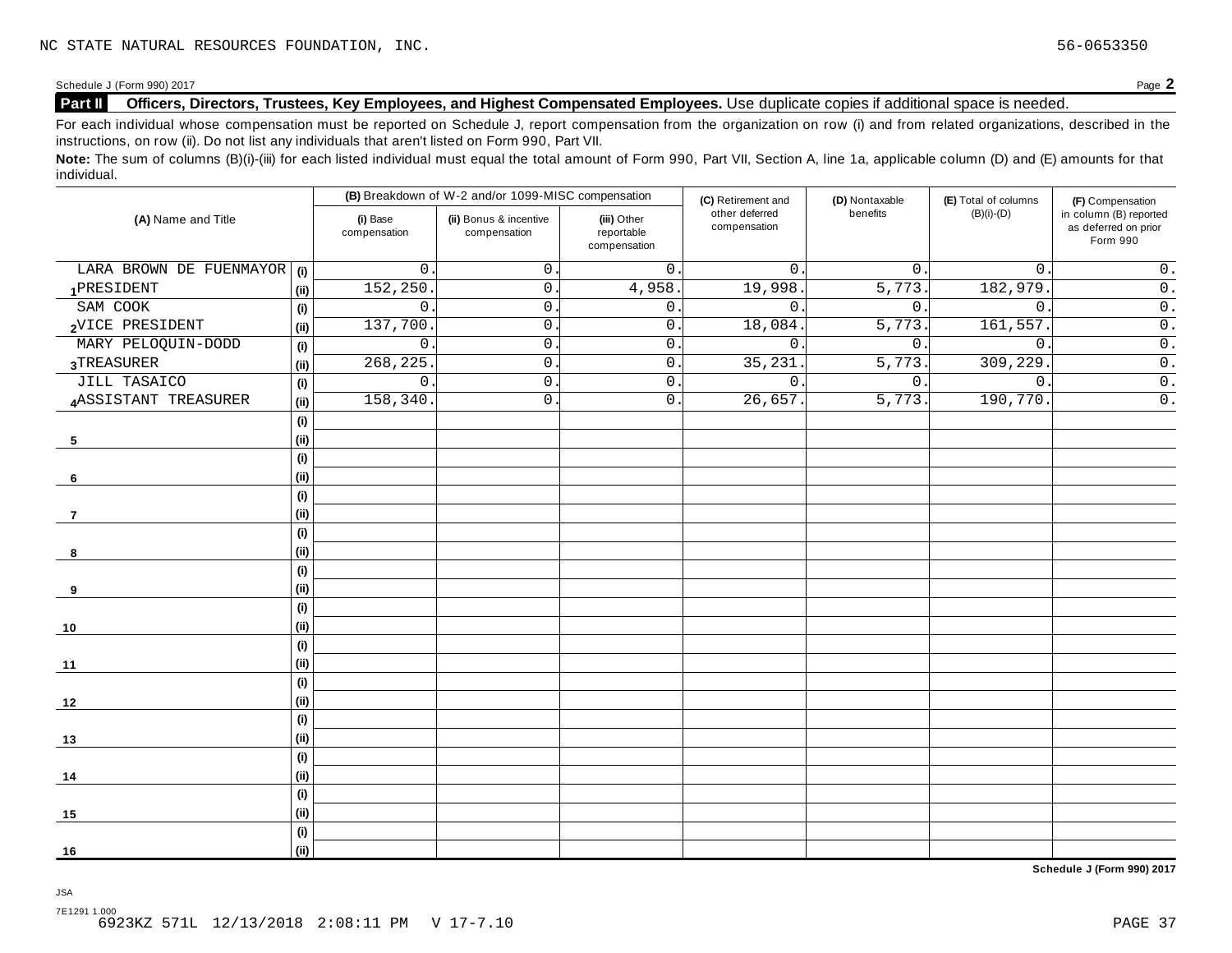Schedule J (Form 990) 2017 Page **3**

#### **Part III Supplemental Information**

Provide the information, explanation, or descriptions required for Part I, lines 1a, 1b, 3, 4a, 4b, 4c, 5a, 5b, 6a, 6b, 7, and 8, and for Part II. Also complete this part for any additional information.

PART 1, LINE 7:

ONE EMPLOYEE OF NC STATE NATURAL RESOURCES FOUNDATION, INC IS ELIGIBLE TO

RECEIVE INCENTIVE COMPENSATION BASED ON A VARIETY OF PERFORMANCE METRICS.

SCHEDULE J, PART II, COMPENSATION:

THE BOARD MEMBERS THAT ARE COMPENSATED RECEIVE COMPENSATION FROM NC STATE

UNIVERSITY, A 170(C)(1) ORGANIZATION RELATED TO NC STATE NATURAL

RESOURCES FOUNDATION.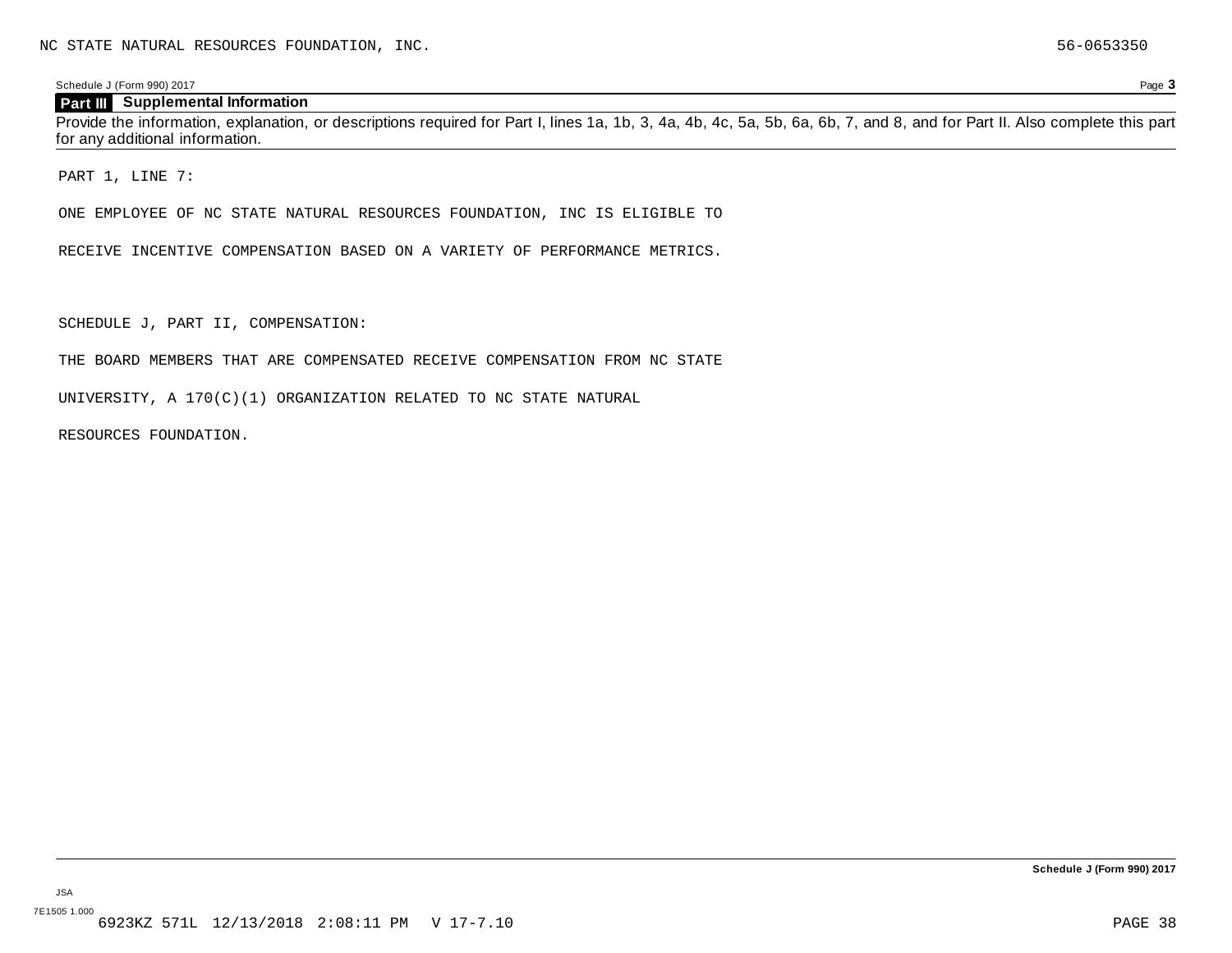# SCHEDULE M<br>
(Form 990) **Supplementary of the organizations answered** "Yes" on Form 990 Part IV lines 29 or 30

**Department of the Treasury<br>Internal Revenue Service** 

**Part I Types of Property**

**(Form 990)** I **Complete if the organizations answered "Yes" on Form 990, Part IV, lines <sup>29</sup> or 30.** À¾µ» **Department of the Treasury ▶ Attach to Form 990.**<br>Internal Revenue Service ▶ Go to *www.irs.gov/Form990* for the latest information.<br>Nome of the organization, authorities in a support of the latest information.

#### NC STATE NATURAL RESOURCES FOUNDATION, INC. 56-0653350

Name of the organization **intervalse of the organization intervalse of the organization <b>intervalse of the organization intervalse of the organization intervalse of the organization intervalse of the organization**

| .<br>__          |
|------------------|
| г<br>$\sim$<br>л |

|              |                                                                                                                                                                                                                                                  | (a)<br>Check if<br>applicable | (b)<br>Number of contributions or<br>items contributed | (c)<br>Noncash contribution<br>amounts reported on<br>Form 990, Part VIII, line 1g | (d)<br>Method of determining<br>noncash contribution amounts |
|--------------|--------------------------------------------------------------------------------------------------------------------------------------------------------------------------------------------------------------------------------------------------|-------------------------------|--------------------------------------------------------|------------------------------------------------------------------------------------|--------------------------------------------------------------|
| 1            | Art - Works of art<br>1999 - The Works of art<br>1999 - The Works of art<br>1999 - The Works of art<br>1999 - The Works of art<br>1999 - The Works of art<br>1999 - The Works of art<br>1999 - The Works of art<br>1999 - The Works of art<br>19 |                               |                                                        |                                                                                    |                                                              |
| $\mathbf{2}$ | Art - Historical treasures                                                                                                                                                                                                                       |                               |                                                        |                                                                                    |                                                              |
| 3            | Art - Fractional interests                                                                                                                                                                                                                       |                               |                                                        |                                                                                    |                                                              |
| 4            | Books and publications <b>Solutions</b>                                                                                                                                                                                                          |                               |                                                        |                                                                                    |                                                              |
| 5.           | Clothing and household                                                                                                                                                                                                                           |                               |                                                        |                                                                                    |                                                              |
|              | $goods$                                                                                                                                                                                                                                          |                               |                                                        |                                                                                    |                                                              |
| 6            | Cars and other vehicles                                                                                                                                                                                                                          |                               |                                                        |                                                                                    |                                                              |
| 7            | Boats and planes experience in the set of the set of the set of the set of the set of the set of the set of the set of the set of the set of the set of the set of the set of the set of the set of the set of the set of the                    |                               |                                                        |                                                                                    |                                                              |
| 8            | Intellectual property <b>Algebra</b>                                                                                                                                                                                                             |                               |                                                        |                                                                                    |                                                              |
| 9            | Securities - Publicly traded                                                                                                                                                                                                                     | X                             | 4.                                                     | 49,402.                                                                            | FMV                                                          |
| 10           | Securities - Closely held stock                                                                                                                                                                                                                  |                               |                                                        |                                                                                    |                                                              |
| 11           | Securities - Partnership, LLC,                                                                                                                                                                                                                   |                               |                                                        |                                                                                    |                                                              |
|              | or trust interests experience that the set of the set of the set of the set of the set of the set of the set of the set of the set of the set of the set of the set of the set of the set of the set of the set of the set of                    |                               |                                                        |                                                                                    |                                                              |
| 12           | Securities - Miscellaneous                                                                                                                                                                                                                       |                               |                                                        |                                                                                    |                                                              |
| 13           | Qualified conservation                                                                                                                                                                                                                           |                               |                                                        |                                                                                    |                                                              |
|              | contribution - Historic                                                                                                                                                                                                                          |                               |                                                        |                                                                                    |                                                              |
|              | structures                                                                                                                                                                                                                                       |                               |                                                        |                                                                                    |                                                              |
| 14           | Qualified conservation                                                                                                                                                                                                                           |                               |                                                        |                                                                                    |                                                              |
|              | contribution - Other <b>Canadian Contribution</b>                                                                                                                                                                                                |                               |                                                        |                                                                                    |                                                              |
| 15           | Real estate - Residential                                                                                                                                                                                                                        |                               |                                                        |                                                                                    |                                                              |
| 16           | Real estate - Commercial                                                                                                                                                                                                                         |                               |                                                        |                                                                                    |                                                              |
| 17           | Real estate - Other <b>All and The Real estate</b> - Other                                                                                                                                                                                       |                               |                                                        |                                                                                    |                                                              |
| 18           | Collectibles                                                                                                                                                                                                                                     |                               |                                                        |                                                                                    |                                                              |
| 19           | Food inventory enterprise the set of the set of the set of the set of the set of the set of the set of the set of the set of the set of the set of the set of the set of the set of the set of the set of the set of the set o                   |                               |                                                        |                                                                                    |                                                              |
| 20           | Drugs and medical supplies                                                                                                                                                                                                                       |                               |                                                        |                                                                                    |                                                              |
| 21           | Taxidermy                                                                                                                                                                                                                                        |                               |                                                        |                                                                                    |                                                              |
| 22           | Historical artifacts <b>All Accords</b>                                                                                                                                                                                                          |                               |                                                        |                                                                                    |                                                              |
| 23           | Scientific specimens <b>Scientific specimens</b>                                                                                                                                                                                                 |                               |                                                        |                                                                                    |                                                              |
| 24<br>25     | Archeological artifacts<br>Other C IRA ROLLOVERS                                                                                                                                                                                                 | X                             | 5.                                                     | 52,392.                                                                            | FMV                                                          |
| 26           |                                                                                                                                                                                                                                                  |                               |                                                        |                                                                                    |                                                              |
| 27           | Other $\blacktriangleright$ ( $\_\_\_\_\_\_\_\_$ )                                                                                                                                                                                               |                               |                                                        |                                                                                    |                                                              |
| 28           | Other $\blacktriangleright$ (                                                                                                                                                                                                                    |                               |                                                        |                                                                                    |                                                              |
| 29           | Number of Forms 8283 received by the organization during the tax year for contributions for                                                                                                                                                      |                               |                                                        |                                                                                    |                                                              |
|              | which the organization completed Form 8283, Part IV, Donee Acknowledgement $\ldots \ldots \ldots$ [29]                                                                                                                                           |                               |                                                        |                                                                                    |                                                              |
|              |                                                                                                                                                                                                                                                  |                               |                                                        |                                                                                    | Yes  <br>No                                                  |
|              | 30a During the year, did the organization receive by contribution any property reported in Part I, lines 1 through                                                                                                                               |                               |                                                        |                                                                                    |                                                              |
|              | 28, that it must hold for at least three years from the date of the initial contribution, and which isn't required                                                                                                                               |                               |                                                        |                                                                                    |                                                              |
|              |                                                                                                                                                                                                                                                  |                               |                                                        |                                                                                    | Χ<br>30a                                                     |
|              | <b>b</b> If "Yes," describe the arrangement in Part II.                                                                                                                                                                                          |                               |                                                        |                                                                                    |                                                              |
| 31           | Does the organization have a gift acceptance policy that requires the review of any nonstandard                                                                                                                                                  |                               |                                                        |                                                                                    |                                                              |
|              |                                                                                                                                                                                                                                                  |                               |                                                        |                                                                                    | Χ<br>31                                                      |
|              | 32a Does the organization hire or use third parties or related organizations to solicit, process, or sell noncash                                                                                                                                |                               |                                                        |                                                                                    |                                                              |
|              |                                                                                                                                                                                                                                                  |                               |                                                        |                                                                                    | Χ<br>32a                                                     |
|              | <b>b</b> If "Yes," describe in Part II.                                                                                                                                                                                                          |                               |                                                        |                                                                                    |                                                              |
| 33           | If the organization didn't report an amount in column (c) for a type of property for which column (a) is checked,                                                                                                                                |                               |                                                        |                                                                                    |                                                              |
|              | describe in Part II.                                                                                                                                                                                                                             |                               |                                                        |                                                                                    |                                                              |
|              | For Paperwork Reduction Act Notice, see the Instructions for Form 990.                                                                                                                                                                           |                               |                                                        |                                                                                    | Schedule M (Form 990) (2017)                                 |

JSA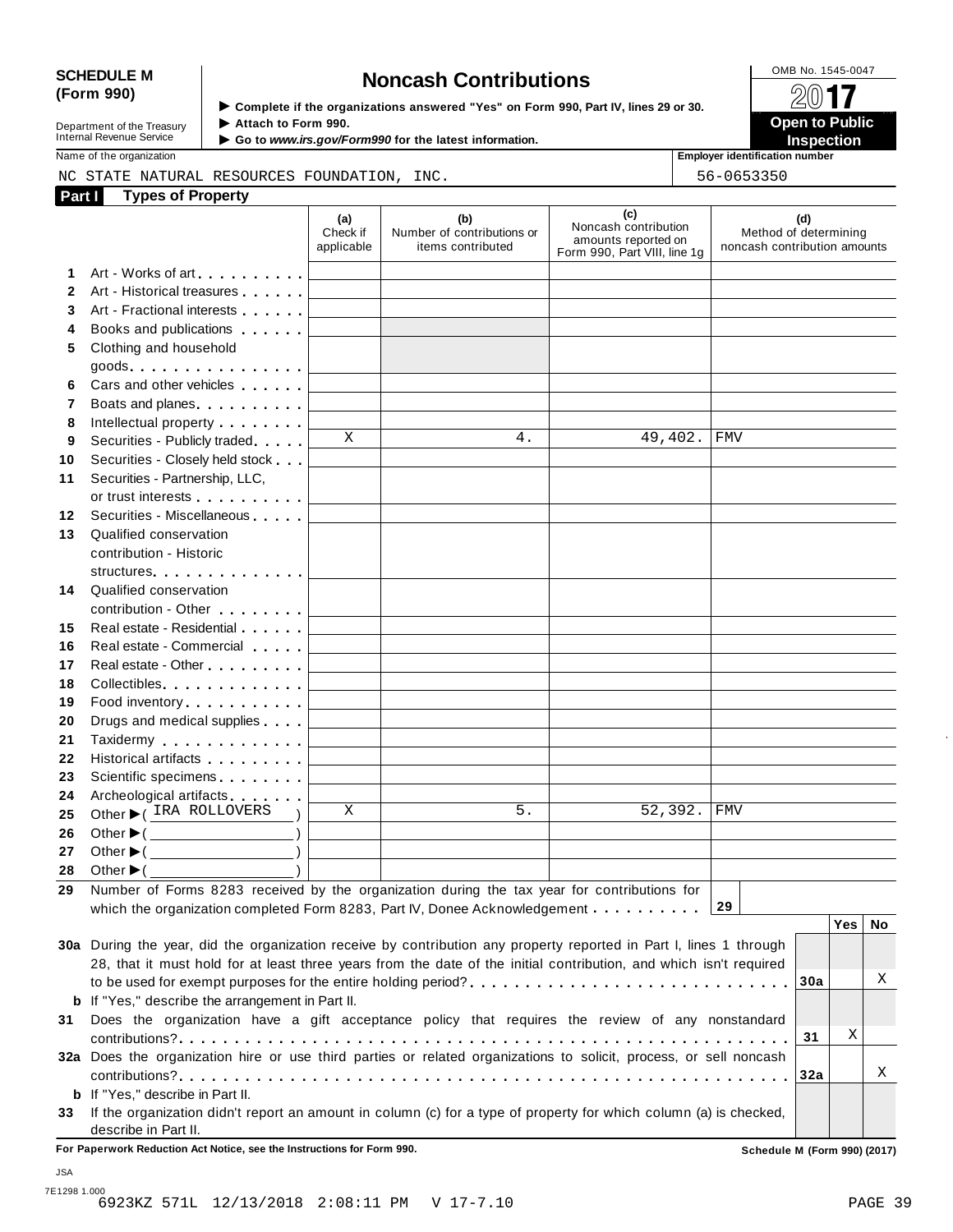**Supplemental Information.** Provide the information required by Part I, lines 30b, 32b, and 33, and whether the organization is reporting in Part I, column (b), the number of contributions, the number of items received, or a combination of both. Also complete this part for any additional information. **Part II**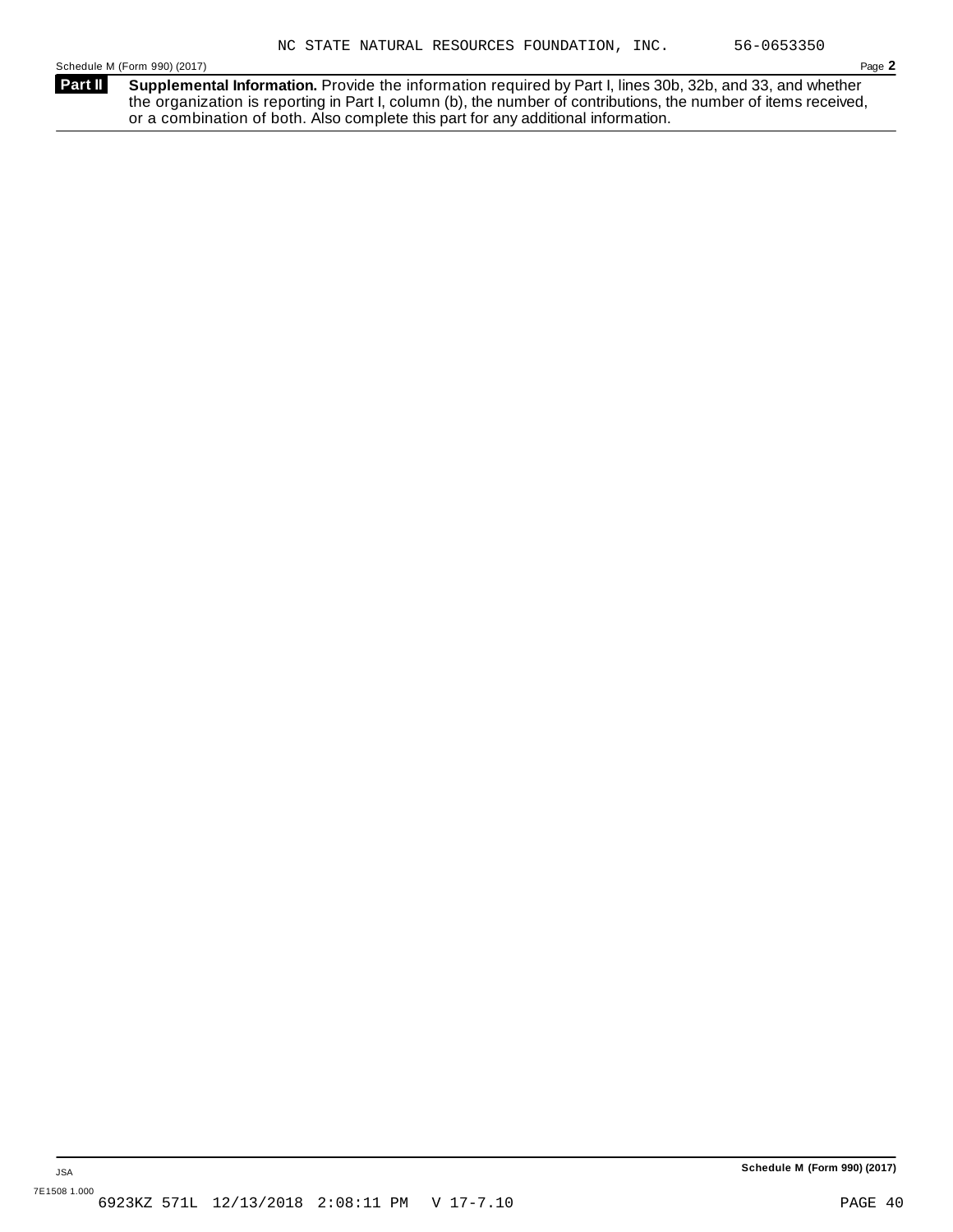#### **SCHEDULE O** Supplemental Information to Form 990 or 990-EZ DMB No. 1545-0047

**(Form 990 or 990-EZ) Complete to provide information for responses to specific questions on Form 990 or 990-EZ** or to provide any additional information. I**Attach to Form <sup>990</sup> or 990-EZ. Open to Public**



| Department of the Treasury<br>Internal Revenue Service | PAUJULU TOHII 990 OF 990-EZ.<br>> Information about Schedule O (Form 990 or 990-EZ) and its instructions is at www.irs.gov/form990. | <b>Open to Public</b><br>Inspection   |
|--------------------------------------------------------|-------------------------------------------------------------------------------------------------------------------------------------|---------------------------------------|
| Name of the organization                               |                                                                                                                                     | <b>Employer identification number</b> |
|                                                        | NC STATE NATURAL RESOURCES FOUNDATION, INC.                                                                                         | 56-0653350                            |

FORM 990, PART I, LINE 1, DESCRIPTION OF ORGANIZATION MISSION: TO PROMOTE EDUCATION AND RESEARCH IN THE COLLEGE OF NATURAL RESOURCES OF NORTH CAROLINA STATE UNIVERSITY AS WELL AS AID AND PROMOTE, BY FINANCIAL ASSISTANCE AND OTHERWISE, ALL TYPES OF EDUCATION, RESEARCH AND EXTENSION IN THE COLLEGE OF NATURAL RESOURCES.

#### FORM 990, PART VI, SECTION A, LINE 1:

THE EXECUTIVE COMMITTEE SHALL CONSIST OF THE CHAIR, WHO SHALL SERVE AS CHAIR OF THE EXECUTIVE COMMITTEE, THE VICE-CHAIR, THE PAST CHAIR, THE TREASURER, AND THE CHAIR OF EACH STANDING COMMITTEE OF THE BOARD. THE PRESIDENT AND DEAN, CNR, WILL SERVE EX-OFFICIO AS NONVOTING MEMBERS OF THE EXECUTIVE COMMITTEE AND MAY ALSO SERVE AS NONVOTING MEMBERS OF ANY OTHER COMMITTEE AUTHORIZED BY THESE BYLAWS IF DULY APPOINTED BY THE BOARD. BY RESOLUTION ADOPTED BY A MAJORITY OF THE DIRECTORS THEN IN OFFICE, THE BOARD OF DIRECTORS SHALL, AT ITS REGULAR ANNUAL MEETING, APPOINT THE MEMBERS OF THE EXECUTIVE COMMITTEE. THE EXECUTIVE COMMITTEE SHALL HAVE AND MAY EXERCISE, IN THE INTERIM BETWEEN MEETINGS OF THE BOARD OF DIRECTORS, AND EXCEPT AS OTHERWISE PROVIDED IN SECTION 5 OF THIS ARTICLE, ALL THE POWERS OF THE BOARD OF DIRECTORS. EXECUTIVE COMMITTEE MEMBERS APPOINTED BY THE BOARD SHALL SERVE AT THE PLEASURE OF THE BOARD BUT ONLY FOR SO LONG AS THEY ALSO SERVE AS DIRECTORS AND MAINTAIN THEIR QUALIFYING OFFICES OR DESIGNATIONS AS THE CASE MAY BE.

FORM 990, PART VI, SECTION A, LINE 2: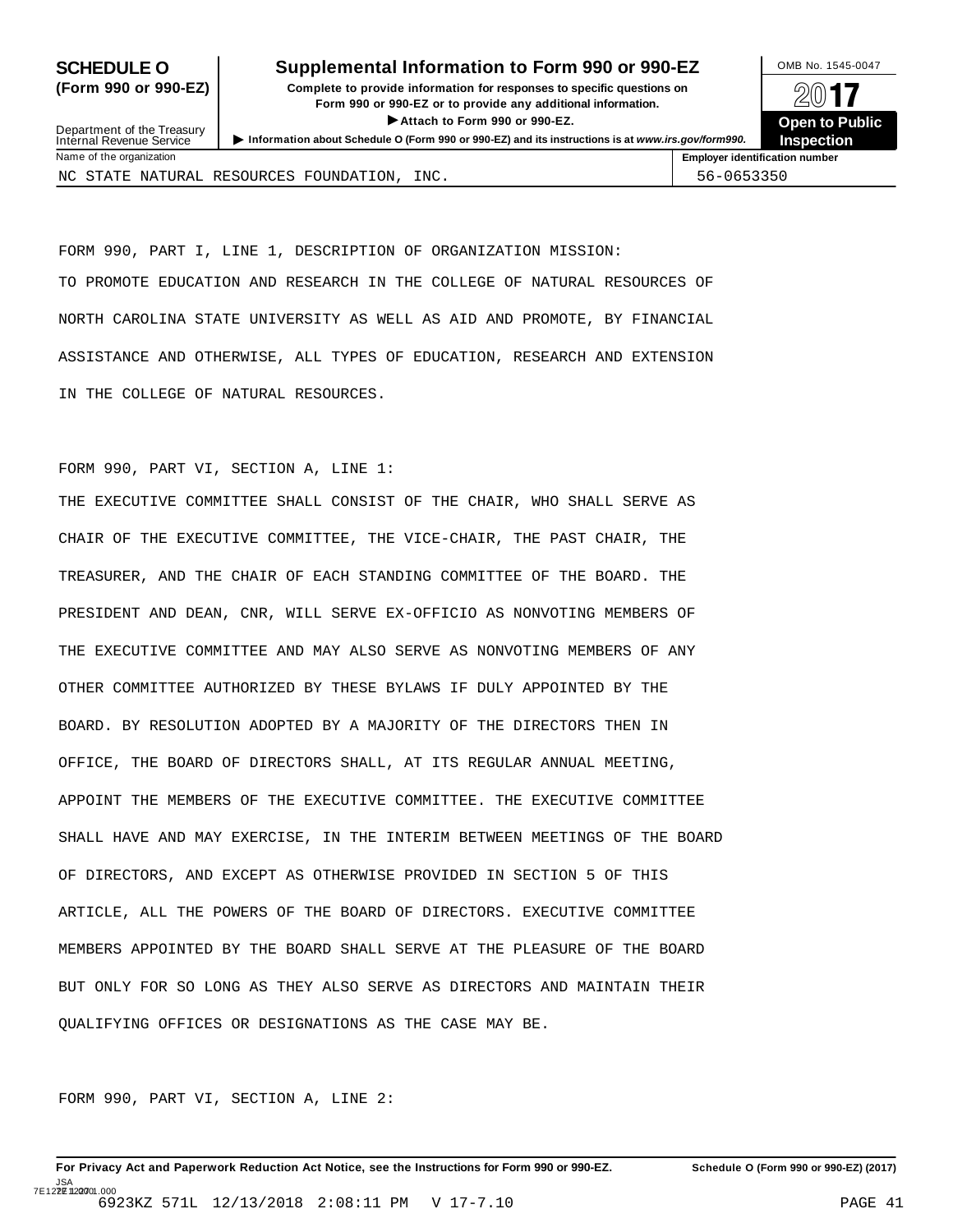| Schedule O (Form 990 or 990-EZ) 2017<br>Page $\angle$ |                                       |  |
|-------------------------------------------------------|---------------------------------------|--|
| Name of the organization                              | <b>Employer identification number</b> |  |
| NC STATE NATURAL RESOURCES FOUNDATION, INC.           | 56-0653350                            |  |

DIRECTOR LOU BOOS IS PRESIDENT OF NORDIC ENGINEERING WHICH IS A SUPPLIER TO MEADWESTVACO. DIRECTOR HARRY SIDERIS IS SR. VICE PRESIDENT AND CHIEF DISTRIBUTION OFFICER, DUKE ENERGY. THE FOUNDATION IS EXPLORING A SOLAR ENERGY PROJECT AT HOFMANN FOREST. MR. SIDERIS HAS RECUSED HIMSELF FROM ALL MATTERS RELATED TO THIS PROJECT.

FORM 990, PART VI, SECTION A, LINE 4: ARTICLE II: OFFICES SECTION 1. REGISTERED OFFICE

AMENDED LANGUAGE: THE CORPORATION SHALL HAVE AND CONTINUOUSLY MAINTAIN IN THE STATE OF NORTH CAROLINA A REGISTERED OFFICE AND A REGISTERED AGENT WHOSE OFFICE IS IDENTICAL WITH SUCH REGISTERED OFFICE. SUCH REGISTERED OFFICE SHALL BE LOCATED AT 2820 FAUCETTE DRIVE, ROOM 2028 BILTMORE HALL, NC STATE UNIVERSITY, WAKE COUNTY, NORTH CAROLINA, OR AT SUCH OTHER PLACE WITHIN THE STATE OF NORTH CAROLINA AS MAY FROM TIME TO TIME BE FIXED AND DETERMINED BY THE BOARD OF DIRECTORS.

SUPERSEDED LANGUAGE: THE CORPORATION SHALL HAVE AND CONTINUOUSLY MAINTAIN IN THE STATE OF NORTH CAROLINA A REGISTERED OFFICE AND A REGISTERED AGENT WHOSE OFFICE IS IDENTICAL WITH SUCH REGISTERED OFFICE. SUCH REGISTERED OFFICE SHALL BE LOCATED AT 2820 FAUCETTE DRIVE, ROOM 3036 BILTMORE HALL, NC STATE UNIVERSITY, WAKE COUNTY, NORTH CAROLINA, OR AT SUCH OTHER PLACE WITHIN THE STATE OF NORTH CAROLINA AS MAY FROM TIME TO TIME BE FIXED AND DETERMINED BY THE BOARD OF DIRECTORS.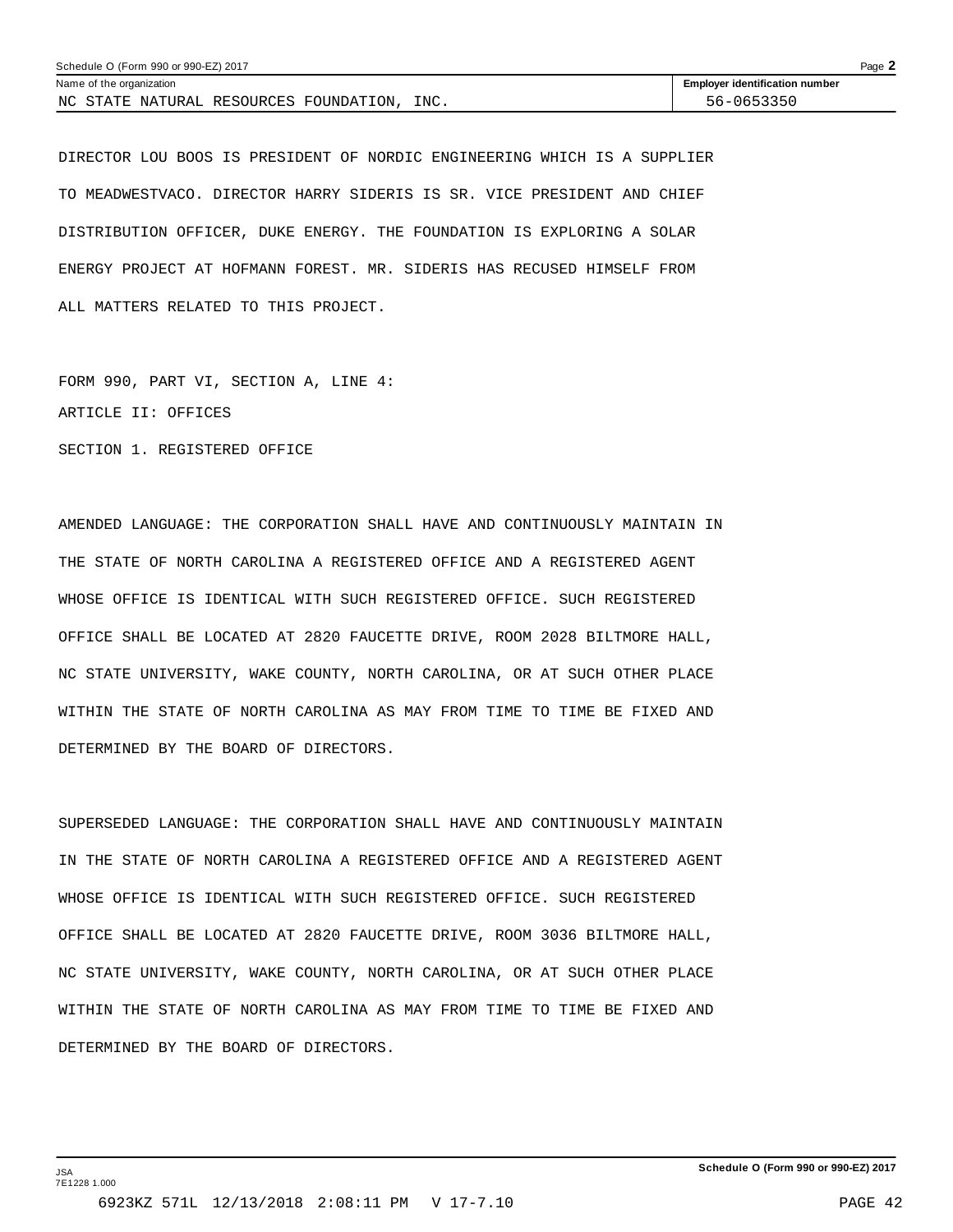| Schedule O (Form 990 or 990-EZ) 2017 | $P$ ade. |
|--------------------------------------|----------|
|--------------------------------------|----------|

NC STATE NATURAL RESOURCES FOUNDATION, INC.  $\vert$  56-0653350

Name of the organization **intervalse of the organization number intervalse of the organization number intervalse of the organization number** 

ARTICLE IV: BOARD OF DIRECTORS SECTION 3. TERM; STAGGERED TERMS

AMENDED LANGUAGE: DIRECTORS SHALL BE ELECTED TO SERVE A TERM OF FOUR (4) YEARS EXCEPT AS NECESSARY TO STRICTLY ENSURE STAGGERED TERMS OR AS OTHERWISE PROVIDED IN THESE BYLAWS, SAID FOUR (4)-YEAR TERM TO BEGIN AT THE ADJOURNMENT OF THE ANNUAL MEETING OF THE BOARD AT WHICH THE DIRECTOR WAS ELECTED. EACH DIRECTOR MAY BE REELECTED TO SERVE ONE ADDITIONAL SUCCESSIVE FOUR (4)-YEAR TERM, FOR A TOTAL OF TWO (2) SUCCESSIVE FOUR (4)-YEAR TERMS. THE TERMS OF THE DIRECTORS SHALL BE STAGGERED BY DIVIDING THE NUMBER OF DIRECTORS THEN SET BY THE BOARD INTO FOUR (4) CLASSES OF UP TO FOUR (4) DIRECTORS EACH, SUCH THAT THE TERM OF ONE (1) CLASS OF DIRECTORS TO BE ELECTED SHALL EXPIRE EACH YEAR; PROVIDED FURTHER, IN THE EVENT THE NUMBER OF DIRECTORS SHALL BE INCREASED, EACH CLASS OF DIRECTORS SHALL BE INCREASED ON A "PRO RATA" BASIS SUCH THAT FOLLOWING SUCH INCREASE AN EQUAL NUMBER OF DIRECTORS SHALL BE ELECTED EACH YEAR; AND IN THE FURTHER EVENT THE NUMBER OF DIRECTORS SHALL BE DECREASED, EACH CLASS OF DIRECTORS SHALL BE REDUCED ON A "PRO-RATA" BASIS SUCH THAT FOLLOWING SUCH REDUCTION AN EQUAL NUMBER OF DIRECTORS SHALL BE ELECTED EACH YEAR. EACH DIRECTOR SHALL SERVE UNTIL THE END OF HIS TERM HEREUNDER, OR UNTIL HIS OFFICE IS DECLARED VACANT, OR UNTIL HIS SUCCESSOR IS DULY ELECTED AND QUALIFIED, OR UNTIL HE DIES, RESIGNS OR BECOMES DISQUALIFIED OR UNTIL HE IS REMOVED. THE BOARD MAY FROM TIME TO TIME CHANGE THE TERM OF SERVICE BY AMENDMENT OF THESE BYLAWS. ANY DECREASE IN THE TERM OF OFFICE DOES NOT IN AND OF ITSELF SHORTEN AN INCUMBENT DIRECTOR'S TERM.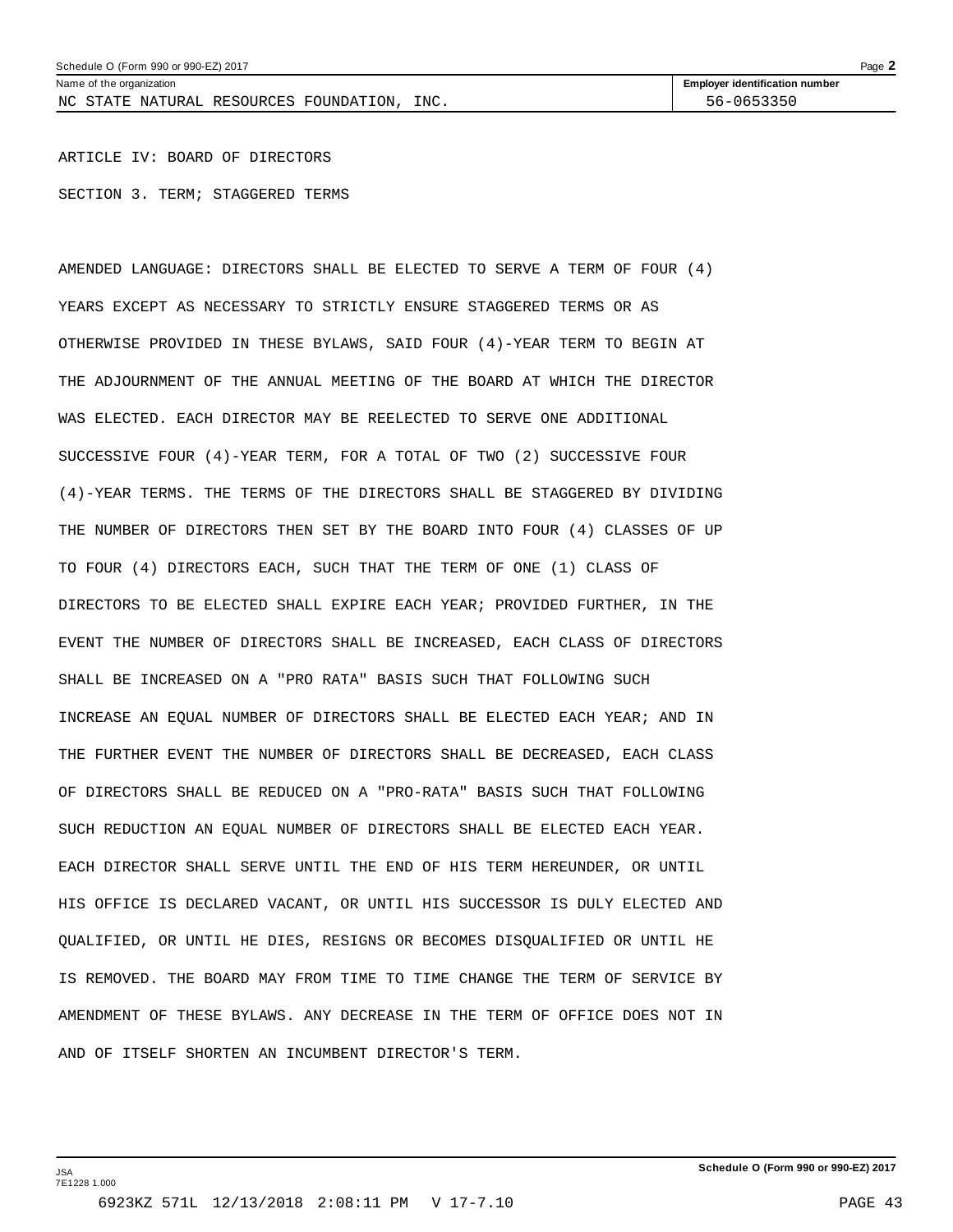| Schedule<br>.2011<br>$\sim$<br>╮⌒⌒<br>'−orm<br>$\cdots$<br>990-1<br>,,,,,,,<br>201 | $D_{200}$<br>יו ור |
|------------------------------------------------------------------------------------|--------------------|
|                                                                                    |                    |

NC STATE NATURAL RESOURCES FOUNDATION, INC.  $\vert$  56-0653350

Name of the organization **intervalsion Employer identification number Employer identification number** 

SUPERSEDED LANGUAGE: DIRECTORS SHALL BE ELECTED TO SERVE A TERM OF FOUR (4) YEARS EXCEPT AS NECESSARY TO STRICTLY ENSURE STAGGERED TERMS OR AS OTHERWISE PROVIDED IN THESE BYLAWS, SAID FOUR (4)-YEAR TERM TO BEGIN AT THE ADJOURNMENT OF THE REGULAR ANNUAL MEETING OF THE BOARD AT WHICH THE DIRECTOR WAS ELECTED. THE ANNUAL MEETING IS NORMALLY SCHEDULED DURING THE SECOND QUARTER OF THE FISCAL YEAR AT A TIME AND PLACE TO BE SPECIFIED BY THE CHAIR OF THE BOARD OF THE CORPORATION. EACH DIRECTOR MAY BE REELECTED TO SERVE ONE ADDITIONAL SUCCESSIVE FOUR (4)-YEAR TERM, FOR A TOTAL OF TWO (2) SUCCESSIVE FOUR (4)-YEAR TERMS. THE TERMS OF THE DIRECTORS SHALL BE STAGGERED BY DIVIDING THE NUMBER OF DIRECTORS THEN SET BY THE BOARD INTO FOUR (4) CLASSES OF UP TO FOUR (4) DIRECTORS EACH, SUCH THAT THE TERM OF ONE (1) CLASS OF DIRECTORS TO BE ELECTED SHALL EXPIRE EACH YEAR; PROVIDED FURTHER, IN THE EVENT THE NUMBER OF DIRECTORS SHALL BE INCREASED, EACH CLASS OF DIRECTORS SHALL BE INCREASED ON A "PRO RATA" BASIS SUCH THAT FOLLOWING SUCH INCREASE AN EQUAL NUMBER OF DIRECTORS SHALL BE ELECTED EACH YEAR; AND IN THE FURTHER EVENT THE NUMBER OF DIRECTORS SHALL BE DECREASED, EACH CLASS OF DIRECTORS SHALL BE REDUCED ON A "PRO-RATA" BASIS SUCH THAT FOLLOWING SUCH REDUCTION AN EQUAL NUMBER OF DIRECTORS SHALL BE ELECTED EACH YEAR. EACH DIRECTOR SHALL SERVE UNTIL THE END OF HIS TERM HEREUNDER, OR UNTIL HIS OFFICE IS DECLARED VACANT, OR UNTIL HIS SUCCESSOR IS DULY ELECTED AND QUALIFIED, OR UNTIL HE DIES, RESIGNS OR BECOMES DISQUALIFIED OR UNTIL HE IS REMOVED. THE BOARD MAY FROM TIME TO TIME CHANGE THE TERM OF SERVICE BY AMENDMENT OF THESE BYLAWS. ANY DECREASE IN THE TERM OF OFFICE DOES NOT IN AND OF ITSELF SHORTEN AN INCUMBENT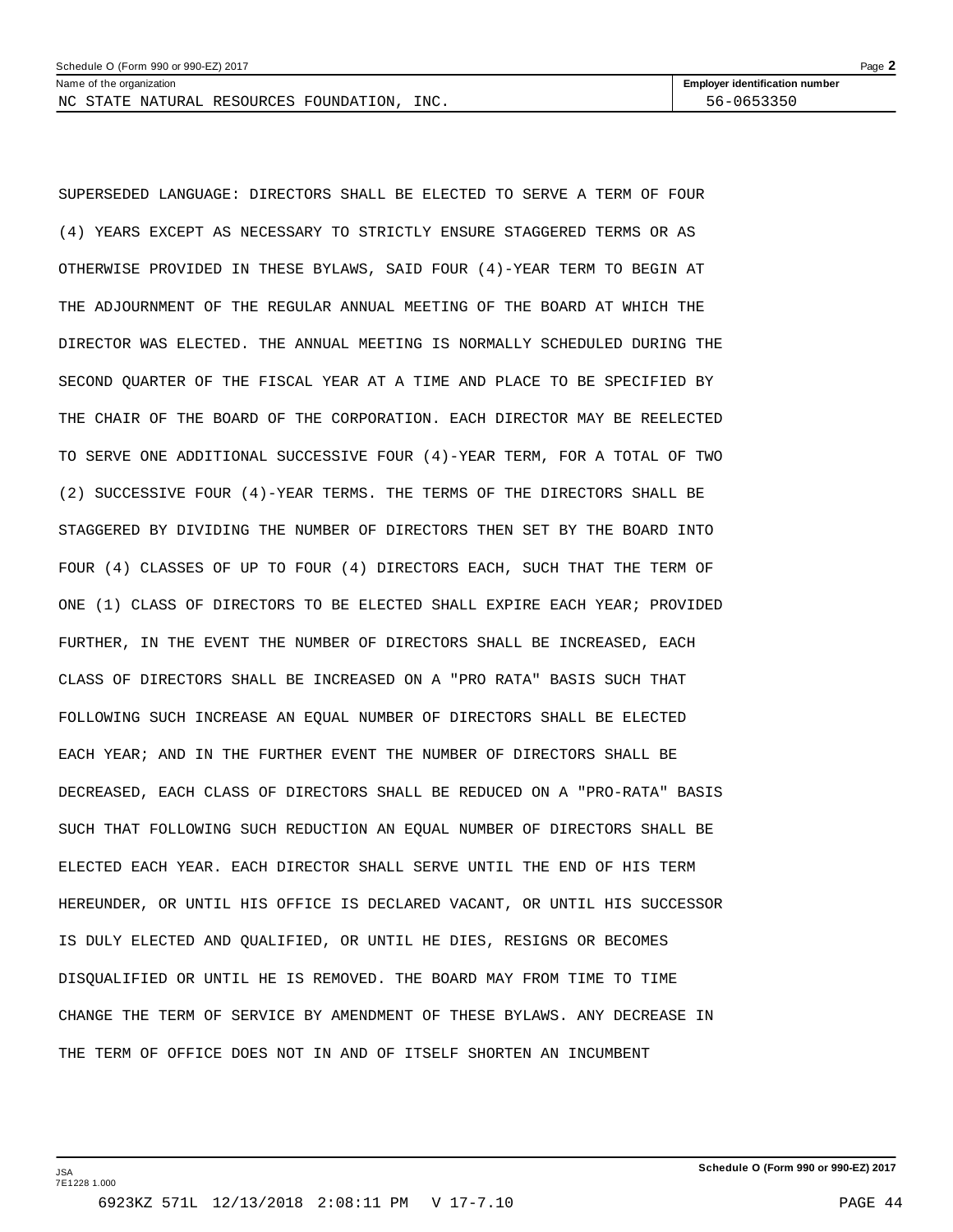NC STATE NATURAL RESOURCES FOUNDATION, INC.  $\vert$  56-0653350

DIRECTOR'S TERM.

ARTICLE IV: BOARD OF DIRECTORS

SECTION 4. ELECTION

AMENDED LANGUAGE: ALL CANDIDATES FOR ELECTION OR REELECTION TO THE BOARD SHALL BE CONSIDERED AND NOMINATED BY THE NOMINATING COMMITTEE. DIRECTORS SHALL BE ELECTED ANNUALLY BY A MAJORITY OF THE BOARD OF DIRECTORS AT THE ANNUAL MEETING OR ANY ADJOURNMENT THEREOF.

SUPERSEDED LANGUAGE: ALL CANDIDATES FOR ELECTION OR REELECTION TO THE BOARD SHALL BE CONSIDERED AND NOMINATED BY THE NOMINATING COMMITTEE. DIRECTORS SHALL BE ELECTED ANNUALLY BY A MAJORITY OF THE BOARD OF DIRECTORS AT THE REGULAR ANNUAL MEETING OR ANY ADJOURNMENT THEREOF.

ARTICLE IV: BOARD OF DIRECTORS SECTION 7. SPECIAL MEETINGS

AMENDED LANGUAGE: SPECIAL MEETINGS OF THE BOARD OF DIRECTORS MAY BE CALLED BY OR AT THE REQUEST OF THE CHAIR OR AT LEAST ONE-THIRD (1/3) OR MORE OF THE DIRECTORS. THE PERSON OR PERSONS AUTHORIZED TO CALL SPECIAL MEETINGS OF THE BOARD MAY FIX ANY PLACE, EITHER WITHIN OR OUTSIDE THE STATE OF NORTH CAROLINA, AS THE PLACE FOR HOLDING SUCH SPECIAL MEETINGS.

SUPERSEDED LANGUAGE: SPECIAL MEETINGS OF THE BOARD OF DIRECTORS MAY BE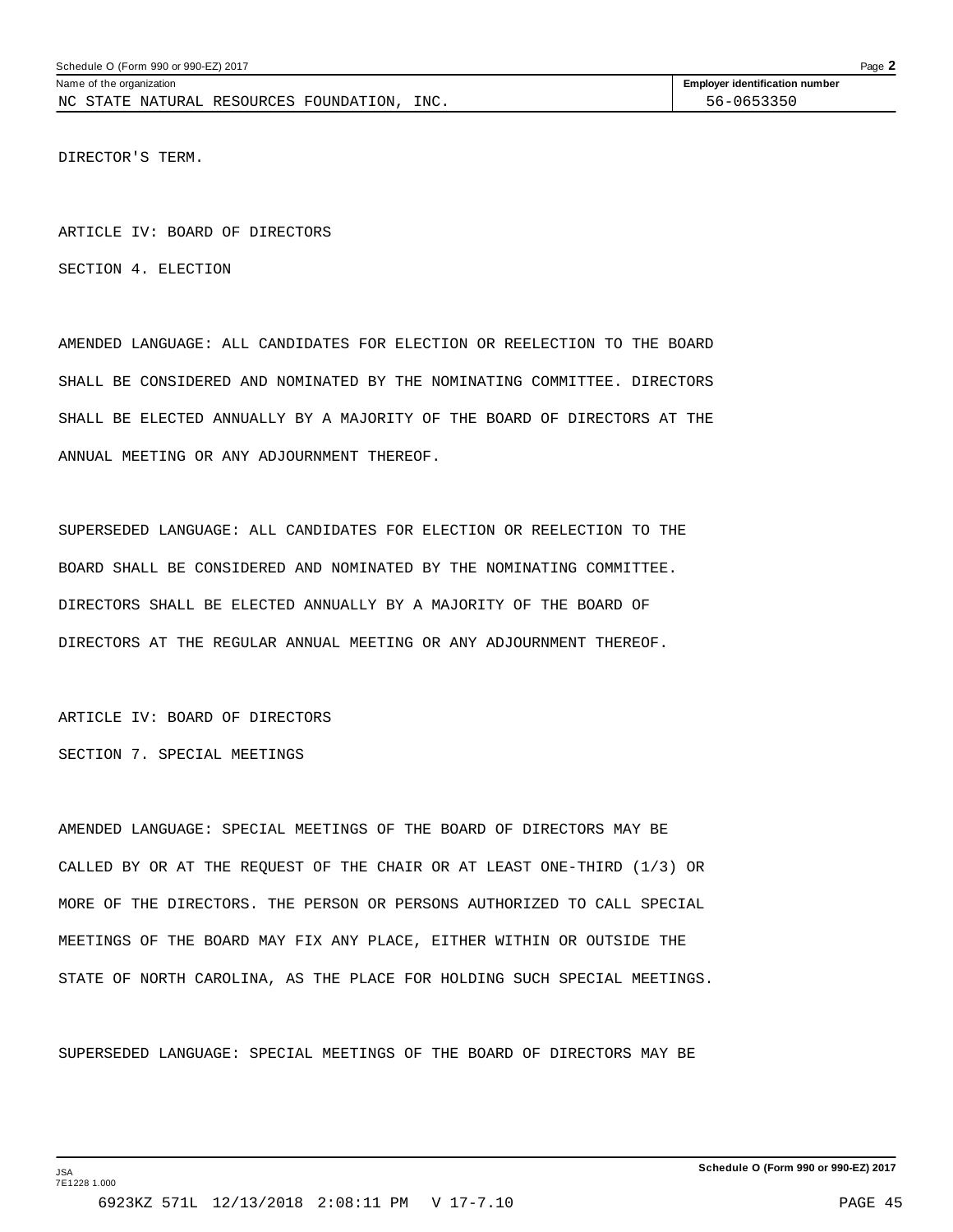| Schedule O (Form 990 or 990-EZ) 2017           |                                       | $P$ age $\blacktriangle$ |
|------------------------------------------------|---------------------------------------|--------------------------|
| Name of the organization                       | <b>Employer identification number</b> |                          |
| NC STATE NATURAL RESOURCES FOUNDATION.<br>INC. | 56-0653350                            |                          |

CALLED BY OR AT THE REQUEST OF THE CHAIR OR AT LEAST ONE-THIRD (1/3) OR MORE OF THE DIRECTORS. THE PERSON OR PERSONS AUTHORIZED TO CALL SPECIAL MEETINGS OF THE BOARD MAY FIX ANY PLACE, EITHER WITHIN OR WITHOUT THE STATE OF NORTH CAROLINA, AS THE PLACE FOR HOLDING SUCH SPECIAL MEETINGS.

ARTICLE V: COMMITTEES OF THE BOARD SECTION 2. EXECUTIVE COMMITTEE

AMENDED LANGUAGE: THE EXECUTIVE COMMITTEE SHALL CONSIST OF THE CHAIR, WHO SHALL SERVE AS CHAIR OF THE EXECUTIVE COMMITTEE, THE VICE-CHAIR, THE PAST CHAIR, THE TREASURER, AND THE CHAIR OF EACH STANDING COMMITTEE OF THE BOARD. THE PRESIDENT AND DEAN, CNR, WILL SERVE EX-OFFICIO AS NONVOTING MEMBERS OF THE EXECUTIVE COMMITTEE AND MAY ALSO SERVE AS NONVOTING MEMBERS OF ANY OTHER COMMITTEE AUTHORIZED BY THESE BYLAWS IF DULY APPOINTED BY THE BOARD. BY RESOLUTION ADOPTED BY A MAJORITY OF THE DIRECTORS THEN IN OFFICE, THE BOARD OF DIRECTORS SHALL, AT ITS ANNUAL MEETING, APPOINT THE MEMBERS OF THE EXECUTIVE COMMITTEE. THE EXECUTIVE COMMITTEE SHALL HAVE AND MAY EXERCISE, IN THE INTERIM BETWEEN MEETINGS OF THE BOARD OF DIRECTORS, AND EXCEPT AS OTHERWISE PROVIDED IN SECTION 5 OF THIS ARTICLE, ALL THE POWERS OF THE BOARD OF DIRECTORS. EXECUTIVE COMMITTEE MEMBERS APPOINTED BY THE BOARD SHALL SERVE AT THE PLEASURE OF THE BOARD BUT ONLY FOR SO LONG AS THEY ALSO SERVE AS DIRECTORS AND MAINTAIN THEIR QUALIFYING OFFICES OR DESIGNATIONS AS THE CASE MAY BE.

THE EXECUTIVE COMMITTEE SHALL ALSO SERVE AS THE NOMINATING COMMITTEE AND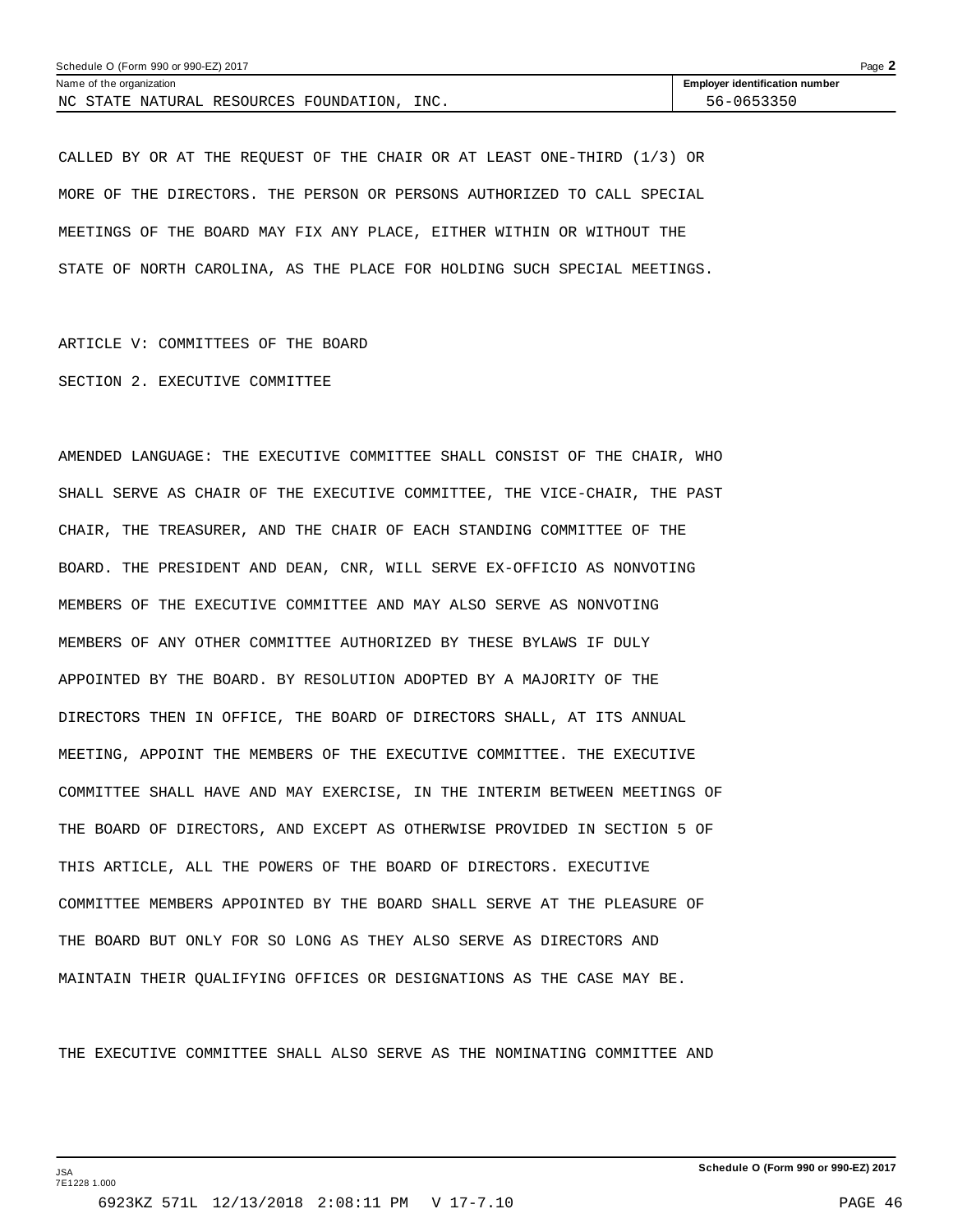SHALL:

I. GENERATE AN ANNUAL SLATE OF NOMINEES FOR ELECTION OR APPOINTMENT AS DIRECTORS, OFFICERS, AND COMMITTEE MEMBERS; AND II. SUBMIT THE SLATE OF RECOMMENDED NOMINEES TO THE FULL BOARD OF DIRECTORS FOR ITS CONSIDERATION AT LEAST THIRTY (30) DAYS PRIOR TO THE ANNUAL MEETING.

III. COORDINATE TRAINING AND ORIENTATION FOR ALL NEW DIRECTORS.

SUPERSEDED LANGUAGE: THE EXECUTIVE COMMITTEE SHALL CONSIST OF THE CHAIR, WHO SHALL SERVE AS CHAIR OF THE EXECUTIVE COMMITTEE, THE VICE-CHAIR, THE PAST CHAIR, THE TREASURER, AND THE CHAIR OF EACH STANDING COMMITTEE OF THE BOARD. THE PRESIDENT AND DEAN, CNR, WILL SERVE EX-OFFICIO AS NONVOTING MEMBERS OF THE EXECUTIVE COMMITTEE AND MAY ALSO SERVE AS NONVOTING MEMBERS OF ANY OTHER COMMITTEE AUTHORIZED BY THESE BYLAWS IF DULY APPOINTED BY THE BOARD. BY RESOLUTION ADOPTED BY A MAJORITY OF THE DIRECTORS THEN IN OFFICE, THE BOARD OF DIRECTORS SHALL, AT ITS REGULAR ANNUAL MEETING, APPOINT THE MEMBERS OF THE EXECUTIVE COMMITTEE. THE EXECUTIVE COMMITTEE SHALL HAVE AND MAY EXERCISE, IN THE INTERIM BETWEEN MEETINGS OF THE BOARD OF DIRECTORS, AND EXCEPT AS OTHERWISE PROVIDED IN SECTION 5 OF THIS ARTICLE, ALL THE POWERS OF THE BOARD OF DIRECTORS. EXECUTIVE COMMITTEE MEMBERS APPOINTED BY THE BOARD SHALL SERVE AT THE PLEASURE OF THE BOARD BUT ONLY FOR SO LONG AS THEY ALSO SERVE AS DIRECTORS AND MAINTAIN THEIR QUALIFYING OFFICES OR DESIGNATIONS AS THE CASE MAY BE.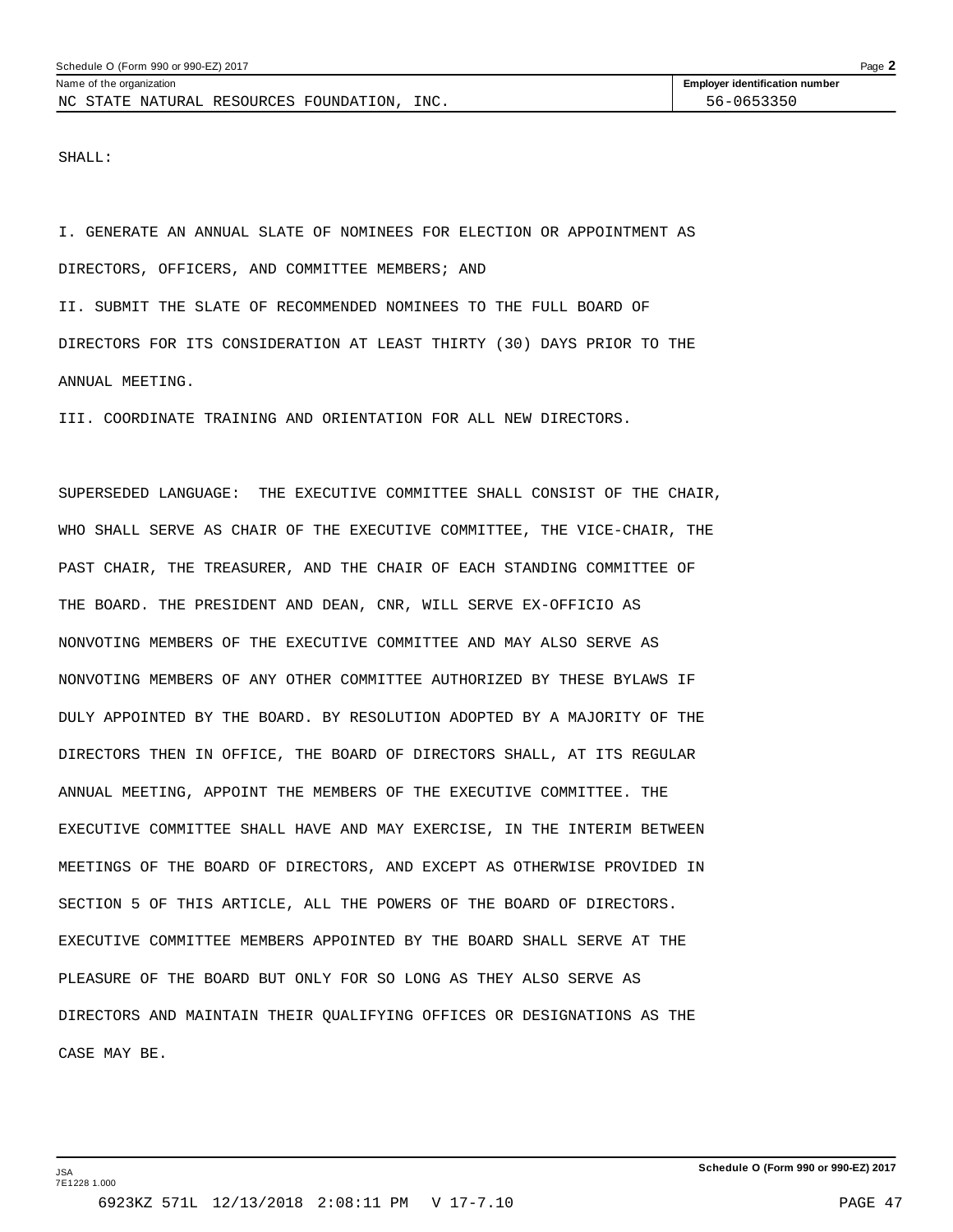THE EXECUTIVE COMMITTEE SHALL ALSO SERVE AS THE NOMINATING COMMITTEE AND SHALL:

I. GENERATE AN ANNUAL SLATE OF NOMINEES FOR ELECTION OR APPOINTMENT AS DIRECTORS, OFFICERS, AND COMMITTEE MEMBERS; AND II. SUBMIT THE SLATE OF RECOMMENDED NOMINEES TO THE FULL BOARD OF DIRECTORS FOR ITS CONSIDERATION AT LEAST THIRTY (30) DAYS PRIOR TO THE REGULAR ANNUAL MEETING.

III. COORDINATE TRAINING AND ORIENTATION FOR ALL NEW DIRECTORS.

ARTICLE V: COMMITTEES OF THE BOARD SECTION 3B. AUDIT AND FINANCE COMMITTEE

AMENDED LANGUAGE: THE AUDIT AND FINANCE COMMITTEE SHALL CONSIST OF AT LEAST THREE (3) DIRECTORS AS THE BOARD MAY DETERMINE AND APPOINT. THE FINANCE COMMITTEE SO CONSTITUTED AND APPOINTED SHALL:

I. WORK WITH THE TREASURER TO RECOMMEND AN INVESTMENT POLICY TO THE BOARD OF DIRECTORS;

II. BE RESPONSIBLE, ACCORDING TO THE APPROVED INVESTMENT POLICY, FOR THE MANNER IN WHICH, AND THE EXTENT TO WHICH, THE FUNDS OF THE CORPORATION SHALL BE INVESTED;

III. MAKE PERIODIC INVESTMENT REPORTS TO THE BOARD OF DIRECTORS; IV. RECEIVE THE REPORT OF THE INDEPENDENT CPA FIRM THAT CONDUCTS THE CORPORATION'S ANNUAL AUDIT AND RELEVANT TAX FORMS TO BE SUBMITTED BY THE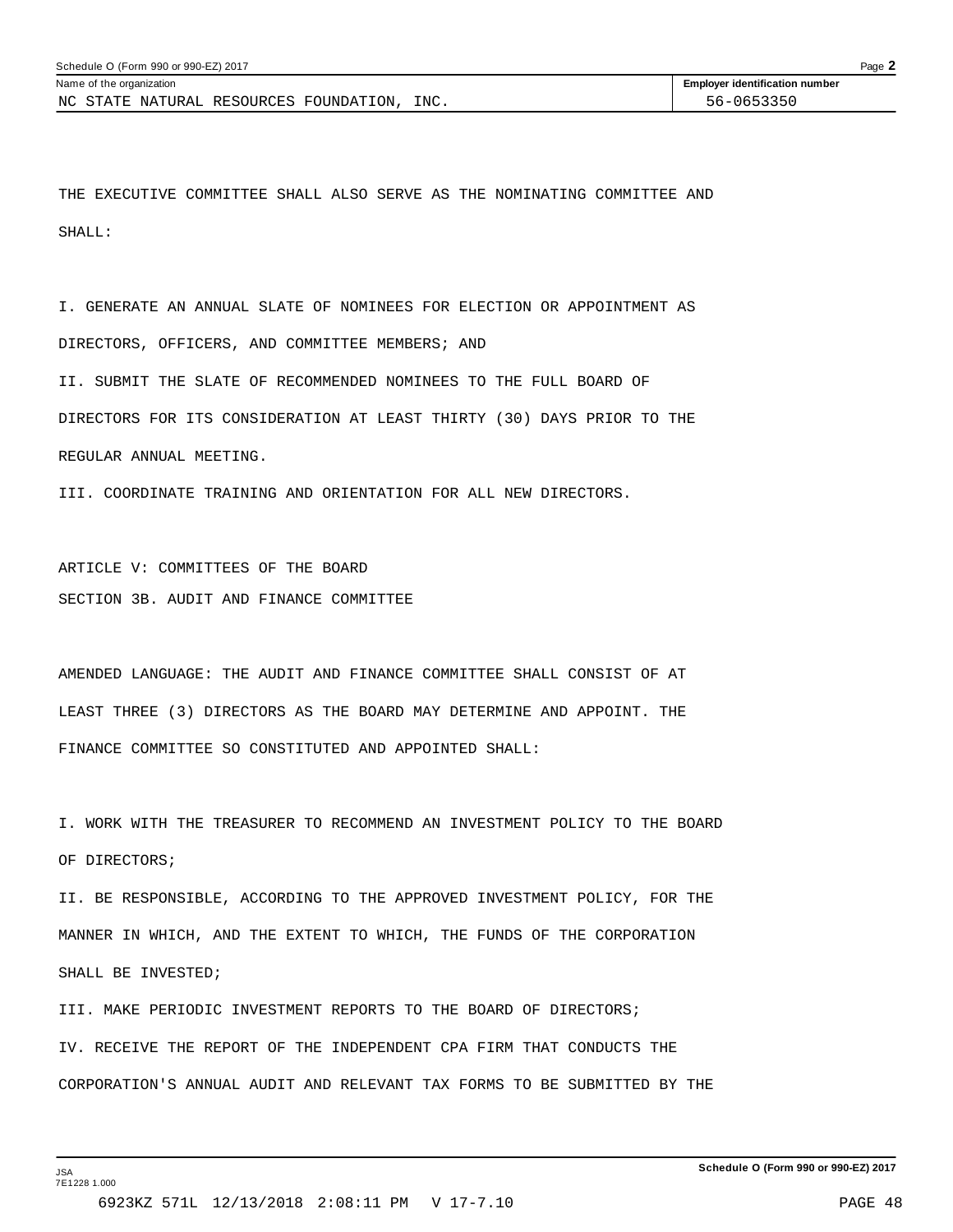CORPORATION. AND

V. WORK WITH THE DEAN TO DEVELOP A PROPOSED GENERAL FUND BUDGET FOR THE CORPORATION AND SHALL ANNUALLY SUBMIT SUCH PROPOSED BUDGET WITH RECOMMENDATIONS TO THE BOARD OF DIRECTORS PRIOR TO THE NEW FISCAL YEAR. VI. RECEIVE WHISTLEBLOWER COMPLAINTS FROM EMPLOYEES OF THE CORPORATION.

SUPERSEDED LANGUAGE: THE AUDIT AND FINANCE COMMITTEE SHALL CONSIST OF AT LEAST THREE (3) DIRECTORS AS THE BOARD MAY DETERMINE AND APPOINT. THE FINANCE COMMITTEE SO CONSTITUTED AND APPOINTED SHALL:

I. WORK WITH THE TREASURER TO RECOMMEND AN INVESTMENT POLICY TO THE BOARD OF DIRECTORS;

II. BE RESPONSIBLE, ACCORDING TO THE APPROVED INVESTMENT POLICY, FOR THE MANNER IN WHICH, AND THE EXTENT TO WHICH, THE FUNDS OF THE CORPORATION SHALL BE INVESTED;

III. MAKE PERIODIC INVESTMENT REPORTS TO THE BOARD OF DIRECTORS; IV. RECEIVE THE REPORT OF THE INDEPENDENT CPA FIRM THAT CONDUCTS THE CORPORATION'S ANNUAL AUDIT AND RELEVANT TAX FORMS TO BE SUBMITTED BY THE CORPORATION. AND

V. WORK WITH THE DEAN TO DEVELOP A PROPOSED GENERAL FUND BUDGET FOR THE CORPORATION AND SHALL SUBMIT SUCH PROPOSED BUDGET WITH RECOMMENDATIONS TO THE BOARD OF DIRECTORS AT ITS REGULAR ANNUAL MEETING.

VI. RECEIVE WHISTLEBLOWER COMPLAINTS FROM EMPLOYEES OF THE CORPORATION.

ARTICLE VIII: GENERAL PROVISIONS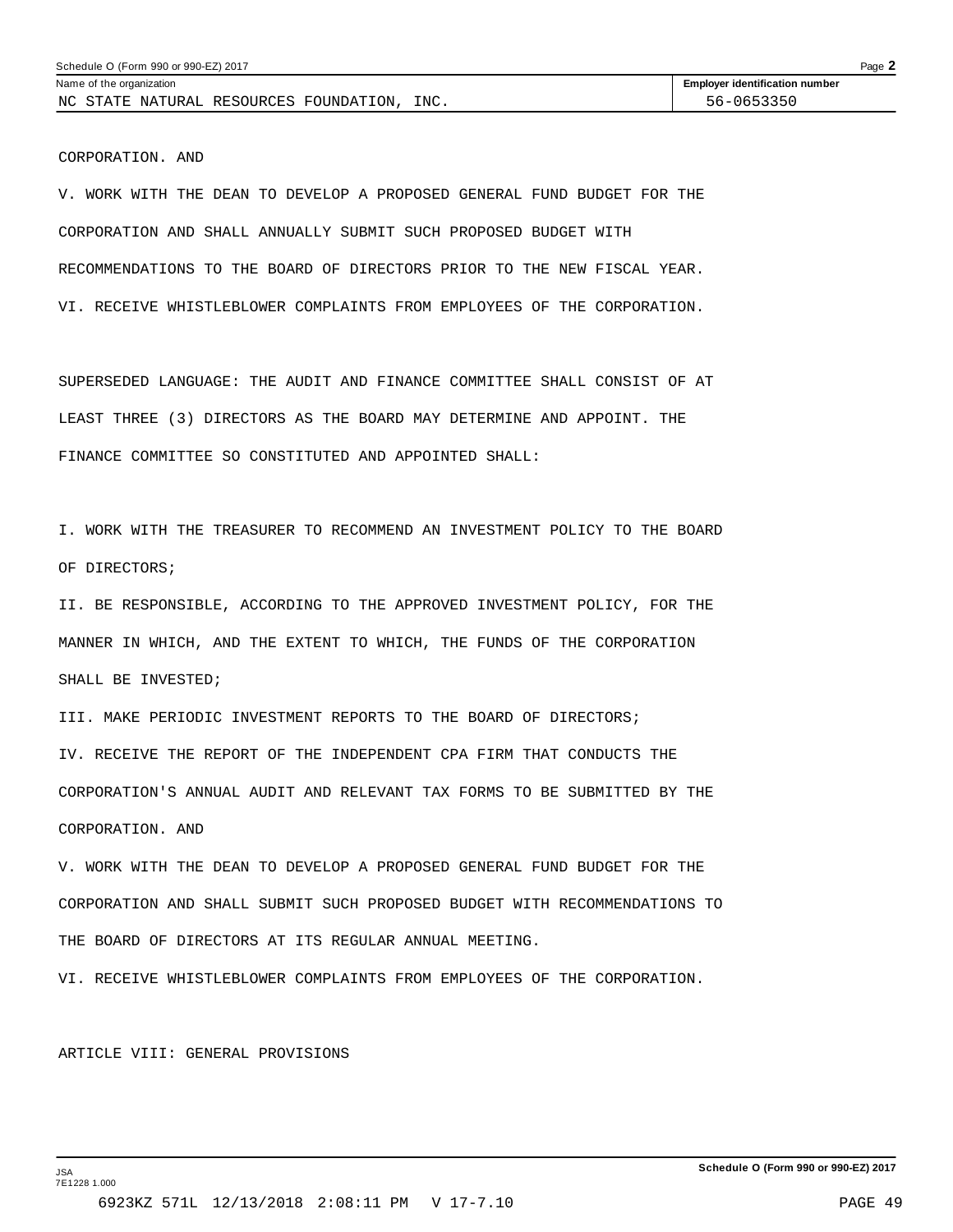SECTION 1. PURPOSES AND POWERS

AMENDED LANGUAGE: THIS CORPORATION IS ORGANIZED TO OPERATE EXCLUSIVELY FOR SCIENTIFIC AND EDUCATIONAL PURPOSES IN SUPPORT OF THE SCIENTIFIC, EDUCATIONAL, RESEARCH AND OUTREACH MISSIONS OF THE COLLEGE OF NATURAL RESOURCES AT NC STATE UNIVERSITY. THE PURPOSES FOR WHICH THE CORPORATION OPERATES INCLUDE, BUT ARE NOT LIMITED TO:

A. ACQUIRING BY PURCHASE, LEASE, OPTION, DEED OF GIFT, OR OTHERWISE, LANDS TO BE DEVOTED TO THE SPECIFIC OBJECTIVES AND PURPOSES PARTICULARLY SET OUT IN THIS PARAGRAPH IN ORDER TO AID AND PROMOTE BY FINANCIAL ASSISTANCE AND OTHERWISE ALL TYPES OF FOREST EDUCATION AND RESEARCH AT, OR BY, CNR;

SUPERSEDED LANGUAGE: THIS CORPORATION IS ORGANIZED TO OPERATE EXCLUSIVELY FOR SCIENTIFIC AND EDUCATIONAL PURPOSES IN SUPPORT OF THE SCIENTIFIC, EDUCATIONAL, RESEARCH AND OUTREACH MISSIONS OF THE COLLEGE OF NATURAL RESOURCES AT NC STATE UNIVERSITY. THE PURPOSES FOR WHICH THE CORPORATION OPERATES INCLUDE, BUT ARE NOT LIMITED TO:

A. ACQUIRING BY PURCHASE, LEASE, OPTION, DEED OF GIFT, OR OTHERWISE, LANDS TO BE DEVOTED TO THE SPECIFIC OBJECTS AND PURPOSES PARTICULARLY SET OUT IN THIS PARAGRAPH IN ORDER TO AID AND PROMOTE BY FINANCIAL ASSISTANCE AND OTHERWISE ALL TYPES OF FOREST EDUCATION AND RESEARCH AT, OR BY, CNR;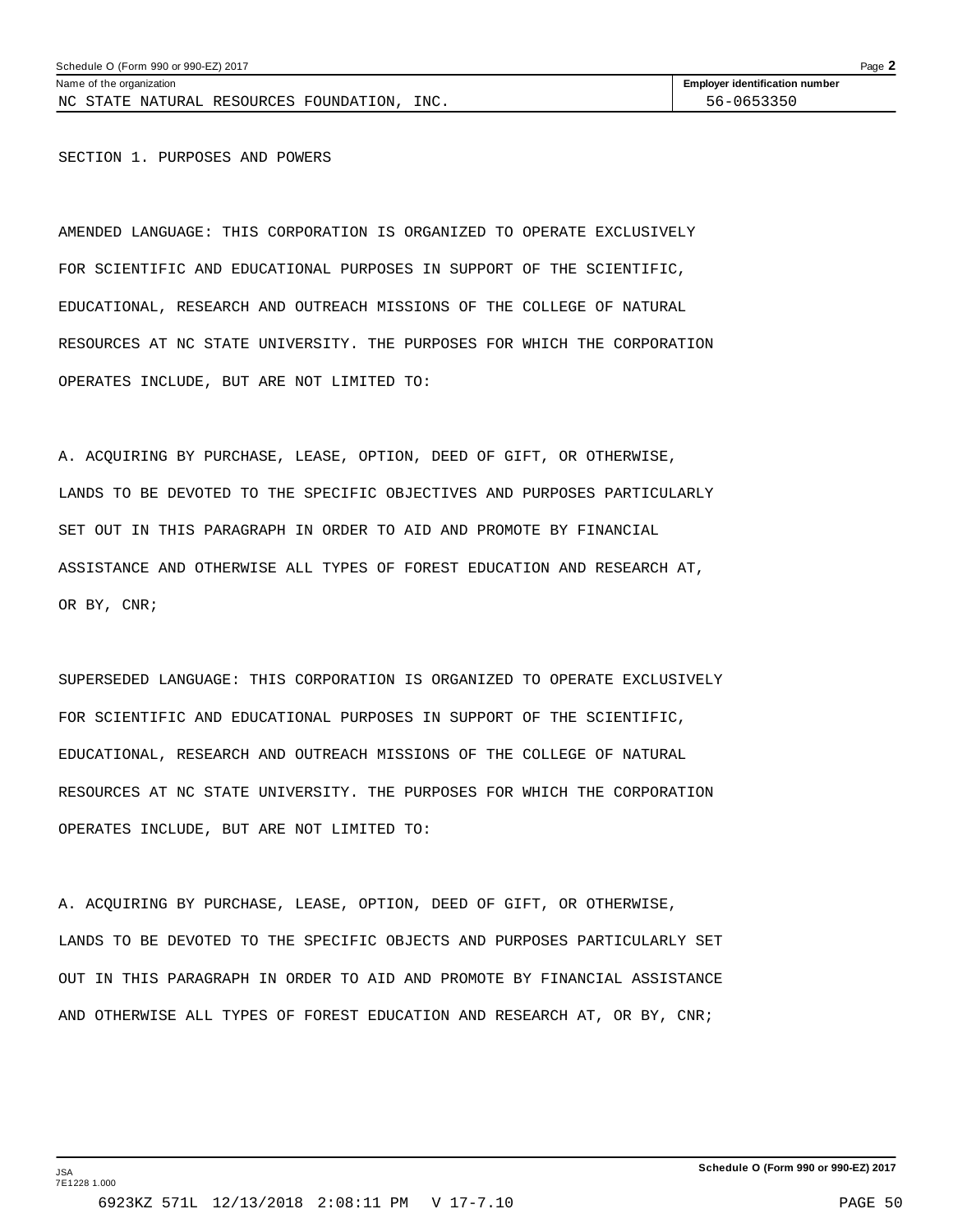FORM 990, PART VI, SECTION B, LINE 11: DRAFT 990 IS DISTRIBUTED TO BOARD MEMBERS FOR THEIR REVIEW PRIOR TO FILING.

FORM 990, PART VI, SECTION B, LINE 12C: IN ORDER TO MONITOR AND ENFORCE COMPLIANCE WITH THE ORGANIZATION'S CONFLICT OF INTEREST POLICY, NC STATE NATURAL RESOURCES FOUNDATION FOLLOWS THE FOLLOWING PRACTICES:

1) ALL TRANSACTIONS (OTHER THAN EXPENSE REIMBURSEMENTS) BETWEEN THE FOUNDATION AND A DIRECTOR, OFFICER, OR EMPLOYEE OF THE FOUNDATION, MUST BE AUTHORIZED AND APPROVED BY THE FOUNDATION'S BOARD OF DIRECTORS OR RATIFIED IN GOOD FAITH BY THE FOUNDATION'S BOARD OF DIRECTORS AT THE SUBSEQUENT MEETING FOLLOWING THE TRANSACTION.

2) NO FOUNDATION DIRECTOR, OFFICER, OR EMPLOYEE HAVING A DIRECT OR INDIRECT INTEREST IN ANY FOUNDATION BUSINESS TRANSACTION MAY BE INVOLVED IN THE DECISION WITH RESPECT TO WHETHER THE FOUNDATION SHOULD ENTER INTO SUCH TRANSACTION. FOR PURPOSES OF THIS SECTION, A DIRECTOR, OFFICER OR EMPLOYEE HAS AN INDIRECT INTEREST IN A TRANSACTION IF: (A) ANOTHER ENTITY IN WHICH HE HAS A MATERIAL FINANCIAL INTEREST OR IN WHICH HE IS A GENERAL PARTNER IS A PARTY TO THE TRANSACTION; OR (B) ANOTHER ENTITY OF WHICH HE IS A DIRECTOR, OFFICER, OR TRUSTEE IS A PARTY TO THE TRANSACTION AND THE TRANSACTION IS OR SHOULD BE CONSIDERED BY THE BOARD.

3) NO SCHOLARSHIP OR FELLOWSHIP AWARD MAY BE MADE TO A DIRECTOR, OFFICER, OR EMPLOYEE OF THE FOUNDATION OR TO A FAMILY MEMBER OF ANY SUCH PERSON UNLESS THE RECIPIENT OF THE AWARD IS DETERMINED BY AN INDEPENDENT AWARDS COMMITTEE.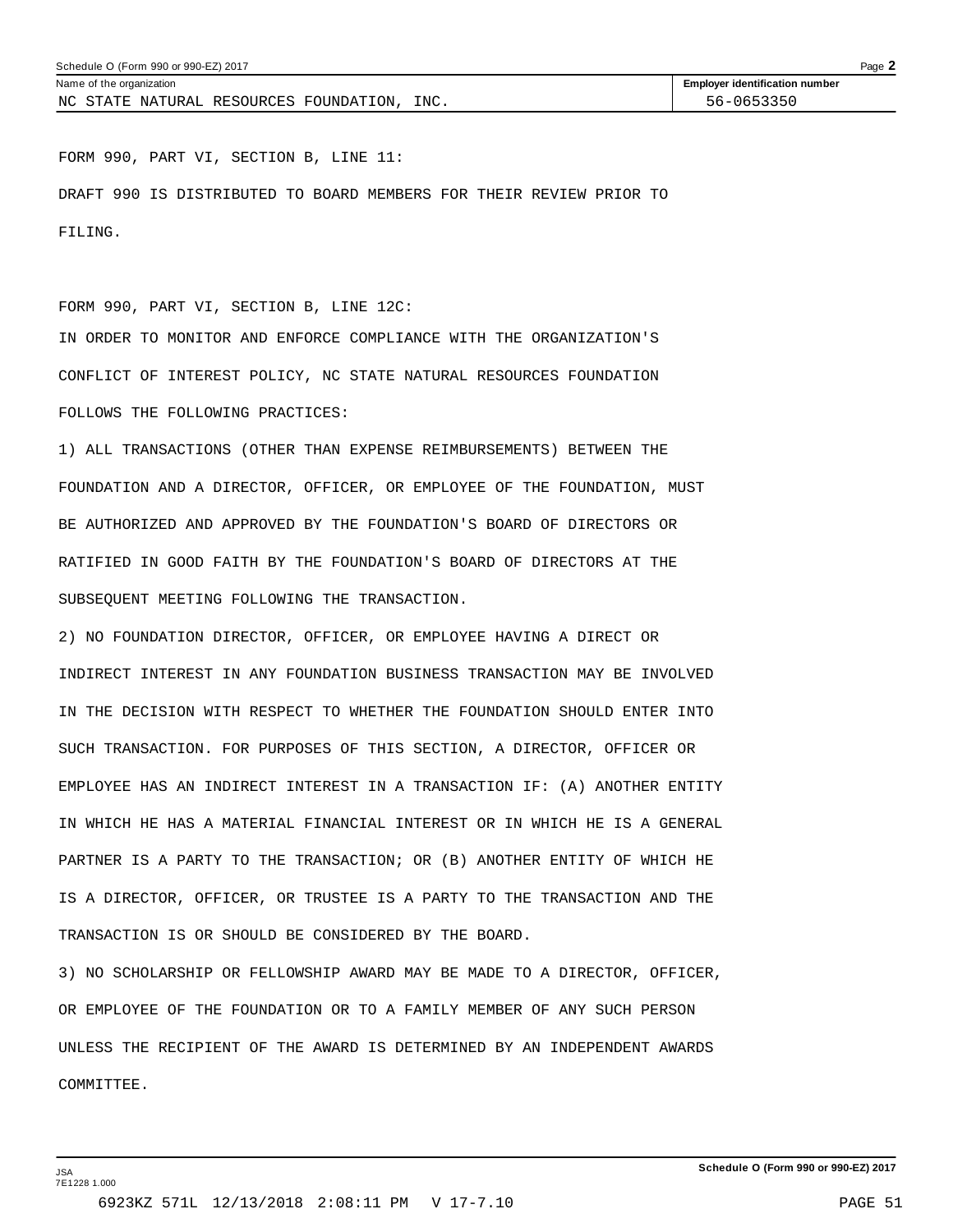| Schedule O (Form 990 or 990-EZ) 2017           | Page $\blacktriangle$                 |  |
|------------------------------------------------|---------------------------------------|--|
| Name of the organization                       | <b>Employer identification number</b> |  |
| NC STATE NATURAL RESOURCES FOUNDATION,<br>INC. | 56-0653350                            |  |

FORM 990, PART VI, SECTION B, LINE 15: THE EXECUTIVE COMMITTEE OF THE BOARD OF DIRECTORS ALSO SERVES AS THE HR/EMPLOYEE BENEFITS COMMITTEE. COMPENSATION DECISIONS ARE RECOMMENDED TO THIS COMMITTEE BY THE DIRECTOR OF FOREST OPERATIONS FOR HIS EMPLOYEES AND ARE BROUGHT BEFORE THE COMMITTEE FOR APPROVAL. THE EXECUTIVE COMMITTEE RECOMMENDS, DETERMINES, AND APPROVES SALARY AND OTHER COMPENSATION ELEMENTS FOR THE DIRECTOR OF FOREST OPERATIONS, IN ADDITION TO APPROVING RECOMMENDATIONS FROM THE DIRECTOR ABOUT HIS STAFF.

FORM 990, PART VI, SECTION C, LINE 18: THE 990 IS LISTED ON THE WEBSITE. FORM 1023 (WHICH WAS FILED PRIOR TO JULY 15, 1987) IS NOT PUBLICLY AVAILABLE.

FORM 990, PART VI, SECTION C, LINE 19: THE AUDITED FINANCIAL STATEMENTS ARE AVAILABLE ON THE WEBSITE: HTTP://FOUNDATIONSACCOUNTING.OFA.NCSU.EDU/FOUNDATIONS/NC-STATE-NATURAL-RES OURCES-FOUNDATION-INC. OTHER GOVERNING DOCUMENTS ARE MADE AVAILABLE UPON REQUEST.

|                                    | FORM 990, PART XI, LINE 9, CHANGES IN NET ASSETS: |            |
|------------------------------------|---------------------------------------------------|------------|
|                                    | DECREASE IN VALUE OF SPLIT INTEREST AGREEMENT     | (94, 492)  |
| TRANSFER OUT                       |                                                   | (12, 955)  |
| TOTAL TO FORM 990, PART XI, LINE 9 |                                                   | (107, 447) |

PAGE 1, ITEM J- WEBSITE

HTTP://FOUNDATIONSACCOUNTING.OFA.NCSU.EDU/FOUNDATIONS/NC-STATE-NATURAL-RES OURCES-FOUNDATION-INC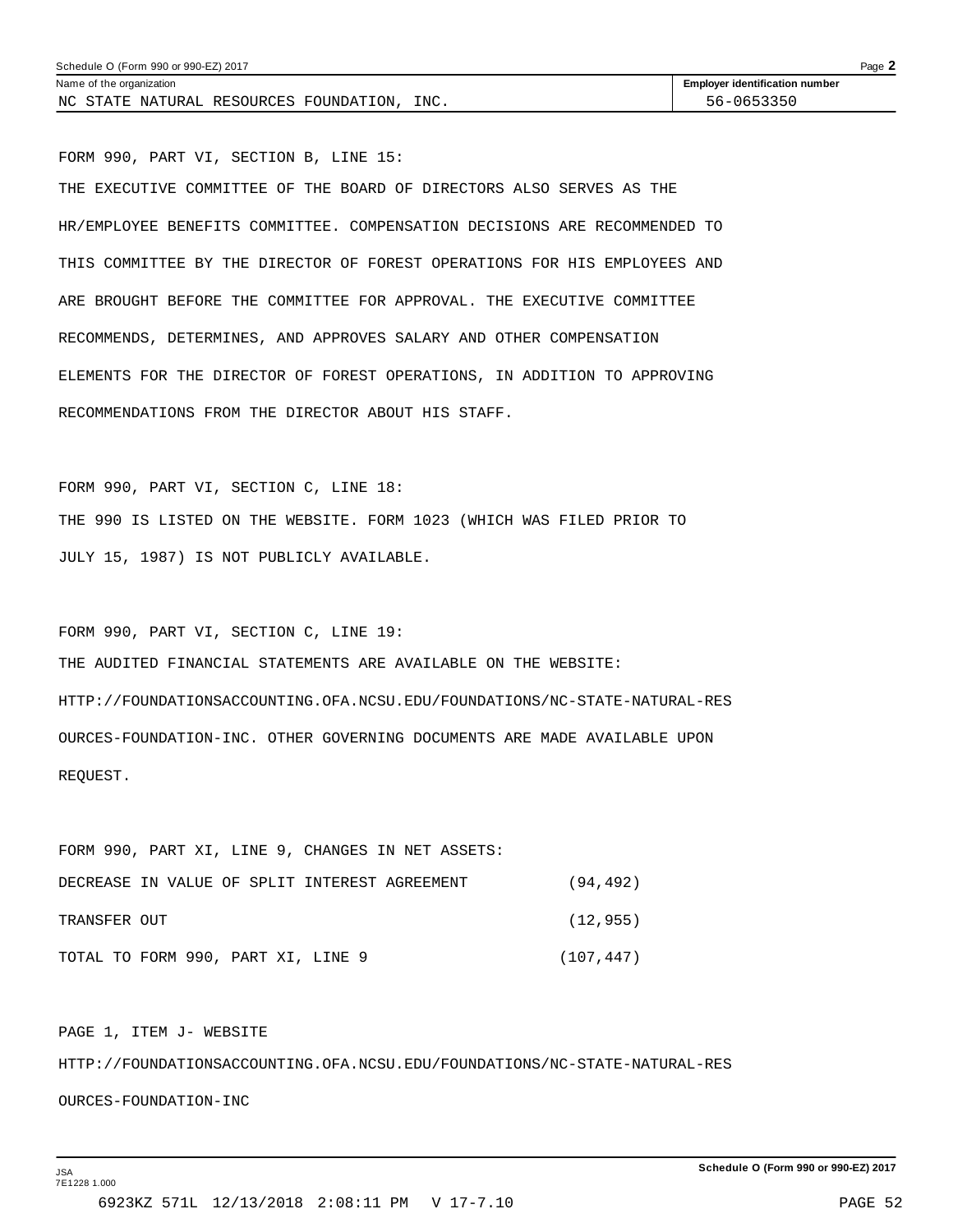<span id="page-53-0"></span>

| Schedule O (Form 990 or 990-EZ) 2017        |         |                |                                       | Page 2          |
|---------------------------------------------|---------|----------------|---------------------------------------|-----------------|
| Name of the organization                    |         |                | <b>Employer identification number</b> |                 |
| NC STATE NATURAL RESOURCES FOUNDATION, INC. |         |                | 56-0653350                            |                 |
|                                             |         |                | ATTACHMENT 1                          |                 |
| FORM 990, PART VIII - INVESTMENT INCOME     |         |                |                                       |                 |
|                                             | (A)     | $\mathsf{B}$   | (C)                                   | (D)             |
|                                             | TOTAL   | RELATED OR     | UNRELATED                             | <b>EXCLUDED</b> |
| DESCRIPTION                                 | REVENUE | EXEMPT REVENUE | BUSINESS REV.                         | REVENUE         |
| INTEREST & DIVIDENDS                        | 96,387. |                |                                       | 96,387.         |
| TOTALS                                      | 96,387. |                |                                       | 96,387.         |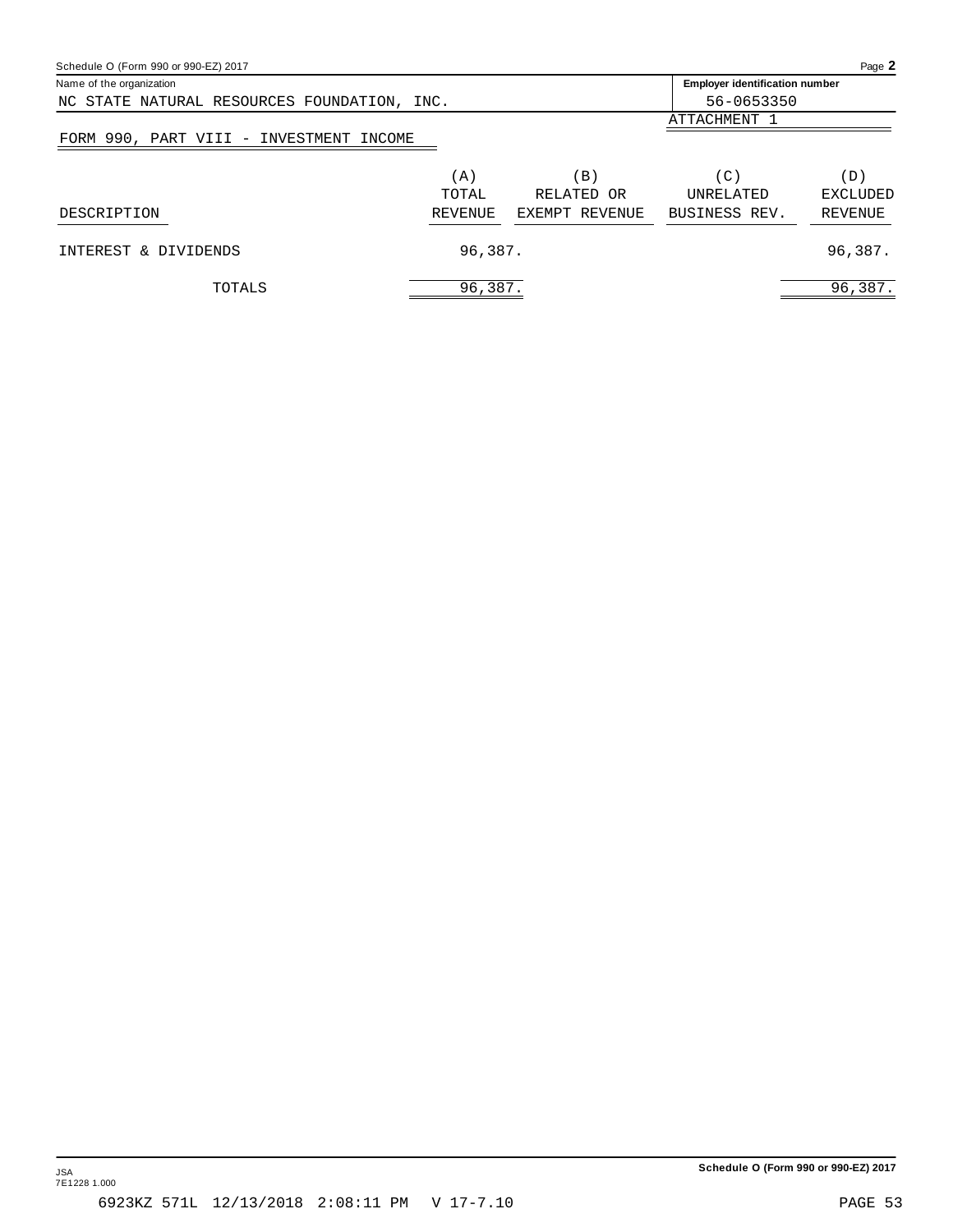|            | <b>SCHEDULE R</b> |
|------------|-------------------|
| (Form 990) |                   |

# OMB No. 1545-0047 **SCHEDULE R (Form 990) Related Organizations and Unrelated Partnerships**

 $\triangleright$  Complete if the organization answered "Yes" on Form 990, Part IV, line 33, 34, 35b, 36, or 37.



Department of the Treasury

NC STATE NATURAL RESOURCES FOUNDATION, INC. SALL AND SERVICE SERVICES AND LOCAL SERVICES SERVICES SERVICES SERVICES SERVICES SERVICES SERVICES SERVICES SERVICES SERVICES SERVICES SERVICES SERVICES SERVICES SERVICES SERVICE

#### **Part I** Identification of Disregarded Entities. Complete if the organization answered "Yes" on Form 990, Part IV, line 33.

| (a)<br>Name, address, and EIN (if applicable) of disregarded entity | (b)<br>Primary activity | (c)<br>Legal domicile (state<br>or foreign country) | (d)<br>Total income | (e)<br>End-of-year assets | (f)<br>Direct controlling<br>entity |
|---------------------------------------------------------------------|-------------------------|-----------------------------------------------------|---------------------|---------------------------|-------------------------------------|
| (1)                                                                 |                         |                                                     |                     |                           |                                     |
| (2)                                                                 |                         |                                                     |                     |                           |                                     |
| (3)                                                                 |                         |                                                     |                     |                           |                                     |
| (4)                                                                 |                         |                                                     |                     |                           |                                     |
| (5)                                                                 |                         |                                                     |                     |                           |                                     |
| (6)                                                                 |                         |                                                     |                     |                           |                                     |

**Identification of Related Tax-Exempt Organizations.** Complete if the organization answered "Yes" on Form 990, Part IV, line 34, because it had **Part II** one or more related tax-exempt organizations during the tax year.

| (a)<br>Name, address, and EIN of related organization       | (b)<br>Primary activity | (c)<br>Legal domicile (state<br>or foreign country) | (d)<br>Exempt Code section | (e)<br>Public charity status<br>(if section $501(c)(3)$ ) | (f)<br>Direct controlling<br>entity | (g)<br>Section 512(b)(13)<br>controlled<br>entity? |           |
|-------------------------------------------------------------|-------------------------|-----------------------------------------------------|----------------------------|-----------------------------------------------------------|-------------------------------------|----------------------------------------------------|-----------|
|                                                             |                         |                                                     |                            |                                                           |                                     | <b>Yes</b>                                         | <b>No</b> |
| (1) NORTH CAROLINA STATE UNIVERSITY FDN, INC<br>56-6049503  |                         |                                                     |                            |                                                           |                                     |                                                    |           |
| RALEIGH, NC 27695<br>NCSU BOX 7207                          | SUPPORT                 | NC                                                  | 501(C)(3)                  | $170(B)$ 1A IV $N/A$                                      |                                     |                                                    | Χ         |
| (2) <sup>NC</sup> STATE INVESTMENT FUND, INC.<br>31-1607634 |                         |                                                     |                            |                                                           |                                     |                                                    |           |
| RALEIGH, NC 27695<br>NCSU BOX 7207                          | FUND INVEST             | ΝC                                                  | 501(C)(3)                  | 509(A)(3)                                                 | N/A                                 |                                                    | Χ         |
| (3) NORTH CAROLINA STATE UNIVERSITY<br>56-6000756           |                         |                                                     |                            |                                                           |                                     |                                                    |           |
| RALEIGH, NC 27695<br>NCSU BOX 7205                          | EDUCATION               | NC                                                  | 170(C)(1)                  | $170(B)$ 1A IV $ N/A$                                     |                                     |                                                    | Χ         |
| NORTH CAROLINA VETERINARY MEDICAL<br>58-1344473<br>(4)      |                         |                                                     |                            |                                                           |                                     |                                                    |           |
| FOUNDATION, INC. NCSU BOX 7207<br>RALEIGH, NC 27695         | SUPPORT                 | ΝC                                                  | 501(C)(3)                  | $170(B)$ 1A IV $N/A$                                      |                                     |                                                    | Χ         |
| NORTH CAROLINA STATE UNIVERSITY ALUMNI<br>56-6035544<br>(5) |                         |                                                     |                            |                                                           |                                     |                                                    |           |
| ASSOCIATION, INC. NCSU BOX 7207<br>RALEIGH, NC 27695        | ALUMNI                  | NC                                                  | 501(C)(3)                  | $170(B)$ 1A IV $ N/A$                                     |                                     |                                                    | X         |
| (6) NC STATE UNIVERSITY COLLEGE OF SCIENCES<br>58-1524289   |                         |                                                     |                            |                                                           |                                     |                                                    |           |
| RALEIGH, NC 27695<br>FOUNDATION, INC. NCSU BOX 7207         | SUPPORT                 | NC.                                                 | 501(C)(3)                  | $170(B)$ 1A IV $N/A$                                      |                                     |                                                    | Χ         |
| (7) NORTH CAROLINA TOBACCO FOUNDATION<br>59-1715828         |                         |                                                     |                            |                                                           |                                     |                                                    |           |
| NCSU BOX 7207<br>RALEIGH, NC 27695                          | SUPPORT                 | NC.                                                 | 501(C)(3)                  | $170(B)$ 1A IV $ N/A$                                     |                                     |                                                    | Χ         |

**For Paperwork Reduction Act Notice, see the Instructions for Form 990. Schedule R (Form 990) 2017**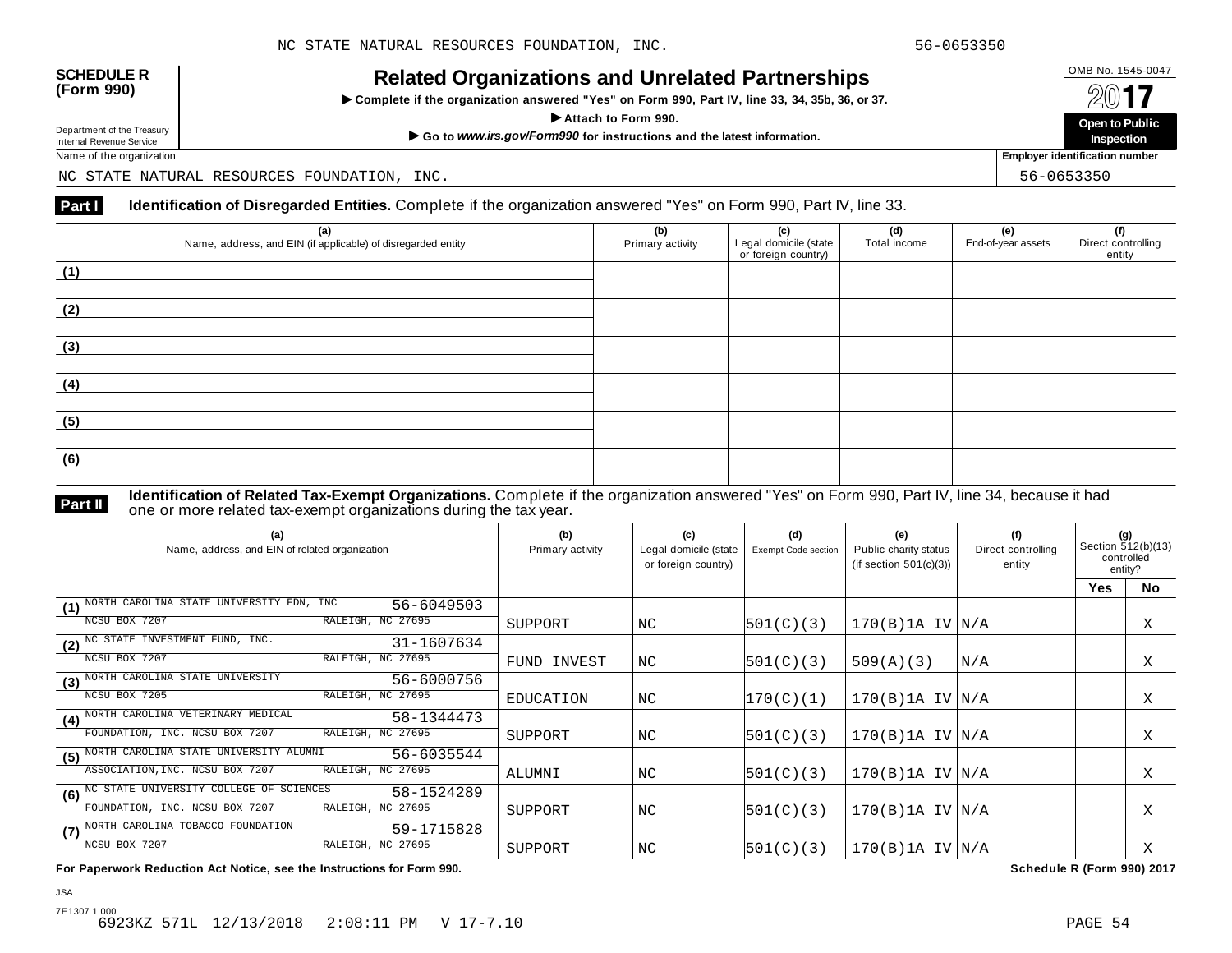|            | <b>SCHEDULE R</b> |
|------------|-------------------|
| (Form 990) |                   |

# OMB No. 1545-0047 **SCHEDULE R (Form 990) Related Organizations and Unrelated Partnerships**

 $\triangleright$  Complete if the organization answered "Yes" on Form 990, Part IV, line 33, 34, 35b, 36, or 37.



Department of the Treasury

NC STATE NATURAL RESOURCES FOUNDATION, INC. SALL AND SERVICE SERVICES AND LOCAL SERVICES SERVICES SERVICES SERVICES SERVICES SERVICES SERVICES SERVICES SERVICES SERVICES SERVICES SERVICES SERVICES SERVICES SERVICES SERVICE

#### **Part I** Identification of Disregarded Entities. Complete if the organization answered "Yes" on Form 990, Part IV, line 33.

| (a)<br>Name, address, and EIN (if applicable) of disregarded entity | (b)<br>Primary activity | (c)<br>Legal domicile (state<br>or foreign country) | (d)<br>Total income | (e)<br>End-of-year assets | (f)<br>Direct controlling<br>entity |
|---------------------------------------------------------------------|-------------------------|-----------------------------------------------------|---------------------|---------------------------|-------------------------------------|
| (1)                                                                 |                         |                                                     |                     |                           |                                     |
| (2)                                                                 |                         |                                                     |                     |                           |                                     |
| (3)                                                                 |                         |                                                     |                     |                           |                                     |
| (4)                                                                 |                         |                                                     |                     |                           |                                     |
| (5)                                                                 |                         |                                                     |                     |                           |                                     |
| (6)                                                                 |                         |                                                     |                     |                           |                                     |

JSA

**Identification of Related Tax-Exempt Organizations.** Complete if the organization answered "Yes" on Form 990, Part IV, line 34, because it had **Part II** one or more related tax-exempt organizations during the tax year.

| (a)<br>Name, address, and EIN of related organization        | (b)<br>Primary activity | (c)<br>Legal domicile (state<br>or foreign country) | (d)<br>Exempt Code section | (e)<br>Public charity status<br>(if section $501(c)(3)$ ) | (f)<br>Direct controlling<br>entity | (g)<br>Section 512(b)(13)<br>controlled<br>entity? |           |
|--------------------------------------------------------------|-------------------------|-----------------------------------------------------|----------------------------|-----------------------------------------------------------|-------------------------------------|----------------------------------------------------|-----------|
|                                                              |                         |                                                     |                            |                                                           |                                     | <b>Yes</b>                                         | <b>No</b> |
| NC STATE ENGINEERING FOUNDATION<br>56-6046987<br>(1)         |                         |                                                     |                            |                                                           |                                     |                                                    |           |
| NCSU BOX 7207<br>RALEIGH, NC 27695                           | SUPPORT                 | NC.                                                 | 501(C)(3)                  | $170(B)$ 1A IV $N/A$                                      |                                     |                                                    | X         |
| (2) <sup>NC</sup> STATE UNIVERSITY STUDENT AID<br>56-0650623 |                         |                                                     |                            |                                                           |                                     |                                                    |           |
| RALEIGH, NC 27627<br>ASSOCIATION, INC. PO BOX 37100          | ATHLETIC                | NC.                                                 | 501(C)(3)                  | $170(B)$ 1A IV $ N/A$                                     |                                     |                                                    | Χ         |
| NORTH CAROLINA TEXTILE FOUNDATION, INC.<br>56-6045324<br>(3) |                         |                                                     |                            |                                                           |                                     |                                                    |           |
| NCSU BOX 8301<br>RALEIGH, NC 27695                           | SUPPORT                 | NC                                                  | 501(C)(3)                  | $170(B)$ 1A IV $N/A$                                      |                                     |                                                    | Χ         |
| THE NORTH CAROLINA AGRICULTURAL<br>56-6049304<br>(4)         |                         |                                                     |                            |                                                           |                                     |                                                    |           |
| FOUNDATION, INC NCSU BOX 7207<br>RALEIGH, NC 27695           | SUPPORT                 | NC                                                  | 501(C)(3)                  | $170(B)$ 1A $1V$ $N/A$                                    |                                     |                                                    | X         |
| (5) <sup>NC</sup> STATE UNIVERSITY PARTNERSHIP<br>56-1444287 |                         |                                                     |                            |                                                           |                                     |                                                    |           |
| RALEIGH, NC 27695<br>CORPORATION, NCSU BOX 7207              | SUPPORT                 | NC.                                                 | 501(C)(3)                  | 509(A)(3)                                                 | N/A                                 |                                                    | Χ         |
| (6)                                                          |                         |                                                     |                            |                                                           |                                     |                                                    |           |
|                                                              |                         |                                                     |                            |                                                           |                                     |                                                    |           |
| (7)                                                          |                         |                                                     |                            |                                                           |                                     |                                                    |           |
|                                                              |                         |                                                     |                            |                                                           |                                     |                                                    |           |

**For Paperwork Reduction Act Notice, see the Instructions for Form 990. Schedule R (Form 990) 2017**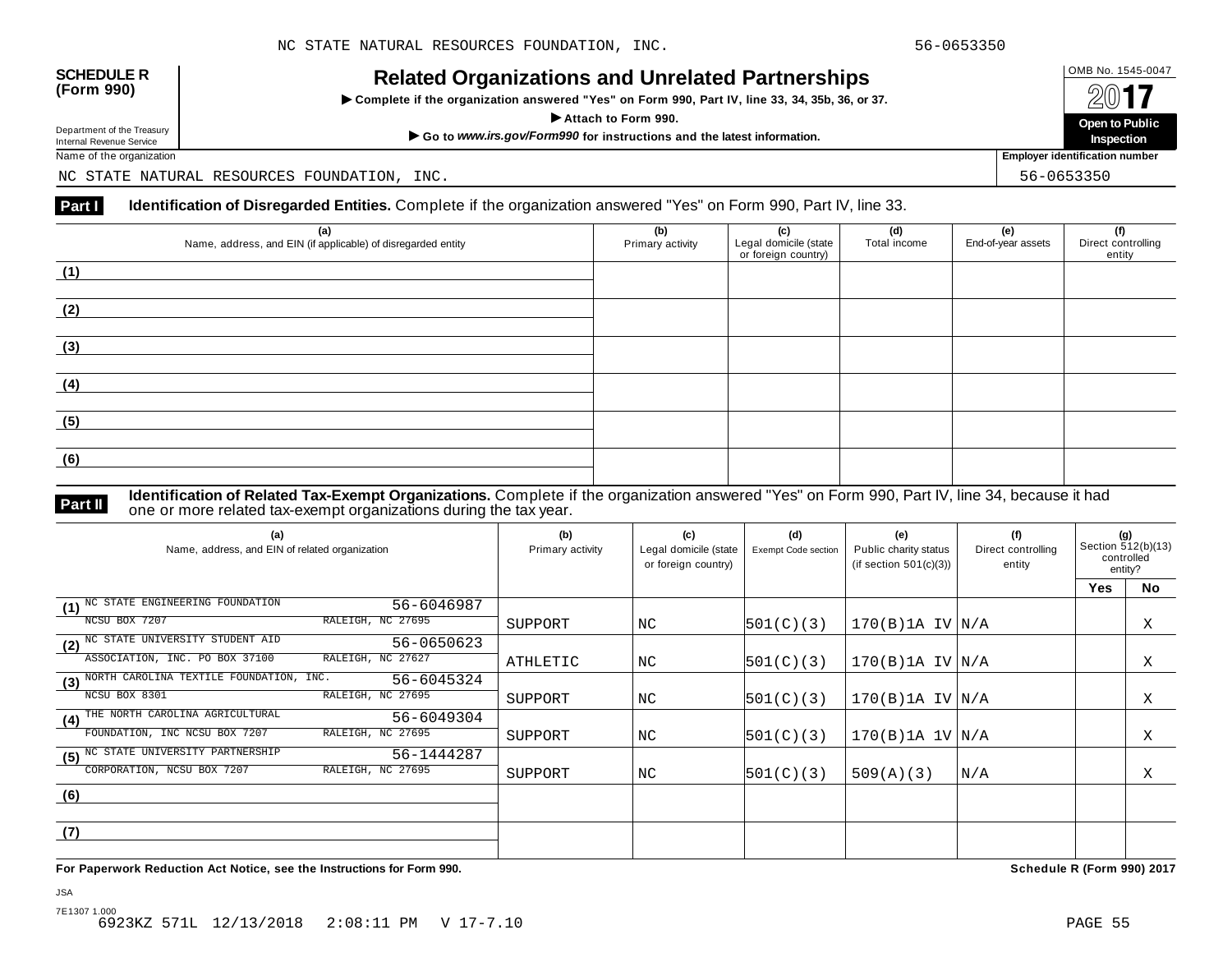Schedule <sup>R</sup> (Form 990) <sup>2017</sup> Page **2**

**Identification of Related Organizations Taxable as a Partnership.** Complete if the organization answered "Yes" on Form 990, Part IV, line 34, **because it had one or more related organizations Taxable as a Partnership.** Complete if the organization of Related organizations treated as a partnership during the tax year.

| (a)<br>Name, address, and EIN of<br>related organization | ັ<br>(b)<br>Primary activity | (c)<br>Legal<br>domicile<br>(state or<br>foreign<br>country) | .<br>(d)<br>Direct controlling<br>entity | ັ<br>(e)<br>Predominant<br>Frecomman<br>income (related,<br>unrelated,<br>sccluded from<br>sections 512 - 514) | (f)<br>Share of total<br>income | (g)<br>Share of end-of-<br>year assets | (h)<br>Disproportionate<br>allocations? | (i)<br>Code V - UBI<br>amount in box 20<br>of Schedule K-1<br>(Form 1065) | (j)<br>General or<br>managing<br>partner? | (k)<br>Percentage<br>ownership |
|----------------------------------------------------------|------------------------------|--------------------------------------------------------------|------------------------------------------|----------------------------------------------------------------------------------------------------------------|---------------------------------|----------------------------------------|-----------------------------------------|---------------------------------------------------------------------------|-------------------------------------------|--------------------------------|
|                                                          |                              |                                                              |                                          |                                                                                                                |                                 |                                        | Yes No                                  |                                                                           | Yes No                                    |                                |
| (1)                                                      |                              |                                                              |                                          |                                                                                                                |                                 |                                        |                                         |                                                                           |                                           |                                |
| (2)                                                      |                              |                                                              |                                          |                                                                                                                |                                 |                                        |                                         |                                                                           |                                           |                                |
| (3)                                                      |                              |                                                              |                                          |                                                                                                                |                                 |                                        |                                         |                                                                           |                                           |                                |
| (4)                                                      |                              |                                                              |                                          |                                                                                                                |                                 |                                        |                                         |                                                                           |                                           |                                |
| (5)                                                      |                              |                                                              |                                          |                                                                                                                |                                 |                                        |                                         |                                                                           |                                           |                                |
| (6)                                                      |                              |                                                              |                                          |                                                                                                                |                                 |                                        |                                         |                                                                           |                                           |                                |
| (7)                                                      |                              |                                                              |                                          |                                                                                                                |                                 |                                        |                                         |                                                                           |                                           |                                |

# **Part IV** Identification of Related Organizations Taxable as a Corporation or Trust. Complete if the organization answered "Yes" on Form 990, Part IV,<br>line 34, because it had one or more related organizations treated as a

| (a)<br>Name, address, and EIN of related organization | (b)<br>Primary activity | (c)<br>Legal domicile<br>(state or foreign<br>country) | (d)<br>Direct controlling<br>entity | (e)<br>Type of entity<br>(C corp, S corp, or trust) | (f)<br>Share of total<br>income | (g)<br>Share of<br>$\left  \begin{array}{c} \text{or} \\ \text{end-of-year assets} \end{array} \right  \left  \begin{array}{c} \text{or} \\ \text{comresponded} \end{array} \right  \left  \begin{array}{c} 512(b)(13) \\ \text{controlled} \end{array} \right $ | (h) (i)<br>Percentage Section | entity? |
|-------------------------------------------------------|-------------------------|--------------------------------------------------------|-------------------------------------|-----------------------------------------------------|---------------------------------|------------------------------------------------------------------------------------------------------------------------------------------------------------------------------------------------------------------------------------------------------------------|-------------------------------|---------|
|                                                       |                         |                                                        |                                     |                                                     |                                 |                                                                                                                                                                                                                                                                  |                               | Yes No  |
| (1) CHARITABLE REMAINDER TRUSTS (2)                   | ASSET INVESTMENTS       | $_{\mathrm{NC}}$                                       | NCSNR                               | TRUST                                               |                                 |                                                                                                                                                                                                                                                                  |                               | X       |
| (2)                                                   |                         |                                                        |                                     |                                                     |                                 |                                                                                                                                                                                                                                                                  |                               |         |
| (3)                                                   |                         |                                                        |                                     |                                                     |                                 |                                                                                                                                                                                                                                                                  |                               |         |
| (4)                                                   |                         |                                                        |                                     |                                                     |                                 |                                                                                                                                                                                                                                                                  |                               |         |
| (5)                                                   |                         |                                                        |                                     |                                                     |                                 |                                                                                                                                                                                                                                                                  |                               |         |
| (6)                                                   |                         |                                                        |                                     |                                                     |                                 |                                                                                                                                                                                                                                                                  |                               |         |
| (7)                                                   |                         |                                                        |                                     |                                                     |                                 |                                                                                                                                                                                                                                                                  |                               |         |

7E1308 1.000

JSA **Schedule R (Form 990) 2017**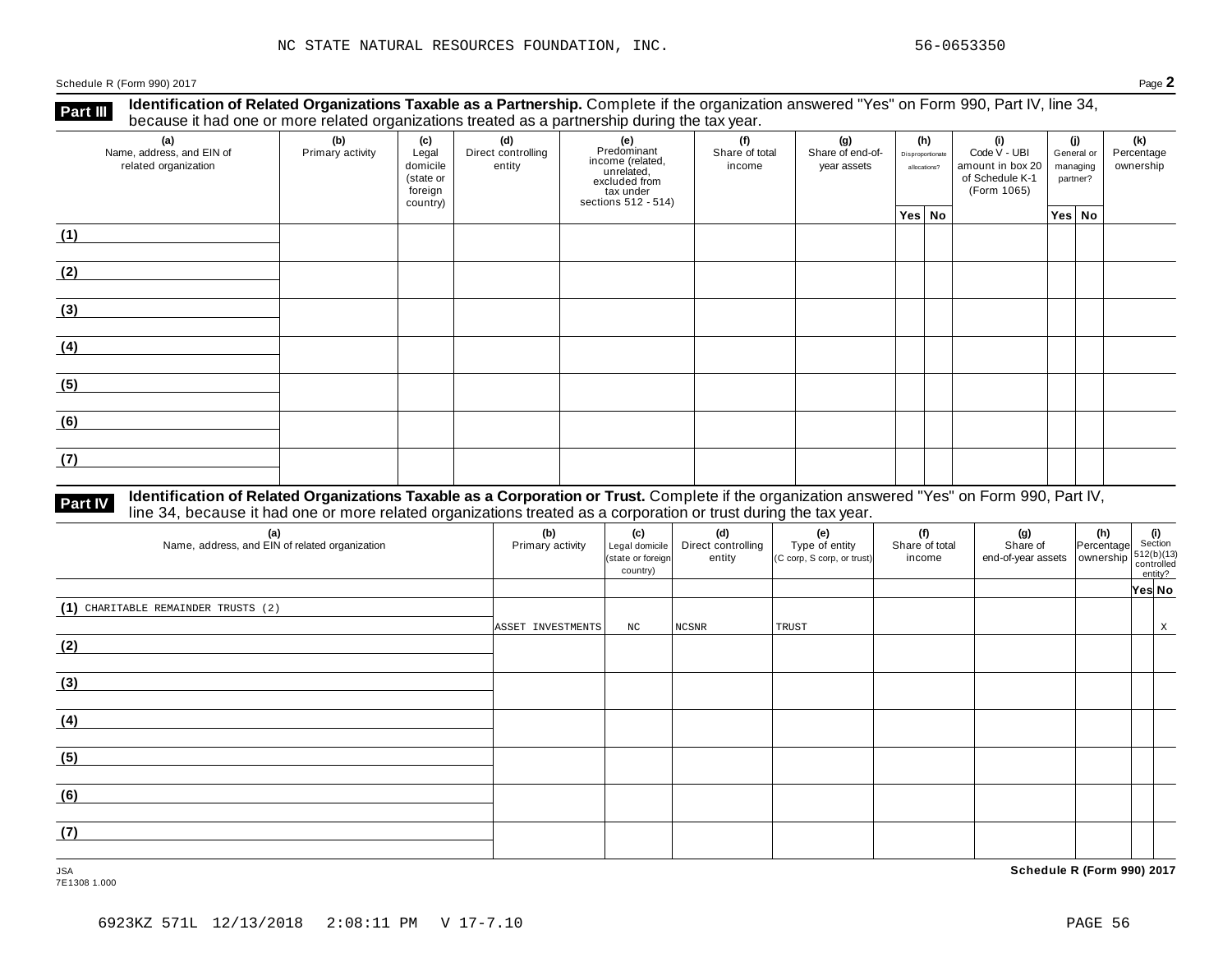Schedule R (Form 990) 2017 Page 3

| Part V       | Transactions With Related Organizations. Complete if the organization answered "Yes" on Form 990, Part IV, line 34, 35b, or 36.                                              |                                    |                            |                        |                           |                         |  |
|--------------|------------------------------------------------------------------------------------------------------------------------------------------------------------------------------|------------------------------------|----------------------------|------------------------|---------------------------|-------------------------|--|
|              | Note: Complete line 1 if any entity is listed in Parts II, III, or IV of this schedule.                                                                                      |                                    |                            |                        | Yes No                    |                         |  |
|              | During the tax year, did the organization engage in any of the following transactions with one or more related organizations listed in Parts II-IV?                          |                                    |                            |                        |                           |                         |  |
| a            |                                                                                                                                                                              |                                    |                            | 1a                     |                           | X                       |  |
| b            |                                                                                                                                                                              |                                    |                            | 1 <sub>b</sub>         | $\boldsymbol{\mathrm{X}}$ |                         |  |
|              |                                                                                                                                                                              |                                    |                            | 1c                     |                           | X<br>$\mathbf X$        |  |
| d            | 1 <sub>d</sub>                                                                                                                                                               |                                    |                            |                        |                           |                         |  |
|              |                                                                                                                                                                              |                                    |                            | 1e                     |                           | $\mathbf X$             |  |
| f            |                                                                                                                                                                              |                                    |                            | 1f                     |                           | X                       |  |
|              |                                                                                                                                                                              |                                    |                            | 1 <sub>g</sub>         |                           | $\overline{\mathbf{x}}$ |  |
| h.           |                                                                                                                                                                              |                                    |                            | 1 <sub>h</sub>         |                           | $\mathbf X$             |  |
|              |                                                                                                                                                                              |                                    |                            | 11                     |                           | $\overline{\mathbf{x}}$ |  |
|              |                                                                                                                                                                              |                                    |                            | 1j                     |                           | $\mathbf X$             |  |
|              | 1 k                                                                                                                                                                          |                                    |                            |                        |                           |                         |  |
|              |                                                                                                                                                                              |                                    |                            | 11                     | $\,$ X                    | $\overline{\mathbf{x}}$ |  |
| m            | 1 <sub>m</sub>                                                                                                                                                               |                                    |                            |                        |                           |                         |  |
|              | 1 n                                                                                                                                                                          |                                    |                            |                        |                           |                         |  |
|              | 1o                                                                                                                                                                           |                                    |                            |                        |                           |                         |  |
| D            |                                                                                                                                                                              |                                    |                            | 1p                     | X                         |                         |  |
| α            |                                                                                                                                                                              |                                    |                            | 1q                     | X                         |                         |  |
|              |                                                                                                                                                                              |                                    |                            | 1r<br>1s               | $\boldsymbol{\mathrm{X}}$ | $\mathbf{X}$            |  |
| $\mathbf{2}$ | If the answer to any of the above is "Yes," see the instructions for information on who must complete this line, including covered relationships and transaction thresholds. |                                    |                            |                        |                           |                         |  |
|              | Name of related organization                                                                                                                                                 | (b)<br>Transaction<br>type $(a-s)$ | (c)<br>Amount involved     | (d)<br>amount involved | Method of determining     |                         |  |
| (1)          |                                                                                                                                                                              |                                    |                            |                        |                           |                         |  |
| (2)          |                                                                                                                                                                              |                                    |                            |                        |                           |                         |  |
| (3)          |                                                                                                                                                                              |                                    |                            |                        |                           |                         |  |
| (4)          |                                                                                                                                                                              |                                    |                            |                        |                           |                         |  |
| (5)          |                                                                                                                                                                              |                                    |                            |                        |                           |                         |  |
|              |                                                                                                                                                                              |                                    |                            |                        |                           |                         |  |
| (6)          |                                                                                                                                                                              |                                    | Schedule R (Form 990) 2017 |                        |                           |                         |  |
| <b>JSA</b>   |                                                                                                                                                                              |                                    |                            |                        |                           |                         |  |

JSA<br>7E1309 2.000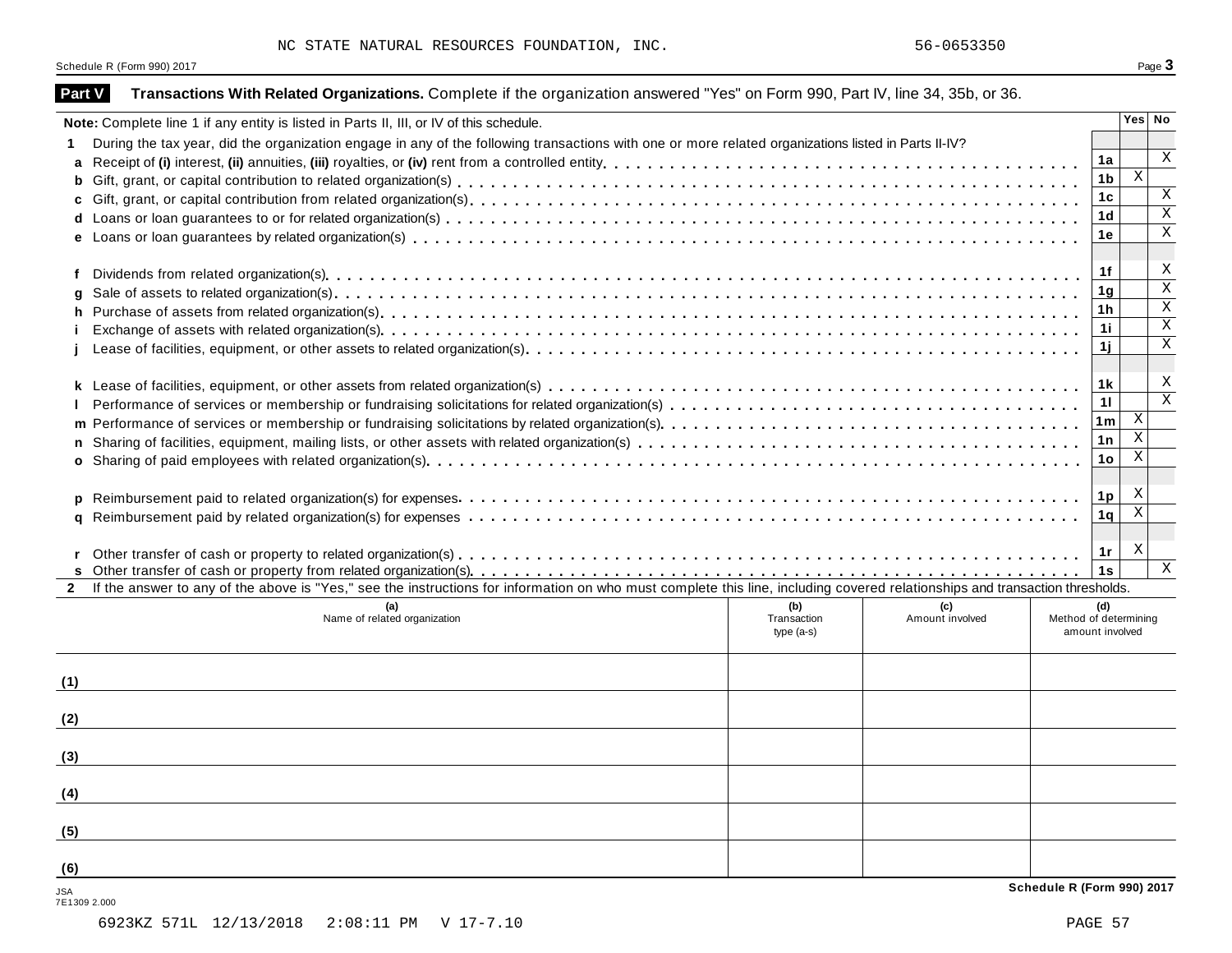#### **Part VI Unrelated Organizations Taxable as a Partnership.** Complete if the organization answered "Yes" on Form 990, Part IV, line 37.

Provide the following information for each entity taxed as a partnership through which the organization conducted more than five percent of its activities (measured by total assets or gross revenue) that was not a related organization. See instructions regarding exclusion for certain investment partnerships.

| $\overline{a}$<br>Name, address, and EIN of entity | (b)<br>Primary activity | (c)<br>Legal domicile<br>(state or foreign<br>country) |                   |               | (d)<br>Predominant<br>income (related,<br>unrelated, excluded<br>from tax under |  | (e)<br>Are all partners<br>section<br>501(c)(3)<br>organizations? | (f)<br>Share of<br>total income | (g)<br>Share of<br>end-of-year<br>assets | (h)<br>Disproportionate<br>allocations? |     | $(i)$<br>Code $\vee$ - UBI<br>amount in box 20<br>of Schedule K-1<br>(Form 1065) | (j)<br>General or<br>managing<br>partner? |  | (k)<br>Percentage<br>ownership |
|----------------------------------------------------|-------------------------|--------------------------------------------------------|-------------------|---------------|---------------------------------------------------------------------------------|--|-------------------------------------------------------------------|---------------------------------|------------------------------------------|-----------------------------------------|-----|----------------------------------------------------------------------------------|-------------------------------------------|--|--------------------------------|
|                                                    |                         |                                                        | sections 512-514) | $Yes \mid No$ |                                                                                 |  |                                                                   |                                 | Yes No                                   |                                         | Yes | No                                                                               |                                           |  |                                |
| (1)                                                |                         |                                                        |                   |               |                                                                                 |  |                                                                   |                                 |                                          |                                         |     |                                                                                  |                                           |  |                                |
| (2)                                                |                         |                                                        |                   |               |                                                                                 |  |                                                                   |                                 |                                          |                                         |     |                                                                                  |                                           |  |                                |
| (3)                                                |                         |                                                        |                   |               |                                                                                 |  |                                                                   |                                 |                                          |                                         |     |                                                                                  |                                           |  |                                |
| (4)                                                |                         |                                                        |                   |               |                                                                                 |  |                                                                   |                                 |                                          |                                         |     |                                                                                  |                                           |  |                                |
| (5)                                                |                         |                                                        |                   |               |                                                                                 |  |                                                                   |                                 |                                          |                                         |     |                                                                                  |                                           |  |                                |
| (6)                                                |                         |                                                        |                   |               |                                                                                 |  |                                                                   |                                 |                                          |                                         |     |                                                                                  |                                           |  |                                |
| (7)                                                |                         |                                                        |                   |               |                                                                                 |  |                                                                   |                                 |                                          |                                         |     |                                                                                  |                                           |  |                                |
| (8)                                                |                         |                                                        |                   |               |                                                                                 |  |                                                                   |                                 |                                          |                                         |     |                                                                                  |                                           |  |                                |
| (9)                                                |                         |                                                        |                   |               |                                                                                 |  |                                                                   |                                 |                                          |                                         |     |                                                                                  |                                           |  |                                |
| (10)                                               |                         |                                                        |                   |               |                                                                                 |  |                                                                   |                                 |                                          |                                         |     |                                                                                  |                                           |  |                                |
| (11)                                               |                         |                                                        |                   |               |                                                                                 |  |                                                                   |                                 |                                          |                                         |     |                                                                                  |                                           |  |                                |
| (12)                                               |                         |                                                        |                   |               |                                                                                 |  |                                                                   |                                 |                                          |                                         |     |                                                                                  |                                           |  |                                |
| (13)                                               |                         |                                                        |                   |               |                                                                                 |  |                                                                   |                                 |                                          |                                         |     |                                                                                  |                                           |  |                                |
| (14)                                               |                         |                                                        |                   |               |                                                                                 |  |                                                                   |                                 |                                          |                                         |     |                                                                                  |                                           |  |                                |
| (15)                                               |                         |                                                        |                   |               |                                                                                 |  |                                                                   |                                 |                                          |                                         |     |                                                                                  |                                           |  |                                |
| (16)                                               |                         |                                                        |                   |               |                                                                                 |  |                                                                   |                                 |                                          |                                         |     |                                                                                  |                                           |  |                                |
| <b>JSA</b>                                         |                         |                                                        |                   |               |                                                                                 |  |                                                                   |                                 |                                          |                                         |     |                                                                                  | Schedule R (Form 990) 2017                |  |                                |